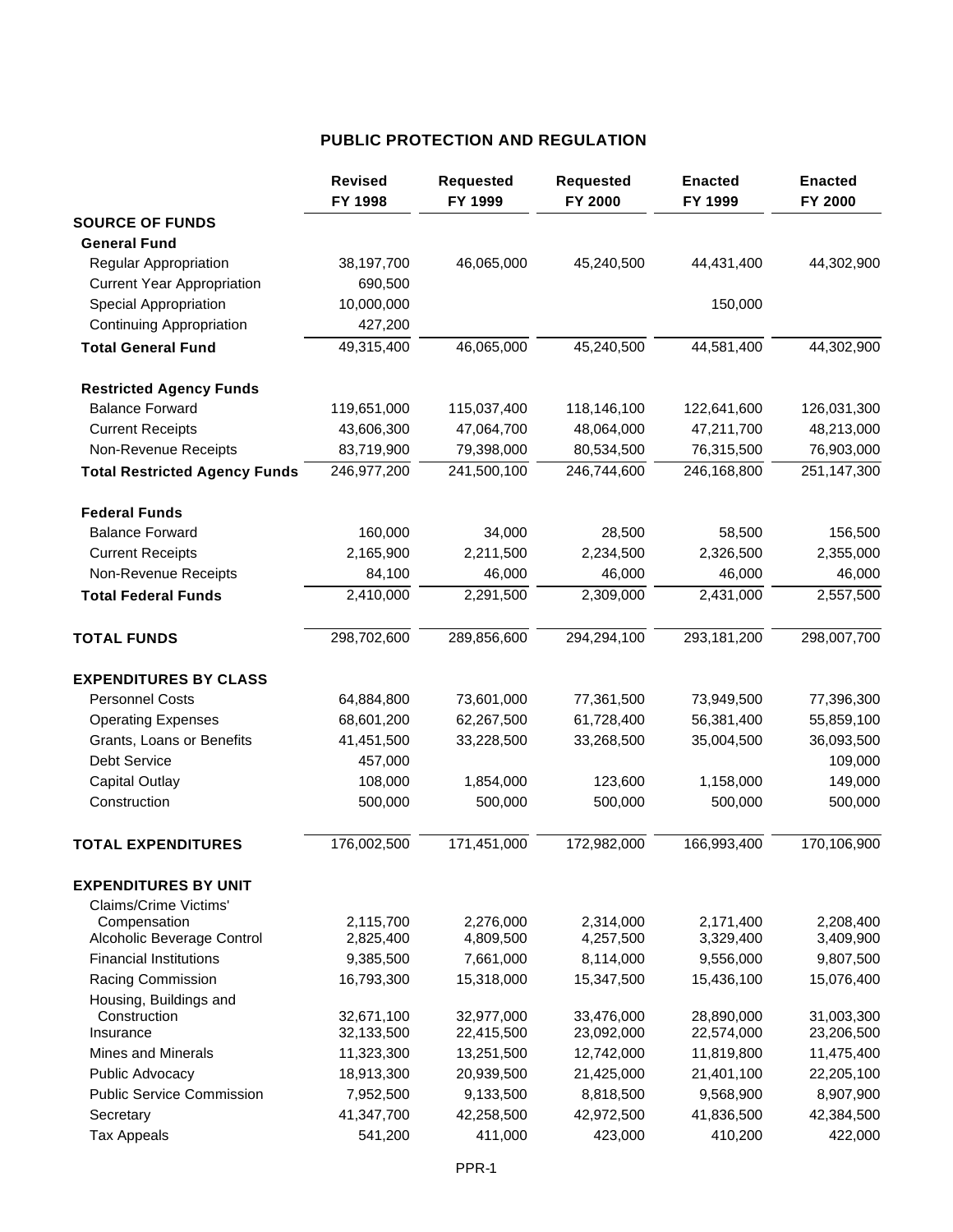# **TOTAL EXPENDITURES** 176,002,500 171,451,000 172,982,000 166,993,400 170,106,900

 The agencies comprising the Public Protection and Regulation Cabinet have principal responsibility for the supervision and regulation of various aspects of industries providing services to the citizens of the Commonwealth. This includes the enforcement of statutes and/or regulations ensuring the integrity of supervised industries and the safety of both the employees and the persons they serve.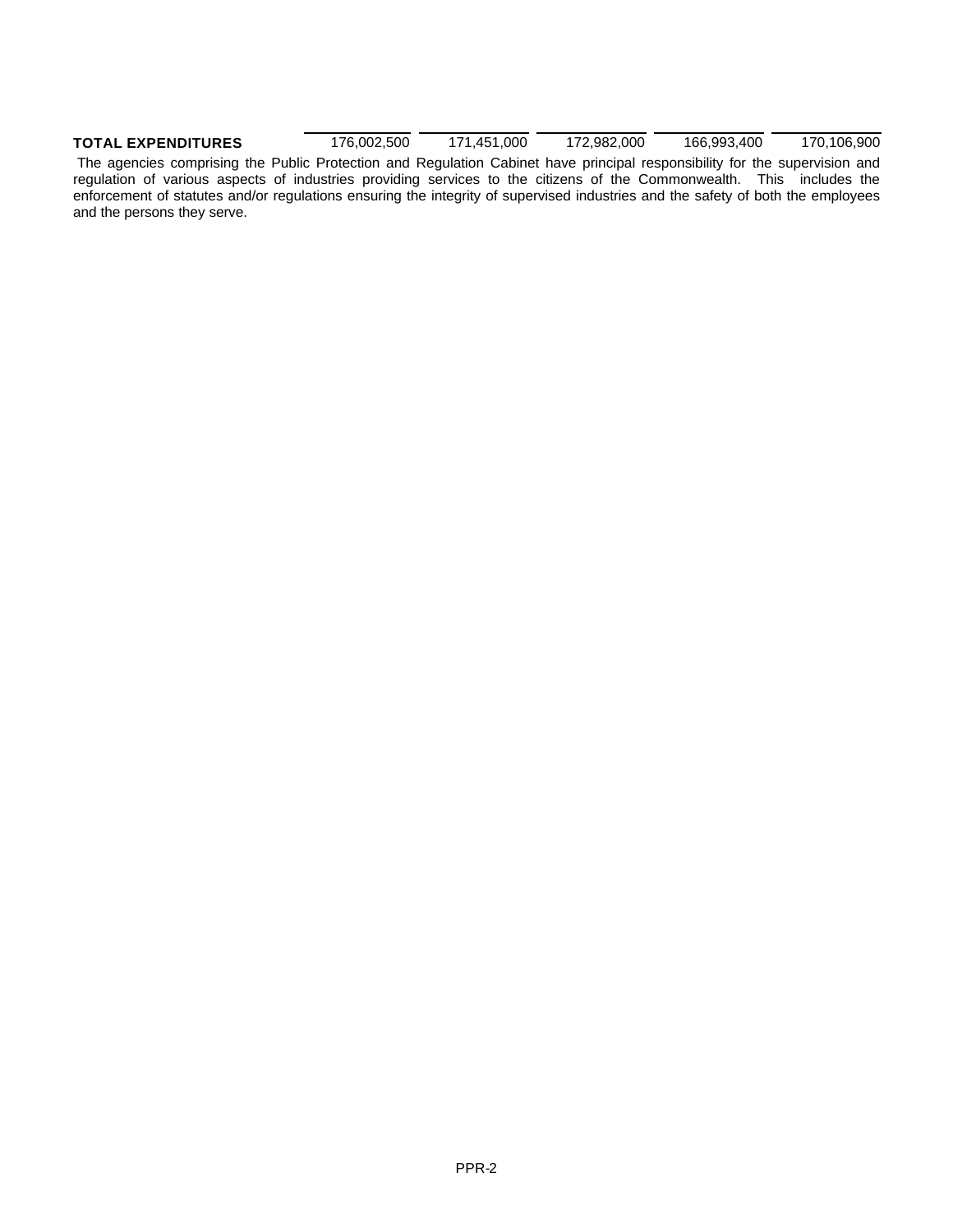## **PUBLIC PROTECTION AND REGULATION Claims/Crime Victims' Compensation**

|                                      | <b>Revised</b><br>FY 1998 | <b>Requested</b><br>FY 1999 | <b>Requested</b><br>FY 2000 | <b>Enacted</b><br>FY 1999 | <b>Enacted</b><br>FY 2000 |
|--------------------------------------|---------------------------|-----------------------------|-----------------------------|---------------------------|---------------------------|
| <b>SOURCE OF FUNDS</b>               |                           |                             |                             |                           |                           |
| <b>General Fund</b>                  |                           |                             |                             |                           |                           |
| Regular Appropriation                | 474,000                   | 549,000                     | 562,500                     | 399,900                   | 411,900                   |
| <b>Restricted Agency Funds</b>       |                           |                             |                             |                           |                           |
| <b>Balance Forward</b>               | 785,000                   | 1,059,000                   | 1,386,000                   | 1,059,000                 | 1,341,500                 |
| <b>Current Receipts</b>              | 1,564,500                 | 1,703,000                   | 1,727,500                   | 1,703,000                 | 1,727,500                 |
| <b>Total Restricted Agency Funds</b> | 2,349,500                 | 2,762,000                   | 3,113,500                   | 2,762,000                 | 3,069,000                 |
| <b>Federal Funds</b>                 |                           |                             |                             |                           |                           |
| <b>Balance Forward</b>               | 14,500                    | 14,500                      | 14,500                      | 14,500                    | 14,500                    |
| <b>Current Receipts</b>              | 351,200                   | 351,000                     | 351,000                     | 351,000                   | 351,000                   |
| <b>Total Federal Funds</b>           | 365,700                   | 365,500                     | 365,500                     | 365,500                   | 365,500                   |
| <b>TOTAL FUNDS</b>                   | 3,189,200                 | 3,676,500                   | 4,041,500                   | 3,527,400                 | 3,846,400                 |
| <b>EXPENDITURES BY CLASS</b>         |                           |                             |                             |                           |                           |
| <b>Personnel Costs</b>               | 724,000                   | 879,500                     | 914,000                     | 786,000                   | 819,000                   |
| <b>Operating Expenses</b>            | 1,389,200                 | 1,394,000                   | 1,397,400                   | 1,385,400                 | 1,389,400                 |
| <b>Capital Outlay</b>                | 2,500                     | 2,500                       | 2,600                       |                           |                           |
| <b>TOTAL EXPENDITURES</b>            | 2,115,700                 | 2,276,000                   | 2,314,000                   | 2,171,400                 | 2,208,400                 |
| <b>EXPENDITURES BY UNIT</b>          |                           |                             |                             |                           |                           |
| Claims                               | 788,000                   | 958,500                     | 996,500                     | 853,900                   | 890,900                   |
| Crime Victims' Compensation          | 1,327,700                 | 1,317,500                   | 1,317,500                   | 1,317,500                 | 1,317,500                 |
| <b>TOTAL EXPENDITURES</b>            | 2,115,700                 | 2,276,000                   | 2,314,000                   | 2,171,400                 | 2,208,400                 |

The Board of Claims functions pursuant to KRS Chapter 44 and is the only forum in which a citizen can sue the state for alleged negligence. Awards under \$500 are paid from funds of the agency at fault; awards over \$500 are paid from appropriations out of the General Fund and awards against the Transportation Cabinet are paid from the Road Fund. The maximum award on a single claim is \$100,000 and there is a cap of \$250,000 on multiple claims arising from the same incident.

The Crime Victims' Compensation Board, under KRS Chapter 346, is empowered to reimburse innocent crime victims up to \$25,000 for their medical expenses, and lost wages that are not paid by any other source. House Bill 455, enacted during the 1998 General Assembly, increased awards for funeral expenses up to \$5,000. In addition, the amount of time that a claimant has to submit a claim with the Board increased from one to a maximum of five years.

The two Boards are composed of the same five members, and the same offices and staff serve them both.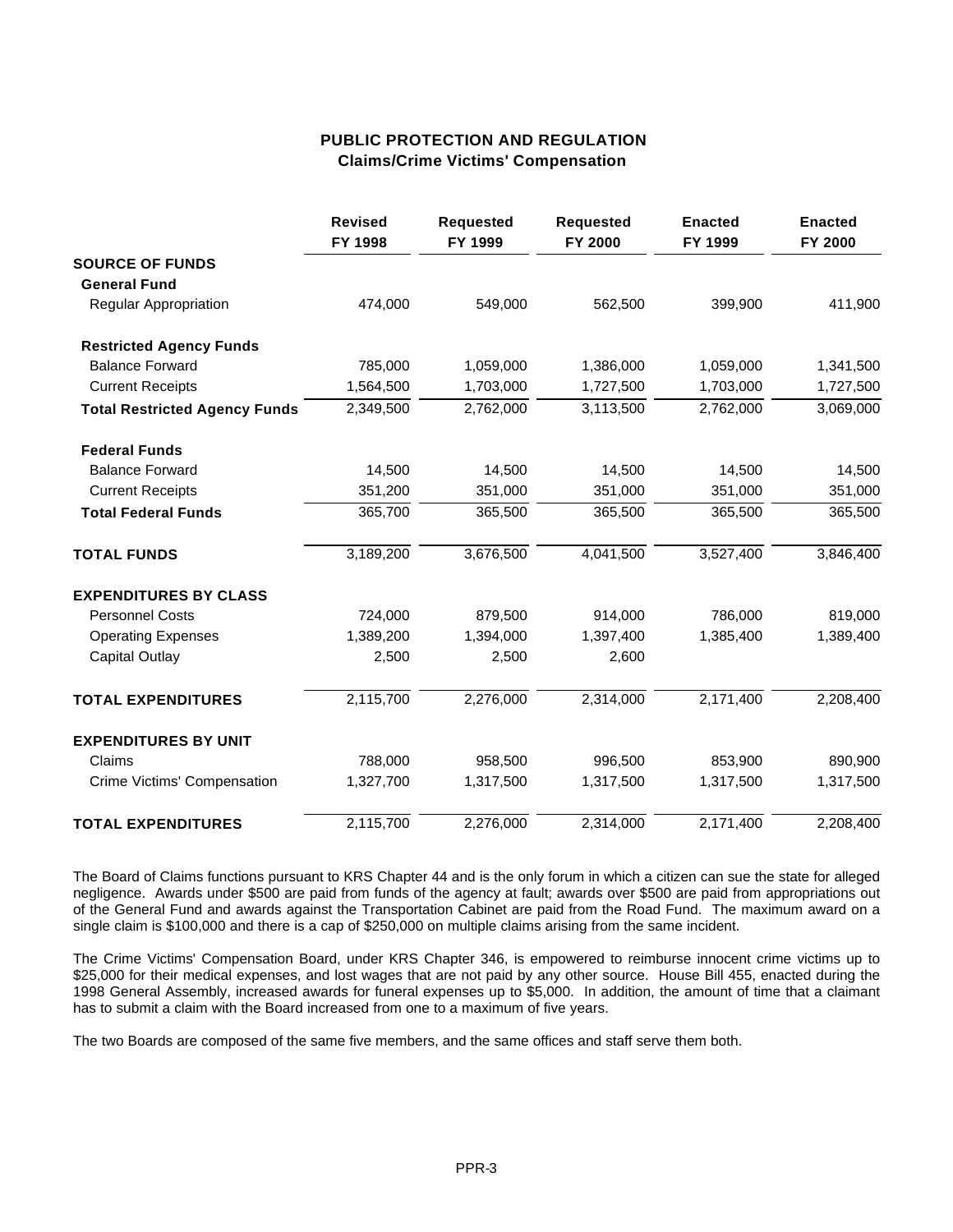### **PUBLIC PROTECTION AND REGULATION Alcoholic Beverage Control**

|                                      | <b>Revised</b><br>FY 1998 | <b>Requested</b><br>FY 1999 | <b>Requested</b><br><b>FY 2000</b> | <b>Enacted</b><br>FY 1999 | <b>Enacted</b><br>FY 2000 |
|--------------------------------------|---------------------------|-----------------------------|------------------------------------|---------------------------|---------------------------|
| <b>SOURCE OF FUNDS</b>               |                           |                             |                                    |                           |                           |
| <b>General Fund</b>                  |                           |                             |                                    |                           |                           |
| Regular Appropriation                | 1,817,800                 | 4,082,000                   | 3,520,000                          | 2,526,900                 | 2,622,400                 |
| <b>Current Year Appropriation</b>    | 340,500                   |                             |                                    |                           |                           |
| <b>Total General Fund</b>            | 2,158,300                 | 4,082,000                   | 3,520,000                          | 2,526,900                 | 2,622,400                 |
| <b>Restricted Agency Funds</b>       |                           |                             |                                    |                           |                           |
| <b>Balance Forward</b>               | 140,500                   | 245,100                     | 245,100                            | 246,100                   | 171,100                   |
| <b>Current Receipts</b>              | 465,500                   | 476,500                     | 486,500                            | 476,500                   | 486,500                   |
| Non-Revenue Receipts                 | 307,200                   | 251,000                     | 251,000                            | 251,000                   | 251,000                   |
| <b>Total Restricted Agency Funds</b> | 913,200                   | 972,600                     | 982,600                            | 973,600                   | 908,600                   |
| <b>TOTAL FUNDS</b>                   | 3,071,500                 | 5,054,600                   | 4,502,600                          | 3,500,500                 | 3,531,000                 |
| <b>EXPENDITURES BY CLASS</b>         |                           |                             |                                    |                           |                           |
| <b>Personnel Costs</b>               | 2,237,900                 | 3,242,500                   | 3,286,000                          | 2,722,500                 | 2,843,500                 |
| <b>Operating Expenses</b>            | 575.000                   | 1,075,500                   | 971,500                            | 606,900                   | 566,400                   |
| <b>Capital Outlay</b>                | 12,500                    | 491,500                     |                                    |                           |                           |
| <b>TOTAL EXPENDITURES</b>            | 2,825,400                 | 4,809,500                   | 4,257,500                          | 3,329,400                 | 3,409,900                 |
| <b>EXPENDITURES BY UNIT</b>          |                           |                             |                                    |                           |                           |
| Administration, Enforcement and      |                           |                             |                                    |                           |                           |
| License                              | 2,557,200                 | 4,548,500                   | 3,996,500                          | 3,068,400                 | 3,148,900                 |
| <b>Tobacco Enforcement</b>           | 268,200                   | 261,000                     | 261,000                            | 261,000                   | 261,000                   |
| <b>TOTAL EXPENDITURES</b>            | 2,825,400                 | 4,809,500                   | 4,257,500                          | 3,329,400                 | 3,409,900                 |

The Department of Alcoholic Beverage Control administers and enforces the laws and regulations relating to the manufacture, sale, transportation, storage, advertising and trafficking of alcoholic beverages, except for the collection of taxes, as set out in Chapters 241-244 of the Kentucky Revised Statutes and Title 804 of the Kentucky Administrative Regulations. House Bill 352, enacted during the 1998 General Assembly, codified Executive Order 97-26 reorganizing the Department in order to provide more efficient oversight and enforcement of the alcoholic beverage laws.

The Commissioner of the Department is its executive officer and serves as Chairman of the Alcoholic Beverage Control Board, which also includes the Administrators of the Malt Beverage and Distilled Spirits units, all three of whom are appointed by the Governor.

In exercising its quasi-judicial authority, the ABC Board may suspend, evoke, or cancel for cause, after hearing, any license issued relating to violation of alcoholic beverage laws; subpoena witnesses, administer and examine any person under oath, and require the production of documents; conduct hearings for and appeals from an applicant whose license is refused by city or county administrators; and revoke licenses and render decisions.

The Department has a complement of enforcement officers assigned throughout the state who conduct investigations, make regular inspections and otherwise monitor compliance with ABC laws.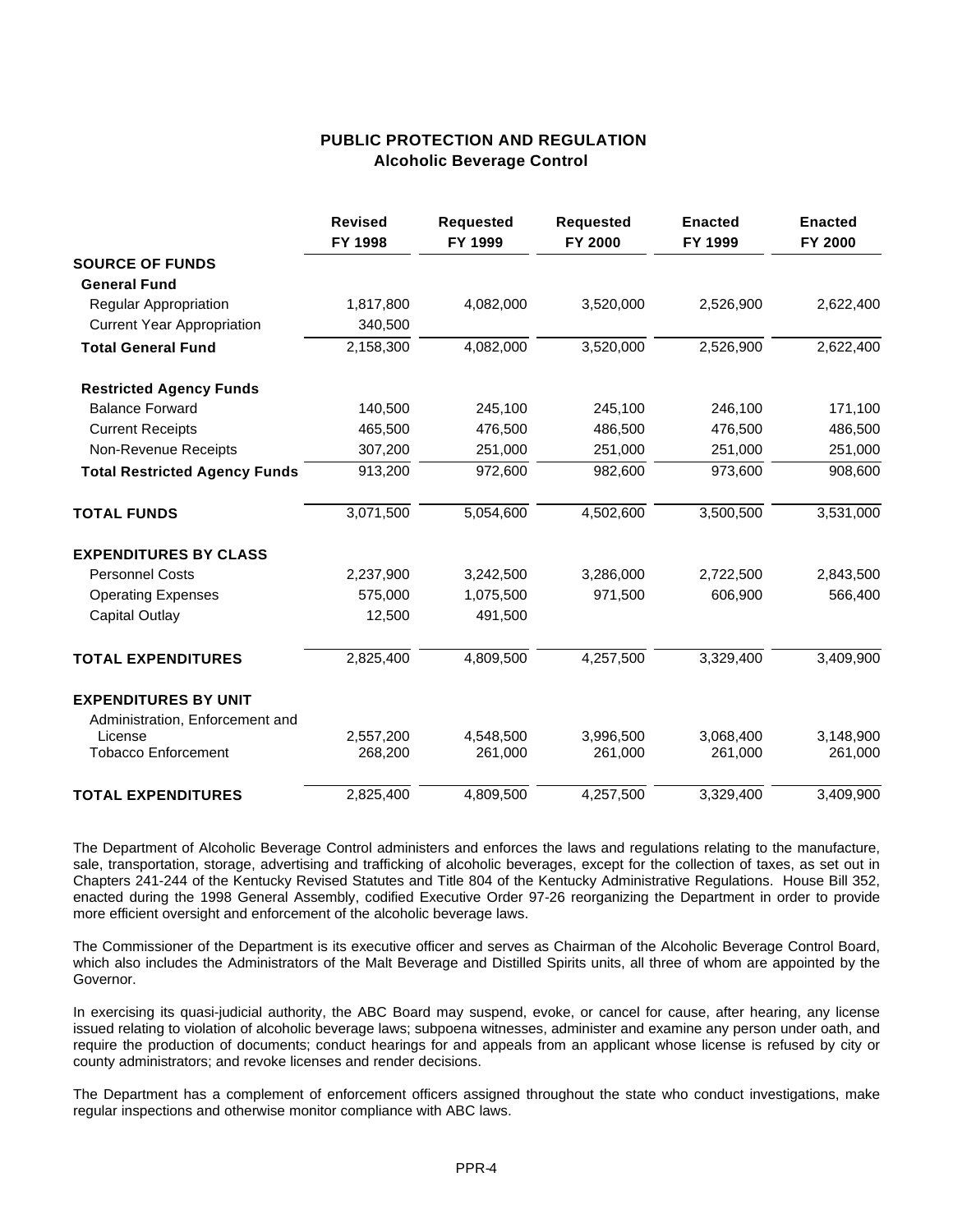#### **Policy**

The Department receives restricted funds from the Kentucky Department of Agriculture as a result of a Memorandum of Agreement to implement laws relating to the sale and use of tobacco products, pursuant to KRS 438.330.

House Bill 321 as enacted provides for a current year appropriation in the amount of \$340,500 and is included in the revised fiscal year 1998 appropriation. This current year appropriation will enable the Department to hire four additional staff as a result of the Department's reorganization. A detailed breakdown of expenditures includes \$301,500 for personnel and \$39,000 for operating. Recurring expenditures associated with the current year appropriation are \$260,000 in fiscal year 1999 and \$220,000 in fiscal year 2000.

House Bill 550 enacted during the 1998 General Assembly increases several alcoholic beverage license fees, which based on historical license issuances, are estimated to generate approximately \$3.9 million annually. The Budget of the Commonwealth does not reflect the fee increases authorized by House Bill 550. The Department will submit an appropriation increase for both years of the biennium to reflect the fee increase.

As a result of the fee increases, the Department will be expanding enforcement activities, providing hazardous duty retirement for enforcement officers, establishing an educational component, and automating the licensing process.

Part IX of House Bill 321 as enacted directs that the Department transfer \$500,000 in fiscal year 1999 and \$500,000 in fiscal year 2000 from restricted funds generated by fee, license, and permit charges authorized by House Bill 550 to the credit of the General Fund.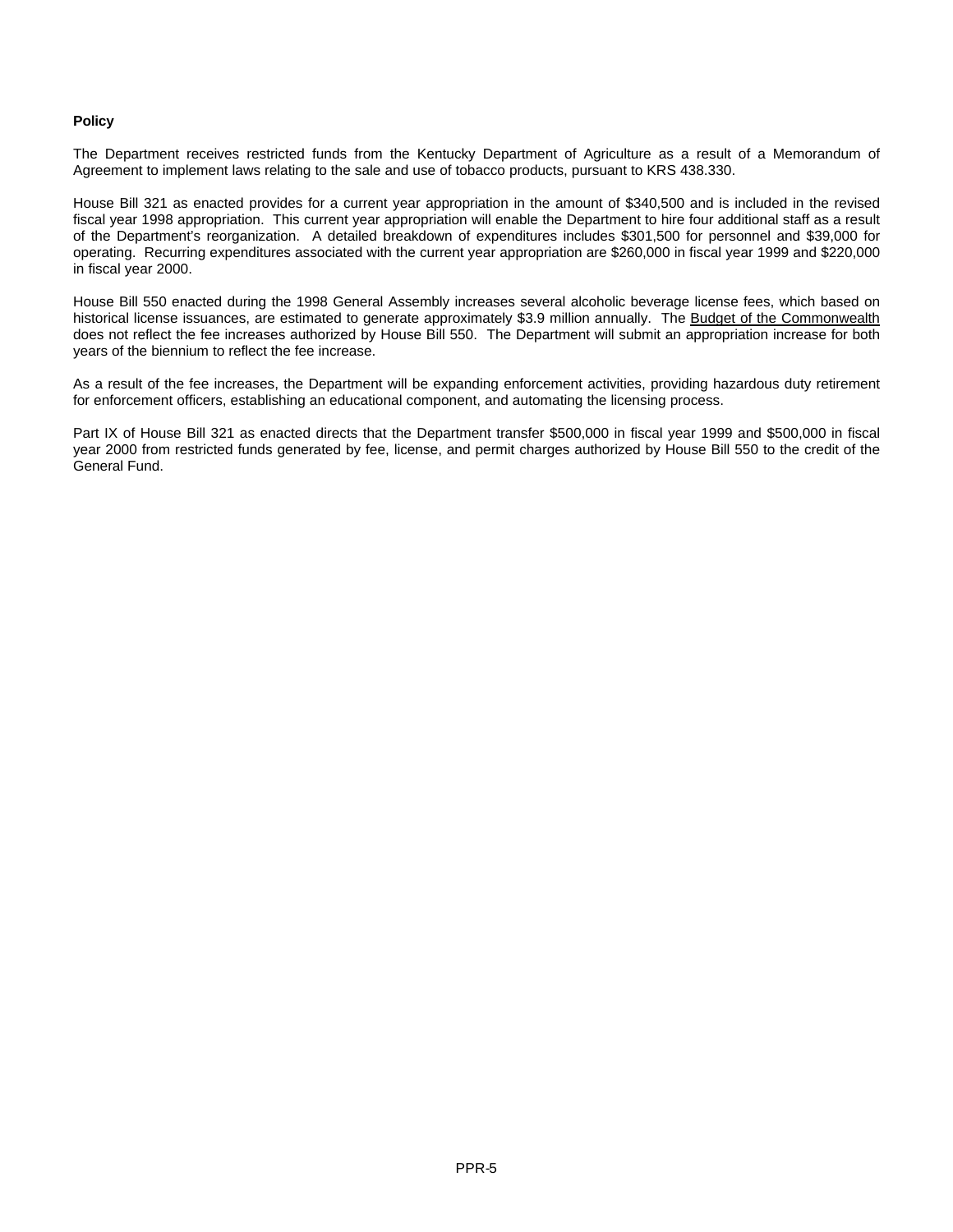### **PUBLIC PROTECTION AND REGULATION Financial Institutions**

|                                | <b>Revised</b><br>FY 1998 | <b>Requested</b><br>FY 1999 | <b>Requested</b><br>FY 2000 | <b>Enacted</b><br>FY 1999 | <b>Enacted</b><br>FY 2000 |
|--------------------------------|---------------------------|-----------------------------|-----------------------------|---------------------------|---------------------------|
| <b>SOURCE OF FUNDS</b>         |                           |                             |                             |                           |                           |
| <b>Restricted Agency Funds</b> |                           |                             |                             |                           |                           |
| <b>Balance Forward</b>         | 3,100,000                 | 1,364,000                   | 2,037,500                   | 1,901,500                 | 1,053,500                 |
| <b>Current Receipts</b>        | 7,650,500                 | 8,212,000                   | 8,171,000                   | 8,347,500                 | 8,306,500                 |
| Non-Revenue Receipts           | 536,500                   | 360,500                     | 447,500                     | 360,500                   | 447,500                   |
| <b>TOTAL FUNDS</b>             | 11,287,000                | 9,936,500                   | 10,656,000                  | 10,609,500                | 9,807,500                 |
| <b>EXPENDITURES BY CLASS</b>   |                           |                             |                             |                           |                           |
| <b>Personnel Costs</b>         | 4,983,500                 | 6,329,000                   | 6,861,500                   | 5,807,000                 | 6,083,000                 |
| <b>Operating Expenses</b>      | 4,402,000                 | 1,332,000                   | 1,252,500                   | 3,749,000                 | 3,724,500                 |
| <b>TOTAL EXPENDITURES</b>      | 9,385,500                 | 7,661,000                   | 8,114,000                   | 9,556,000                 | 9,807,500                 |
| <b>EXPENDITURES BY UNIT</b>    |                           |                             |                             |                           |                           |
| Commissioner                   | 1,327,600                 | 1,116,000                   | 1,204,500                   | 940,000                   | 952,500                   |
| <b>Administrative Services</b> | 965,900                   | 834,500                     | 897,000                     | 751,000                   | 774,500                   |
| <b>Financial Institutions</b>  | 5,639,500                 | 4,267,500                   | 4,478,000                   | 4,124,500                 | 4,318,000                 |
| <b>Securities</b>              | 1,452,500                 | 1,443,000                   | 1,534,500                   | 3,740,500                 | 3,762,500                 |
| <b>TOTAL EXPENDITURES</b>      | 9,385,500                 | 7,661,000                   | 8,114,000                   | 9,556,000                 | 9,807,500                 |

The Department of Financial Institutions, established under KRS 287 administers the state supervisory and regulatory functions pertaining to banks, credit unions, savings and loans, consumer loan companies, industrial loan companies, mortgage loan companies, securities issuers, broker-dealers, agents and investment advisors. The Department is headed by a Commissioner, appointed by the Governor. House Bill 355 codified Executive Order 97-723 reorganizing the Department into the following units:

The Commissioner's Office is responsible for planning and monitoring progress thereof, managing, setting policies and determining the direction of the agency. Other functions of the office consists of the General Counsel's Office which provides legal support to the agency. The Public Affairs branch coordinates all communications with the media and acts as the agency's ombudsman in responding to complaints and requests for information.

The Division of Securities handles the registration of various security offerings for sale in the state, or where appropriate, and the registration and/or regulation of broker-dealers, agents, and investment advisers who either resides or conducts business in the state.

The Division of Financial Institutions is charged with licensing/chartering, examination and regulation of both state-chartered depository institutions and non-depository financial institutions.

The Division of Administrative Services is charged with the administration of the accounting, purchasing, inventory control, budgeting, payroll and personnel management functions for the Department. The Division is also responsible for the development of computer examination programs, system upgrade planning, maintenance of the computer network, and computer usage education for employees.

#### **Policy**

Notwithstanding KRS 287.485, included in the above appropriation is a transfer of \$2,500,000 in each fiscal year to the General Fund Surplus Account.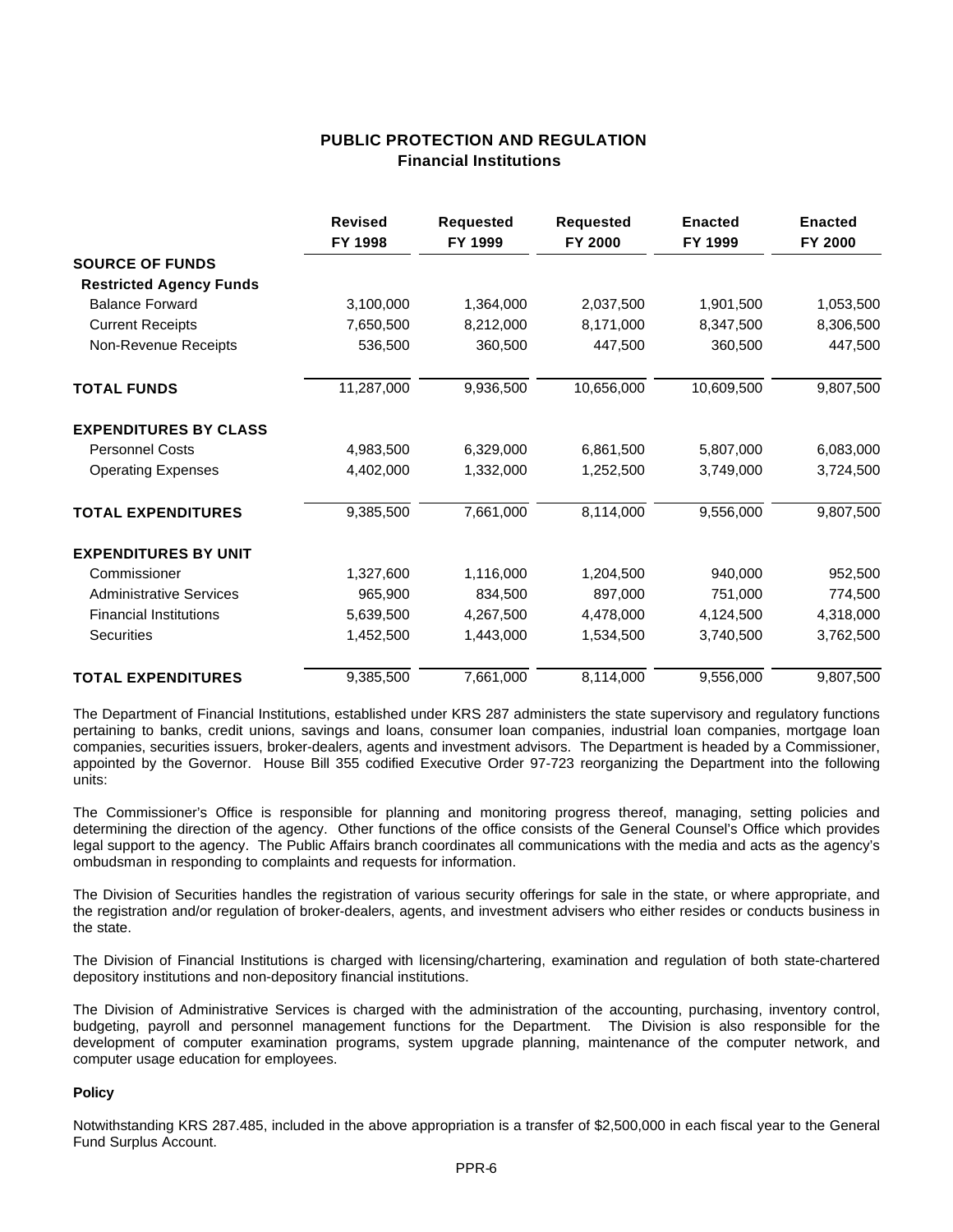# **PUBLIC PROTECTION AND REGULATION Racing Commission**

|                                         | <b>Revised</b><br>FY 1998 | <b>Requested</b><br>FY 1999 | <b>Requested</b><br>FY 2000 | <b>Enacted</b><br>FY 1999 | <b>Enacted</b><br>FY 2000 |
|-----------------------------------------|---------------------------|-----------------------------|-----------------------------|---------------------------|---------------------------|
| <b>SOURCE OF FUNDS</b>                  |                           |                             |                             |                           |                           |
| <b>General Fund</b>                     |                           |                             |                             |                           |                           |
| Regular Appropriation                   | 894,100                   | 1,250,500                   | 1,281,500                   | 1,419,100                 | 1,356,900                 |
| <b>Current Year Appropriation</b>       | 350,000                   |                             |                             |                           |                           |
| <b>Total General Fund</b>               | 1,244,100                 | 1,250,500                   | 1,281,500                   | 1,419,100                 | 1,356,900                 |
| <b>Restricted Agency Funds</b>          |                           |                             |                             |                           |                           |
| <b>Balance Forward</b>                  | 5,209,000                 | 2,005,600                   | 1,268,000                   | 2,549,800                 | 1,862,700                 |
| <b>Current Receipts</b>                 | 1,335,000                 | 1,209,900                   | 1,757,000                   | 1,209,900                 | 1,757,000                 |
| Non-Revenue Receipts                    | 11,555,000                | 12,120,000                  | 12,465,000                  | 12,120,000                | 12,465,000                |
| <b>Total Restricted Agency Funds</b>    | 18,099,000                | 15,335,500                  | 15,490,000                  | 15,879,700                | 16,084,700                |
| <b>TOTAL FUNDS</b>                      | 19,343,100                | 16,586,000                  | 16,771,500                  | 17,298,800                | 17,441,600                |
| <b>EXPENDITURES BY CLASS</b>            |                           |                             |                             |                           |                           |
| <b>Personnel Costs</b>                  | 1,592,000                 | 1,645,000                   | 1,724,500                   | 1,893,000                 | 1,972,000                 |
| <b>Operating Expenses</b>               | 746,000                   | 668,000                     | 678,000                     | 588,100                   | 594,400                   |
| Grants, Loans or Benefits               | 14,434,300                | 13,005,000                  | 12,945,000                  | 12,955,000                | 12,510,000                |
| <b>Capital Outlay</b>                   | 21,000                    |                             |                             |                           |                           |
| <b>TOTAL EXPENDITURES</b>               | 16,793,300                | 15,318,000                  | 15,347,500                  | 15,436,100                | 15,076,400                |
| <b>EXPENDITURES BY UNIT</b>             |                           |                             |                             |                           |                           |
| Administration and Regulation of        |                           |                             |                             |                           |                           |
| Racing                                  | 2,303,000                 | 2,235,500                   | 2,321,500                   | 2,404,100                 | 2,486,900                 |
| <b>Breeders Award Fund</b>              | 4,120,100                 | 2,500,000                   | 2,900,000                   | 2,500,000                 | 2,500,000                 |
| Equine Drug Research Council            | 27,000                    | 255,000                     | 255,000                     | 255,000                   | 255,000                   |
| Standardbred Development Fund           | 378,500                   | 453,500                     | 503,500                     | 453,500                   | 503,500                   |
| <b>Thoroughbred Development</b><br>Fund | 9,500,000                 | 9,500,000                   | 9,000,000                   | 9,500,000                 | 9,000,000                 |
| Backside Improvement                    |                           |                             |                             |                           |                           |
| Commission                              | 304,700                   | 191,500                     | 170,000                     | 141,000                   | 133,500                   |
| <b>County Fair Purses</b>               | 60,000                    | 60,000                      | 65,000                      | 60,000                    | 65,000                    |
| <b>Standardbred Horsemen Fees</b>       | 100,000                   | 120,000                     | 130,000                     | 120,000                   | 130,000                   |
| Quarterhorse Development Fund           |                           | 2,500                       | 2,500                       | 2,500                     | 2,500                     |
| <b>TOTAL EXPENDITURES</b>               | 16,793,300                | 15,318,000                  | 15,347,500                  | 15,436,100                | 15,076,400                |

Under KRS 230, the Kentucky Racing Commission is responsible for the regulation of thoroughbred and harness horse racing and the fostering of thoroughbred and harness horse breeding within the Commonwealth.

The Commission has the authority to prescribe rules, regulations, and conditions under which all legitimate thoroughbred, harness horse, Quarter Horse, Appaloosa, and Arabian racing and wagering may be conducted in the Commonwealth.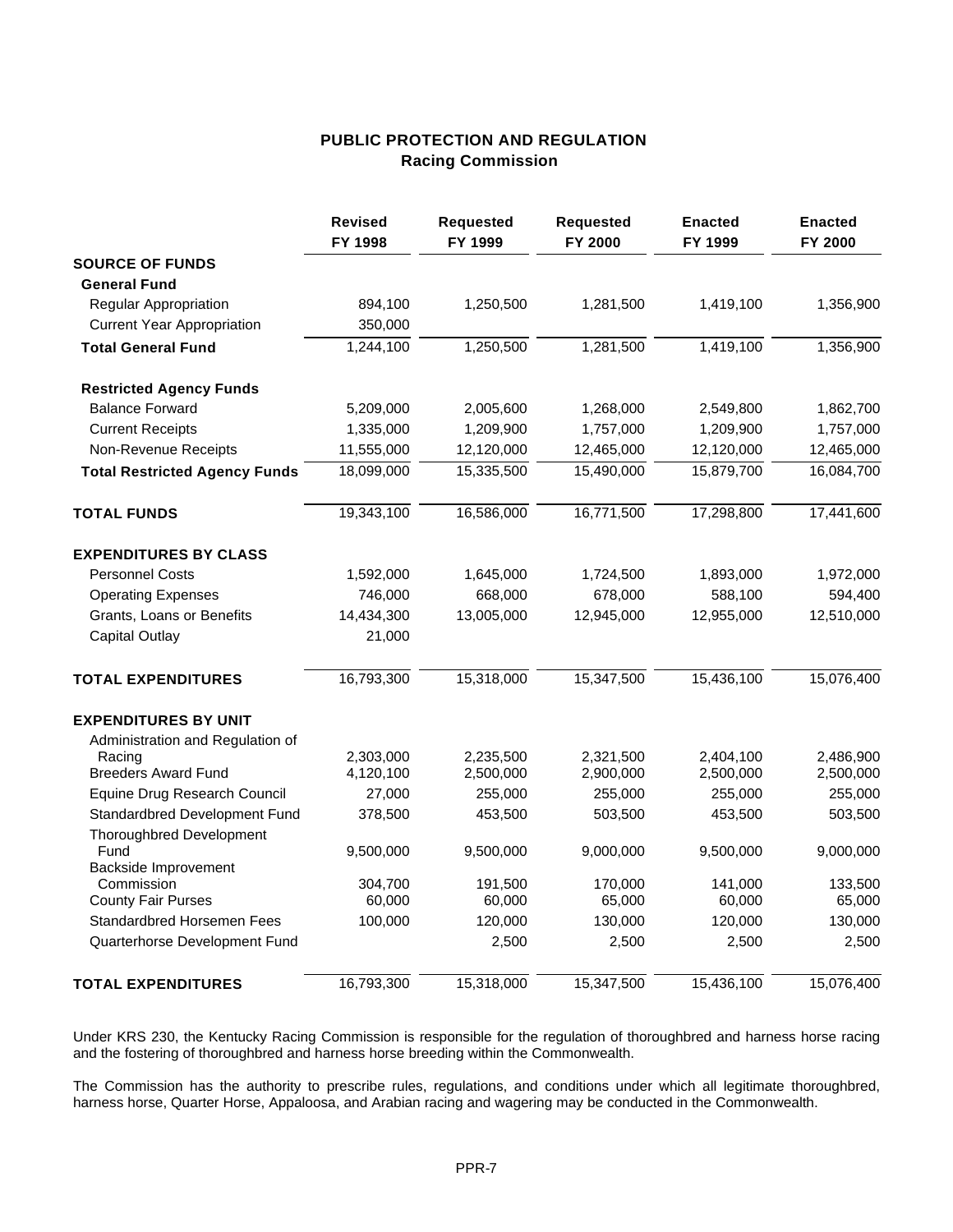The 1982 General Assembly, under KRS 230.265, created the Equine Drug Council to advise the Commission on research programs. Funding is provided under KRS 138.510, where one-tenth of one percent of the thoroughbred pari-mutuel handle is to be disbursed under the direction of the Racing Commission.

The Thoroughbred Development Fund was created by the 1978 General Assembly and operates under the provisions of KRS 230.400. The fund was created to promote interest in raising and racing thoroughbred horses in the Commonwealth; to attract breeders from other states to send their breeding stock to Kentucky; and to improve the caliber of breeding and racing stock in the Commonwealth. The program is funded by three-fourths of one percent of the total pari-mutuel handle.

The Standardbred Development Fund was created to promote the raising and racing of harness horses sired by stallions standing in Kentucky; to attract breeders from other states to send their breeding stock to Kentucky; to increase the number of owners in Kentucky; and to increase the number of horses bred in Kentucky. One percent of the pari-mutuel handle from the harness horse racing tracks is deposited in a revolving fund account for the Standardbred Development Fund.

Under the authority of KRS 230.398, the County Fair Purse Fund receives funding from uncashed pari-mutuel tickets and redistributes the funds in the form of purse supplements to county fairs.

The Backside Improvement Commission was created by the 1980 General Assembly and operates under provisions of KRS 230.218. KRS 138.510 stipulates that, racing associations with an average handle of \$1,200,000 or less per racing day are required to pay one-half of one percent to the Fund. Racing Associations with an average handle of \$1,200,000 or more per racing day are required to pay three and one-half percent to the Fund. The Backside Improvement Commission is charged with promoting, enhancing and improving the conditions of the backsides of Turfway and Ellis Parks.

The Breeders' Award Fund was created by the 1992 General Assembly as an incentive for the Kentucky breeding industry. The program makes awards to the owners of dams and stallions of eligible Kentucky horses which race in the state. Total receipts for this fund are divided in the following manner: Ninety percent (90%) to thoroughbred breeders; 7 percent to harness sires' stakes races; and 3 percent to harness purses at county fairs. Kentucky's off-track betting network provides the total funding for this program.

#### **Policy**

The language provision in Part I of House Bill 321 as enacted suspends KRS 230.217(3), which guarantees a balance each year of \$3,750,000 effective July 1, 1993, for the Breeders' Award Fund and requires the General Fund to supplement restricted funds in the event that the balance is not met. Suspension of this statute relieves any General Fund obligation.

House Bill 321 as enacted provides for a current year appropriation in the amount of \$350,000 and is included in the revised fiscal year 1998 appropriation. This current year appropriation was needed to offset the costs incurred in the sponging of horses. A detailed breakdown of expenditures includes \$245,000 for personnel to hire three additional positions and \$105,000 for operating.

Recurring expenditures associated with the current year appropriation are \$343,000 in fiscal year 1999 and \$347,000 in fiscal year 2000.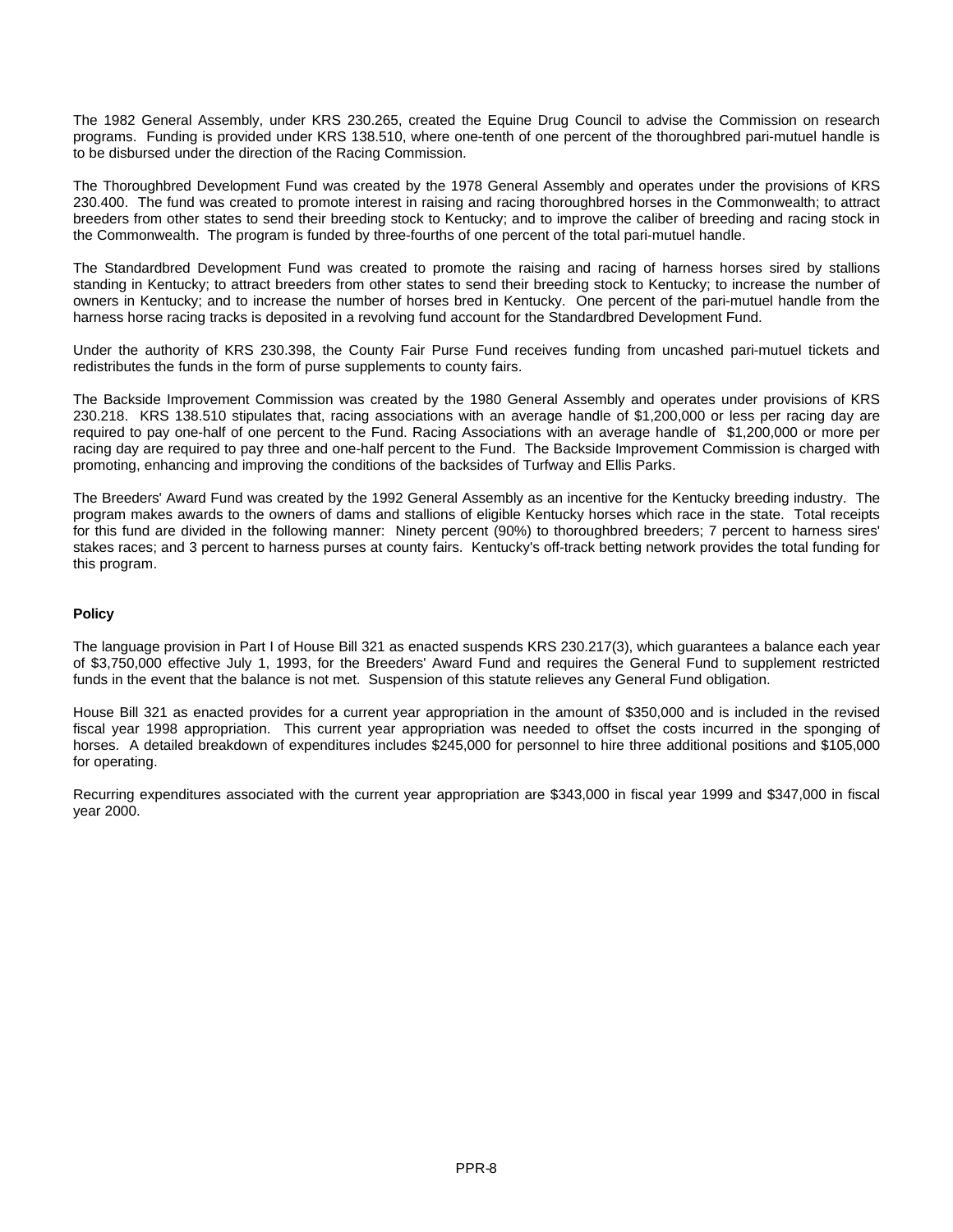### **PUBLIC PROTECTION AND REGULATION Housing, Buildings and Construction**

|                                                  | <b>Revised</b><br>FY 1998 | <b>Requested</b><br>FY 1999 | <b>Requested</b><br>FY 2000 | <b>Enacted</b><br>FY 1999 | <b>Enacted</b><br>FY 2000 |
|--------------------------------------------------|---------------------------|-----------------------------|-----------------------------|---------------------------|---------------------------|
| <b>SOURCE OF FUNDS</b>                           |                           |                             |                             |                           |                           |
| <b>General Fund</b>                              |                           |                             |                             |                           |                           |
| <b>Regular Appropriation</b>                     | 3,446,100                 | 3,484,000                   | 3,588,000                   | 3,480,500                 | 3,576,800                 |
| <b>Restricted Agency Funds</b>                   |                           |                             |                             |                           |                           |
| <b>Balance Forward</b>                           | 7,231,000                 | 7,552,000                   | 7,108,500                   | 7,655,600                 | 8,496,100                 |
| <b>Current Receipts</b>                          | 7,249,100                 | 7,467,500                   | 7,442,000                   | 7,467,500                 | 7,442,000                 |
| Non-Revenue Receipts                             | 22,400,500                | 21,582,000                  | 21,604,000                  | 18,782,500                | 18,284,000                |
| <b>Total Restricted Agency Funds</b>             | 36,880,600                | 36,601,500                  | 36,154,500                  | 33,905,600                | 34,222,100                |
| <b>TOTAL FUNDS</b>                               | 40,326,700                | 40,085,500                  | 39,742,500                  | 37,386,100                | 37,798,900                |
| <b>EXPENDITURES BY CLASS</b>                     |                           |                             |                             |                           |                           |
| <b>Personnel Costs</b>                           | 9,892,800                 | 10,396,000                  | 10,947,000                  | 10,670,000                | 11,210,500                |
| <b>Operating Expenses</b>                        | 2,863,300                 | 10,436,000                  | 10,182,000                  | 2,995,000                 | 3,016,800                 |
| Grants, Loans or Benefits                        | 19,915,000                | 12,024,000                  | 12,226,000                  | 15,104,000                | 16,655,000                |
| <b>Capital Outlay</b>                            |                           | 121,000                     | 121,000                     | 121,000                   | 121,000                   |
| <b>TOTAL EXPENDITURES</b>                        | 32,671,100                | 32,977,000                  | 33,476,000                  | 28,890,000                | 31,003,300                |
| <b>EXPENDITURES BY UNIT</b>                      |                           |                             |                             |                           |                           |
| General Administration and                       |                           |                             |                             |                           |                           |
| Support                                          | 1,006,500                 | 1,036,500                   | 1,067,500                   | 1,033,000                 | 1,058,800                 |
| Plumbing                                         | 3,177,500                 | 3,437,000                   | 3,599,000                   | 3,383,000                 | 3,530,000                 |
| <b>Building Codes Enforcement</b>                | 1,716,400                 | 1,908,000                   | 1,968,000                   | 1,908,000                 | 1,965,500                 |
| <b>Firefighters Foundation Fund</b>              | 22,400,000                | 21,583,000                  | 21,605,000                  | 17,490,000                | 19,184,000                |
| <b>Regulation of Minimum Safety</b><br>Standards | 4,075,800                 | 4,580,500                   | 4,791,000                   | 4,675,500                 | 4,848,500                 |
| <b>HVAC</b>                                      | 294,900                   | 432,000                     | 445,500                     | 400,500                   | 416,500                   |
| <b>TOTAL EXPENDITURES</b>                        | 32,671,100                | 32,977,000                  | 33,476,000                  | 28,890,000                | 31,003,300                |

The Department of Housing, Buildings, and Construction was created by Executive Order 77-1156 and derives its authority from KRS 198B. Its primary purpose is to devise and enforce an effective building inspection program as well as to prevent fire and life-safety hazards. In this regard, the Board of Housing, Buildings, and Construction was established to adopt a uniform building code for Kentucky.

The General Administration and Support program provides overall planning, management, policy, direction, legal counsel, and support services for the Department.

The Regulation of Minimum Safety Standards program enforces life safety codes and state and federal laws and regulations including performing property inspections, reviewing plans for remodeled or improved property, regulating the use and storage of hazardous materials and responding to related emergencies. The program also includes the inspection and plan review of boilers and pressure piping as well as elevators, monitoring the construction and sales of mobile homes and recreational vehicles, testing and licensing of electrical inspectors, boiler contractors, underground petroleum storage tank contractors, and sprinkler system contractors.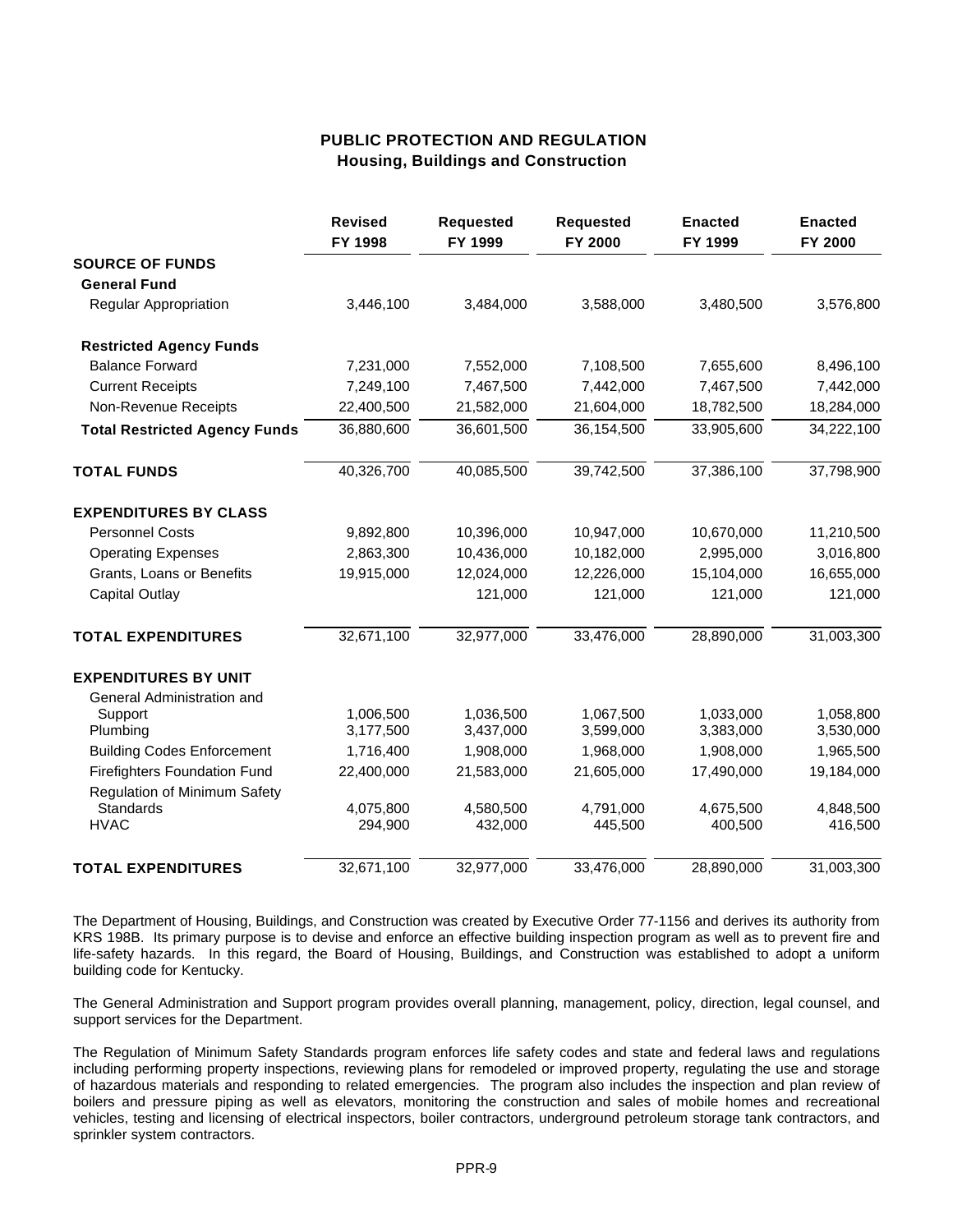The Building Codes Enforcement program was created by Executive Order 79-1146 to provide overall coordination and enforcement of the Kentucky Uniform Building Code and provides inspection, plans review and technical services to the building community. The program is funded primarily from plans review fees.

The Plumbing Division, a fee-supported program, has the responsibility to fulfill the mandate of the State Plumbing Law; i.e., the inspection of plumbing systems in all buildings throughout the state, the approval of plans in all types of public buildings, the renewal of master and journeyman plumber's licenses, assisting the State Plumbing Code Committee in its review of the plumbing code regulations and in the review and approval of new materials and techniques. This Division is also responsible for the annual licensing and oversight of the activities of heating, ventilation, and air conditioning contractors, mechanics and apprentices.

The Firefighters' Foundation Fund program was created by the 1992 General Assembly by combining the Professional Firefighters Foundation Program Fund and the State Aid Program for qualified volunteer fire departments. The program strives to reduce and prevent the loss of life or property by fire and other hazards through a better trained and equipped professional and volunteer firefighting force for the Commonwealth. The program provides educational incentive pay for firefighters, grants to volunteer fire departments, workers compensation for volunteer firefighters, regional training facility grants, a revolving low interest loan program for volunteer fire departments, survivor's benefits to families of deceased firefighters, and Hepatitis B inoculations for all firefighters.

#### **Policy**

Additional restricted funds are provided in the following areas:

Building Code Enforcement - \$70,500 in fiscal year 1999 and \$70,000 in fiscal year 2000 for an additional inspector and administrative support position; \$30,000 in fiscal year 1999 and \$20,000 in fiscal year 2000 for new imaging software and hardware; and \$45,000 in fiscal year 1999 and \$30,000 in fiscal year 2000 for computers and furniture.

HVAC - \$43,000 in fiscal year 1999 and \$41,500 in fiscal year 2000 for a HVAC Field Supervisor; and \$26,000 in fiscal year 1999 and \$26,000 in fiscal year 2000 for four new vehicles.

Regulation of Minimum Safety Standards - \$160,500 in fiscal year 1999 and \$162,000 in fiscal year 2000 for five additional General Inspection positions; and \$95,000 in fiscal year 1999 and \$95,000 in fiscal year 2000 for ten new vehicles for Hazardous Material Inspectors. House Bill 321 as enacted provides additional restricted funds in the amount of \$16,000 in fiscal year 1999 to purchase and distribute via grants, through volunteer fire departments, smoke detectors for senior citizen centers.

Plumbing - Continuation of \$161,000 in fiscal year 1999 and \$160,000 in fiscal year 2000 for additional investigator positions and four student co-ops.

Firefighter's Foundation Fund:

- Continuation of \$200,000 in fiscal years 1999 and 2000 for Regional Training Centers; increase State Aid Grants to volunteer fire departments to \$6,500 in fiscal year 1999 and \$7,500 in fiscal year 2000; increase incentive payments to paid firefighters to \$2,750 in fiscal year 1999 and \$3,000 in fiscal year 2000.
- Language provisions in Part IX of House Bill 321 relating to Fire Dispatcher Training requires the Commission on Fire Protection Personnel Standards and Education to pay all expenses for fire dispatchers to attend dispatcher training at the Department of Criminal Justice Training at Eastern Kentucky University.
- Part V of House Bill 321 provides for a transfer in the amount of \$2.5 million in fiscal year 2000 will be made from the insurance premium surcharge to the General Fund. This deduction from the surcharge receipts will be made prior to the disbursement of funds to the Kentucky Law Enforcement Foundation Program Fund and the Professional Firefighters Foundation Program Fund.
- Language provisions in Part I of House Bill 321 suspends KRS 42.190 and KRS 95A.220(2), and requires that all funds remaining at the end of fiscal year 1999 and fiscal year 2000 in accounts established pursuant to KRS 95A.220(1) and KRS 95A.262 shall not lapse.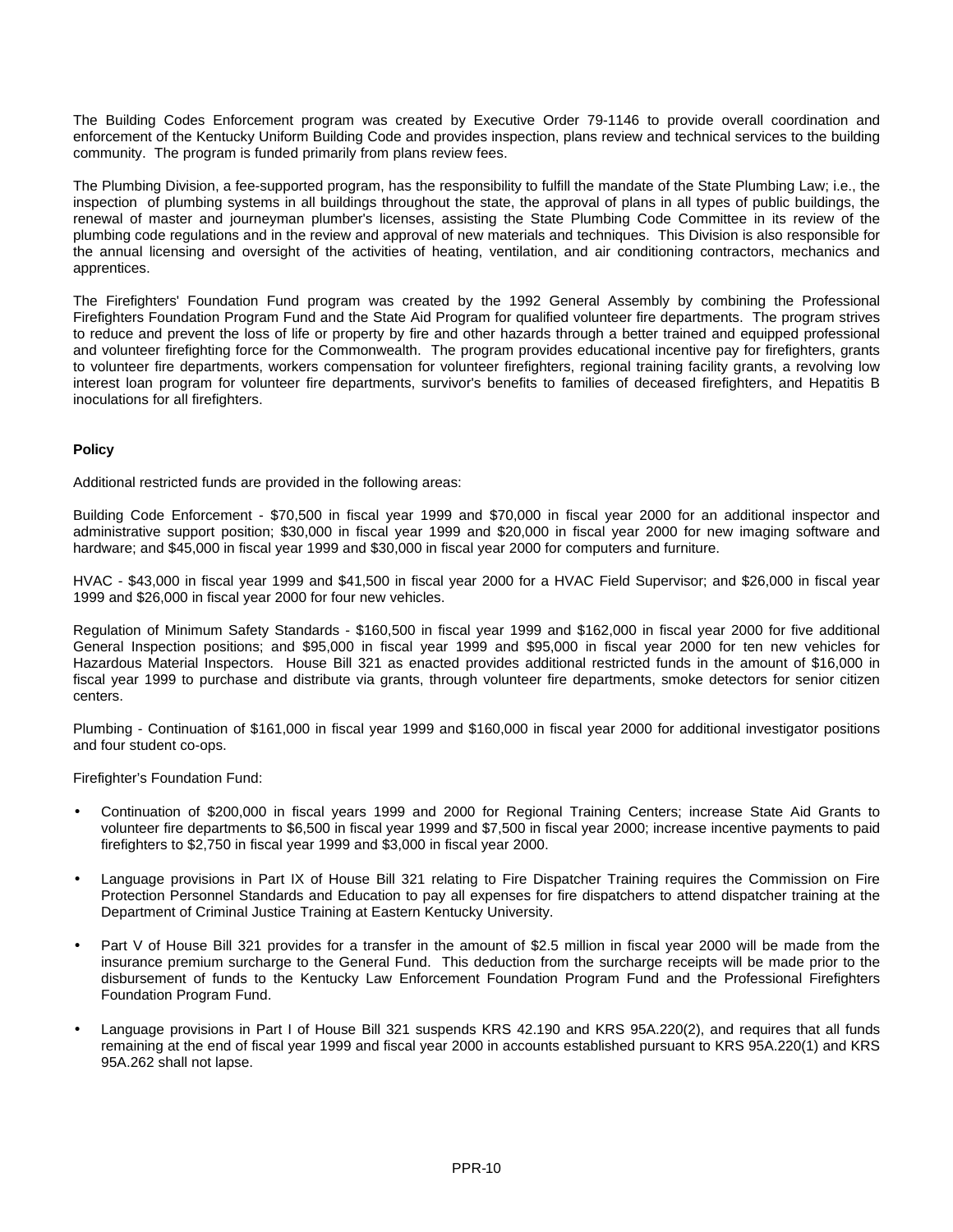### **PUBLIC PROTECTION AND REGULATION Insurance**

|                                                                 | <b>Revised</b><br>FY 1998 | <b>Requested</b><br>FY 1999 | Requested<br>FY 2000 | <b>Enacted</b><br>FY 1999 | <b>Enacted</b><br>FY 2000 |
|-----------------------------------------------------------------|---------------------------|-----------------------------|----------------------|---------------------------|---------------------------|
| <b>SOURCE OF FUNDS</b>                                          |                           |                             |                      |                           |                           |
| <b>General Fund</b>                                             |                           |                             |                      |                           |                           |
| Special Appropriation                                           | 10,000,000                |                             |                      |                           |                           |
| <b>Restricted Agency Funds</b>                                  |                           |                             |                      |                           |                           |
| <b>Balance Forward</b>                                          | 8,043,000                 | 6,370,000                   | 6,388,000            | 13,103,600                | 13,225,600                |
| <b>Current Receipts</b>                                         | 18,702,600                | 20,032,000                  | 20,431,000           | 20,064,500                | 20,465,500                |
| Non-Revenue Receipts                                            | 8,491,500                 | 2,401,500                   | 2,388,500            | 2,631,500                 | 2,607,500                 |
| <b>Total Restricted Agency Funds</b>                            | 35,237,100                | 28,803,500                  | 29,207,500           | 35,799,600                | 36,298,600                |
| <b>TOTAL FUNDS</b>                                              | 45,237,100                | 28,803,500                  | 29,207,500           | 35,799,600                | 36,298,600                |
| <b>EXPENDITURES BY CLASS</b>                                    |                           |                             |                      |                           |                           |
| <b>Personnel Costs</b>                                          | 18,919,700                | 19,294,500                  | 19,971,500           | 19,809,500                | 20,410,500                |
| <b>Operating Expenses</b>                                       | 13,203,800                | 3,121,000                   | 3,120,500            | 2,764,500                 | 2,796,000                 |
| <b>Capital Outlay</b>                                           | 10,000                    |                             |                      |                           |                           |
| <b>TOTAL EXPENDITURES</b>                                       | 32,133,500                | 22,415,500                  | 23,092,000           | 22,574,000                | 23,206,500                |
| <b>EXPENDITURES BY UNIT</b>                                     |                           |                             |                      |                           |                           |
| <b>Administrative Services</b>                                  | 1,391,000                 | 1,671,500                   | 1,726,500            | 1,561,500                 | 1,616,500                 |
| <b>Agent Licensing</b>                                          | 778,700                   | 825,500                     | 856,500              | 782,500                   | 819,000                   |
| <b>Health Purchasing Alliance</b>                               | 8,266,100                 | 7,592,000                   | 7,833,000            | 8,523,000                 | 8,567,000                 |
| Commissioner                                                    | 435,500                   | 584,000                     | 611,000              | 579,000                   | 604,000                   |
| <b>Consumer Protection</b>                                      | 359,500                   | 941,500                     | 984,000              | 869,500                   | 911,500                   |
| <b>Consumer Information</b>                                     | 40,000                    | 40,000                      | 40,000               | 40,000                    | 40,000                    |
| <b>General Counsel</b>                                          | 1,990,000                 | 2,112,500                   | 2,178,500            | 2,090,000                 | 2,156,500                 |
| Fraud Investigation                                             | 765,000                   | 800,000                     | 837,500              | 738,000                   | 773,000                   |
| Life and Health                                                 | 11,991,500                | 1,860,000                   | 1,902,000            | 1,847,000                 | 1,893,500                 |
| Mine Subsidence Insurance                                       | 364,100                   | 366,000                     | 369,000              | 331,000                   | 336,000                   |
| <b>Property and Casualty</b>                                    | 628,600                   | 738,500                     | 772,500              | 697,000                   | 802,000                   |
| State Risk and Insurance<br>Services<br>Financial Standards and | 537,500                   | 559,000                     | 582,500              | 522,500                   | 543,500                   |
| Examinations                                                    | 4,586,000                 | 4,325,000                   | 4,399,000            | 3,993,000                 | 4,144,000                 |
| <b>TOTAL EXPENDITURES</b>                                       | 32,133,500                | 22,415,500                  | 23,092,000           | 22,574,000                | 23,206,500                |

The Department of Insurance has authority under KRS 304 to license, supervise, and regulate insurance companies doing business in Kentucky. The Department is comprised of two appropriations: General Operations and the Health Purchasing Alliance. General Operations consists of 12 other functions within the Department of Insurance.

The Division of Administrative Services provides general support including personnel, payroll, purchasing, inventory, building maintenance, data processing, accounts receivable, accounts payable, and fiscal functions for the Department.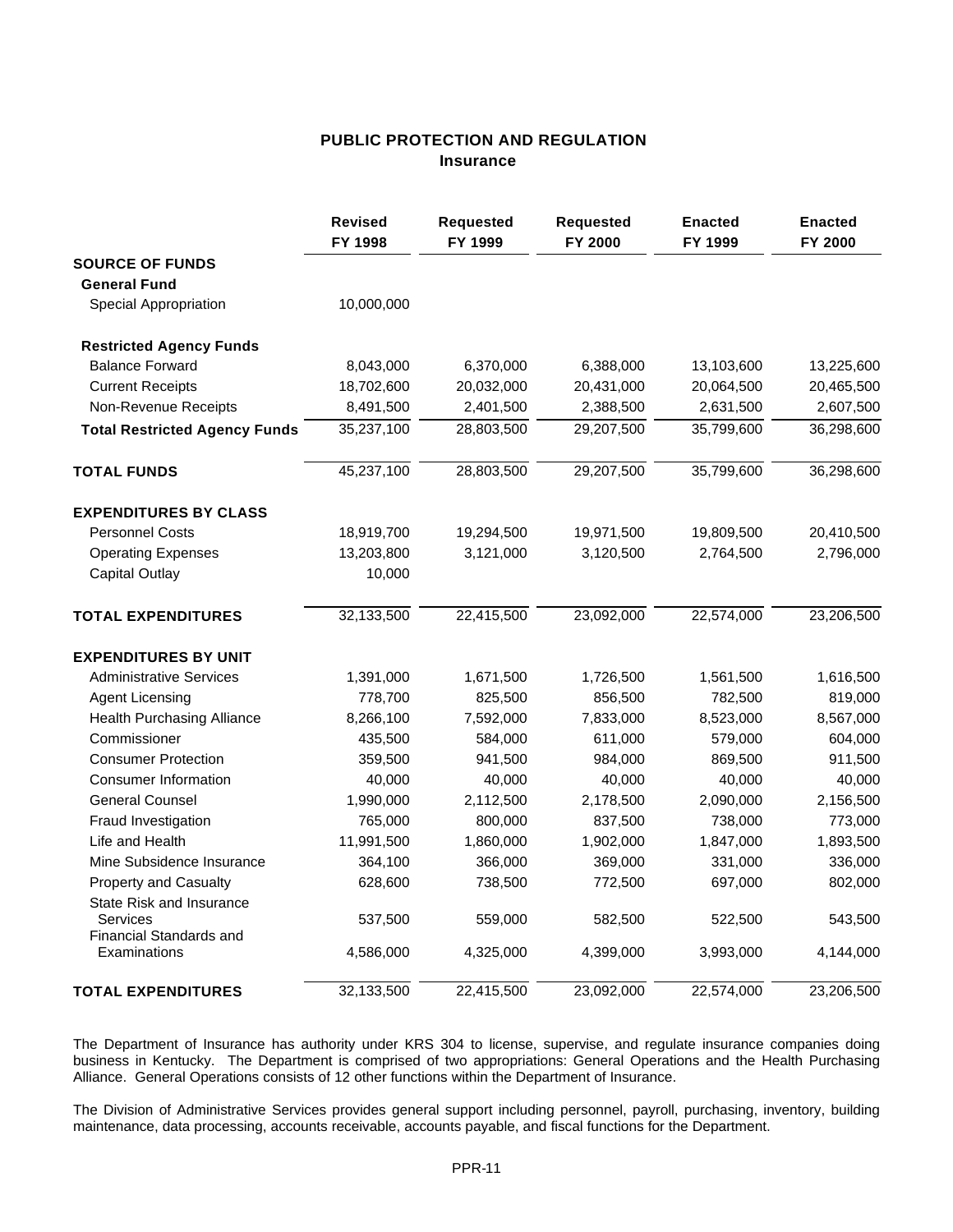The Division of Agent Licensing administers insurance laws and regulations which regulate the licensing of insurance agents. The objectives of this program are to examine prospective agents as to their knowledge of insurance laws, regulations, and ethics; to issue licenses; to renew licenses; and to enforce the insurance laws and regulations as specified under KRS 304.9.

The Financial Standards and Examinations Division assumes all functions of admission and licensing of insurers and is responsible for the financial and audit functions of insurers authorized to do business in Kentucky.

The Office of the General Counsel reviews agent and corporate activity, formation of new companies, changes in existing companies, rehabilitation, and insolvencies for compliance with the Kentucky Insurance Code.

The Life and Health Division protects insurance buyers through application of Kentucky Insurance Laws and Regulations pursuant to KRS 304 and KAR 806. The division regulates all admitted life and health insurers by approving or disapproving all policy filings, forms, rates, and advertising.

The Property and Casualty Division reviews and passes approval or disapproval judgment on the property and casualty coverage forms, rating manuals, and the company's underwriting guidelines to be used by insurers admitted to do business in the Commonwealth.

The Division of Insurance Fraud Investigation was created by Executive Order 96-931 and codified by Senate Bill 150. The Division is charged with the responsibility of investigating and prosecuting fraudulent acts involving all types of insurance claims, agents' activities, and workers' compensation.

The Consumer Information Program bears the responsibility for publishing consumer information reports per KRS 304.14-560.

The State Risk and Insurance Services Division determines state properties to be to be insured through State Fire and Tornado Fund. It appraises and values state properties and determines premium rates to be charged.

Pursuant to KRS 304 subchapter 44, the Kentucky Mine Subsidence Insurance Fund is established to provide insurance to protect against losses to property due to mine subsidence in the areas of Kentucky that have been underground coal mines.

The Consumer Protection and Education Division was created as a result of Executive Order 97-1609 and codified by House Bill 440. The Division's primary responsibility is to improve regulatory protection of the buying public. An Ombudsman is located in this Division and serves as a point of contact for those citizens that need additional assistance.

The Health Purchasing Alliance was created in July, 1995 under KRS 304.17A-020. It operates a statewide health purchasing alliance for public sector employers, small business commercial employers, and individuals located throughout the Commonwealth. Senate Bill 152, enacted by the 1998 General Assembly, codified Executive Order 96-884 reorganizing the Health Purchasing Alliance. This reorganization transferred the Alliance and its duties from the Human Resources Cabinet to the Department of Insurance, Public Protection and Regulation Cabinet.

#### **Policy**

Language provisions in Part I of House Bill 321 suspends KRS 304.2-400(3) to provide that all funds remaining at the end of fiscal years 1999 and 2000 shall not lapse.

The enacted appropriation for the Health Purchasing Alliance exceeds the agency's request as a result of an appropriation increase approved after the budget request was submitted.

House Bill 315 revised health insurance reforms enacted in 1994 and 1996 General Assemblies. The bill also specifies that the Health Purchasing Alliance will suspend issuing or renewing any business after the effective date of this Act. In addition, the Commissioner of the Department of Insurance will oversee the termination of the Health Purchasing Alliance no later than June 30, 1999.

House Bill 315 created the Guaranteed Acceptance Program and provided a special appropriation of \$10 million in fiscal year 1998. This appropriation will act as the seed money to reimburse insurance companies that issue coverage to high risk applicants in the individual health insurance market. The reimbursement will assist insurance companies to the extent that the claims paid on behalf of those individuals exceed the premiums collected. To ensure the solvency of this program, the Department is directed to issue assessments against companies that do not issue coverage to high risk individuals during fiscal years 1999 and 2000. Expenditures associated with the Guaranteed Acceptance Program will be realized during the 1998-2000 biennial budget.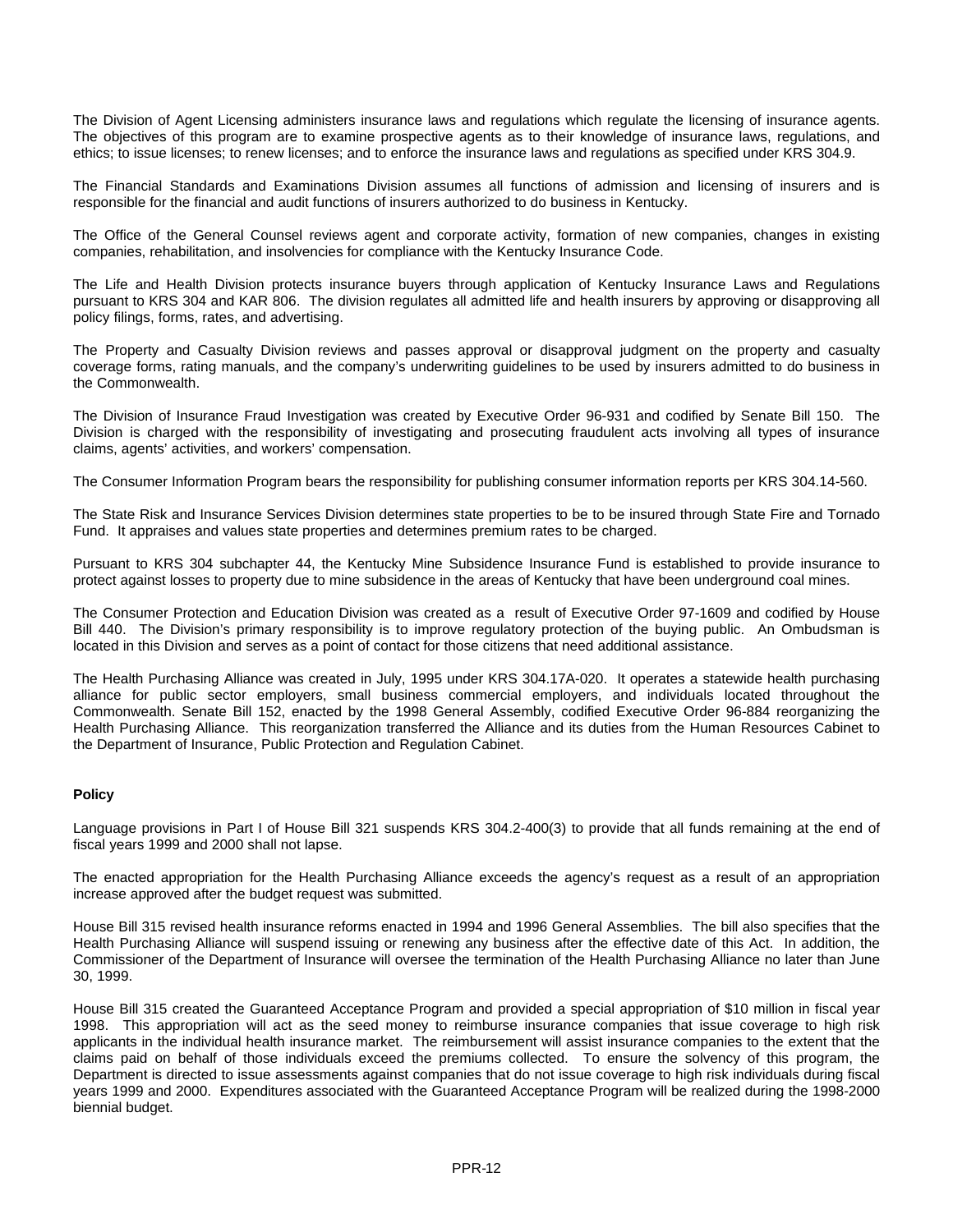# **PUBLIC PROTECTION AND REGULATION Mines and Minerals**

|                                      | <b>Revised</b><br>FY 1998 | <b>Requested</b><br>FY 1999 | <b>Requested</b><br>FY 2000 | <b>Enacted</b><br>FY 1999 | <b>Enacted</b><br>FY 2000 |
|--------------------------------------|---------------------------|-----------------------------|-----------------------------|---------------------------|---------------------------|
| <b>SOURCE OF FUNDS</b>               |                           |                             |                             |                           |                           |
| <b>General Fund</b>                  |                           |                             |                             |                           |                           |
| <b>Regular Appropriation</b>         | 9,785,200                 | 11,812,000                  | 11,341,000                  | 10,380,300                | 10,074,400                |
| <b>Restricted Agency Funds</b>       |                           |                             |                             |                           |                           |
| <b>Balance Forward</b>               | 781,500                   | 795,000                     | 786,000                     | 796,500                   | 787,500                   |
| <b>Current Receipts</b>              | 873,100                   | 801,000                     | 801,000                     | 801,000                   | 801,000                   |
| Non-Revenue Receipts                 | 9,000                     |                             |                             |                           |                           |
| <b>Total Restricted Agency Funds</b> | 1,663,600                 | 1,596,000                   | 1,587,000                   | 1,597,500                 | 1,588,500                 |
| <b>Federal Funds</b>                 |                           |                             |                             |                           |                           |
| <b>Balance Forward</b>               | 24,500                    |                             |                             | 24,500                    | 24,500                    |
| <b>Current Receipts</b>              | 671,000                   | 629,500                     | 591,000                     | 629,500                   | 591,000                   |
| <b>Total Federal Funds</b>           | 695,500                   | 629,500                     | 591,000                     | 654,000                   | 615,500                   |
| <b>TOTAL FUNDS</b>                   | 12,144,300                | 14,037,500                  | 13,519,000                  | 12,631,800                | 12,278,400                |
| <b>EXPENDITURES BY CLASS</b>         |                           |                             |                             |                           |                           |
| <b>Personnel Costs</b>               | 8,830,800                 | 9,867,500                   | 10,346,000                  | 9,012,000                 | 9,427,500                 |
| <b>Operating Expenses</b>            | 2,492,500                 | 2,437,500                   | 2,396,000                   | 2,101,300                 | 2,047,900                 |
| Capital Outlay                       |                           | 946,500                     |                             | 706,500                   |                           |
| <b>TOTAL EXPENDITURES</b>            | 11,323,300                | 13,251,500                  | 12,742,000                  | 11,819,800                | 11,475,400                |
| <b>EXPENDITURES BY UNIT</b>          |                           |                             |                             |                           |                           |
| Commissioner                         | 784,800                   | 897,500                     | 943,000                     | 732,800                   | 761,400                   |
| Administration and Support           | 418,500                   | 361,000                     | 341,500                     | 326,000                   | 302,500                   |
| Mine Licensing                       | 289,500                   | 308,500                     | 317,500                     | 269,500                   | 276,000                   |
| <b>Explosives and Blasting</b>       | 733,000                   | 819,500                     | 865,000                     | 747,500                   | 780,500                   |
| Mine Safety Analysis                 | 1,888,500                 | 1,933,500                   | 1,980,500                   | 1,821,500                 | 1,895,500                 |
| Training, Education and              |                           |                             |                             |                           |                           |
| Certification                        | 1,152,000                 | 1,278,500                   | 1,319,000                   | 1,115,500                 | 1,166,000                 |
| Mine Safety Inspection               | 4,730,000                 | 6,116,000                   | 5,299,000                   | 5,468,500                 | 4,911,500                 |
| Oil and Gas Conservation             | 1,327,000                 | 1,537,000                   | 1,676,500                   | 1,338,500                 | 1,382,000                 |
| <b>TOTAL EXPENDITURES</b>            | 11,323,300                | 13,251,500                  | 12,742,000                  | 11,819,800                | 11,475,400                |

The Department of Mines and Minerals, established in 1880 by KRS 351, is responsible for the regulation of mining practices for the prevention of injuries and fatalities in underground, strip, and auger mines. House Bill 366, as enacted, codified Executive Order 97-1386 reorganizing the Department into the following units:

The Commissioner's Office provides executive policy and management guidance for the Department. Additional duties of the Office include operating as Chief Mine Inspector and providing Legal Counsel for the Department.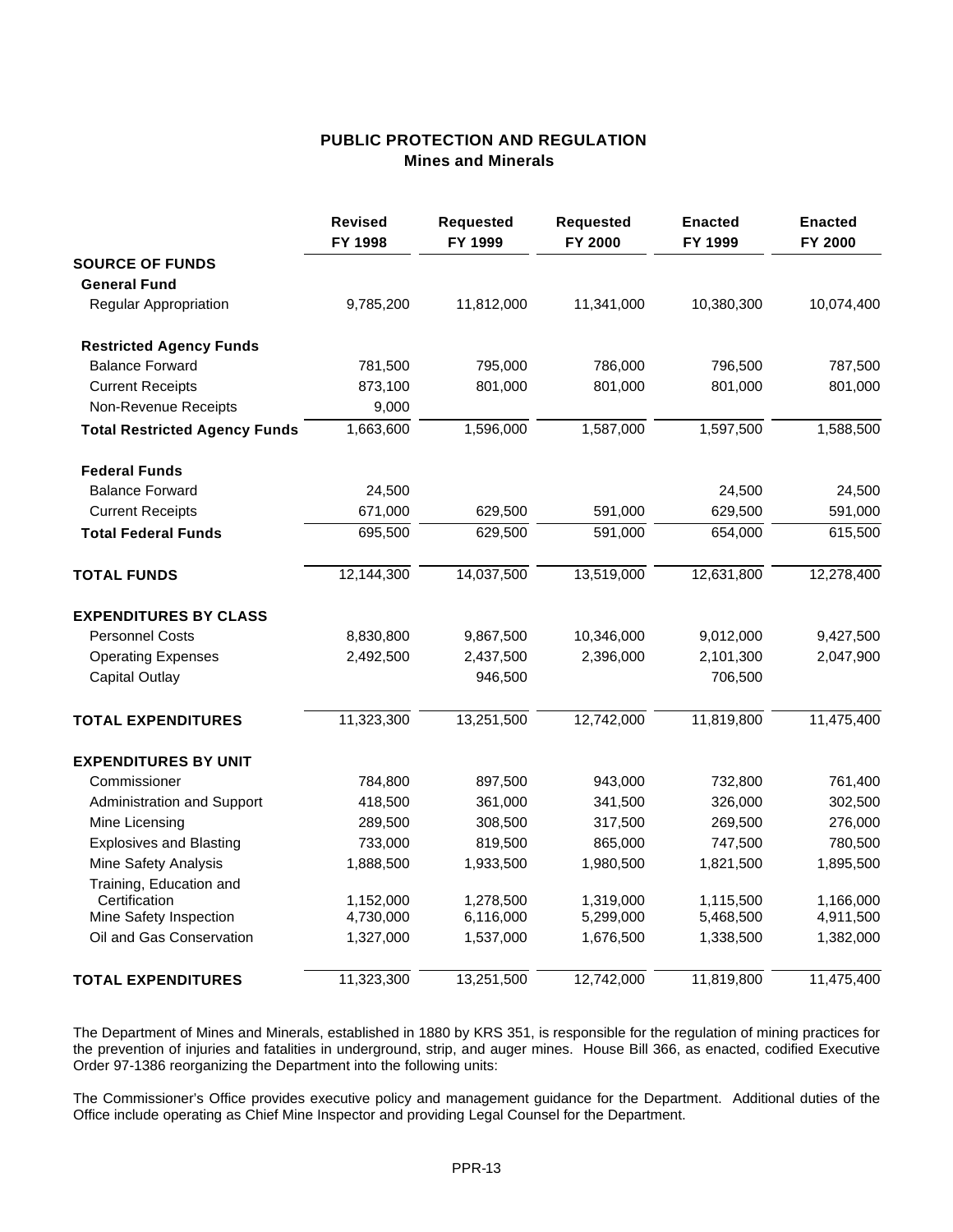The Division of Administration and Support provides personnel administration, accounting, budgeting, and other support services for the Department.

The Division of Mine Licensing is responsible for issuance of mine licenses and special permits. In addition, the Division develops and maintains databases to track various information about each mining operation including the number of miners employed by the mine, type of operations, type of worker's compensation insurance, and the number and type of mining law violations, closures, and abatements for each mine and/or mine operator.

The Division of Mine Safety Inspection is required by law to conduct a minimum of two inspections per mine annually and additional inspections as needed to correct deficiencies; to license all commercial coal and clay mines in the Commonwealth; to investigate all serious and fatal accidents occurring in the Commonwealth's coal and clay mining operations; to investigate all reported fires, ignitions, and explosions occurring in the Commonwealth's coal and clay mining operations; and to investigate all complaints. The Division operates six mine rescue stations and twelve rescue teams across the state that augment company maintained rescue teams during emergencies.

The Oil and Gas Conservation program is responsible for the conservation of oil and gas resources of the Commonwealth and for the protection of correlative rights of mineral owners. The program is also charged with the collection of geological data, obtained from the drilling of oil and gas wells, for deposit in the Kentucky Geological Survey.

In response to the 1976 Scotia mine disaster, the Deep Mining Safety Commission was created to investigate the causes of mine disasters and recommend changes to stop accidents such as Scotia from happening again. From the recommendations of the Deep Mining Safety Commission, the Division of Mine Safety Analysis was created by the 1976 Extraordinary Session of the General Assembly and is charged with the enforcement of KRS 351 regarding the regulations of mining operations by analyzing the work habits of the underground coal and/or clay miners.

The Division of Explosives and Blasting regulates the manufacture, sale, transport, storage, and use of explosives within the Commonwealth. The Division also trains, tests, and licenses those applicants qualified to be blasters.

The Division of Miner Training, Education, and Certification, also created by the 1976 Extraordinary Session of the General Assembly, is charged with the enforcement of KRS 351 concerning the training, education, and certification by the Board of Miner Training, Education, and Certification of underground coal and clay miners. The program is funded through a grant from the U. S. Department of Labor, Mine Safety Health Administration. It provides training and education courses to mine personnel to support the industry, which is required to maintain certification for local miners.

#### **Policy**

An additional General Fund appropriation of \$706,500 is provided in fiscal year 1999 to purchase new oxygen breathing apparatuses for the twelve rescue teams.

House Bill 321, enacted by the 1998 General Assembly, provides funding to hire four mine safety analysts located in the Division of Mine Safety Analysis. Additional General Funds associated with the four positions are \$171,000 in fiscal year 1999 and \$179,000 in fiscal year 2000.

Part I of House Bill 321 includes language that suspends KRS 353.590, and establishes a \$25 fee for an oil and gas permit transfer.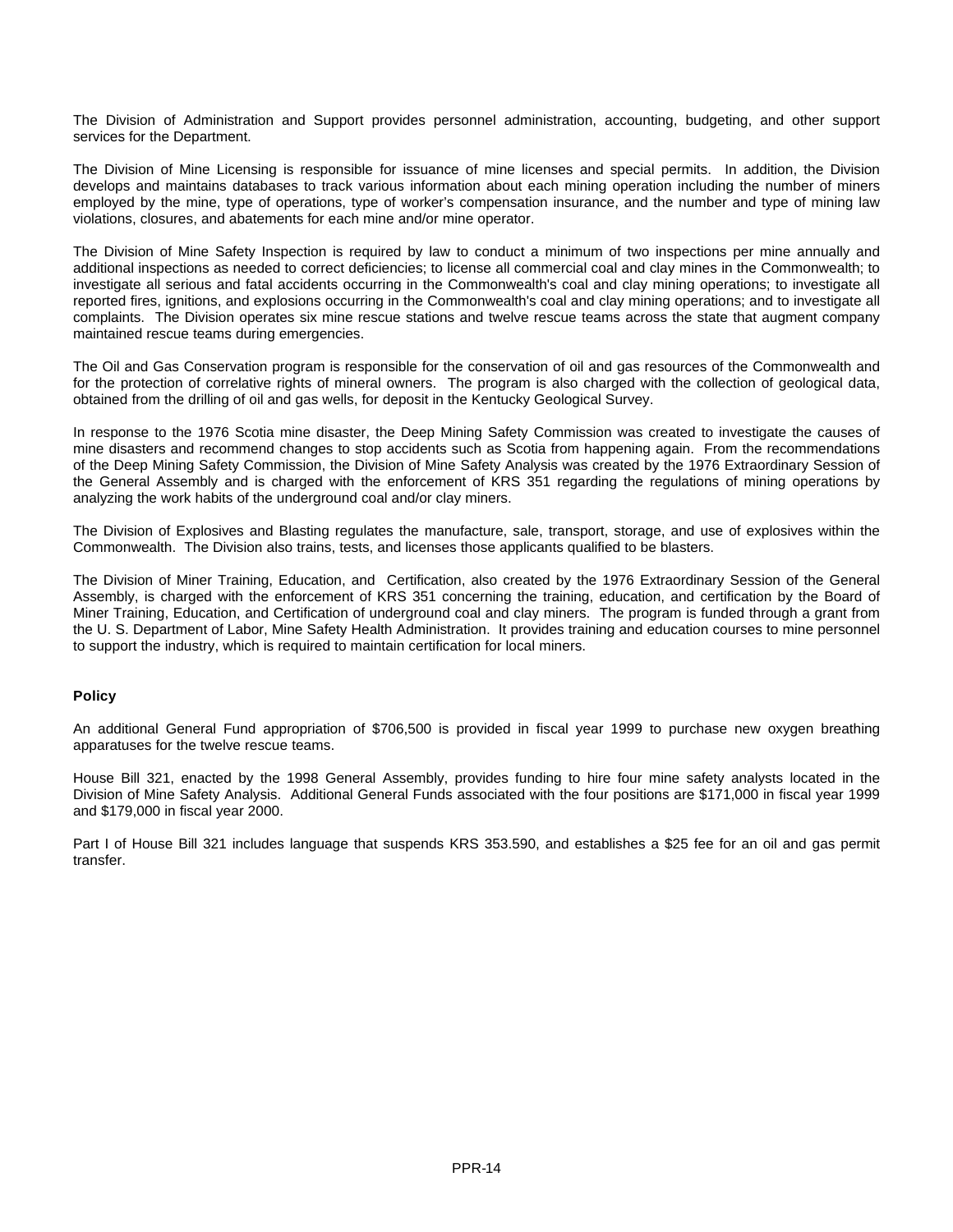### **PUBLIC PROTECTION AND REGULATION Public Advocacy**

|                                      | <b>Revised</b><br>FY 1998 | <b>Requested</b><br>FY 1999 | <b>Requested</b><br>FY 2000 | <b>Enacted</b><br>FY 1999 | <b>Enacted</b><br>FY 2000 |
|--------------------------------------|---------------------------|-----------------------------|-----------------------------|---------------------------|---------------------------|
| <b>SOURCE OF FUNDS</b>               |                           |                             |                             |                           |                           |
| <b>General Fund</b>                  |                           |                             |                             |                           |                           |
| Regular Appropriation                | 13,643,200                | 15,584,500                  | 15,957,500                  | 16,637,100                | 17,182,100                |
| <b>Restricted Agency Funds</b>       |                           |                             |                             |                           |                           |
| <b>Balance Forward</b>               | 2,257,000                 | 1,497,000                   | 829,500                     | 1,179,800                 | 666,800                   |
| <b>Current Receipts</b>              | 1,642,500                 | 2,051,000                   | 2,089,000                   | 2,030,000                 | 2,068,000                 |
| Non-Revenue Receipts                 | 1,463,200                 | 1,566,000                   | 1,599,000                   | 1,146,000                 | 1,169,000                 |
| <b>Total Restricted Agency Funds</b> | 5,362,700                 | 5,114,000                   | 4,517,500                   | 4,355,800                 | 3,903,800                 |
| <b>Federal Funds</b>                 |                           |                             |                             |                           |                           |
| <b>Balance Forward</b>               | 50,500                    | 19,500                      | 14,000                      | 19,500                    | 117,500                   |
| <b>Current Receipts</b>              | 1,010,200                 | 1,012,000                   | 1,063,500                   | 1,127,000                 | 1,184,000                 |
| Non-Revenue Receipts                 | 46,000                    | 46,000                      | 46,000                      | 46,000                    | 46,000                    |
| <b>Total Federal Funds</b>           | 1,106,700                 | 1,077,500                   | 1,123,500                   | 1,192,500                 | 1,347,500                 |
| <b>TOTAL FUNDS</b>                   | 20,112,600                | 21,776,000                  | 21,598,500                  | 22,185,400                | 22,433,400                |
| <b>EXPENDITURES BY CLASS</b>         |                           |                             |                             |                           |                           |
| <b>Personnel Costs</b>               | 9,851,000                 | 10,558,000                  | 11,222,000                  | 12,268,500                | 13,110,300                |
| <b>Operating Expenses</b>            | 1,960,100                 | 2,164,000                   | 2,105,500                   | 2,131,100                 | 2,138,300                 |
| Grants, Loans or Benefits            | 7,102,200                 | 8,199,500                   | 8,097,500                   | 6,945,500                 | 6,928,500                 |
| <b>Capital Outlay</b>                |                           | 18,000                      |                             | 56,000                    | 28,000                    |
| <b>TOTAL EXPENDITURES</b>            | 18,913,300                | 20,939,500                  | 21,425,000                  | 21,401,100                | 22,205,100                |
| <b>EXPENDITURES BY UNIT</b>          |                           |                             |                             |                           |                           |
| <b>Law Operations</b>                | 986,500                   | 1,489,000                   | 1,412,500                   | 1,020,600                 | 1,032,600                 |
| <b>Defense Services</b>              | 16,486,800                | 17,932,500                  | 18,425,000                  | 18,885,500                | 19,611,500                |
| Protection and Advocacy              | 1,440,000                 | 1,518,000                   | 1,587,500                   | 1,495,000                 | 1,561,000                 |
| <b>TOTAL EXPENDITURES</b>            | 18,913,300                | 20,939,500                  | 21,425,000                  | 21,401,100                | 22,205,100                |

The Kentucky Department of Public Advocacy (DPA) was established by the 1972 General Assembly when it enacted KRS Chapter 31 to provide for the representation of indigent persons accused of crimes or mental states which may result in their incarceration or confinement.

Kentucky's mandated public defender services are delivered by a "mixed" system consisting of full-time state employed public defenders, full-time non-state public defenders, and part-time private attorneys contracting with the Department to provide services.

The Law Operations Division provides budget, strategic planning, personnel, administrative, training, library services, research, and management support for the efficient and effective delivery of defender and protection and advocacy services pursuant to KRS 31 and KRS 31.030(7)(8)(10).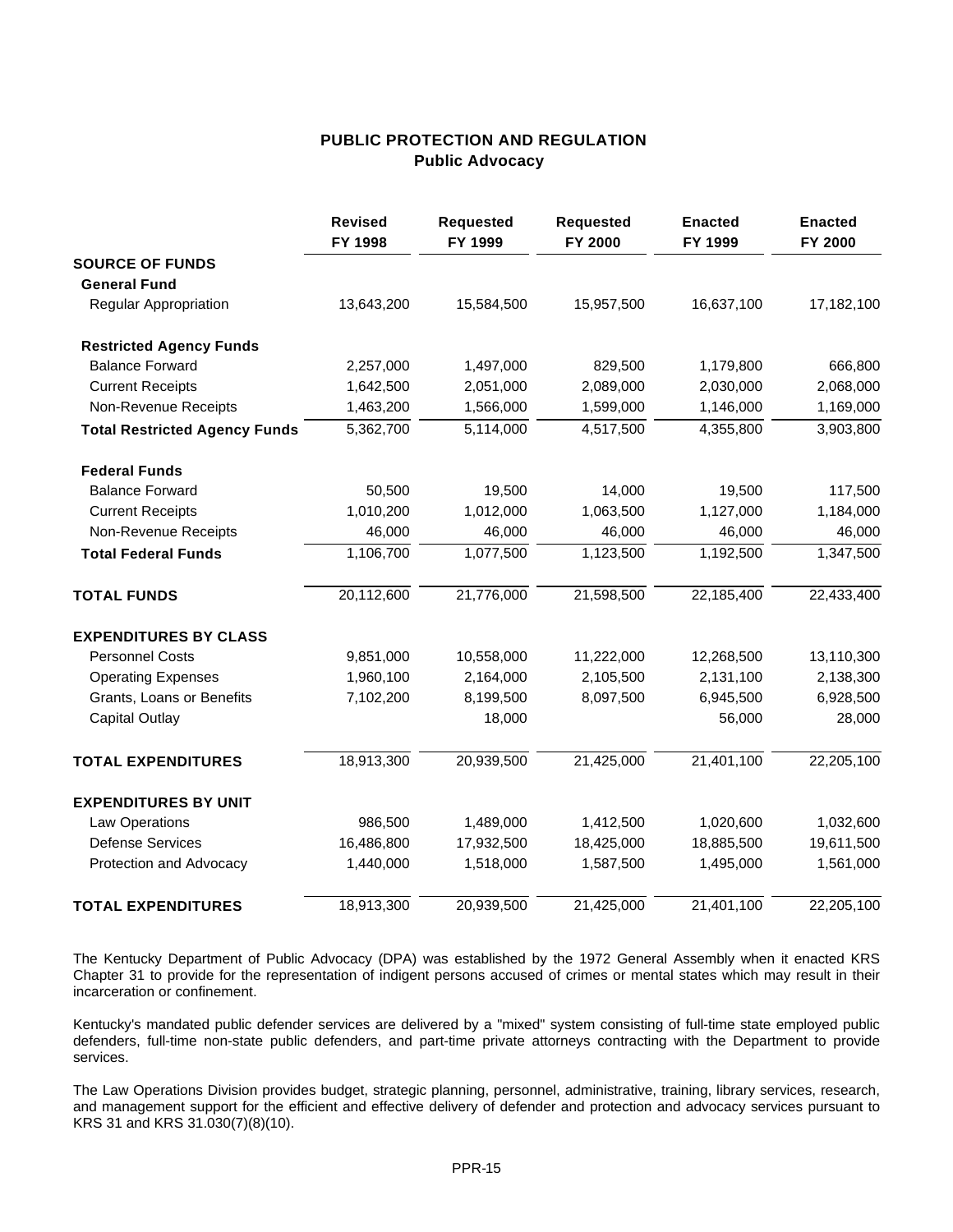The Defense Services Division provides legal representation to all needy persons accused or convicted of crimes punishable by loss of liberty or a fine of \$500 or more and all needy persons faced with involuntary commitments due to mental state or condition. House Bill 359 enacted during the 1998 General Assembly codified Executive Order 97-734 reorganizing the Department. This reorganization created the Division of Trial Services and the Division of Post Trial Services.

The Department's Protection and Advocacy Division was established pursuant to Public Law 99-319, Public Law 101-496, and KRS 31.030 and provides for the legal, administrative, and other appropriate remedies to insure the protection of Kentuckians with developmental disabilities and mental illnesses. Most of the funds in this division's budget are federal funds that have strict non-supplanting requirements.

#### **Policy**

House Bill 321 provides additional restricted funds in the amount of \$317,700 in fiscal year 1998 for the Grants to Counties Program.

House Bill 321 as enacted provides an additional General Fund appropriation of \$1,790,000 for fiscal year 1999 and \$1,948,000 in fiscal year 2000 to expand juvenile defense services in 22 counties. A detailed breakdown of additional funds includes \$758,900 for 37 new positions; \$279,800 for operating; \$56,000 for capital outlay in fiscal year 1999; \$965,600 for 11 new positions; \$260,000 for operating; and \$28,000 for capital outlay for fiscal year 2000. Additional General Fund dollars of \$195,300 in fiscal year 1999 and \$194,400 in fiscal year 2000 are provided for payment of compensatory time to staff attorneys. Also included in the additional General Fund appropriation is \$500,000 in both fiscal years for the Grants to Counties Program in Fayette and Jefferson Counties.

Additional funding in the amount of \$493,500 in fiscal year 1999 and \$490,000 in fiscal year 2000 is provided for seven positions in Capital Post-Conviction Program. This function was defunded with the loss of a federal grant at the beginning of fiscal year 1998. In addition, \$340,000 in fiscal year 1999 and \$340,000 in fiscal year 2000 is transferred from the Department of Juvenile Justice to the Department of Public Advocacy to fund the Juvenile program. This program was established to comply with the Federal Consent Decree. During the last biennium, the Justice Cabinet contracted with the Department to provide legal representation for juveniles.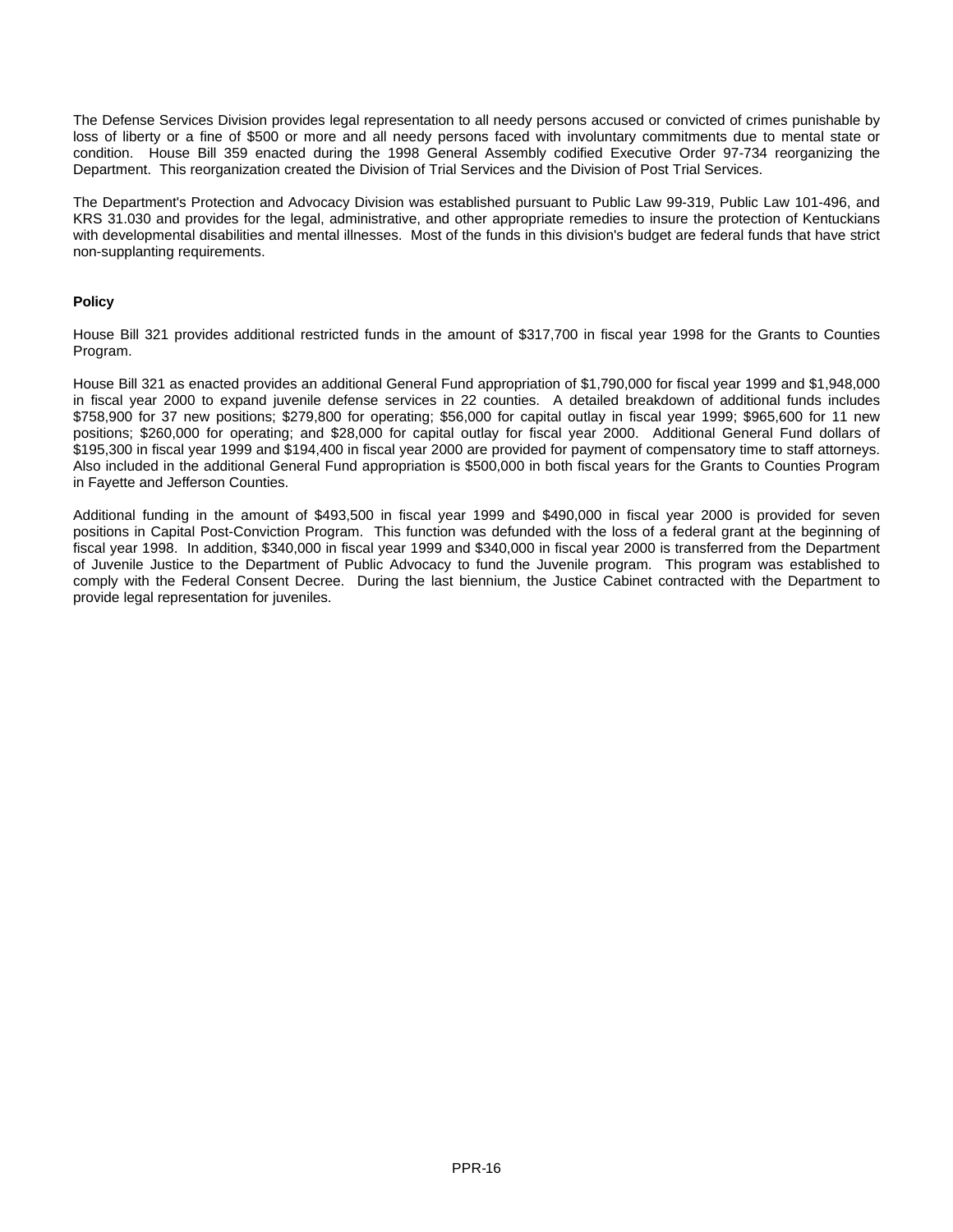# **PUBLIC PROTECTION AND REGULATION Public Service Commission**

|                                      | <b>Revised</b><br>FY 1998 | <b>Requested</b><br>FY 1999 | <b>Requested</b><br>FY 2000 | <b>Enacted</b><br>FY 1999 | <b>Enacted</b><br>FY 2000 |
|--------------------------------------|---------------------------|-----------------------------|-----------------------------|---------------------------|---------------------------|
| <b>SOURCE OF FUNDS</b>               |                           |                             |                             |                           |                           |
| <b>General Fund</b>                  |                           |                             |                             |                           |                           |
| Regular Appropriation                | 7,260,700                 | 8,892,000                   | 8,567,000                   | 9,177,400                 | 8,656,400                 |
| <b>Special Appropriation</b>         |                           |                             |                             | 150,000                   |                           |
| <b>Continuing Appropriation</b>      | 427,200                   |                             |                             |                           |                           |
| <b>Total General Fund</b>            | 7,687,900                 | 8,892,000                   | 8,567,000                   | 9,327,400                 | 8,656,400                 |
| <b>Restricted Agency Funds</b>       |                           |                             |                             |                           |                           |
| <b>Current Receipts</b>              | 22,500                    | 22,500                      | 22,500                      | 22,500                    | 22,500                    |
| <b>Total Restricted Agency Funds</b> | 22,500                    | 22,500                      | 22,500                      | 22,500                    | 22,500                    |
| <b>Federal Funds</b>                 |                           |                             |                             |                           |                           |
| <b>Balance Forward</b>               | 70,500                    |                             |                             |                           |                           |
| <b>Current Receipts</b>              | 133,500                   | 219,000                     | 229,000                     | 219,000                   | 229,000                   |
| Non-Revenue Receipts                 | 38,100                    |                             |                             |                           |                           |
| <b>Total Federal Funds</b>           | 242,100                   | 219,000                     | 229,000                     | 219,000                   | 229,000                   |
| <b>TOTAL FUNDS</b>                   | 7,952,500                 | 9,133,500                   | 8,818,500                   | 9,568,900                 | 8,907,900                 |
| <b>EXPENDITURES BY CLASS</b>         |                           |                             |                             |                           |                           |
| <b>Personnel Costs</b>               | 6,223,200                 | 7,480,000                   | 7,849,500                   | 7,480,000                 | 7,849,500                 |
| <b>Operating Expenses</b>            | 1,227,300                 | 1,379,000                   | 969,000                     | 1,814,400                 | 949,400                   |
| Debt Service                         | 457,000                   |                             |                             |                           | 109,000                   |
| <b>Capital Outlay</b>                | 45,000                    | 274,500                     |                             | 274,500                   |                           |
| <b>TOTAL EXPENDITURES</b>            | 7,952,500                 | 9,133,500                   | 8,818,500                   | 9,568,900                 | 8,907,900                 |
| <b>EXPENDITURES BY UNIT</b>          |                           |                             |                             |                           |                           |
| <b>Executive Director</b>            | 1,088,500                 | 1,341,500                   | 1,300,000                   | 1,791,500                 | 1,300,000                 |
| <b>Administrative Services</b>       | 758,200                   | 809,000                     | 429,000                     | 794,400                   | 518,400                   |
| Legal Counsel                        | 576,000                   | 685,500                     | 715,000                     | 685,500                   | 715,000                   |
| <b>Financial Analysis</b>            | 1,386,200                 | 1,571,500                   | 1,648,500                   | 1,571,500                 | 1,648,500                 |
| <b>Gas Pipeline Safety</b>           | 446,100                   | 438,000                     | 458,000                     | 438,000                   | 458,000                   |
| Research                             | 402,000                   | 533,500                     | 556,500                     | 533,500                   | 556,500                   |
| Commissioner                         | 621,000                   | 667,500                     | 700,000                     | 667,500                   | 700,000                   |
| Engineering                          | 1,251,500                 | 1,681,500                   | 1,544,000                   | 1,681,500                 | 1,544,000                 |
| Filings                              | 677,000                   | 901,500                     | 944,500                     | 901,500                   | 944,500                   |
| <b>Consumer Services</b>             | 289,000                   | 504,000                     | 523,000                     | 504,000                   | 523,000                   |
| <b>Building</b>                      | 457,000                   |                             |                             |                           |                           |
| <b>TOTAL EXPENDITURES</b>            | 7,952,500                 | 9,133,500                   | 8,818,500                   | 9,568,900                 | 8,907,900                 |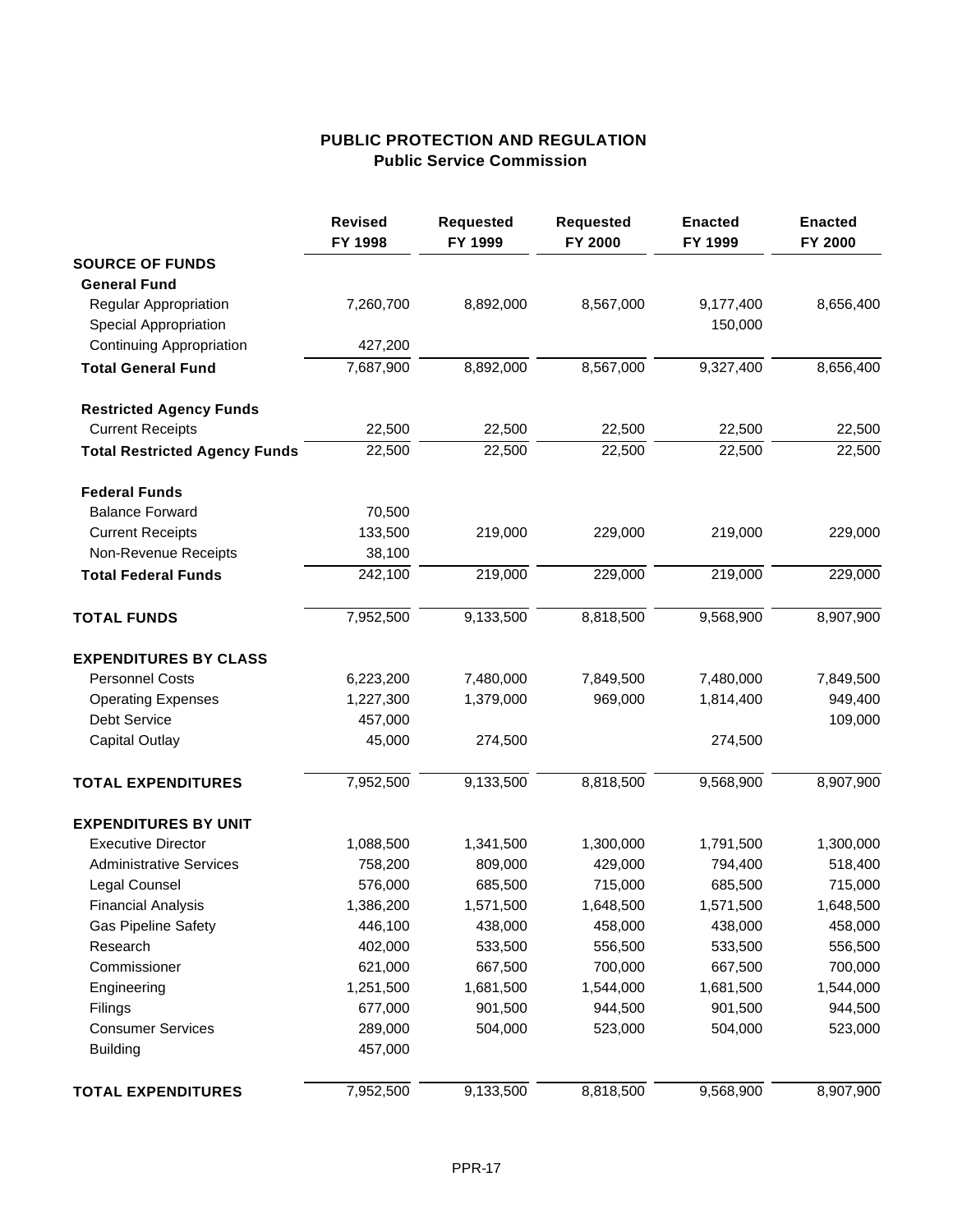The Public Service Commission is a three-member administrative body with quasi-legislative and quasi-judicial duties.

Created by the 1934 General Assembly, the Commission regulates the intrastate rates and services of over 500 investor-owned electric, natural gas, telephone, water and sewage utilities, rural electric and telephone cooperatives, and water districts. The Commission performs its regulatory functions through written orders following adjudicative and rulemaking procedures outlined in Chapter 278 of the Kentucky Revised Statutes and administrative regulations promulgated by the Commission in Chapter 807 of the Kentucky Administrative Regulations.

The Commission's goal is to ensure that every utility charges fair, just and reasonable rates for the services rendered and that those services are adequate, efficient and reasonable.

The agency is funded by an assessment of all utilities under the Commission's jurisdiction based on the annual gross intrastate revenues.

House Bill 363 ratified Executive Order 97-1114 reorganizing the Public Service Commission. This reorganization created the Division of Research, Division of Consumer Services, and the Division of Filings. In addition, the reorganization renamed the Division of Engineering and Services to the Division of Engineering.

#### **Policy**

Additional funding includes: \$100,000 in fiscal year 1999 and \$10,000 in fiscal year 2000 for a video conference unit; \$39,500 in fiscal year 1999 to replace outdated and inoperative inspection equipment; \$29,500 in fiscal year 1999 for a gas chromatograph used to test gas samples; and \$130,000 in fiscal year 1999 for standard calibration equipment used to calibrate electric watt-hour reference standards.

The language provision in Part I of House Bill 321 provides an additional General Fund appropriation of \$300,000 in fiscal year 1999 to support a comprehensive study of the taxation of public service companies. House Joint Resolution 89, enacted during the 1998 General Assembly, creates a Task Force on Utility Tax Policy that will be responsible for directing this study.

House Joint Resolution 95 as enacted by the 1998 General Assembly establishes an Electricity Restructuring Task Force that will direct a study of the electric restructuring during the 1998-2000 legislative interim. This resolution provides additional General Funds in the amount of \$150,000 (Special Appropriation) to accomplish this study and requires the Public Service Commission to provide staffing assistance to the Task Force.

Included in the General Fund appropriation is \$109,000 in fiscal year 2000 for debt service for a new office building. Part IX of House Bill 321 provides language that proceeds from the sale of the Meter Lab Building at the University of Kentucky shall be utilized exclusively for reducing the amount of bonds authorized for the construction of the new Public Service Commission building.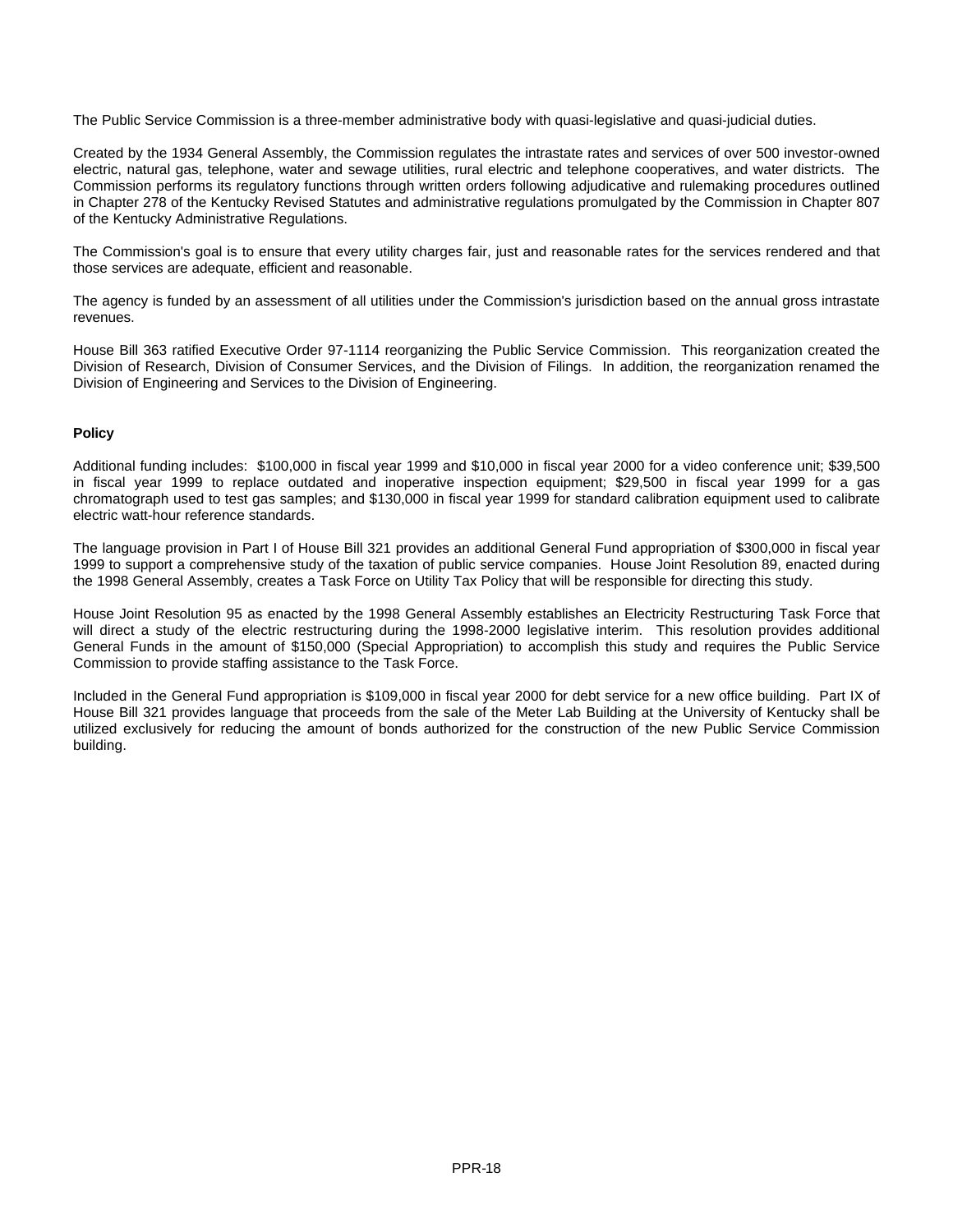### **PUBLIC PROTECTION AND REGULATION Secretary**

|                                                               | <b>Revised</b><br>FY 1998 | <b>Requested</b><br>FY 1999 | <b>Requested</b><br>FY 2000 | <b>Enacted</b><br>FY 1999 | <b>Enacted</b><br>FY 2000 |
|---------------------------------------------------------------|---------------------------|-----------------------------|-----------------------------|---------------------------|---------------------------|
| <b>SOURCE OF FUNDS</b>                                        |                           |                             |                             |                           |                           |
| <b>General Fund</b>                                           |                           |                             |                             |                           |                           |
| Regular Appropriation                                         | 335,400                   |                             |                             |                           |                           |
| <b>Restricted Agency Funds</b>                                |                           |                             |                             |                           |                           |
| <b>Balance Forward</b>                                        | 92,104,000                | 94,149,700                  | 98,097,500                  | 94,149,700                | 98,426,500                |
| <b>Current Receipts</b>                                       | 4,101,000                 | 5,089,300                   | 5,136,500                   | 5,089,300                 | 5,136,500                 |
| Non-Revenue Receipts                                          | 38,957,000                | 41,117,000                  | 41,779,500                  | 41,024,000                | 41,679,000                |
| <b>Total Restricted Agency Funds</b>                          | 135,162,000               | 140,356,000                 | 145,013,500                 | 140,263,000               | 145,242,000               |
| <b>TOTAL FUNDS</b>                                            | 135,497,400               | 140,356,000                 | 145,013,500                 | 140,263,000               | 145,242,000               |
| <b>EXPENDITURES BY CLASS</b>                                  |                           |                             |                             |                           |                           |
| <b>Personnel Costs</b>                                        | 1,154,600                 | 3,563,000                   | 3,881,500                   | 3,157,500                 | 3,316,000                 |
| <b>Operating Expenses</b>                                     | 39,676,100                | 38,195,500                  | 38,591,000                  | 38,179,000                | 38,568,500                |
| <b>Capital Outlay</b>                                         | 17,000                    |                             |                             |                           |                           |
| Construction                                                  | 500,000                   | 500,000                     | 500,000                     | 500,000                   | 500,000                   |
| <b>TOTAL EXPENDITURES</b>                                     | 41,347,700                | 42,258,500                  | 42,972,500                  | 41,836,500                | 42,384,500                |
| <b>EXPENDITURES BY UNIT</b>                                   |                           |                             |                             |                           |                           |
| <b>General Operations</b>                                     | 335,400                   | 1,576,000                   | 1,654,500                   | 1,483,000                 | 1,554,000                 |
| Petroleum Storage Tank<br><b>Environmental Assurance Fund</b> | 41,012,300                | 40,682,500                  | 41,318,000                  | 40,353,500                | 40,830,500                |
| <b>TOTAL EXPENDITURES</b>                                     | 41,347,700                | 42,258,500                  | 42,972,500                  | 41,836,500                | 42,384,500                |

The Office of the Secretary serves the Governor as advisor and liaison for the overall direction and coordination of the ten departments, boards, commissions, and the Petroleum Storage Tank Environmental Assurance Fund under this Cabinet as outlined in KRS 12.265. The Secretary guides Cabinet agencies in policy and program implementation and is responsible for operating each agency in the most efficient and cost effective manner possible while maintaining a high quality of service to the public. The Secretary is also responsible for providing Cabinet agencies with legislative leadership and for establishing good working relationships with members of the Kentucky General Assembly and other state and federal agencies.

The Office of the Secretary is comprised of two appropriations: General Operations and the Petroleum Storage Tank Environmental Assurance Fund. House Bill 361 codified Executive Order 97-1092 reorganizing the Secretary's Office (General Operations). General Operations incorporates all functions in the Office which include the Secretary's Office, the Office of General Counsel, and the Division of Administrative Services.

The Secretary's Office is responsible for policy development and implementation, oversight and implementation of the budget, and strategic planning functions for the Cabinet.

The Office of General Counsel provides legal counsel to the Cabinet Secretary, reviews regulations and statutes, and represents the Cabinet in legal hearings.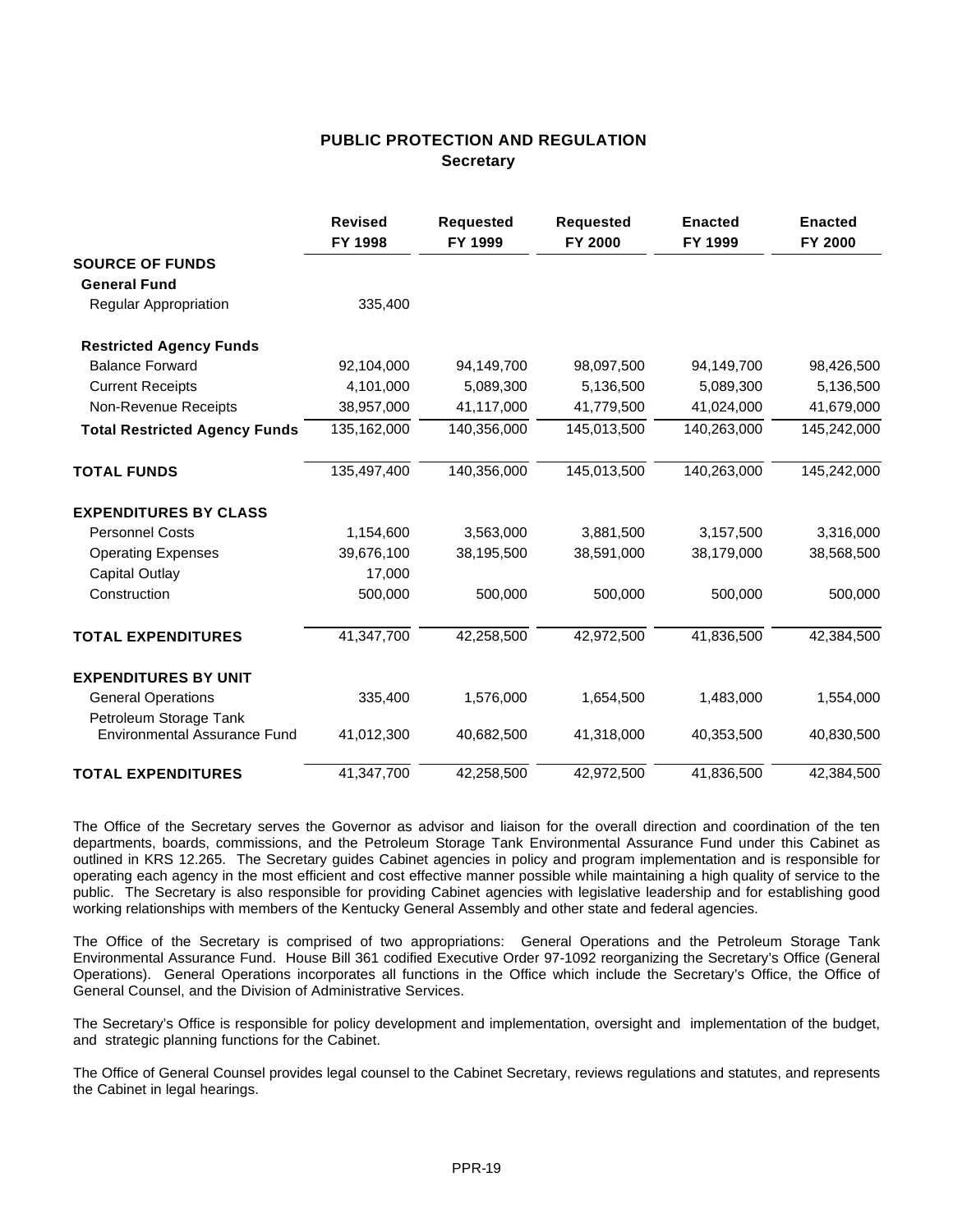The Division of Administrative Services is responsible for budget preparation and the processing of all fiscal and personnel transactions.

KRS 224.60-100 through 224.60-160 created and specified the duties and authority of the Petroleum Storage Tank Environmental Assurance Fund. The Fund serves as a mechanism for petroleum storage tank owners or operators to demonstrate compliance with federal financial assistance responsibility requirements of 40CFR, subpart H. In addition, the Fund provides financial assistance to owners or operators in performing remedial cleanups at contaminated facilities. Senate Bill 164 codified Executive Order 96-485 transferred the Petroleum Storage Tank Environmental Assurance Fund and its duties from the Natural Resources and Environmental Protection Cabinet to the Office of the Secretary, Public Protection and Regulation Cabinet.

House Bill 282, enacted during the 1998 General Assembly, directs the Petroleum Storage Tank Environmental Assurance Fund to develop and implement a number of measures to curb abuses and protect the financial solvency of the fund.

#### **Policy**

The Secretary's Office will fund its operations with 100 percent restricted funds by assessing the agencies in the Cabinet an administrative fee.

Additional funding includes \$978,000 in fiscal year 1999 and \$895,500 in fiscal year 2000 for the Petroleum Storage Tank Environmental Assurance Fund to hire 16 additional Environmental Technologists to monitor on a statewide basis, the site investigation and contamination cleanup activities performed by remedial contractors.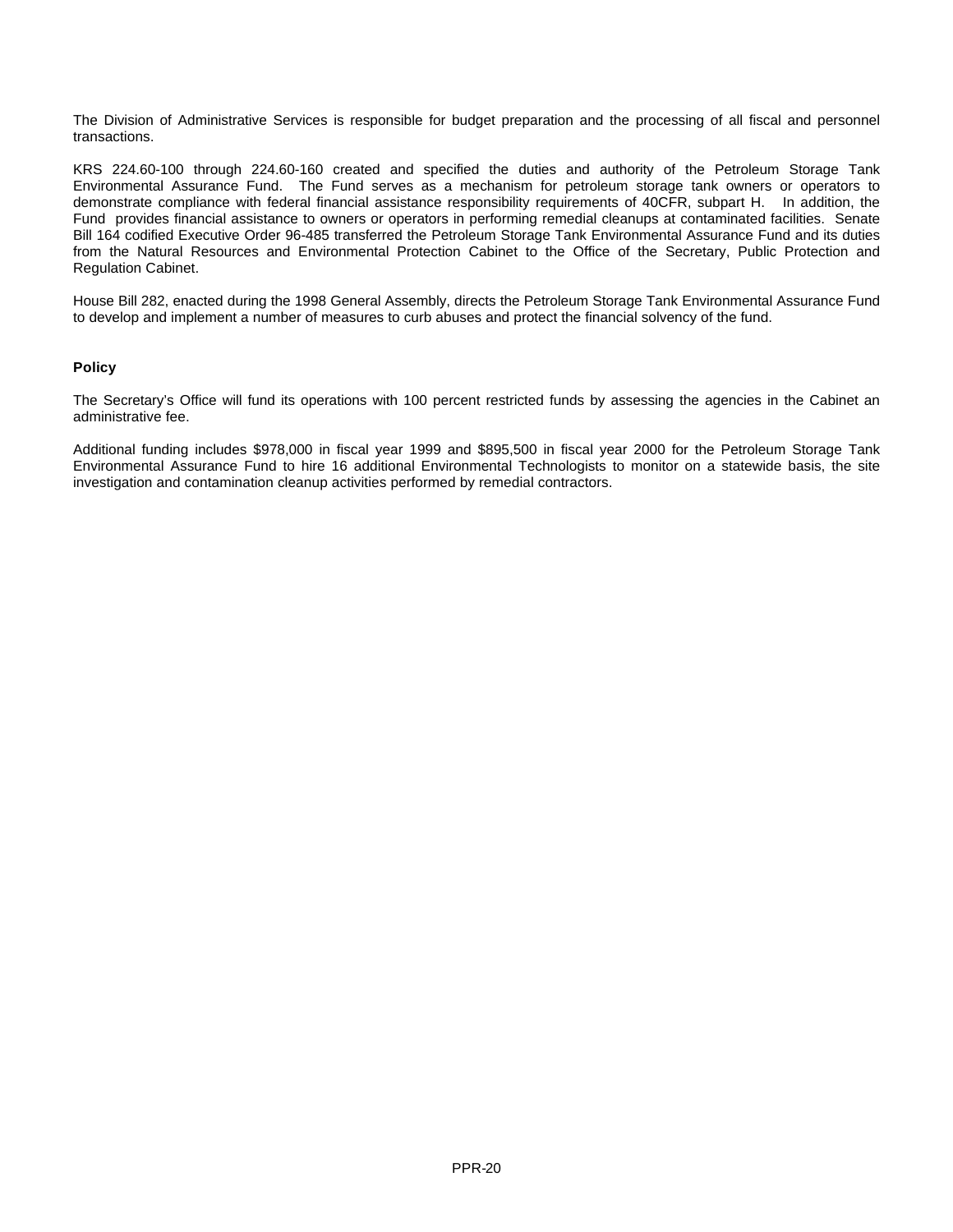### **PUBLIC PROTECTION AND REGULATION Tax Appeals**

|                              | <b>Revised</b><br>FY 1998 | <b>Requested</b><br>FY 1999 | <b>Requested</b><br><b>FY 2000</b> | <b>Enacted</b><br>FY 1999 | <b>Enacted</b><br>FY 2000 |
|------------------------------|---------------------------|-----------------------------|------------------------------------|---------------------------|---------------------------|
| <b>SOURCE OF FUNDS</b>       |                           |                             |                                    |                           |                           |
| <b>General Fund</b>          |                           |                             |                                    |                           |                           |
| Regular Appropriation        | 541.200                   | 411,000                     | 423.000                            | 410.200                   | 422,000                   |
| <b>EXPENDITURES BY CLASS</b> |                           |                             |                                    |                           |                           |
| <b>Personnel Costs</b>       | 475,300                   | 346,000                     | 358,000                            | 343.500                   | 354,500                   |
| <b>Operating Expenses</b>    | 65,900                    | 65,000                      | 65.000                             | 66,700                    | 67,500                    |
| <b>TOTAL EXPENDITURES</b>    | 541.200                   | 411.000                     | 423.000                            | 410.200                   | 422,000                   |

The Board of Tax Appeals was created by the 1964 General Assembly as an independent administrative review agency with exclusive jurisdiction to hear and determine appeals from final rulings, orders, and determinations of any agency of state or county government relating to revenue and taxation as detailed in KRS 131.

The Board consists of three members appointed by the Governor for staggered four-year terms. One member is designated by the Governor as chairman.

Any party aggrieved by a final order, decision, or determination of the Board of Tax Appeals, except on appeals from a county board of assessment appeals, may file an appeal with the Franklin Circuit Court or the Circuit Court of the county in which the aggrieved party resides or operates their place of business. Persons aggrieved by final rulings of cases appealed to the Board from county boards of assessment appeals, may appeal to the Circuit Court in the county where the appeals originated.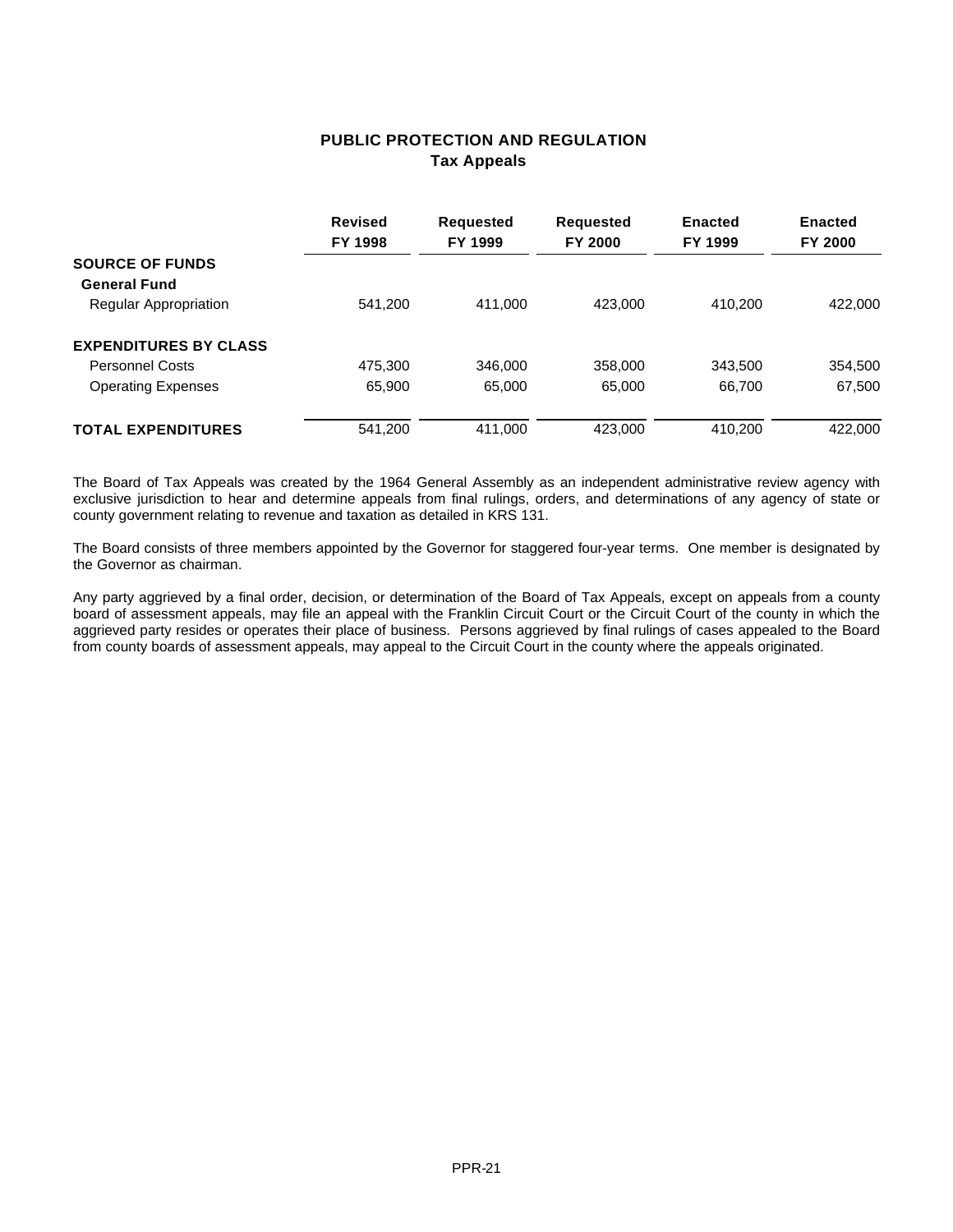### **REVENUE**

|                                             | <b>Revised</b><br>FY 1998 | <b>Requested</b><br>FY 1999 | <b>Requested</b><br>FY 2000 | <b>Enacted</b><br>FY 1999 | <b>Enacted</b><br>FY 2000 |
|---------------------------------------------|---------------------------|-----------------------------|-----------------------------|---------------------------|---------------------------|
| <b>SOURCE OF FUNDS</b>                      |                           |                             |                             |                           |                           |
| <b>General Fund</b>                         |                           |                             |                             |                           |                           |
| <b>Regular Appropriation</b>                | 77,699,400                | 85,615,500                  | 87,550,500                  | 80,049,900                | 83,209,400                |
| <b>Restricted Agency Funds</b>              |                           |                             |                             |                           |                           |
| <b>Balance Forward</b>                      | 3,523,000                 | 3,257,000                   | 2,385,500                   | 3,307,200                 | 2,153,200                 |
| <b>Current Receipts</b>                     | 4,944,500                 | 3,968,000                   | 3,946,000                   | 4,161,500                 | 4,229,000                 |
| <b>Total Restricted Agency Funds</b>        | 8,467,500                 | 7,225,000                   | 6,331,500                   | 7,468,700                 | 6,382,200                 |
| <b>Federal Funds</b>                        |                           |                             |                             |                           |                           |
| <b>Current Receipts</b>                     | 90,000                    | 40,000                      | 40,000                      | 40,000                    | 40,000                    |
| <b>Road Fund</b>                            |                           |                             |                             |                           |                           |
| <b>Regular Appropriation</b>                | 1,352,000                 | 1,352,000                   | 1,352,000                   | 1,352,000                 | 1,352,000                 |
| <b>TOTAL FUNDS</b>                          | 87,608,900                | 94,232,500                  | 95,274,000                  | 88,910,600                | 90,983,600                |
| <b>EXPENDITURES BY CLASS</b>                |                           |                             |                             |                           |                           |
| <b>Personnel Costs</b>                      | 64,333,900                | 68,508,500                  | 71,848,500                  | 67,084,600                | 70,405,800                |
| <b>Operating Expenses</b>                   | 19,816,800                | 23,168,500                  | 21,885,500                  | 19,672,800                | 19,467,100                |
| <b>Capital Outlay</b>                       | 151,000                   | 170,000                     | 170,000                     |                           |                           |
| <b>TOTAL EXPENDITURES</b>                   | 84,301,700                | 91,847,000                  | 93,904,000                  | 86,757,400                | 89,872,900                |
| <b>EXPENDITURES BY UNIT</b>                 |                           |                             |                             |                           |                           |
| Secretary                                   | 18,881,500                | 24,839,000                  | 24,238,000                  | 18,673,900                | 18,561,400                |
| <b>Tax Administration</b>                   | 24,998,300                | 25,036,000                  | 26,022,000                  | 25,213,500                | 26,523,500                |
| <b>Property Valuation</b>                   | 6,444,800                 | 5,557,500                   | 5,718,000                   | 5,965,500                 | 6,080,500                 |
| Law                                         | 8,895,000                 | 8,987,000                   | 9,404,000                   | 9,219,500                 | 9,634,500                 |
| Information Technology                      | 2,527,500                 | 2,594,500                   | 2,717,000                   | 3,395,500                 | 3,551,000                 |
| <b>Property Valuation</b><br>Administrators | 22,554,600                | 24,833,000                  | 25,805,000                  | 24,289,500                | 25,522,000                |
| <b>TOTAL EXPENDITURES</b>                   | 84,301,700                | 91,847,000                  | 93,904,000                  | 86,757,400                | 89,872,900                |

The Revenue Cabinet is the statutory agency of state government responsible for the thorough and equitable administration of all state revenue laws, and for the assessment and collection of 44 separate state taxes. In fulfilling this responsibility, the Cabinet seeks to ensure the taxpayer's voluntary compliance with the revenue laws, to enforce such laws in those instances where necessary, and to supervise and assist county property valuation administrators in their implementation of the property tax laws.

The Revenue Cabinet is a central service agency with its level of effort depending on the requirements of the various tax laws it administers and the needs of taxpayers in complying with those laws. The principal beneficiaries of the programs managed by the Cabinet are all Kentucky taxpayers.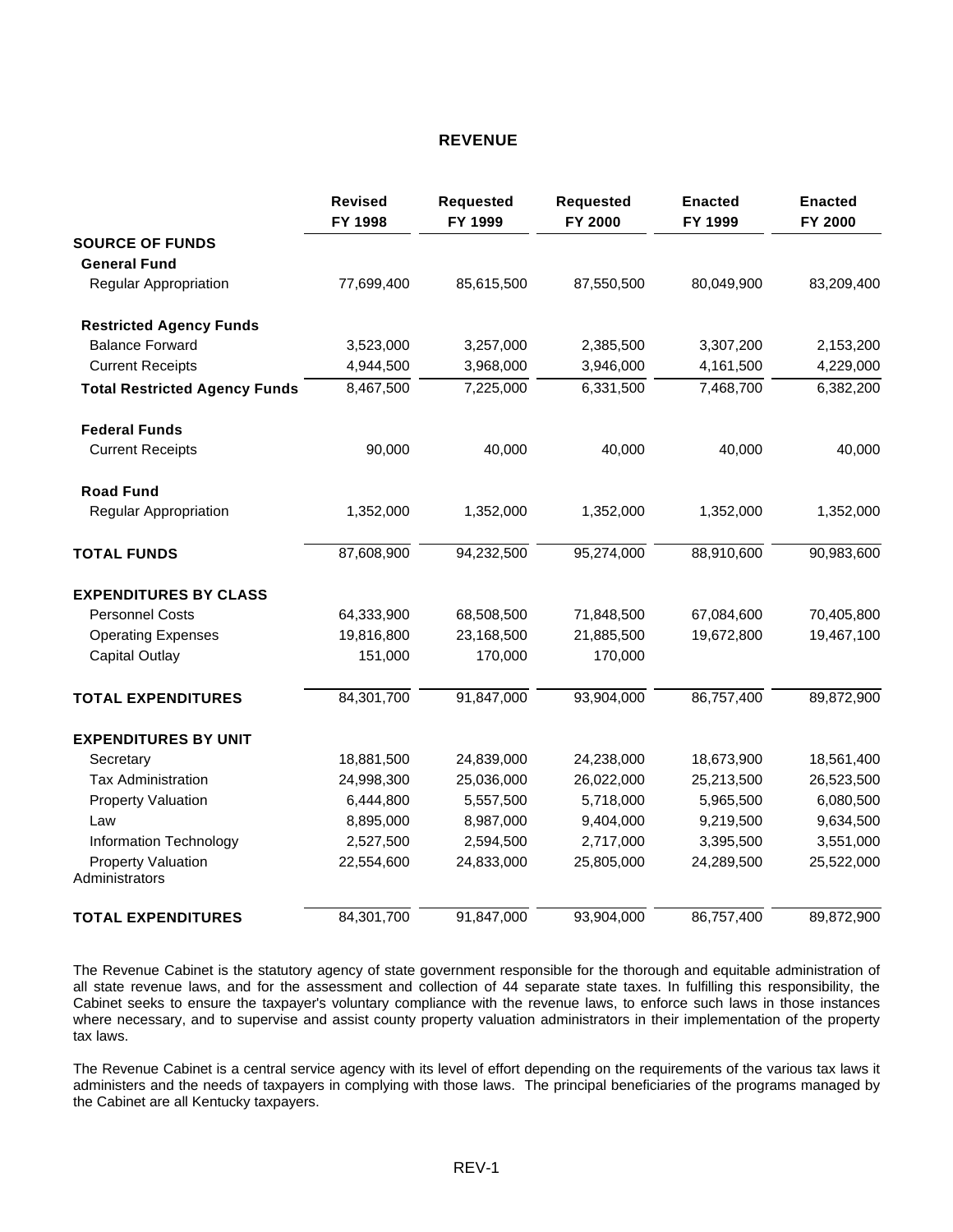There are two separate appropriations included in the Revenue Cabinet: Revenue Cabinet and the Property Valuation Administrators.

#### **Policy**

House Bill 503 ratified Executive Order 97-715 reorganizing the Revenue Cabinet. The new structure consists of: Office of the Secretary, Department of Law, Department of Tax Administration, Department of Information Technology, Department of Property Valuation, and the Property Valuation Administrators.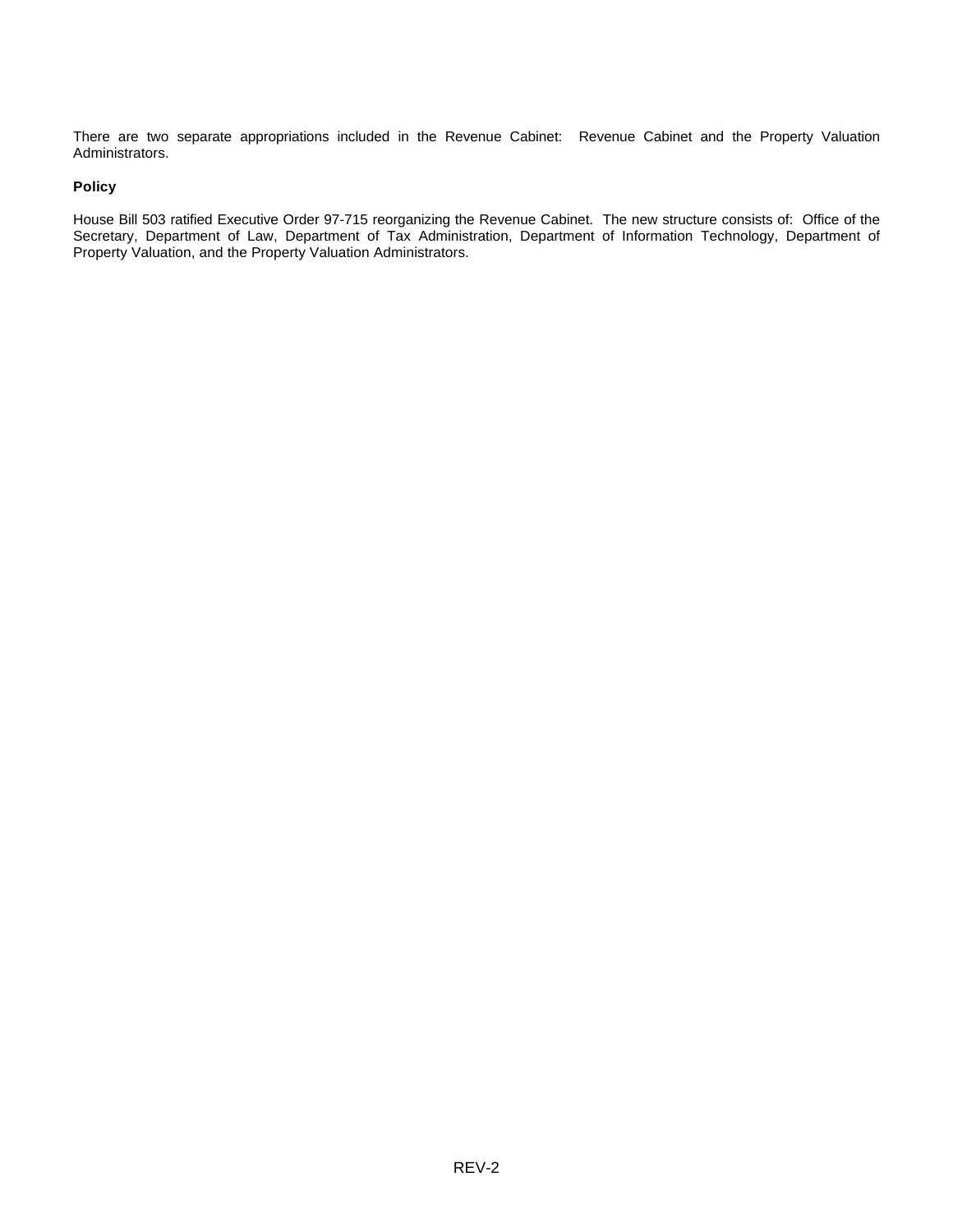### **REVENUE Secretary**

|                                      | <b>Revised</b><br>FY 1998 | <b>Requested</b><br>FY 1999 | <b>Requested</b><br>FY 2000 | <b>Enacted</b><br>FY 1999 | <b>Enacted</b><br>FY 2000 |
|--------------------------------------|---------------------------|-----------------------------|-----------------------------|---------------------------|---------------------------|
| <b>SOURCE OF FUNDS</b>               |                           |                             |                             |                           |                           |
| <b>General Fund</b>                  |                           |                             |                             |                           |                           |
| Regular Appropriation                | 18,861,500                | 24,779,000                  | 24,218,000                  | 18,598,900                | 18,526,400                |
| <b>Restricted Agency Funds</b>       |                           |                             |                             |                           |                           |
| <b>Balance Forward</b>               | 51,500                    | 41,500                      | 11,500                      | 41,500                    | 17,000                    |
| <b>Current Receipts</b>              | 10,000                    | 30,000                      | 10,000                      | 50,500                    | 18,000                    |
| <b>Total Restricted Agency Funds</b> | 61,500                    | 71,500                      | 21,500                      | 92,000                    | 35,000                    |
| <b>TOTAL FUNDS</b>                   | 18,923,000                | 24,850,500                  | 24,239,500                  | 18,690,900                | 18,561,400                |
| <b>EXPENDITURES BY CLASS</b>         |                           |                             |                             |                           |                           |
| <b>Personnel Costs</b>               | 3,304,500                 | 5,627,000                   | 5,909,500                   | 2,773,100                 | 2,925,300                 |
| <b>Operating Expenses</b>            | 15,426,000                | 19,042,000                  | 18,158,500                  | 15,900,800                | 15,636,100                |
| Capital Outlay                       | 151,000                   | 170,000                     | 170,000                     |                           |                           |
| <b>TOTAL EXPENDITURES</b>            | 18,881,500                | 24,839,000                  | 24,238,000                  | 18,673,900                | 18,561,400                |

The Office of the Secretary is comprised of the functions that include the Secretary's Office staff, Ombudsman, Internal Auditor, and the Office of Financial and Administrative Services. Each office functions as a separate unit and reports directly to the Cabinet Secretary.

The Office of the Secretary established under KRS 131 is responsible for the management and leadership of all Cabinet employees in fulfilling the agency's mission. The Secretary provides strategic direction to the Cabinet and is responsible for the effectiveness of programs and the efficient management of resources. The Secretary sets program priorities and is responsible for providing the Executive and Legislative branches with timely revenue information.

The Office of the Taxpayer Ombudsman ensures the rights of taxpayers under KRS 131.041-131.081, the Kentucky Taxpayers' Bill of Rights.

The Office of Financial and Administrative Services has the responsibility for providing general management support services for all Cabinet programs. Functions of the Office include: budgeting, purchasing, personnel and payroll, property and mail services, employee training and development, public information, tax forms management, and Cabinet publications development. The Office is also responsible for assisting Property Valuation Administrators in budgetary and personnel matters.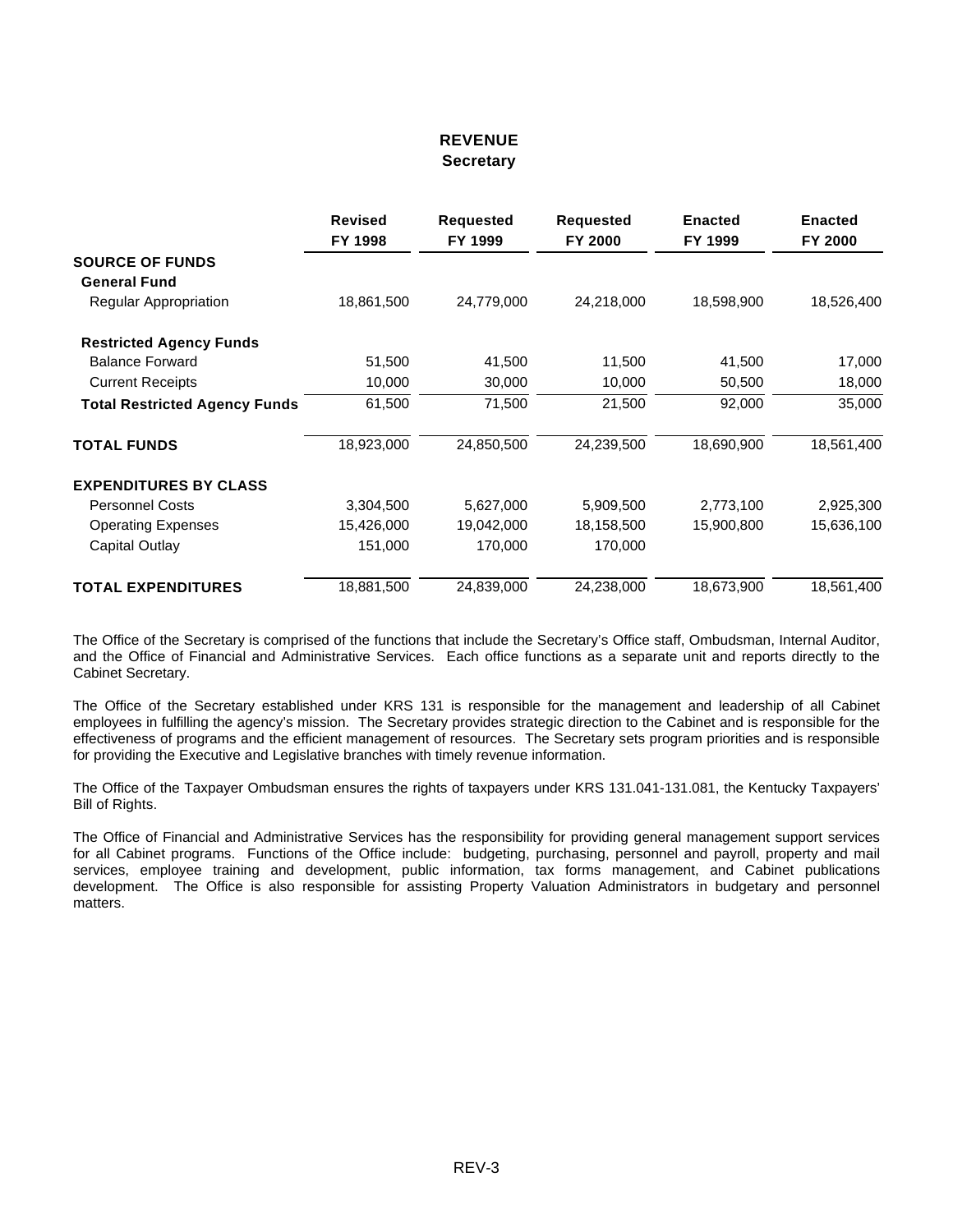### **REVENUE Tax Administration**

|                                              | <b>Revised</b><br>FY 1998 | <b>Requested</b><br>FY 1999 | <b>Requested</b><br>FY 2000 | <b>Enacted</b><br>FY 1999 | <b>Enacted</b><br>FY 2000 |
|----------------------------------------------|---------------------------|-----------------------------|-----------------------------|---------------------------|---------------------------|
| <b>SOURCE OF FUNDS</b>                       |                           |                             |                             |                           |                           |
| <b>General Fund</b>                          |                           |                             |                             |                           |                           |
| Regular Appropriation                        | 23,065,300                | 23,160,000                  | 24,146,000                  | 23,168,500                | 24,482,000                |
| <b>Restricted Agency Funds</b>               |                           |                             |                             |                           |                           |
| <b>Balance Forward</b>                       | 218,500                   | 271,500                     | 311,500                     | 271,500                   | 160,500                   |
| <b>Current Receipts</b>                      | 830,000                   | 810,000                     | 810,000                     | 828,000                   | 825,000                   |
| <b>Total Restricted Agency Funds</b>         | 1,048,500                 | 1,081,500                   | 1,121,500                   | 1,099,500                 | 985,500                   |
| <b>Federal Funds</b>                         |                           |                             |                             |                           |                           |
| <b>Current Receipts</b>                      | 90,000                    | 40,000                      | 40,000                      | 40,000                    | 40,000                    |
| <b>Road Fund</b>                             |                           |                             |                             |                           |                           |
| Regular Appropriation                        | 1,066,000                 | 1,066,000                   | 1,066,000                   | 1,066,000                 | 1,066,000                 |
| <b>TOTAL FUNDS</b>                           | 25,269,800                | 25,347,500                  | 26,373,500                  | 25,374,000                | 26,573,500                |
| <b>EXPENDITURES BY CLASS</b>                 |                           |                             |                             |                           |                           |
| <b>Personnel Costs</b>                       | 23,005,300                | 23,107,500                  | 24,158,500                  | 23,439,000                | 24,554,500                |
| <b>Operating Expenses</b>                    | 1,993,000                 | 1,928,500                   | 1,863,500                   | 1,774,500                 | 1,969,000                 |
| <b>TOTAL EXPENDITURES</b>                    | 24,998,300                | 25,036,000                  | 26,022,000                  | 25,213,500                | 26,523,500                |
| <b>EXPENDITURES BY UNIT</b>                  |                           |                             |                             |                           |                           |
| <b>Field Operations</b>                      | 10,183,000                | 10,695,000                  | 11,201,000                  | 10,595,000                | 10,910,500                |
| Revenue Operations                           | 5,711,300                 | 5,780,000                   | 5,908,500                   | 5,712,000                 | 5,789,500                 |
| <b>Compliance and Taxpayer</b><br>Assistance | 9,104,000                 | 8,561,000                   | 8,912,500                   | 8,906,500                 | 9,823,500                 |
| <b>TOTAL EXPENDITURES</b>                    | 24,998,300                | 25,036,000                  | 26,022,000                  | 25,213,500                | 26,523,500                |

The Department of Tax Administration was reorganized by Executive Order 97-715 and codified by House Bill 503. Under authority granted the Revenue Cabinet in KRS 131.030 and 131.130, the Department of Tax Administration consists of three divisions: Field Operations, Compliance and Taxpayer Assistance, and Revenue Operations.

The Division of Field Operations has 11 offices located throughout the state and is responsible for field audits and providing taxpayer assistance.

The Division of Compliance and Taxpayer Assistance is responsible for conducting office audits of tax returns, administering compliance, providing liaison with federal and state agencies, and rendering taxpayer assistance.

The Division of Revenue Operations' duties include: the processing of all tax receipts, documents and correspondence; registration of businesses; individual income tax returns and refund processing; and maintaining appropriate storage, retrieval and management of all related tax records for the Commonwealth.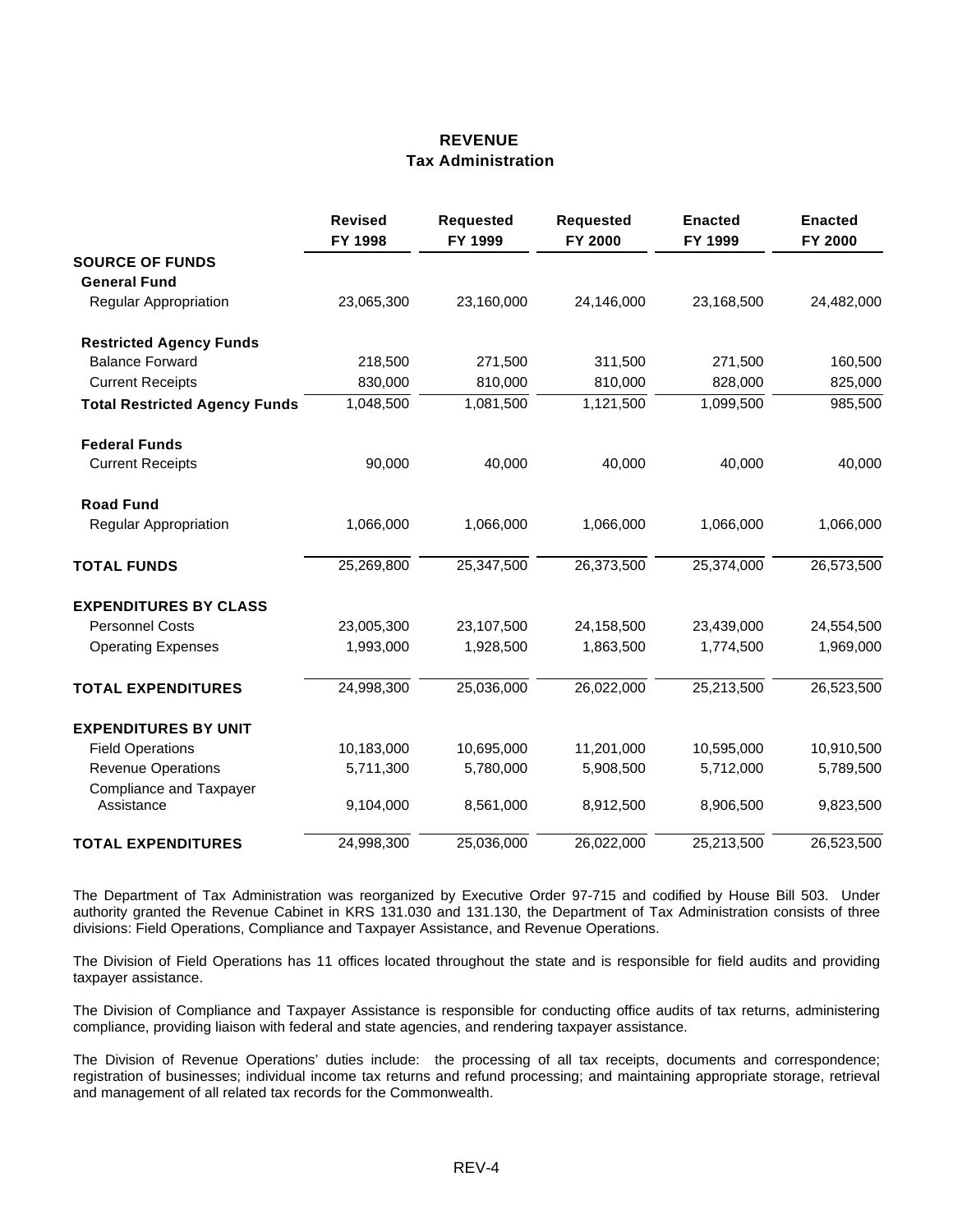#### **Policy**

KRS 365.390 (Cigarette Enforcement and Administration Fund) is suspended and allows the Cabinet to expend restricted funds of \$111,000 in fiscal year 1999 and \$110,500 in fiscal year 2000 for administrative functions of the Cabinet. The suspension of KRS 365.390 will only be for a one-time basis, for purposes beyond those provided in the statutes.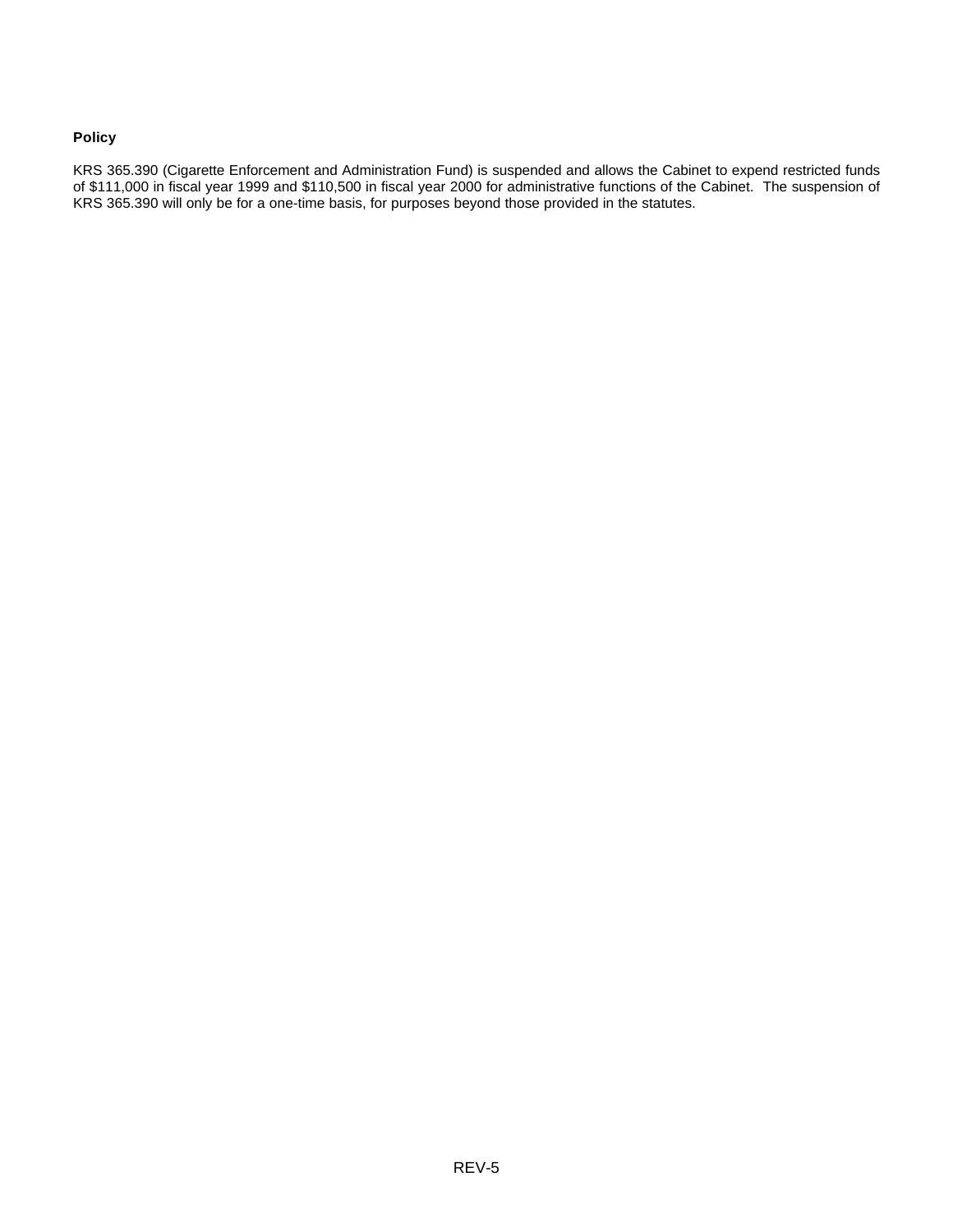### **REVENUE Property Valuation**

|                                      | <b>Revised</b><br>FY 1998 | <b>Requested</b><br>FY 1999 | <b>Requested</b><br>FY 2000 | <b>Enacted</b><br>FY 1999 | <b>Enacted</b><br>FY 2000 |
|--------------------------------------|---------------------------|-----------------------------|-----------------------------|---------------------------|---------------------------|
| <b>SOURCE OF FUNDS</b>               |                           |                             |                             |                           |                           |
| <b>General Fund</b>                  |                           |                             |                             |                           |                           |
| <b>Regular Appropriation</b>         | 4,277,000                 | 3,959,500                   | 4,120,000                   | 4,090,500                 | 4,393,000                 |
| <b>Restricted Agency Funds</b>       |                           |                             |                             |                           |                           |
| <b>Balance Forward</b>               | 1,058,000                 | 1,071,000                   | 634,000                     | 1,121,200                 | 532,200                   |
| <b>Current Receipts</b>              | 1,945,000                 | 875,000                     | 775,000                     | 1,000,000                 | 975,000                   |
| <b>Total Restricted Agency Funds</b> | 3,003,000                 | 1,946,000                   | 1,409,000                   | 2,121,200                 | 1,507,200                 |
| <b>Road Fund</b>                     |                           |                             |                             |                           |                           |
| <b>Regular Appropriation</b>         | 286,000                   | 286,000                     | 286,000                     | 286,000                   | 286,000                   |
| <b>TOTAL FUNDS</b>                   | 7,566,000                 | 6,191,500                   | 5,815,000                   | 6,497,700                 | 6,186,200                 |
| <b>EXPENDITURES BY CLASS</b>         |                           |                             |                             |                           |                           |
| <b>Personnel Costs</b>               | 5,137,000                 | 4,809,500                   | 4,976,500                   | 5,034,500                 | 5,256,500                 |
| <b>Operating Expenses</b>            | 1,307,800                 | 748,000                     | 741,500                     | 931,000                   | 824,000                   |
| <b>TOTAL EXPENDITURES</b>            | 6,444,800                 | 5,557,500                   | 5,718,000                   | 5,965,500                 | 6,080,500                 |

The Department of Property Valuation was reorganized by Executive Order 97-715 and codified by House Bill 503.

The Department of Property Valuation administers and supervises the programs and processes involved in state and local property tax assessment and in state property tax collection. Numerous provisions in KRS 131, 132, 133, 134, and 136 define and describe the Department's responsibilities. These include providing administrative support, technical assistance, and supervision to 120 Property Valuation Administrator (PVA) offices, and coordinating the property tax activities of sheriffs, county clerks, and other local officials. In addition, the Department directly assesses public service companies and several other classes of property.

The Department also administers the centralized Motor Vehicle Tax System (MOTAX), the Personal Property Tax Assessment System, and a program to audit taxpayer compliance in listing intangible and tangible personal property. In addition, the Department initiates various compliance programs to collect delinquent and omitted property taxes as well as mapping property throughout the state.

#### **Policy**

KRS 136.180 (Public Service Corporation Fund) is suspended and allows the Cabinet to expend restricted funds of \$189,000 in fiscal year 1999 and \$89,500 in fiscal year 2000 for administrative functions of the Cabinet. The suspension of KRS 136.180 will only be for a one-time basis, for purposes beyond those provided in the statutes.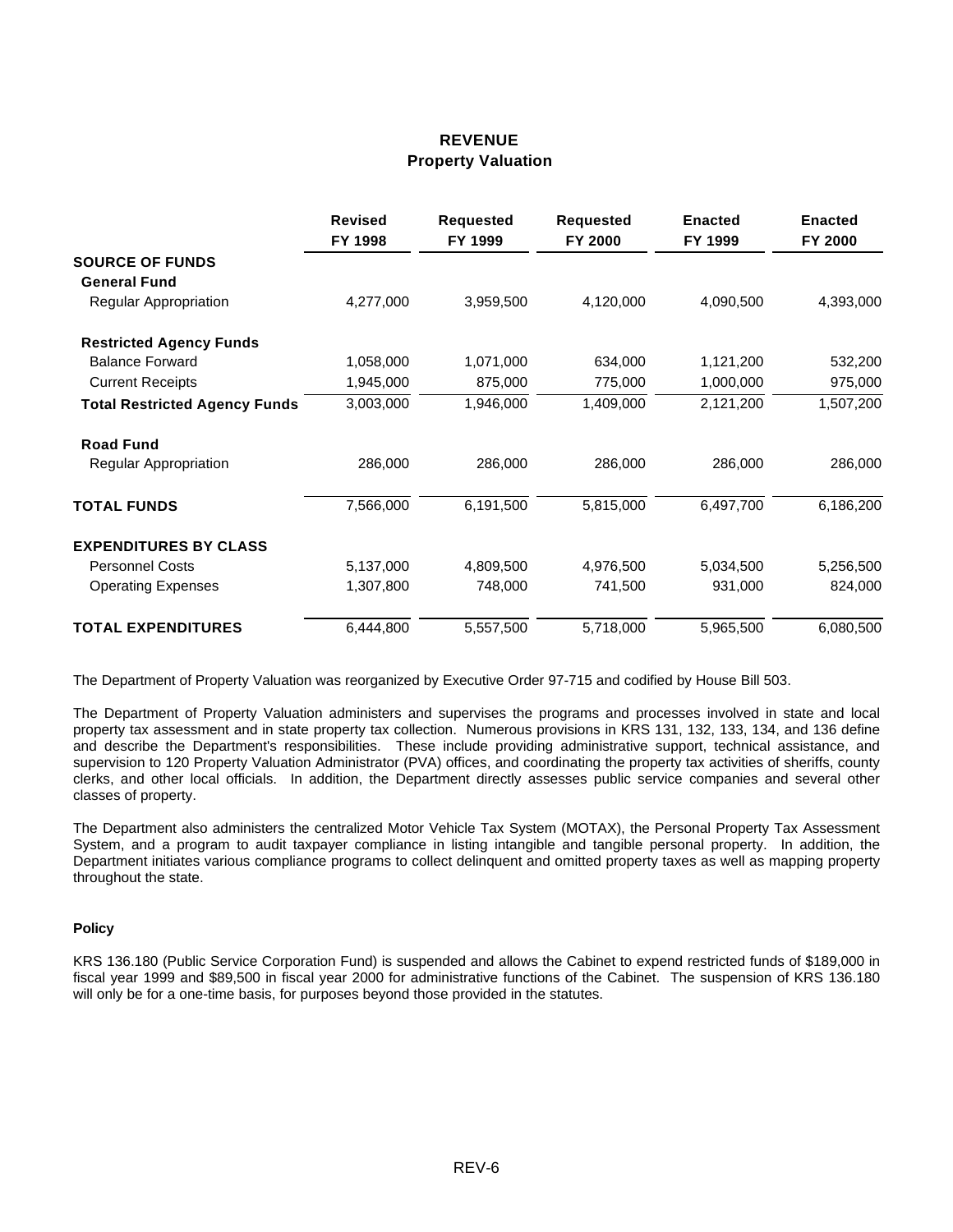### **REVENUE Law**

|                                      | <b>Revised</b><br>FY 1998 | <b>Requested</b><br>FY 1999 | <b>Requested</b><br>FY 2000 | <b>Enacted</b><br>FY 1999 | <b>Enacted</b><br>FY 2000 |
|--------------------------------------|---------------------------|-----------------------------|-----------------------------|---------------------------|---------------------------|
| <b>SOURCE OF FUNDS</b>               |                           |                             |                             |                           |                           |
| <b>General Fund</b>                  |                           |                             |                             |                           |                           |
| <b>Regular Appropriation</b>         | 8,585,000                 | 8,677,000                   | 9,094,000                   | 8,894,500                 | 9,284,500                 |
| <b>Restricted Agency Funds</b>       |                           |                             |                             |                           |                           |
| <b>Balance Forward</b>               | 106,500                   | 86,500                      | 66,500                      | 86,500                    | 81,500                    |
| <b>Current Receipts</b>              | 290,000                   | 290,000                     | 290,000                     | 320,000                   | 350,000                   |
| <b>Total Restricted Agency Funds</b> | 396,500                   | 376,500                     | 356,500                     | 406,500                   | 431,500                   |
| <b>TOTAL FUNDS</b>                   | 8,981,500                 | 9,053,500                   | 9,450,500                   | 9,301,000                 | 9,716,000                 |
| <b>EXPENDITURES BY CLASS</b>         |                           |                             |                             |                           |                           |
| <b>Personnel Costs</b>               | 8,323,000                 | 8,405,000                   | 8,842,000                   | 8,721,000                 | 9,156,500                 |
| <b>Operating Expenses</b>            | 572,000                   | 582,000                     | 562,000                     | 498,500                   | 478,000                   |
| <b>TOTAL EXPENDITURES</b>            | 8,895,000                 | 8,987,000                   | 9,404,000                   | 9,219,500                 | 9,634,500                 |
| <b>EXPENDITURES BY UNIT</b>          |                           |                             |                             |                           |                           |
| Tax Policy, Protest Resolution,      |                           |                             |                             |                           |                           |
| Research, and Legal                  | 3,310,500                 | 3.483.500                   | 3,654,000                   | 3.400.500                 | 3,541,500                 |
| Collections                          | 5,584,500                 | 5,503,500                   | 5,750,000                   | 5,819,000                 | 6,093,000                 |
| <b>TOTAL EXPENDITURES</b>            | 8,895,000                 | 8.987.000                   | 9.404.000                   | 9,219,500                 | 9,634,500                 |

The Department of Law was established by Executive Order 97-715 and codified by House Bill 503.

The duties of the Department include: establishing tax policy, providing legal services, administering the legislative program, conducting tax research, and administering protested audits. In addition, this department is responsible for collecting delinquent taxes through both legal and administrative methods.

The Department of Law consists of five divisions: Legal Services, Tax Policy, Research, Protest Resolution, and Collections.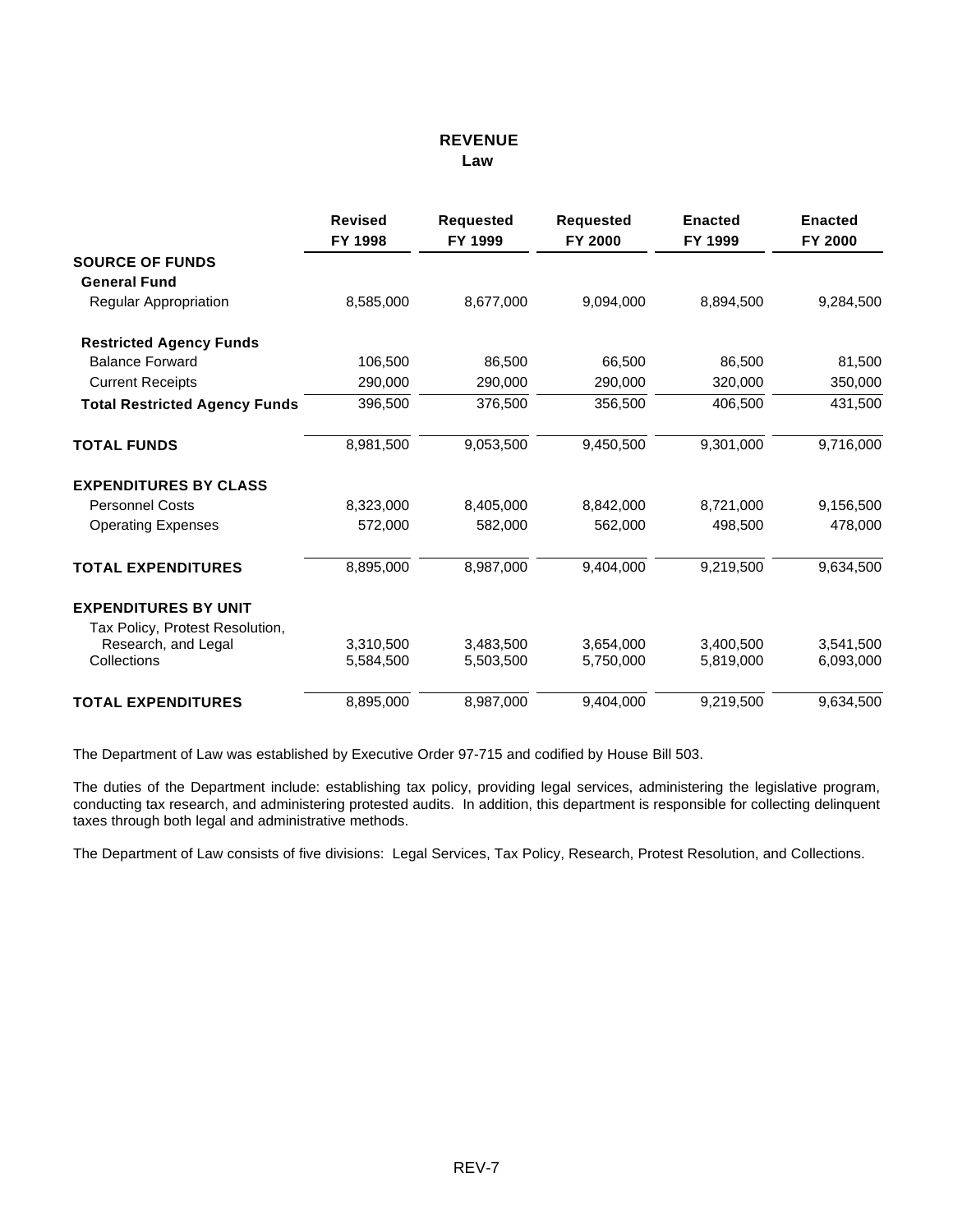# **REVENUE Information Technology**

|                              | <b>Revised</b><br>FY 1998 | <b>Requested</b><br>FY 1999 | <b>Requested</b><br><b>FY 2000</b> | <b>Enacted</b><br>FY 1999 | <b>Enacted</b><br>FY 2000 |
|------------------------------|---------------------------|-----------------------------|------------------------------------|---------------------------|---------------------------|
| <b>SOURCE OF FUNDS</b>       |                           |                             |                                    |                           |                           |
| <b>General Fund</b>          |                           |                             |                                    |                           |                           |
| <b>Regular Appropriation</b> | 2,527,500                 | 2,594,500                   | 2,717,000                          | 3,395,500                 | 3,551,000                 |
| <b>EXPENDITURES BY CLASS</b> |                           |                             |                                    |                           |                           |
| <b>Personnel Costs</b>       | 2,471,500                 | 2,538,500                   | 2,669,000                          | 3,339,500                 | 3,503,000                 |
| <b>Operating Expenses</b>    | 56,000                    | 56,000                      | 48,000                             | 56,000                    | 48,000                    |
| <b>TOTAL EXPENDITURES</b>    | 2,527,500                 | 2,594,500                   | 2.717.000                          | 3,395,500                 | 3,551,000                 |

The Department of Information Technology was established by Executive Order 97-715 and codified by House Bill 503.

The duties of the Department of Information Technology include: information technology, planning and implementation, computer application, development and analysis, network administration, technology procurement and installation, and mainframe systems oversight.

The Department is headed by a Chief Information Officer who is responsible for providing senior management with leadership and direction in information technology. The Department of Information Technology consists of two divisions: Systems Planning and Development and Technology Infrastructure Support. The new divisions will be funded from the above allotments and will not require any additional funds.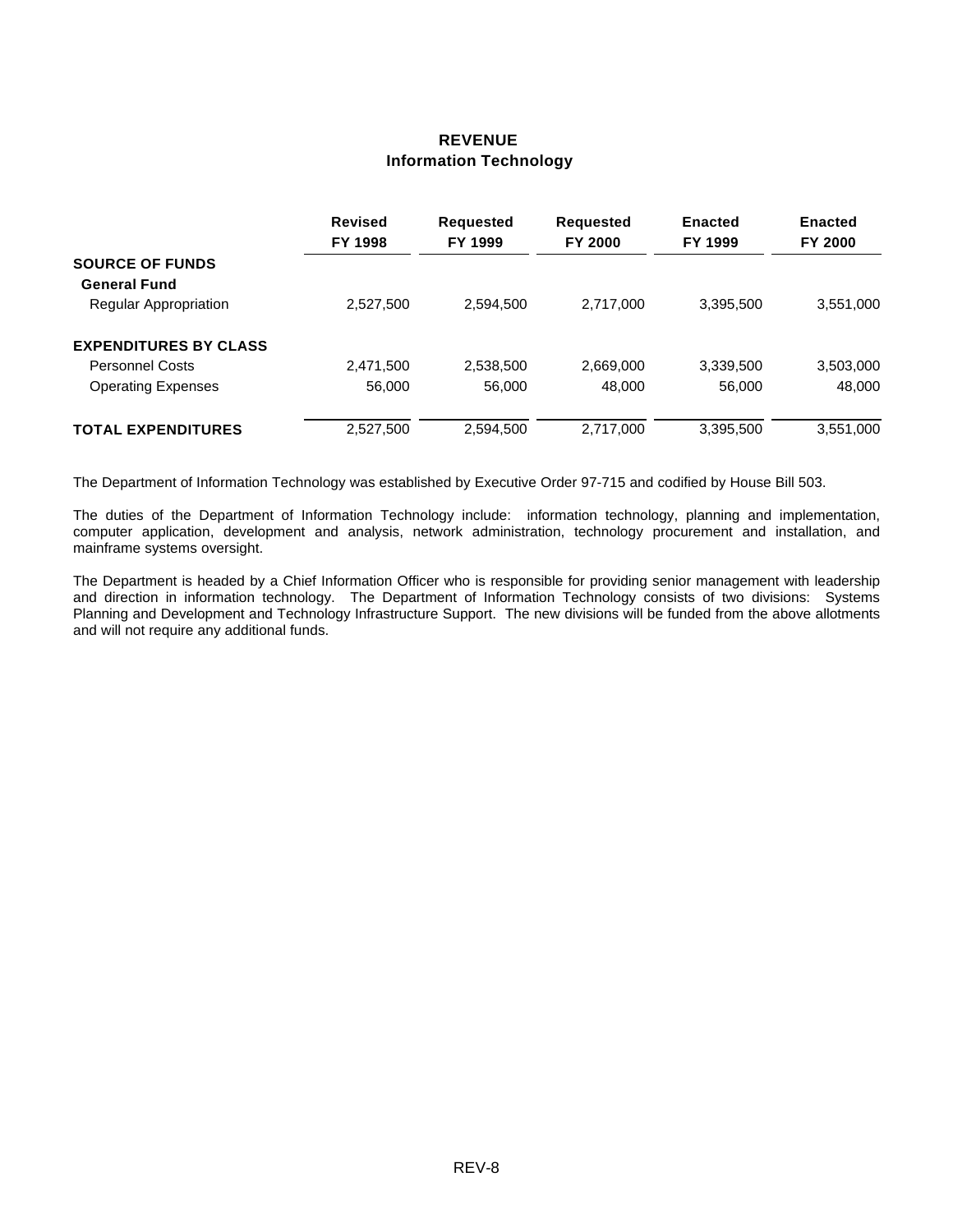# **REVENUE CABINET Property Valuation Administrators**

|                                      | <b>Revised</b><br>FY 1998 | <b>Requested</b><br>FY 1999 | <b>Requested</b><br>FY 2000 | <b>Enacted</b><br>FY 1999 | <b>Enacted</b><br>FY 2000 |
|--------------------------------------|---------------------------|-----------------------------|-----------------------------|---------------------------|---------------------------|
| <b>SOURCE OF FUNDS</b>               |                           |                             |                             |                           |                           |
| <b>General Fund</b>                  |                           |                             |                             |                           |                           |
| Regular Appropriation                | 20,383,100                | 22,445,500                  | 23,255,500                  | 21,902,000                | 22,972,500                |
| <b>Restricted Agency Funds</b>       |                           |                             |                             |                           |                           |
| <b>Balance Forward</b>               | 2,088,500                 | 1,786,500                   | 1,362,000                   | 1,786,500                 | 1,362,000                 |
| <b>Current Receipts</b>              | 1,869,500                 | 1,963,000                   | 2,061,000                   | 1,963,000                 | 2,061,000                 |
| <b>Total Restricted Agency Funds</b> | 3,958,000                 | 3,749,500                   | 3,423,000                   | 3,749,500                 | 3,423,000                 |
| <b>TOTAL FUNDS</b>                   | 24,341,100                | 26,195,000                  | 26,678,500                  | 25,651,500                | 26,395,500                |
| <b>EXPENDITURES BY CLASS</b>         |                           |                             |                             |                           |                           |
| <b>Personnel Costs</b>               | 22,092,600                | 24,021,000                  | 25,293,000                  | 23,777,500                | 25,010,000                |
| <b>Operating Expenses</b>            | 462,000                   | 812,000                     | 512,000                     | 512,000                   | 512,000                   |
| <b>TOTAL EXPENDITURES</b>            | 22,554,600                | 24,833,000                  | 25,805,000                  | 24,289,500                | 25,522,000                |
| <b>EXPENDITURES BY UNIT</b>          |                           |                             |                             |                           |                           |
| <b>Property Valuation</b>            | 20,383,100                | 22,445,500                  | 23,255,500                  | 21,902,000                | 22,972,500                |
| Administrators                       |                           |                             |                             |                           |                           |
| PVA Personnel Hiring Program         | 2,141,500                 | 2,307,500                   | 2,469,500                   | 2,307,500                 | 2,469,500                 |
| <b>PVA Operating Expense</b>         | 30,000                    | 30,000                      | 30,000                      | 30,000                    | 30,000                    |
| <b>CKA SKA Deputies</b>              |                           | 50,000                      | 50,000                      | 50,000                    | 50,000                    |
| <b>TOTAL EXPENDITURES</b>            | 22,554,600                | 24,833,000                  | 25,805,000                  | 24,289,500                | 25,522,000                |

Each of the state's 120 counties has a locally elected Property Valuation Administrator (PVA). The PVA and an appointed staff is responsible for locating, identifying and assessing at fair market value all taxable real (land and improvements), tangible personal, and intangible personal property in the county. The Revenue Cabinet is responsible for the supervision and coordination of this program. Substantial portions of KRS 132 and 133 cover the duties of the PVAs and their offices.

#### **Policy**

Additional General Funds are provided in the amount of \$500,000 in fiscal years 1999 and 2000 to hire 21 new Deputy Property Valuation Administrators.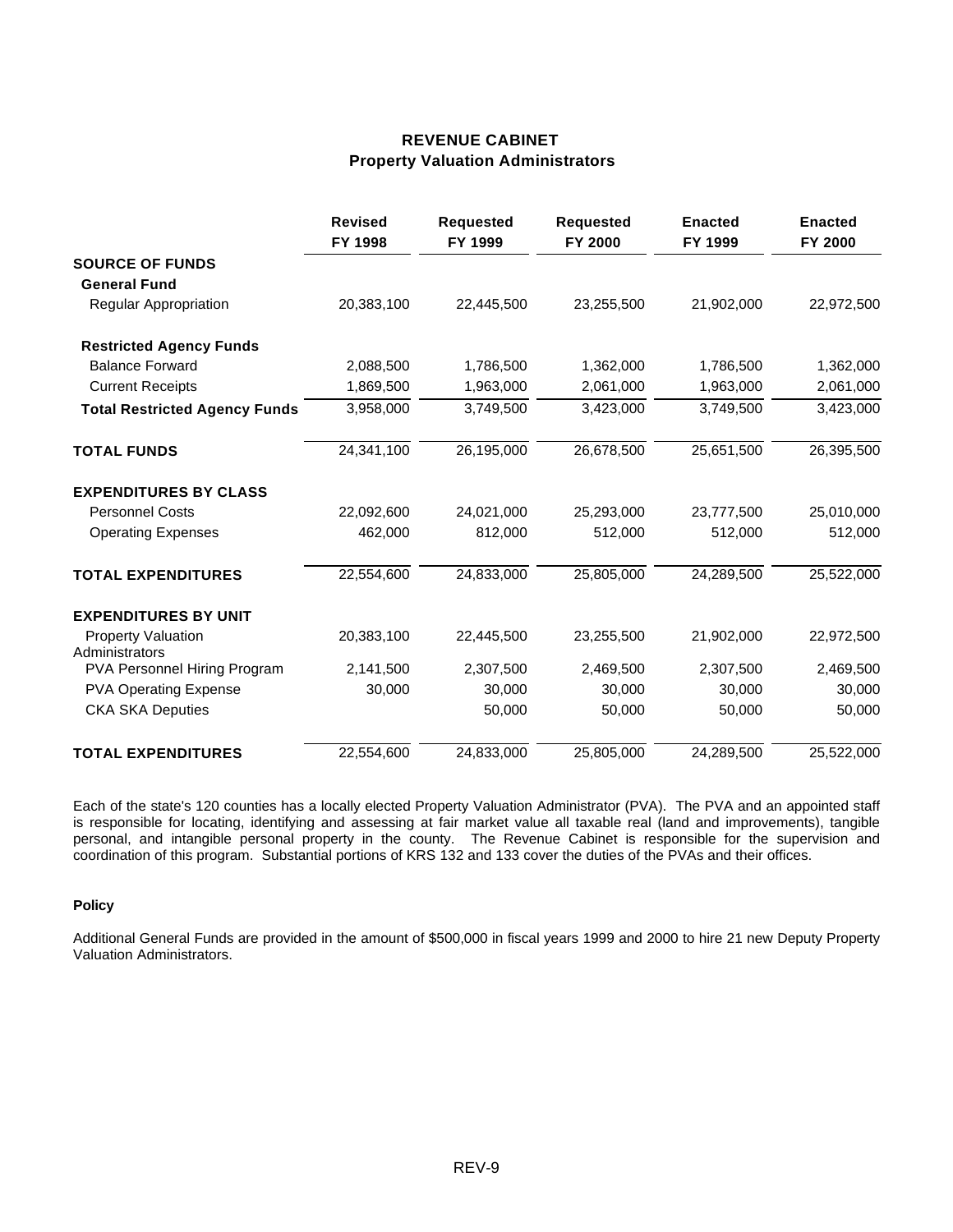### **TOURISM DEVELOPMENT**

|                                      | <b>Revised</b><br>FY 1998 | <b>Requested</b><br>FY 1999 | <b>Requested</b><br>FY 2000 | <b>Enacted</b><br>FY 1999 | <b>Enacted</b><br>FY 2000 |
|--------------------------------------|---------------------------|-----------------------------|-----------------------------|---------------------------|---------------------------|
| <b>SOURCE OF FUNDS</b>               |                           |                             |                             |                           |                           |
| <b>General Fund</b>                  |                           |                             |                             |                           |                           |
| <b>Regular Appropriation</b>         | 54,828,600                | 47,553,000                  | 55,683,000                  | 37,740,500                | 39,318,500                |
| <b>Current Year Appropriation</b>    | 1,867,000                 |                             |                             |                           |                           |
| <b>Total General Fund</b>            | 56,695,600                | 47,553,000                  | 55,683,000                  | 37,740,500                | 39,318,500                |
| <b>Restricted Agency Funds</b>       |                           |                             |                             |                           |                           |
| <b>Balance Forward</b>               | 17,774,400                | 28,582,500                  | 25,428,500                  | 28,582,500                | 25,559,000                |
| <b>Current Receipts</b>              | 93,730,900                | 97,702,000                  | 99,990,000                  | 97,703,500                | 99,990,500                |
| Non-Revenue Receipts                 | 7,263,500                 | $-2,190,000$                | $-1,390,000$                | $-2,990,000$              | $-2,490,000$              |
| <b>Total Restricted Agency Funds</b> | 118,768,800               | 124,094,500                 | 124,028,500                 | 123,296,000               | 123,059,500               |
| <b>Federal Funds</b>                 |                           |                             |                             |                           |                           |
| <b>Balance Forward</b>               | 646,900                   |                             |                             |                           |                           |
| <b>Current Receipts</b>              | 7,681,400                 | 7,164,000                   | 7,331,500                   | 7,164,000                 | 7,331,500                 |
| Non-Revenue Receipts                 | $-644,500$                |                             |                             |                           |                           |
| <b>Total Federal Funds</b>           | 7,683,800                 | 7,164,000                   | 7,331,500                   | 7,164,000                 | 7,331,500                 |
| <b>TOTAL FUNDS</b>                   | 183,148,200               | 178,811,500                 | 187,043,000                 | 168,200,500               | 169,709,500               |
| <b>EXPENDITURES BY CLASS</b>         |                           |                             |                             |                           |                           |
| <b>Personnel Costs</b>               | 85,522,400                | 93,548,000                  | 97,958,500                  | 89,091,800                | 92,645,600                |
| <b>Operating Expenses</b>            | 43,156,800                | 50,959,000                  | 52,603,000                  | 47,474,200                | 49,206,400                |
| Grants, Loans or Benefits            | 2,613,500                 | 2,736,500                   | 2,795,500                   | 2,723,500                 | 2,718,500                 |
| Debt Service                         | 21,150,000                | 2,452,000                   | 8,579,000                   | 371,000                   | 896,000                   |
| <b>Capital Outlay</b>                | 2,123,000                 | 3,687,500                   | 3,740,500                   | 2,981,000                 | 3,048,500                 |
| <b>TOTAL EXPENDITURES</b>            | 154,565,700               | 153,383,000                 | 165,676,500                 | 142,641,500               | 148,515,000               |
| <b>EXPENDITURES BY UNIT</b>          |                           |                             |                             |                           |                           |
| Secretary                            | 1,418,600                 | 1,291,500                   | 1,330,000                   | 1,232,800                 | 1,276,100                 |
| <b>Breaks Interstate Park</b>        | 200,000                   | 200,000                     | 200,000                     | 200,000                   | 200,000                   |
| Travel                               | 6,390,100                 | 8,807,500                   | 9,011,500                   | 6,996,400                 | 7,181,800                 |
| Parks                                | 75,688,000                | 79,245,500                  | 86,036,000                  | 71,759,800                | 74,310,100                |
| Kentucky Horse Park                  | 6,864,000                 | 6,143,000                   | 6,398,500                   | 5,490,500                 | 5,614,000                 |
| Kentucky State Fair Board            | 35,828,500                | 27,188,500                  | 30,716,500                  | 26,536,000                | 28,109,000                |
| Fish and Wildlife Resources          | 28,176,500                | 30,507,000                  | 31,984,000                  | 30,426,000                | 31,824,000                |
| <b>TOTAL EXPENDITURES</b>            | 154,565,700               | 153,383,000                 | 165,676,500                 | 142,641,500               | 148,515,000               |

The Tourism Development Cabinet was established by KRS 148.522 to facilitate efficiency and improved administration by the Commonwealth in promoting the tourism industry in Kentucky. Estimates project tourism spending in excess of \$7.4 billion annually, making tourism Kentucky's third-largest industry. The tourism industry, Kentucky's second-largest private employer, provides employment for approximately 146,000 Kentuckians. In addition, tourism related industries and businesses generate approximately \$820 million of state and local tax revenues in the Commonwealth.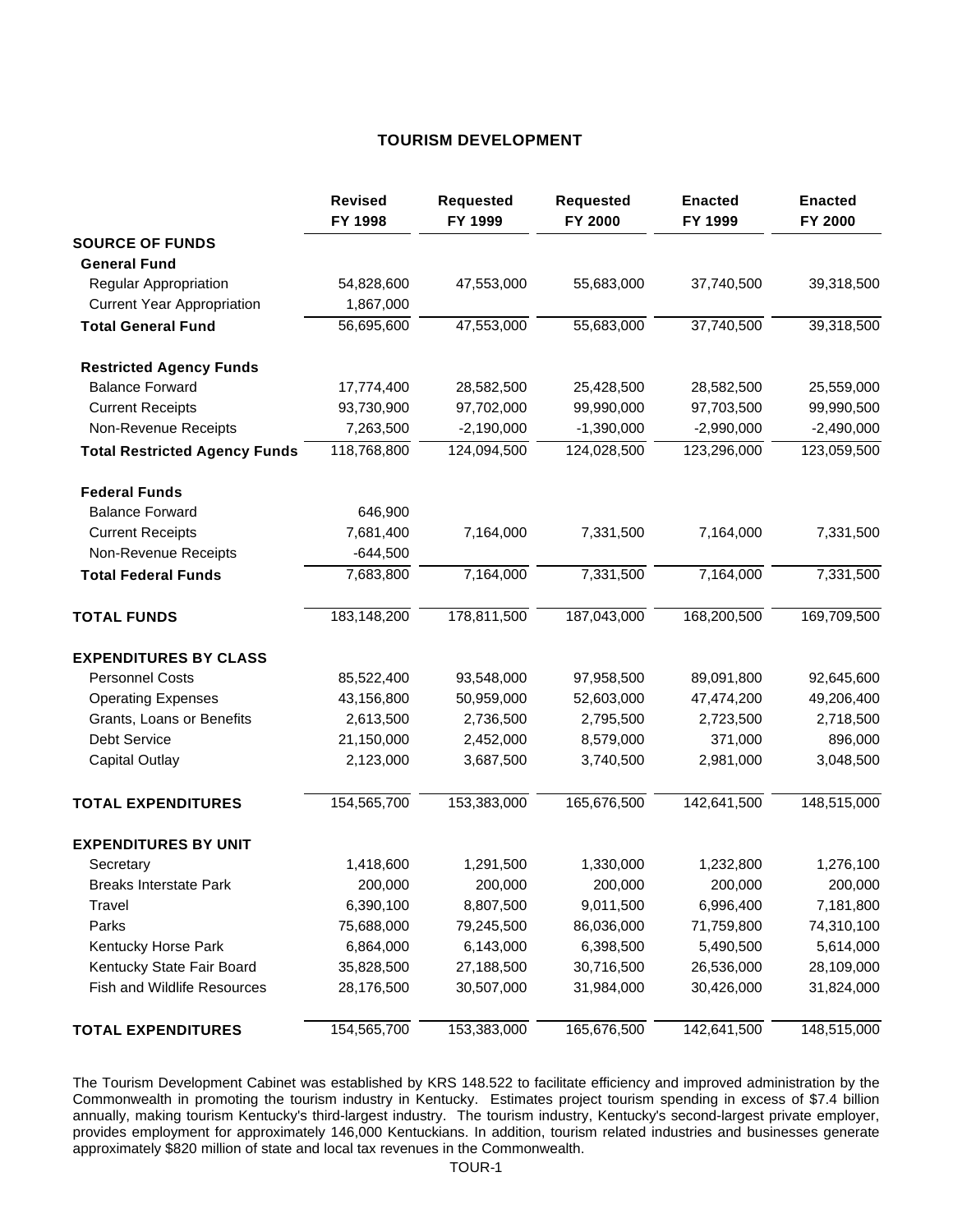### **TOURISM DEVELOPMENT Secretary**

|                                | <b>Revised</b><br>FY 1998 | <b>Requested</b><br>FY 1999 | <b>Requested</b><br>FY 2000 | <b>Enacted</b><br>FY 1999 | <b>Enacted</b><br>FY 2000 |
|--------------------------------|---------------------------|-----------------------------|-----------------------------|---------------------------|---------------------------|
| <b>SOURCE OF FUNDS</b>         |                           |                             |                             |                           |                           |
| <b>General Fund</b>            |                           |                             |                             |                           |                           |
| Regular Appropriation          | 1,288,900                 | 1,291,500                   | 1,330,000                   | 1,232,800                 | 1,276,100                 |
| <b>Federal Funds</b>           |                           |                             |                             |                           |                           |
| <b>Balance Forward</b>         | 35,800                    |                             |                             |                           |                           |
| <b>Current Receipts</b>        | 93,900                    |                             |                             |                           |                           |
| <b>Total Federal Funds</b>     | 129,700                   |                             |                             |                           |                           |
| <b>TOTAL FUNDS</b>             | 1,418,600                 | 1,291,500                   | 1,330,000                   | 1,232,800                 | 1,276,100                 |
| <b>EXPENDITURES BY CLASS</b>   |                           |                             |                             |                           |                           |
| <b>Personnel Costs</b>         | 856.300                   | 819,000                     | 861.000                     | 802,000                   | 841,000                   |
| <b>Operating Expenses</b>      | 292,300                   | 252,500                     | 249,000                     | 160,800                   | 165,100                   |
| Grants, Loans or Benefits      | 270,000                   | 220,000                     | 220,000                     | 270,000                   | 270,000                   |
| <b>TOTAL EXPENDITURES</b>      | 1,418,600                 | 1,291,500                   | 1,330,000                   | 1,232,800                 | 1,276,100                 |
| <b>EXPENDITURES BY UNIT</b>    |                           |                             |                             |                           |                           |
| <b>Executive Policy and</b>    |                           |                             |                             |                           |                           |
| Management                     | 1.199.600                 | 1,123,000                   | 1,156,500                   | 1,069,000                 | 1,105,000                 |
| <b>Administrative Services</b> | 219,000                   | 168,500                     | 173,500                     | 163,800                   | 171,100                   |
| <b>TOTAL EXPENDITURES</b>      | 1,418,600                 | 1,291,500                   | 1,330,000                   | 1,232,800                 | 1,276,100                 |

The Office of the Secretary of the Tourism Development Cabinet coordinates efforts for improved management and effective service among the various agencies within the Cabinet.

The Executive Policy and Management program provides the central coordination and administrative direction for the overall planning and management of the agencies within the Cabinet. This program is responsible for developing plans to assure orderly growth and improved management, to recommend executive actions and legislative measures, and to evaluate agency budget requests. This program also markets and promotes our state to the film industries in order to attract television and feature movie productions to Kentucky.

The Administrative Services program oversees accounting, budgetary, and personnel functions, as well as providing support services, including purchasing controls and property management, to other Cabinet agencies.

Funding of \$270,000 is provided in each year of the biennium for Outdoor Drama Grants.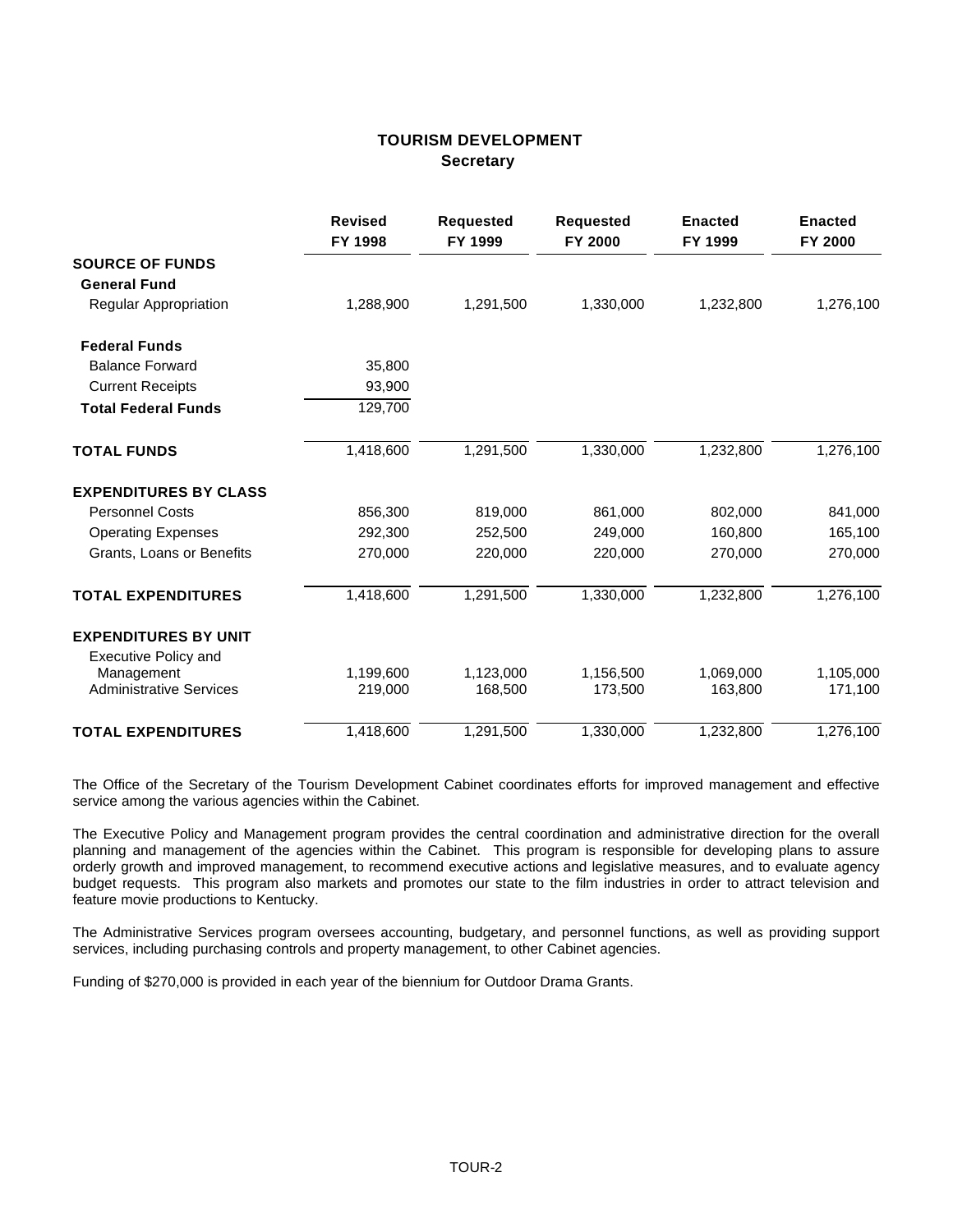### **TOURISM DEVELOPMENT Breaks Interstate Park**

|                                   | <b>Revised</b><br>FY 1998 | Requested<br>FY 1999 | <b>Requested</b><br><b>FY 2000</b> | <b>Enacted</b><br>FY 1999 | <b>Enacted</b><br><b>FY 2000</b> |
|-----------------------------------|---------------------------|----------------------|------------------------------------|---------------------------|----------------------------------|
|                                   |                           |                      |                                    |                           |                                  |
| <b>SOURCE OF FUNDS</b>            |                           |                      |                                    |                           |                                  |
| <b>General Fund</b>               |                           |                      |                                    |                           |                                  |
| <b>Regular Appropriation</b>      | 170,000                   | 200,000              | 200,000                            | 200.000                   | 200,000                          |
| <b>Current Year Appropriation</b> | 30,000                    |                      |                                    |                           |                                  |
| <b>TOTAL FUNDS</b>                | 200,000                   | 200,000              | 200,000                            | 200,000                   | 200,000                          |
| <b>EXPENDITURES BY CLASS</b>      |                           |                      |                                    |                           |                                  |
| Grants, Loans or Benefits         | 200,000                   | 200,000              | 200,000                            | 200,000                   | 200,000                          |

This program provides funds for the maintenance and operation of the Breaks Interstate Park to preserve and protect the scenic and natural values of the Park for the benefit of present and future generations. The Park, created by KRS 148.220 in 1954 by joint action of the Kentucky and Virginia legislatures, is governed by the Breaks Interstate Park Commission which is composed of three members from each state appointed by the respective governors. Kentucky provides financial support for the Park in the form of a grant to the Commission.

The Park, which contains 4,500 acres of woodlands, mountains, and the largest canyon east of the Mississippi River, attracts approximately 370,000 visitors each year. Breaks Interstate Park provides recreation for the people of Kentucky and Virginia in an area where recreational opportunities are limited.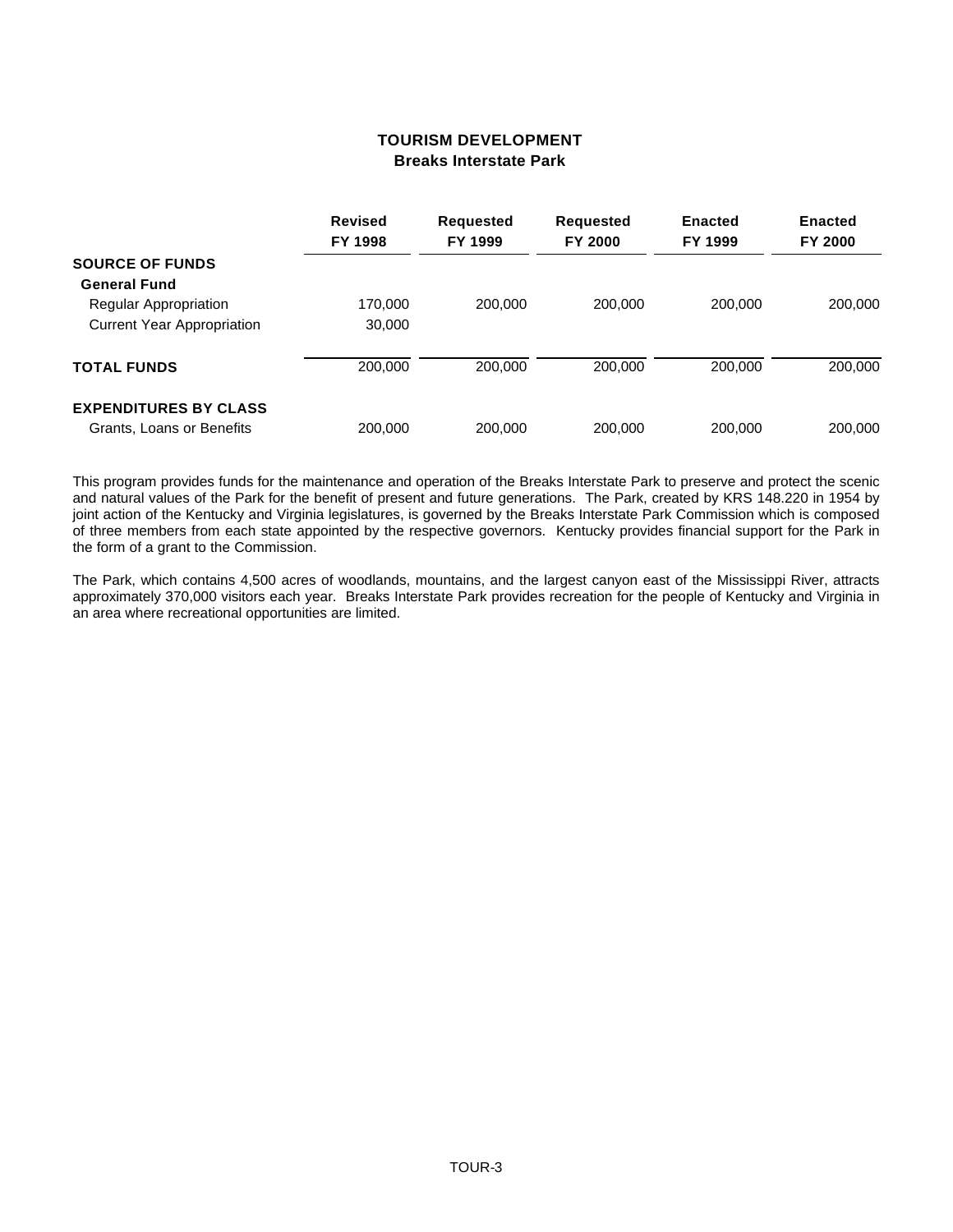# **TOURISM DEVELOPMENT Travel**

|                                      | <b>Revised</b><br>FY 1998 | <b>Requested</b><br>FY 1999 | <b>Requested</b><br>FY 2000 | <b>Enacted</b><br>FY 1999 | <b>Enacted</b><br>FY 2000 |
|--------------------------------------|---------------------------|-----------------------------|-----------------------------|---------------------------|---------------------------|
| <b>SOURCE OF FUNDS</b>               |                           |                             |                             |                           |                           |
| <b>General Fund</b>                  |                           |                             |                             |                           |                           |
| <b>Regular Appropriation</b>         | 6,375,100                 | 8,805,000                   | 9,009,000                   | 6,992,400                 | 7,177,800                 |
| <b>Restricted Agency Funds</b>       |                           |                             |                             |                           |                           |
| <b>Balance Forward</b>               | 6,900                     |                             |                             |                           |                           |
| <b>Current Receipts</b>              | 2,100                     | 2,500                       | 2,500                       | 4,000                     | 4,000                     |
| <b>Total Restricted Agency Funds</b> | 9,000                     | 2,500                       | 2,500                       | 4,000                     | 4,000                     |
| <b>Federal Funds</b>                 |                           |                             |                             |                           |                           |
| <b>Current Receipts</b>              | 6,000                     |                             |                             |                           |                           |
| <b>TOTAL FUNDS</b>                   | 6,390,100                 | 8,807,500                   | 9,011,500                   | 6,996,400                 | 7,181,800                 |
| <b>EXPENDITURES BY CLASS</b>         |                           |                             |                             |                           |                           |
| <b>Personnel Costs</b>               | 4,180,000                 | 6,216,000                   | 6,326,500                   | 4,719,700                 | 4,886,300                 |
| <b>Operating Expenses</b>            | 1,380,100                 | 1,661,500                   | 1,755,000                   | 1,446,700                 | 1,465,500                 |
| Grants, Loans or Benefits            | 830,000                   | 930,000                     | 930,000                     | 830,000                   | 830,000                   |
| <b>TOTAL EXPENDITURES</b>            | 6,390,100                 | 8,807,500                   | 9,011,500                   | 6,996,400                 | 7,181,800                 |
| <b>EXPENDITURES BY UNIT</b>          |                           |                             |                             |                           |                           |
| <b>Executive Policy and</b>          |                           |                             |                             |                           |                           |
| Management                           | 343.400                   | 360,000                     | 371,000                     | 377,000                   | 394,000                   |
| <b>Tourism Services</b>              | 1,697,000                 | 1,779,500                   | 1,835,000                   | 1,704,400                 | 1,752,800                 |
| Marketing and Advertising            | 4,349,700                 | 6,668,000                   | 6,805,500                   | 4,915,000                 | 5,035,000                 |
| <b>TOTAL EXPENDITURES</b>            | 6,390,100                 | 8,807,500                   | 9,011,500                   | 6,996,400                 | 7,181,800                 |

The Department of Travel was created to promote, develop, and provide support services for the tourism industry within the Commonwealth.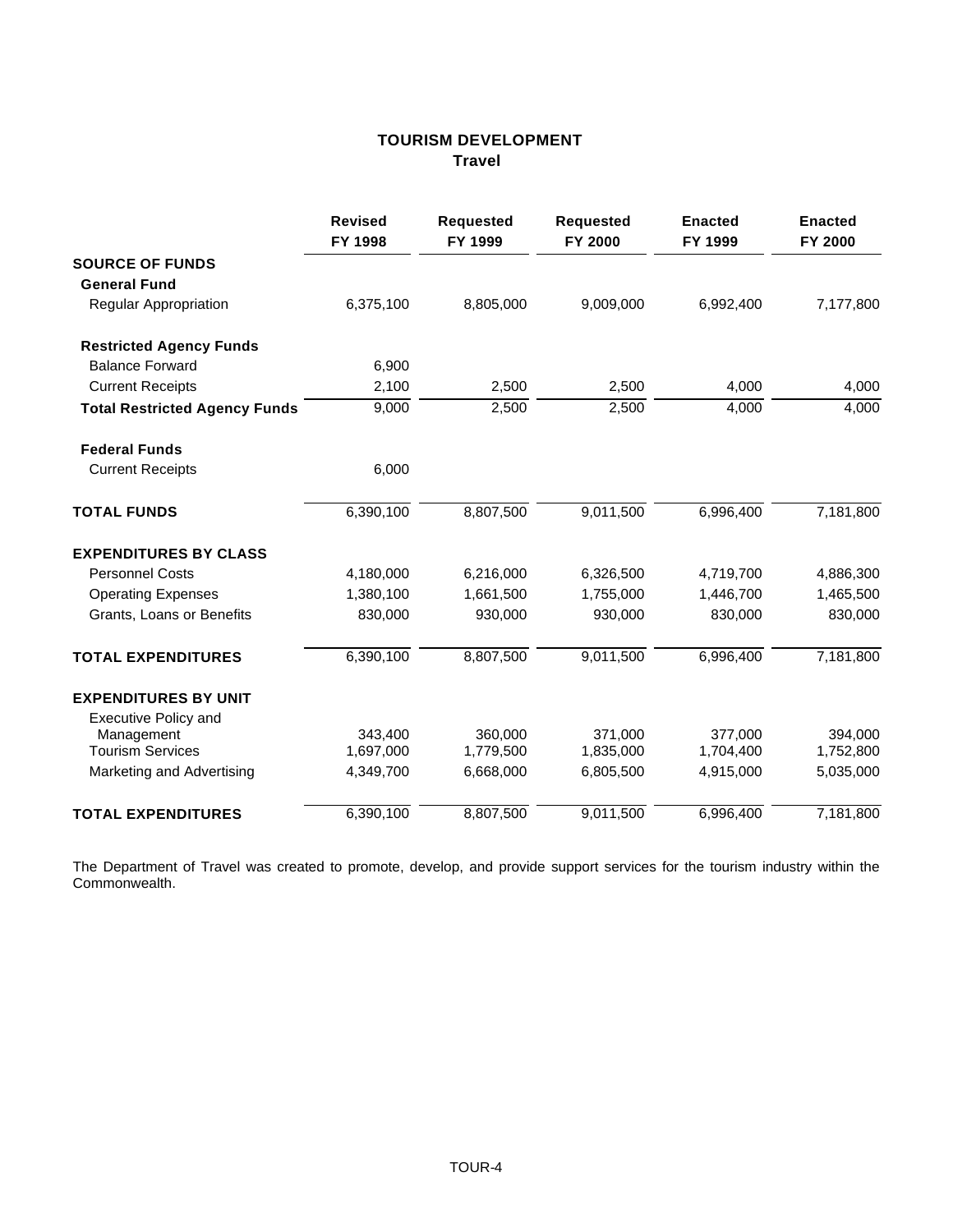# **TOURISM DEVELOPMENT Travel Executive Policy and Management**

|                              | <b>Revised</b><br>FY 1998 | <b>Requested</b><br>FY 1999 | <b>Requested</b><br><b>FY 2000</b> | <b>Enacted</b><br>FY 1999 | <b>Enacted</b><br>FY 2000 |
|------------------------------|---------------------------|-----------------------------|------------------------------------|---------------------------|---------------------------|
| <b>SOURCE OF FUNDS</b>       |                           |                             |                                    |                           |                           |
| <b>General Fund</b>          |                           |                             |                                    |                           |                           |
| Regular Appropriation        | 343,400                   | 360,000                     | 371,000                            | 377,000                   | 394.000                   |
| <b>EXPENDITURES BY CLASS</b> |                           |                             |                                    |                           |                           |
| <b>Personnel Costs</b>       | 287,400                   | 295,500                     | 310,500                            | 309,000                   | 324,000                   |
| <b>Operating Expenses</b>    | 56,000                    | 64.500                      | 60,500                             | 68,000                    | 70.000                    |
| <b>TOTAL EXPENDITURES</b>    | 343,400                   | 360,000                     | 371.000                            | 377.000                   | 394.000                   |

The Executive Policy and Management program establishes the policies and goals; coordinates the overall planning, management, and direction for the agency; and provides for the efficient administration of the Department and its programs.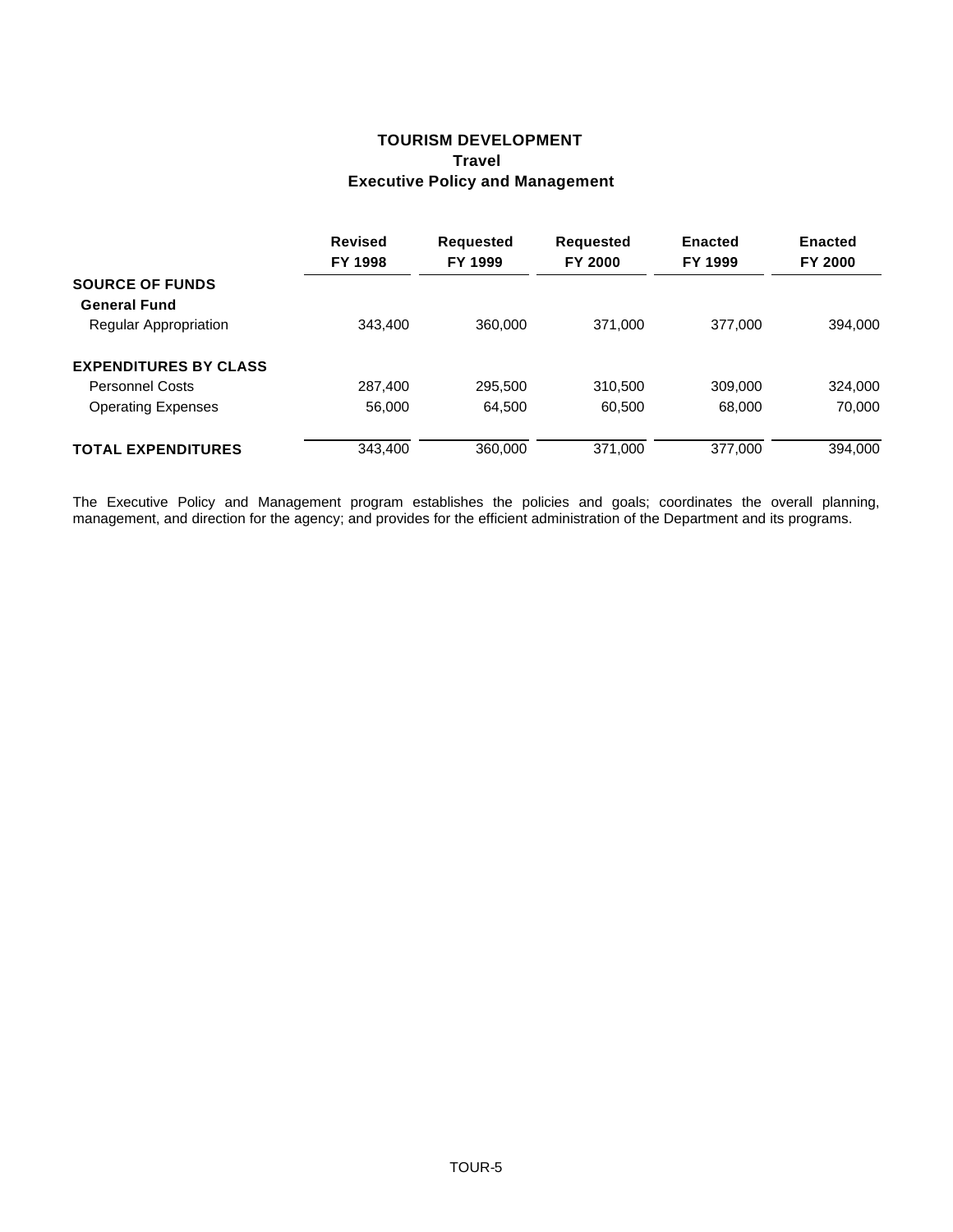### **TOURISM DEVELOPMENT Travel Tourism Services**

|                              | <b>Revised</b><br>FY 1998 | <b>Requested</b><br>FY 1999 | <b>Requested</b><br>FY 2000 | <b>Enacted</b><br>FY 1999 | <b>Enacted</b><br>FY 2000 |
|------------------------------|---------------------------|-----------------------------|-----------------------------|---------------------------|---------------------------|
| <b>SOURCE OF FUNDS</b>       |                           |                             |                             |                           |                           |
| <b>General Fund</b>          |                           |                             |                             |                           |                           |
| Regular Appropriation        | 1,691,000                 | 1,779,500                   | 1,835,000                   | 1,704,400                 | 1,752,800                 |
| <b>Federal Funds</b>         |                           |                             |                             |                           |                           |
| <b>Current Receipts</b>      | 6,000                     |                             |                             |                           |                           |
| <b>Total Federal Funds</b>   | 6,000                     |                             |                             |                           |                           |
| <b>TOTAL FUNDS</b>           | 1,697,000                 | 1,779,500                   | 1,835,000                   | 1,704,400                 | 1,752,800                 |
| <b>EXPENDITURES BY CLASS</b> |                           |                             |                             |                           |                           |
| <b>Personnel Costs</b>       | 1,095,000                 | 1,131,000                   | 1,190,500                   | 1,120,700                 | 1,177,300                 |
| <b>Operating Expenses</b>    | 572,000                   | 618,500                     | 614,500                     | 553,700                   | 545,500                   |
| Grants, Loans or Benefits    | 30,000                    | 30,000                      | 30,000                      | 30,000                    | 30,000                    |
| <b>TOTAL EXPENDITURES</b>    | 1,697,000                 | 1,779,500                   | 1,835,000                   | 1,704,400                 | 1,752,800                 |

The Tourism Services Division operates highway welcome centers in Florence, Franklin, Grayson, Hopkinsville, Paducah, Shelbyville, Shepherdsville, and Williamsburg; generates sales revenue to Kentucky's tourism industry through trade show participation and pursuit of group, commercial, and individual markets; and disseminates tourism information to tourists and potential visitors via a telephone system, direct mail, and the highway welcome centers.

The goal of the Tourism Services Division is to conduct a comprehensive travel promotion campaign and to serve Kentucky's private sector tourism industry.

#### **Policy**

Funding of \$30,000 is provided in each year of the biennium to fund a 50 percent cash match from local and/or regional entities for international tourism activity including trade missions, advertising, and multi-lingual brochure translations.

Additional funding of \$62,000 is included in fiscal year 1999 and \$66,000 in fiscal year 2000 for operating costs and staffing (three permanent) for the new Shelby County Welcome Center.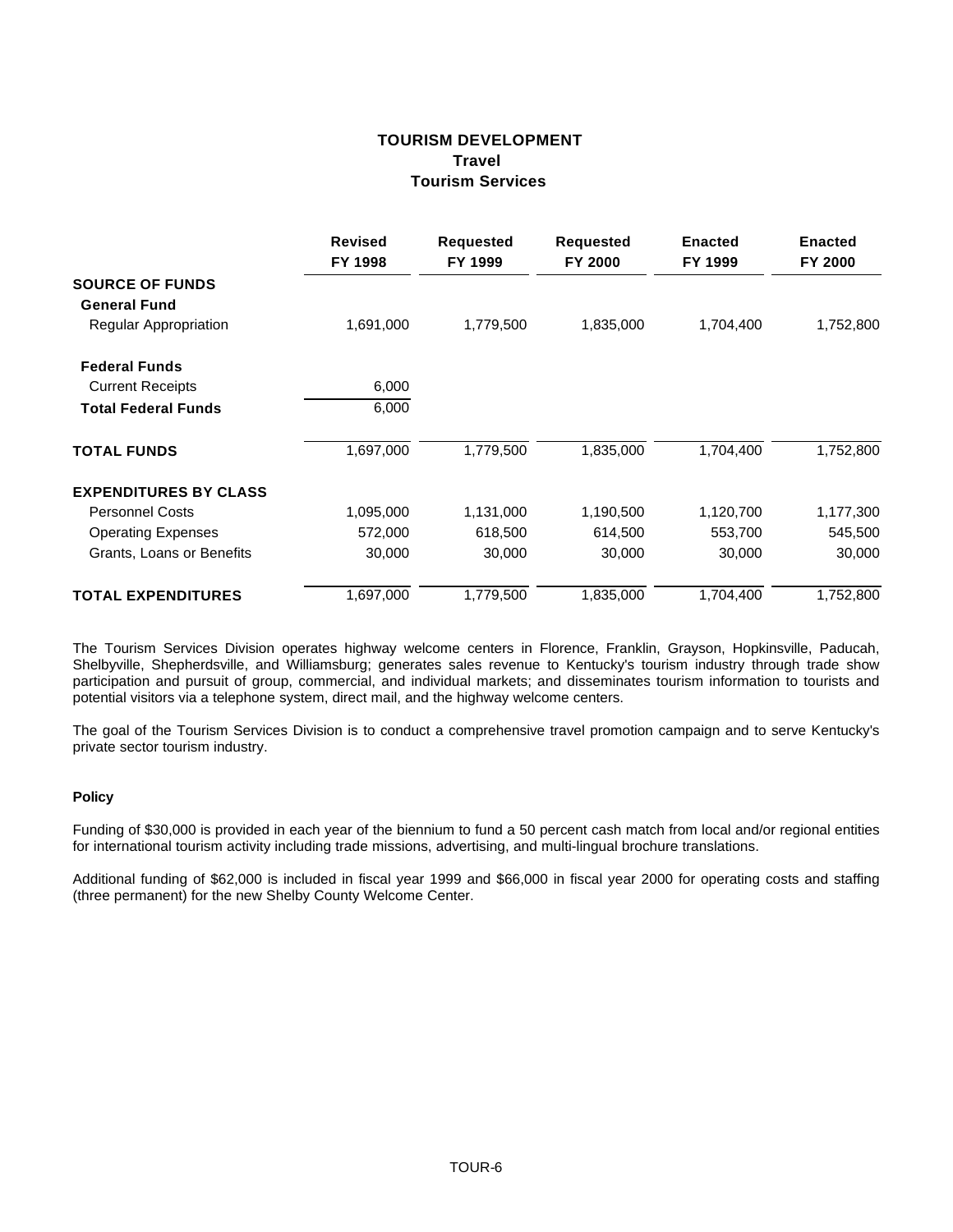# **TOURISM DEVELOPMENT Travel Marketing and Advertising**

|                                      | <b>Revised</b><br>FY 1998 | <b>Requested</b><br>FY 1999 | <b>Requested</b><br>FY 2000 | <b>Enacted</b><br>FY 1999 | <b>Enacted</b><br>FY 2000 |
|--------------------------------------|---------------------------|-----------------------------|-----------------------------|---------------------------|---------------------------|
| <b>SOURCE OF FUNDS</b>               |                           |                             |                             |                           |                           |
| <b>General Fund</b>                  |                           |                             |                             |                           |                           |
| Regular Appropriation                | 4,340,700                 | 6,665,500                   | 6,803,000                   | 4,911,000                 | 5,031,000                 |
| <b>Restricted Agency Funds</b>       |                           |                             |                             |                           |                           |
| <b>Balance Forward</b>               | 6,900                     |                             |                             |                           |                           |
| <b>Current Receipts</b>              | 2,100                     | 2,500                       | 2,500                       | 4,000                     | 4,000                     |
| <b>Total Restricted Agency Funds</b> | 9,000                     | 2,500                       | 2,500                       | 4,000                     | 4,000                     |
| <b>TOTAL FUNDS</b>                   | 4,349,700                 | 6,668,000                   | 6,805,500                   | 4,915,000                 | 5,035,000                 |
| <b>EXPENDITURES BY CLASS</b>         |                           |                             |                             |                           |                           |
| <b>Personnel Costs</b>               | 2,797,600                 | 4,789,500                   | 4,825,500                   | 3,290,000                 | 3,385,000                 |
| <b>Operating Expenses</b>            | 752,100                   | 978,500                     | 1,080,000                   | 825,000                   | 850,000                   |
| Grants, Loans or Benefits            | 800,000                   | 900,000                     | 900,000                     | 800,000                   | 800,000                   |
| <b>TOTAL EXPENDITURES</b>            | 4,349,700                 | 6,668,000                   | 6,805,500                   | 4,915,000                 | 5,035,000                 |

The Marketing and Advertising Division develops and coordinates state tourism advertising and tourism media placement; coordinates and produces tourism brochures and sales promotion materials; assists non-profit private sector groups with advertising and promotion costs through matching funds and cooperative advertising programs; and develops and maintains a marketing and research data base on Kentucky's tourism industry.

The goal of this program is to develop, coordinate, and maintain a comprehensive advertising campaign to promote Kentucky as a tourism destination.

#### **Policy**

Included is \$2,592,000 in fiscal year 1999 and \$2,655,000 in fiscal year 2000 for the comprehensive advertising program contract. Also included is \$800,000 in each year of the biennium for the matching funds advertising program to be used for regional cooperative advertising campaigns.

Funds are provided in each year of the biennium to match Transportation Cabinet funds to reimburse the Mississippi River Parkway Commission for expenses (KRS 176.500).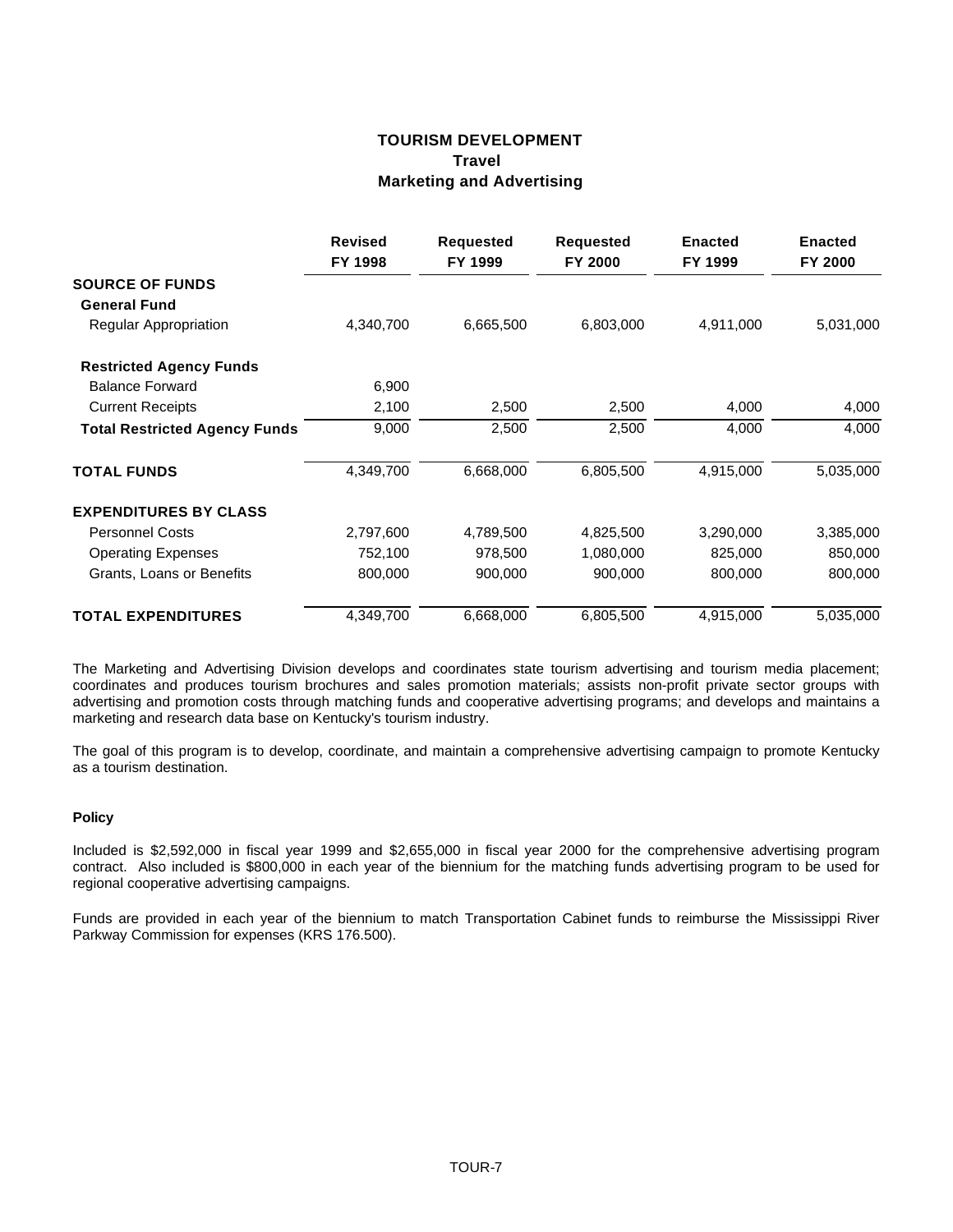# **TOURISM DEVELOPMENT Parks**

|                                                      | <b>Revised</b><br>FY 1998 | <b>Requested</b><br>FY 1999 | <b>Requested</b><br>FY 2000 | <b>Enacted</b><br>FY 1999 | <b>Enacted</b><br>FY 2000 |
|------------------------------------------------------|---------------------------|-----------------------------|-----------------------------|---------------------------|---------------------------|
| <b>SOURCE OF FUNDS</b>                               |                           |                             |                             |                           |                           |
| <b>General Fund</b>                                  |                           |                             |                             |                           |                           |
| Regular Appropriation                                | 32,493,900                | 34,662,500                  | 40,240,500                  | 27,276,800                | 28,625,600                |
| <b>Current Year Appropriation</b>                    | 1,837,000                 |                             |                             |                           |                           |
| <b>Total General Fund</b>                            | 34,330,900                | 34,662,500                  | 40,240,500                  | 27,276,800                | 28,625,600                |
| <b>Restricted Agency Funds</b>                       |                           |                             |                             |                           |                           |
| <b>Balance Forward</b>                               | 1,489,000                 | 2,000,000                   | 2,000,000                   | 2,000,000                 | 2,100,000                 |
| <b>Current Receipts</b>                              | 41,867,500                | 44,583,000                  | 45,795,500                  | 44,583,000                | 45,794,500                |
| <b>Total Restricted Agency Funds</b>                 | 43,356,500                | 46,583,000                  | 47,795,500                  | 46,583,000                | 47,894,500                |
| <b>Federal Funds</b>                                 |                           |                             |                             |                           |                           |
| <b>Balance Forward</b>                               | 600                       |                             |                             |                           |                           |
| <b>TOTAL FUNDS</b>                                   | 77,688,000                | 81,245,500                  | 88,036,000                  | 73,859,800                | 76,520,100                |
| <b>EXPENDITURES BY CLASS</b>                         |                           |                             |                             |                           |                           |
| <b>Personnel Costs</b>                               | 43,045,100                | 46,599,500                  | 48,659,000                  | 44,394,500                | 45,778,300                |
| <b>Operating Expenses</b>                            | 24,259,900                | 29,815,000                  | 30,499,000                  | 27,115,300                | 27,781,800                |
| Grants, Loans or Benefits                            | 25,000                    |                             |                             | 75,000                    | 50,000                    |
| Debt Service                                         | 8,258,000                 | 2,081,000                   | 6,128,000                   |                           | 525,000                   |
| <b>Capital Outlay</b>                                | 100,000                   | 750,000                     | 750,000                     | 175,000                   | 175,000                   |
| <b>TOTAL EXPENDITURES</b>                            | 75,688,000                | 79,245,500                  | 86,036,000                  | 71,759,800                | 74,310,100                |
| <b>EXPENDITURES BY UNIT</b>                          |                           |                             |                             |                           |                           |
| General Administration and                           |                           |                             |                             |                           |                           |
| Support                                              | 8,814,800                 | 9,499,000                   | 9,784,500                   | 8,954,500                 | 9,199,000                 |
| <b>Resort Parks</b>                                  | 46,158,000                | 53,081,000                  | 54,967,500                  | 49,358,300                | 50,636,600                |
| <b>Recreation Parks and Historic</b><br><b>Sites</b> |                           |                             |                             |                           | 12,939,000                |
| Cafeterias                                           | 11,485,600<br>971,600     | 13,622,500<br>962,000       | 14,139,500<br>1,016,500     | 12,488,500<br>958,500     | 1,010,500                 |
| Debt Service                                         | 8,258,000                 | 2,081,000                   | 6,128,000                   |                           | 525,000                   |
|                                                      |                           |                             |                             |                           |                           |
| <b>TOTAL EXPENDITURES</b>                            | 75,688,000                | 79,245,500                  | 86,036,000                  | 71,759,800                | 74,310,100                |

The Department of Parks administers and operates the Kentucky State Park System under the authority of KRS 148. The Department strives to provide quality recreational facilities and to preserve and protect historically significant sites and natural phenomena in the Commonwealth of Kentucky.

The activities of the Department include the operation and maintenance of 16 resort parks, 23 recreational parks, ten historic sites, and two Frankfort cafeterias. Blue Licks State Park will become the 17<sup>th</sup> resort park after completion of the new lodge in fiscal year 1999.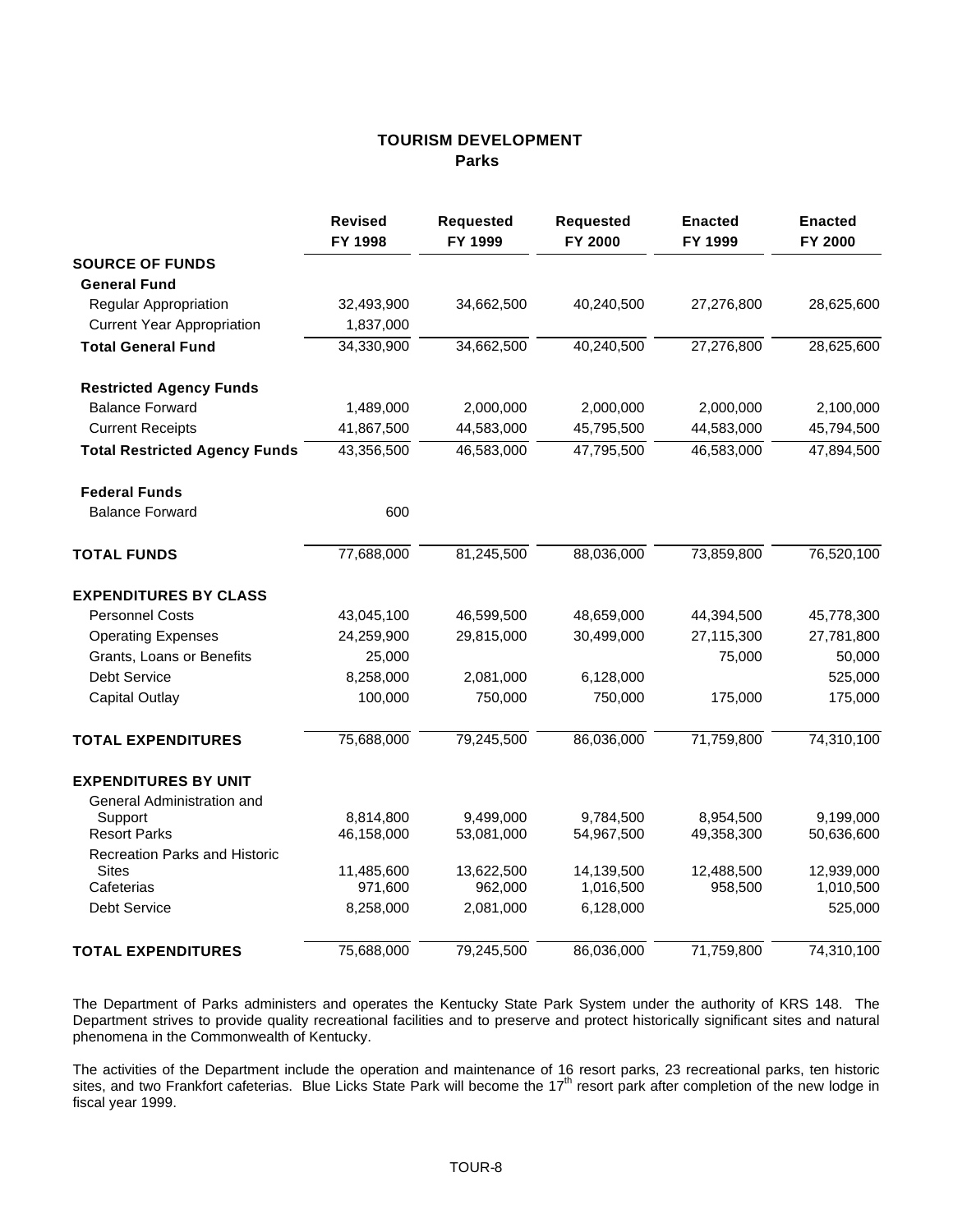# **TOURISM DEVELOPMENT Parks General Administration and Support**

|                                      | <b>Revised</b><br>FY 1998 | <b>Requested</b><br>FY 1999 | <b>Requested</b><br>FY 2000 | <b>Enacted</b><br>FY 1999 | <b>Enacted</b><br>FY 2000 |
|--------------------------------------|---------------------------|-----------------------------|-----------------------------|---------------------------|---------------------------|
| <b>SOURCE OF FUNDS</b>               |                           |                             |                             |                           |                           |
| <b>General Fund</b>                  |                           |                             |                             |                           |                           |
| Regular Appropriation                | 8,614,800                 | 9,249,000                   | 9,534,500                   | 8,695,000                 | 8,949,000                 |
| <b>Restricted Agency Funds</b>       |                           |                             |                             |                           |                           |
| <b>Balance Forward</b>               | 59,500                    | 59,500                      | 9,500                       | 59,500                    |                           |
| <b>Current Receipts</b>              | 200,000                   | 200,000                     | 250,000                     | 200,000                   | 250,000                   |
| <b>Total Restricted Agency Funds</b> | 259,500                   | 259,500                     | 259,500                     | 259,500                   | 250,000                   |
| <b>TOTAL FUNDS</b>                   | 8,874,300                 | 9,508,500                   | 9,794,000                   | 8,954,500                 | 9,199,000                 |
| <b>EXPENDITURES BY CLASS</b>         |                           |                             |                             |                           |                           |
| <b>Personnel Costs</b>               | 7,281,000                 | 7,731,000                   | 8,009,000                   | 7,399,500                 | 7,734,000                 |
| <b>Operating Expenses</b>            | 1,508,800                 | 1,768,000                   | 1,775,500                   | 1,530,000                 | 1,465,000                 |
| Grants, Loans or Benefits            | 25,000                    |                             |                             | 25,000                    |                           |
| <b>TOTAL EXPENDITURES</b>            | 8,814,800                 | 9,499,000                   | 9,784,500                   | 8,954,500                 | 9,199,000                 |

The General Administration and Support program provides an organizational and administrative system which ensures that the park system's 51 operations are maintained and operated in an efficient manner.

## **Policy**

Additional funding of \$240,000 is provided in fiscal year 1999 and \$150,000 in fiscal year 2000 for operating costs and staffing (three full-time) for an employee and customer service training program.

Additional funding of \$25,000 is provided in fiscal year 1999 to provide a grant for a study of the Little Shepherd's Trail from the junction of U.S. 119 in Letcher County to Kingdom Come State Park.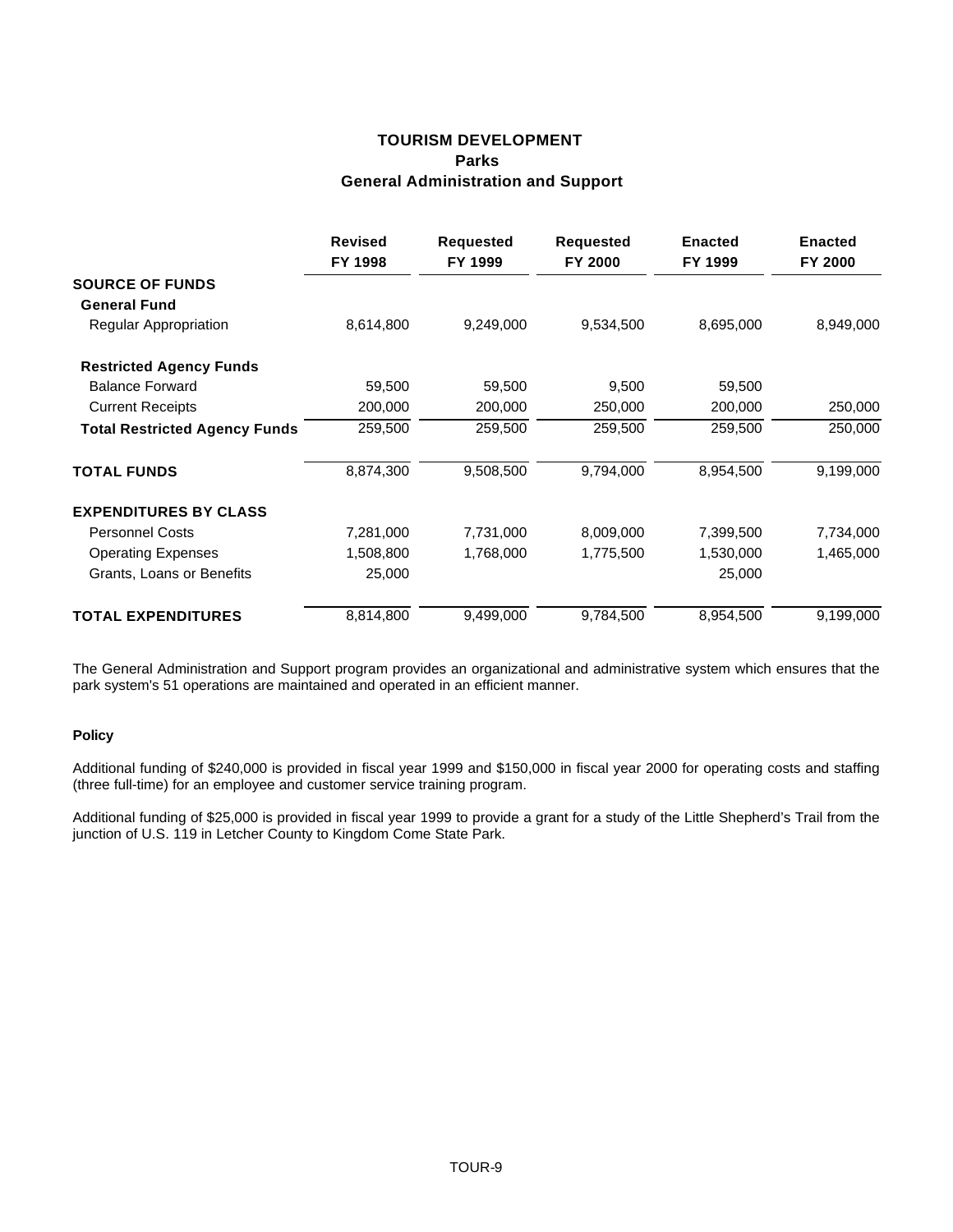# **TOURISM DEVELOPMENT Parks Resort Parks**

|                                      | <b>Revised</b><br>FY 1998 | <b>Requested</b><br>FY 1999 | <b>Requested</b><br>FY 2000 | <b>Enacted</b><br>FY 1999 | <b>Enacted</b><br>FY 2000 |
|--------------------------------------|---------------------------|-----------------------------|-----------------------------|---------------------------|---------------------------|
| <b>SOURCE OF FUNDS</b>               |                           |                             |                             |                           |                           |
| <b>General Fund</b>                  |                           |                             |                             |                           |                           |
| Regular Appropriation                | 10,424,700                | 15,984,000                  | 16,861,000                  | 12,099,300                | 12,630,600                |
| <b>Current Year Appropriation</b>    | 1,797,000                 |                             |                             |                           |                           |
| <b>Total General Fund</b>            | 12,221,700                | 15,984,000                  | 16,861,000                  | 12,099,300                | 12,630,600                |
| <b>Restricted Agency Funds</b>       |                           |                             |                             |                           |                           |
| <b>Balance Forward</b>               | 1,127,000                 | 1,894,700                   | 1,962,200                   | 1,894,700                 | 1,800,000                 |
| <b>Current Receipts</b>              | 34,704,000                | 37,164,500                  | 38,106,500                  | 37,164,300                | 38,106,000                |
| <b>Total Restricted Agency Funds</b> | 35,831,000                | 39,059,200                  | 40,068,700                  | 39,059,000                | 39,906,000                |
| <b>TOTAL FUNDS</b>                   | 48,052,700                | 55,043,200                  | 56,929,700                  | 51,158,300                | 52,536,600                |
| <b>EXPENDITURES BY CLASS</b>         |                           |                             |                             |                           |                           |
| <b>Personnel Costs</b>               | 27,608,000                | 29,882,500                  | 31,189,000                  | 28,296,000                | 28,939,800                |
| <b>Operating Expenses</b>            | 18,450,000                | 22,698,500                  | 23,278,500                  | 20,837,300                | 21,471,800                |
| Grants, Loans or Benefits            |                           |                             |                             | 50,000                    | 50,000                    |
| Capital Outlay                       | 100,000                   | 500,000                     | 500,000                     | 175,000                   | 175,000                   |
| <b>TOTAL EXPENDITURES</b>            | 46,158,000                | 53,081,000                  | 54,967,500                  | 49,358,300                | 50,636,600                |

The Resort Parks program encourages tourism and economic development in Kentucky by providing excellent overnight accommodations, quality food service, and recreational activities for visitors at the 16 resort parks. The resort parks and their locations are:

Barren River Resort Park - Barren County **Frank County Exercise Resort Park - Marshall County County County Resort Park - Network Buckhorn Lake Resort Park - Perry County Frank County Kentucky Dam Village Resort - Marshall** Carter Caves Resort Park - Carter County<br>Cumberland Falls Resort Park - Whitley County **Lake Cumberland Resort Park - Russell County** Cumberland Falls Resort Park - Whitley County Lake Cumberland Resort Park - Russell County<br>
Dale Hollow Resort Park - Cumberland and Clinton Counties Matural Bridge Resort Park - Powell County Dale Hollow Resort Park - Cumberland and Clinton Counties General Butler Resort Park - Carroll County **Pennyrile Forest Resort Park - Christian County** Pennyrile Forest Resort Park - Christian County Greenbo Lake Resort Park - Greenup County **Pine Mountain Resort Park - Bell County** Jenny Wiley Resort Park - Floyd County **Rough River Resort Park - Grayson County** 

Kentucky Dam Village Resort - Marshall County<br>Lake Barkley Resort Park - Trigg County

It is projected that in fiscal year 1999, the resort parks will provide overnight accommodations for 610,000 guests and serve 1.7 million meals.

## **Policy**

Additional funding of \$811,000 is provided in fiscal year 1999 and \$848,000 in fiscal year 2000 for operating costs and staffing (26 permanent /17 seasonal) of Blue Licks State Park.

Additional General Fund support of \$1 million is provided in each year of the biennium for both large (over \$5,000) and small capital outlay items.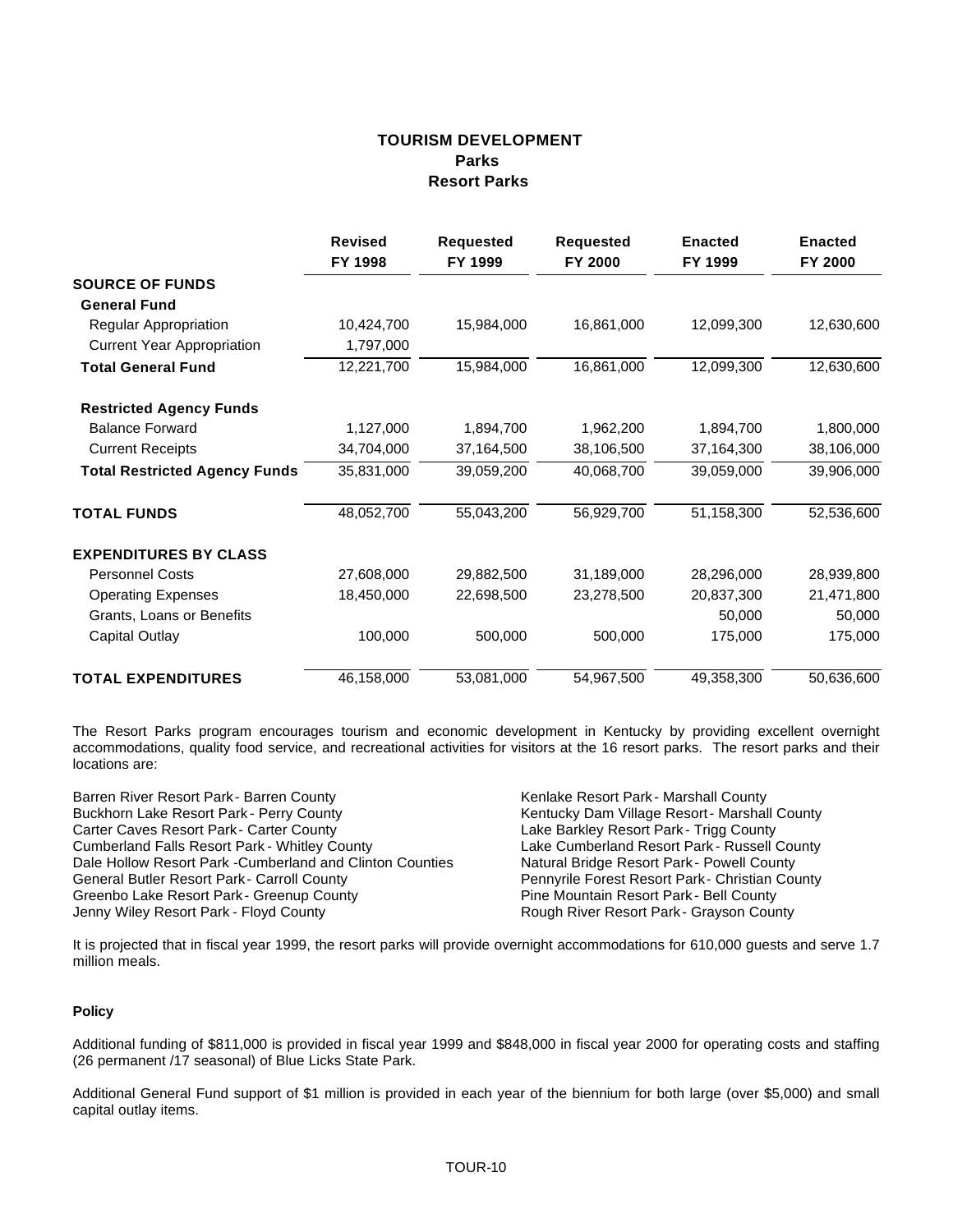Funding of \$25,000 is provided in each year of the biennium to upgrade the salaries of the golf professionals at the Department's 18-hole golf courses.

Funding of \$50,000 is provided in each year of the biennium to provide a grant to the Glasgow Highland Games to prepare for the 2001 International Scottish Games.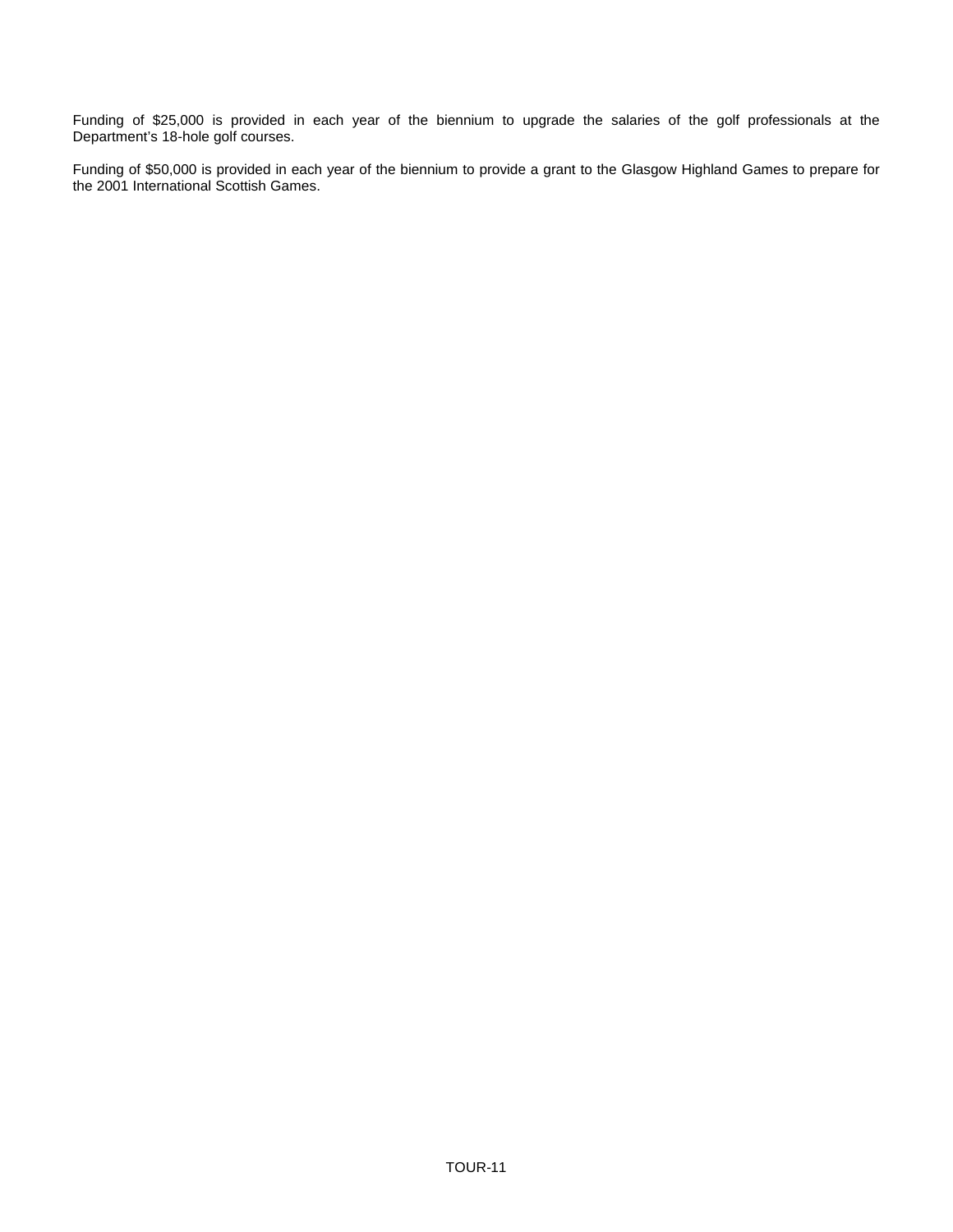## **TOURISM DEVELOPMENT Parks Recreation Parks and Historic Sites**

|                                      | <b>Revised</b><br>FY 1998 | <b>Requested</b><br>FY 1999 | <b>Requested</b><br>FY 2000 | <b>Enacted</b><br>FY 1999 | <b>Enacted</b><br>FY 2000 |
|--------------------------------------|---------------------------|-----------------------------|-----------------------------|---------------------------|---------------------------|
| <b>SOURCE OF FUNDS</b>               |                           |                             |                             |                           |                           |
| <b>General Fund</b>                  |                           |                             |                             |                           |                           |
| Regular Appropriation                | 4,816,800                 | 6,954,000                   | 7,310,500                   | 6,091,500                 | 6,120,000                 |
| <b>Current Year Appropriation</b>    | 40,000                    |                             |                             |                           |                           |
| <b>Total General Fund</b>            | 4,856,800                 | 6,954,000                   | 7,310,500                   | 6,091,500                 | 6,120,000                 |
| <b>Restricted Agency Funds</b>       |                           |                             |                             |                           |                           |
| <b>Balance Forward</b>               | 273,500                   | 28,300                      | 28,300                      | 28,300                    | 300,000                   |
| <b>Current Receipts</b>              | 6,383,000                 | 6,668,500                   | 6,829,000                   | 6,668,700                 | 6,829,000                 |
| <b>Total Restricted Agency Funds</b> | 6,656,500                 | 6,696,800                   | 6,857,300                   | 6,697,000                 | 7,129,000                 |
| <b>Federal Funds</b>                 |                           |                             |                             |                           |                           |
| <b>Balance Forward</b>               | 600                       |                             |                             |                           |                           |
| <b>TOTAL FUNDS</b>                   | 11,513,900                | 13,650,800                  | 14,167,800                  | 12,788,500                | 13,249,000                |
| <b>EXPENDITURES BY CLASS</b>         |                           |                             |                             |                           |                           |
| <b>Personnel Costs</b>               | 7,651,600                 | 8,467,500                   | 8,916,000                   | 8,184,000                 | 8,565,500                 |
| <b>Operating Expenses</b>            | 3,834,000                 | 4,905,000                   | 4,973,500                   | 4,304,500                 | 4,373,500                 |
| <b>Capital Outlay</b>                |                           | 250,000                     | 250,000                     |                           |                           |
| <b>TOTAL EXPENDITURES</b>            | 11,485,600                | 13,622,500                  | 14,139,500                  | 12,488,500                | 12,939,000                |

The Recreation Parks and Historic Sites program encourages tourism and economic development in Kentucky by providing modern recreational and camping facilities and preserving significant scenic and historic landmarks, as well as operating museums and shrines. In fiscal year 1999, the camping areas will attract approximately 325,000 visitors and museum visitation should approach 295,000.

#### **Park Facilities Historic Sites**

Ben Hawes State Park - Daviess County<br>
Big Bone Lick State Park - Boone County<br>
Constitution Square State Shrine Blue Licks Battlefield State Park - Robertson County<br>Carr Creek State Park - Knott County Columbus-Belmont Battlefield State Park - Hickman County<br>E. P. "Tom" Sawyer State Park - Jefferson County Fort Boonesborough State Park - Madison County **Perryville Battlefield State Shrine - Boyle** County County County County County County County County County County General Burnside State Park - Pulaski County<br>Grayson Lake State Park - Elliott and Carter Counties White Hall State Shrine - Madison County Grayson Lake State Park - Elliott and Carter Counties<br>Green River Lake State Park - Taylor County John James Audubon State Park - Henderson County Kincaid Lake State Park - Pendleton County Kingdom Come State Park - Harlan County Lake Malone State Park - Muhlenberg County

Constitution Square State Shrine - Boyle County<br>Dr. Thomas Walker State Shrine - Knox County Isaac Shelby State Shrine - Lincoln County Jefferson Davis Monument State Shrine - Todd County

Old Mulkey Meeting House State Shrine - Monroe County<br>Perryville Battlefield State Shrine - Boyle County William Whitley House State Shrine - Lincoln County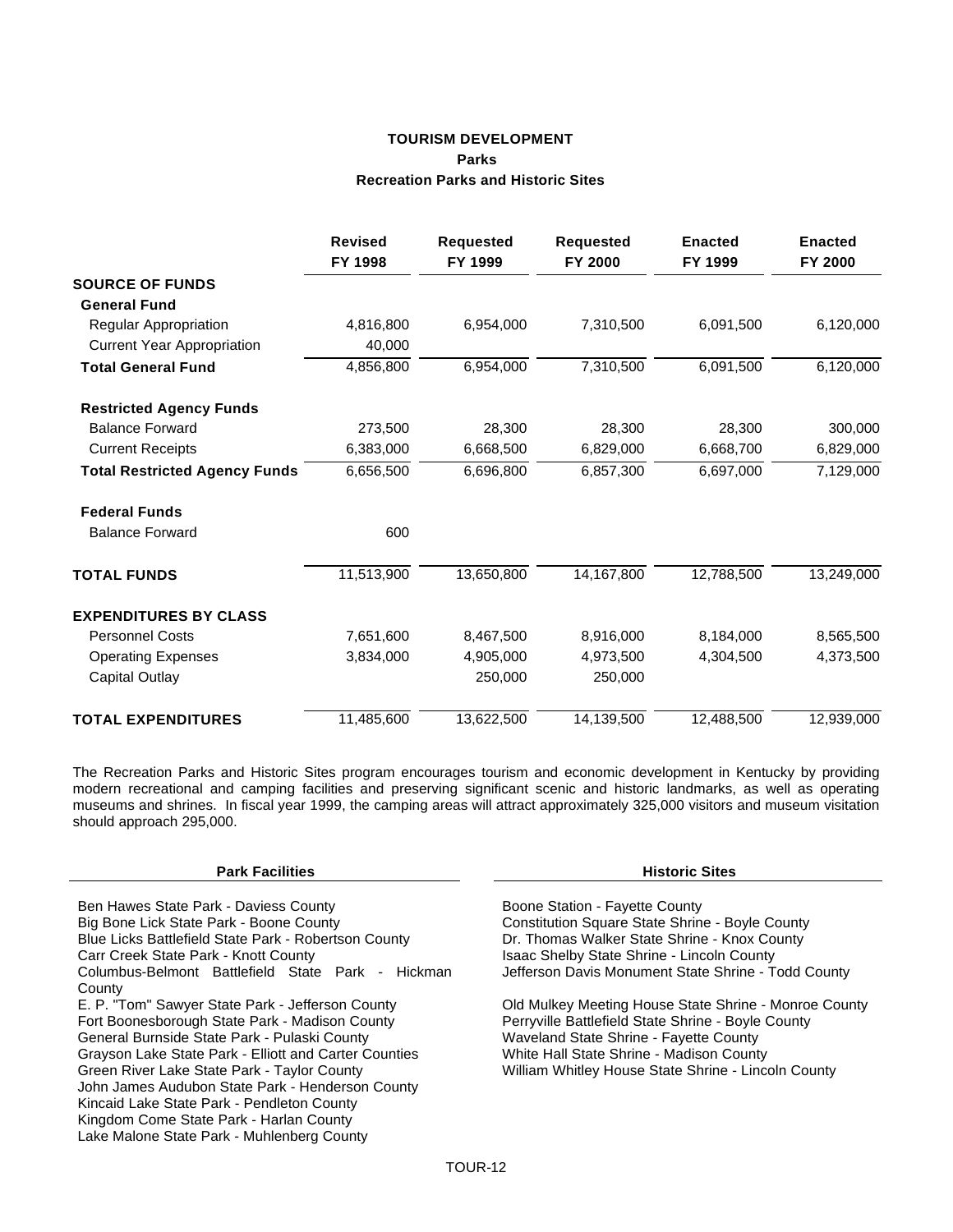#### **Park Facilities**

Levi Jackson Wilderness Road State Park - Laurel County Lincoln Homestead State Park - Washington County Mineral Mound State Park - Lyon County My Old Kentucky Home State Park - Nelson County Nolin Lake State Park - Edmonson County Old Fort Harrod State Park - Mercer County Paintsville Lake State Park - Johnson County Taylorsville Lake State Park - Spencer County Yatesville Lake State Park - Lawrence County

## **Policy**

Additional funding of \$245,500 is provided in fiscal year 1999 and \$257,000 in fiscal year 2000 for operating costs and staffing (four permanent/seven seasonal) for the Yatesville Lake Marina.

Additional funding of \$58,000 is provided in fiscal year 1999 and \$60,000 in fiscal year 2000 for operating costs and staffing (one permanent/four seasonal) for Taylorsville Lake Campground.

Additional funding of \$25,000 is provided in fiscal year 1999 and \$46,000 in fiscal year 2000 for operating costs and staffing (four seasonal) for Yatesville Lake Campground.

Additional General Fund support of \$500,000 is provided in each year of the biennium for both large (over \$5,000) and small capital outlay items.

Funding of \$150,000 is provided in each year of the biennium for personnel and operating costs for the Sleepy Hollow Golf Course and the Coal Mine Museum.

Additional funding of \$35,000 in fiscal year 1999 and \$37,000 in fiscal year 2000 is provided for a park ranger (one full-time) at Carr Creek State Park.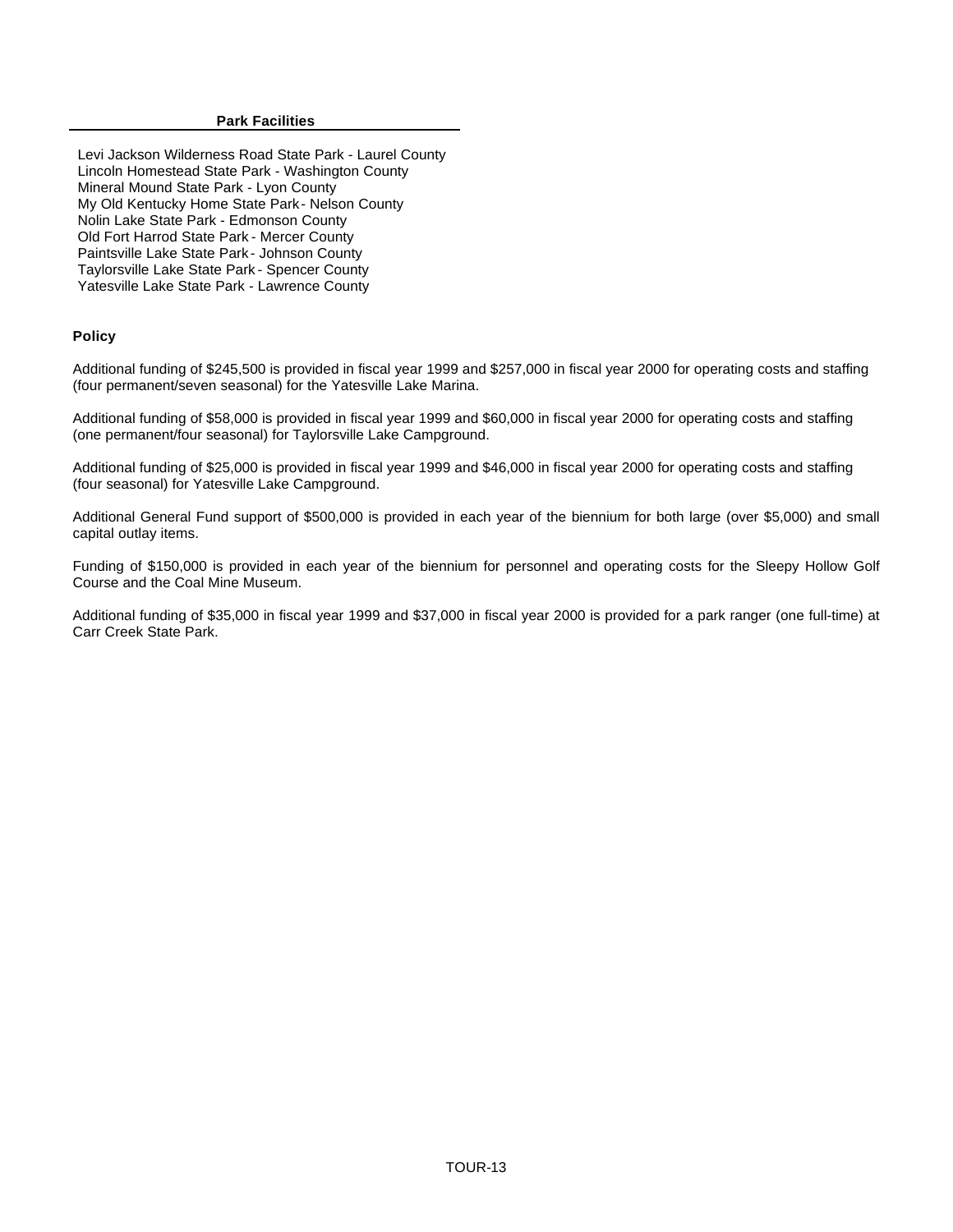# **TOURISM DEVELOPMENT Parks Cafeterias**

|                                      | <b>Revised</b><br>FY 1998 | <b>Requested</b><br>FY 1999 | Requested<br>FY 2000 | <b>Enacted</b><br>FY 1999 | <b>Enacted</b><br>FY 2000 |
|--------------------------------------|---------------------------|-----------------------------|----------------------|---------------------------|---------------------------|
| <b>SOURCE OF FUNDS</b>               |                           |                             |                      |                           |                           |
| <b>General Fund</b>                  |                           |                             |                      |                           |                           |
| Regular Appropriation                | 379,600                   | 394,500                     | 406,500              | 391,000                   | 401,000                   |
| <b>Restricted Agency Funds</b>       |                           |                             |                      |                           |                           |
| <b>Balance Forward</b>               | 29,000                    | 17,500                      |                      | 17,500                    |                           |
| <b>Current Receipts</b>              | 580,500                   | 550,000                     | 610,000              | 550,000                   | 609,500                   |
| <b>Total Restricted Agency Funds</b> | 609,500                   | 567,500                     | 610,000              | 567,500                   | 609,500                   |
| <b>TOTAL FUNDS</b>                   | 989,100                   | 962,000                     | 1,016,500            | 958,500                   | 1,010,500                 |
| <b>EXPENDITURES BY CLASS</b>         |                           |                             |                      |                           |                           |
| <b>Personnel Costs</b>               | 504,500                   | 518,500                     | 545,000              | 515,000                   | 539,000                   |
| <b>Operating Expenses</b>            | 467,100                   | 443,500                     | 471,500              | 443,500                   | 471,500                   |
| <b>TOTAL EXPENDITURES</b>            | 971,600                   | 962,000                     | 1,016,500            | 958,500                   | 1,010,500                 |

The Cafeteria program provides food service in the State Office Building and Capitol Annex for legislative members, state employees, and visitors to the state offices in the Frankfort area. The cafeterias should serve approximately 275,000 meals in fiscal year 1999 and should generate sales of approximately \$567,000.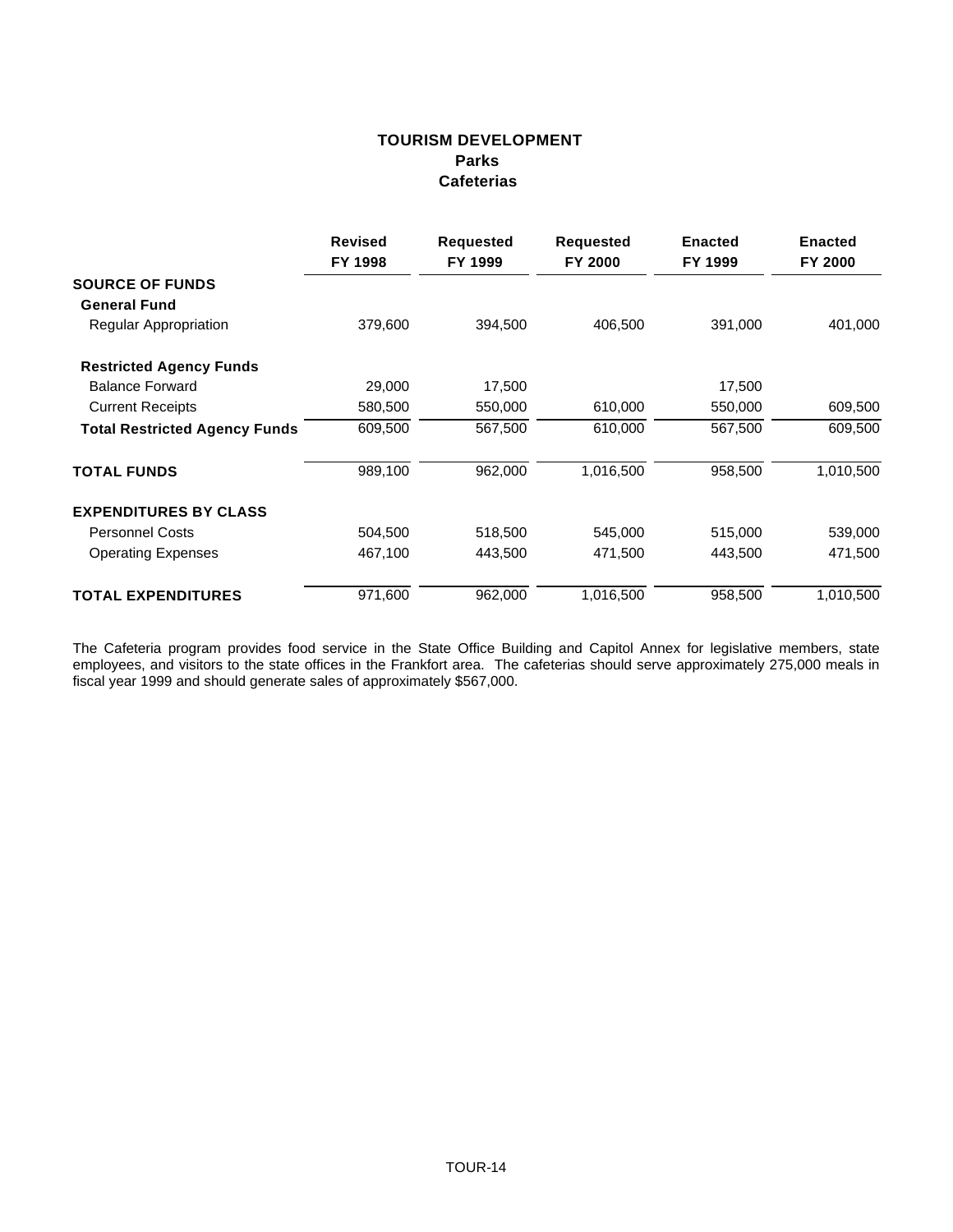# **TOURISM DEVELOPMENT Parks Debt Service**

|                              | <b>Revised</b><br>FY 1998 | <b>Requested</b><br>FY 1999 | <b>Requested</b><br>FY 2000 | <b>Enacted</b><br>FY 1999 | <b>Enacted</b><br>FY 2000 |
|------------------------------|---------------------------|-----------------------------|-----------------------------|---------------------------|---------------------------|
| <b>SOURCE OF FUNDS</b>       |                           |                             |                             |                           |                           |
| <b>General Fund</b>          |                           |                             |                             |                           |                           |
| Regular Appropriation        | 8,258,000                 | 2,081,000                   | 6,128,000                   |                           | 525,000                   |
| <b>EXPENDITURES BY CLASS</b> |                           |                             |                             |                           |                           |
| Debt Service                 | 8,258,000                 | 2,081,000                   | 6,128,000                   |                           | 525,000                   |
| <b>EXPENDITURES BY UNIT</b>  |                           |                             |                             |                           |                           |
| Project 53                   | 678,000                   |                             |                             |                           |                           |
| Project 54                   | 177,000                   |                             |                             |                           |                           |
| Project 55                   | 1,095,000                 |                             |                             |                           |                           |
| Project 59                   | 6,308,000                 |                             |                             |                           |                           |
| New Debt                     |                           | 2,081,000                   | 6,128,000                   |                           |                           |
| 1998 Enacted                 |                           |                             |                             |                           | 525,000                   |
| <b>TOTAL EXPENDITURES</b>    | 8,258,000                 | 2,081,000                   | 6,128,000                   |                           | 525,000                   |

The Department of Parks has outstanding debt service obligations for revenue bonds issued for Projects 53, 54, 55, and 59. Project 59 provided \$63.7 million to fund 50 renovation projects and refinanced Projects 48, 49, 50, 51, and 52.

All currently authorized General Fund debt service costs will be budgeted in the Finance and Administration Cabinet in the 1998- 2000 biennium.

## **Policy**

Additional funding of \$525,000 in fiscal year 2000 is provided to pay debt service for an 18-hole golf course and clubhouse at Dale Hollow State Resort Park in Clinton and Cumberland Counties.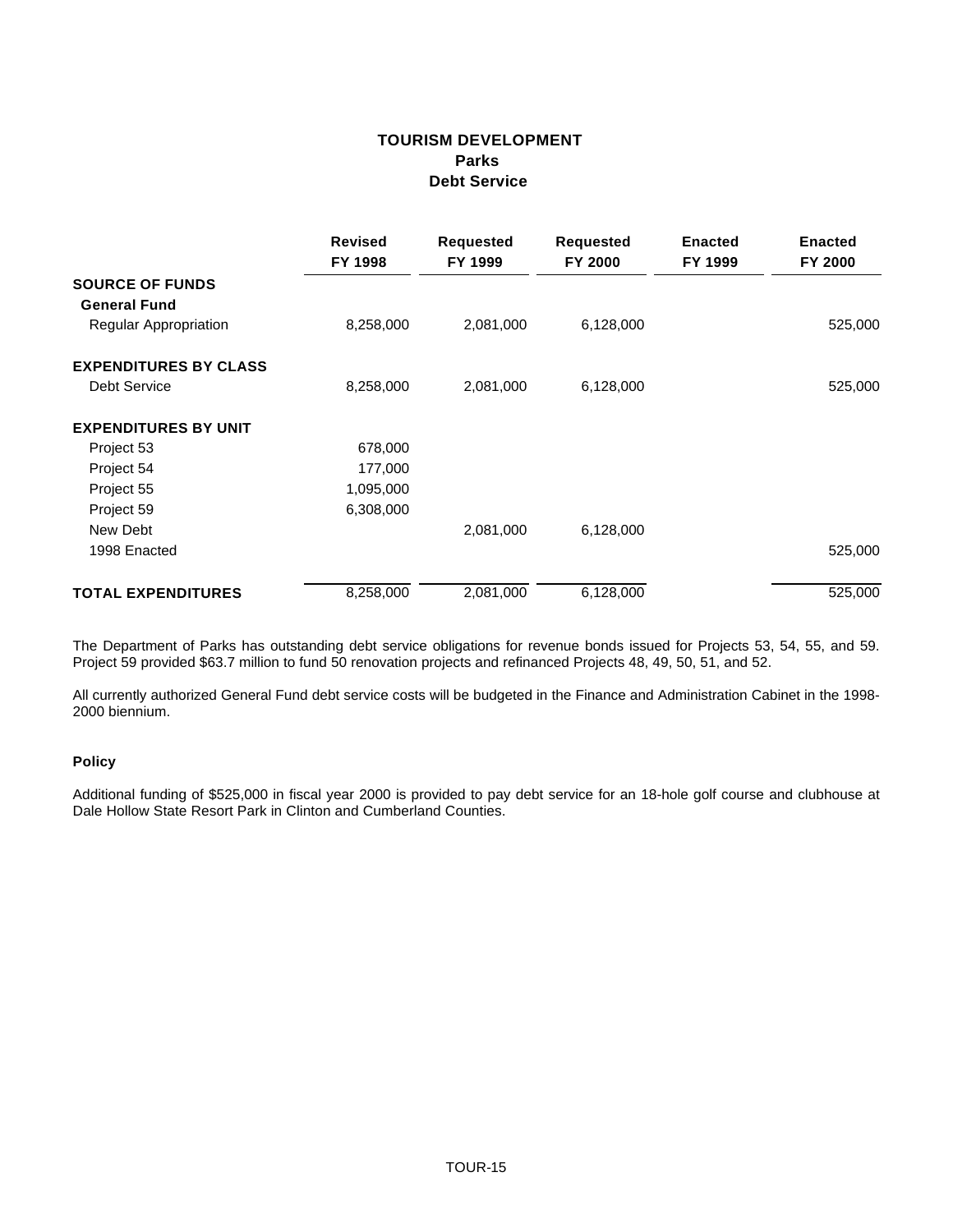## **TOURISM DEVELOPMENT Kentucky Horse Park**

|                                      | <b>Revised</b><br>FY 1998 | <b>Requested</b><br>FY 1999 | <b>Requested</b><br>FY 2000 | <b>Enacted</b><br>FY 1999 | <b>Enacted</b><br>FY 2000 |
|--------------------------------------|---------------------------|-----------------------------|-----------------------------|---------------------------|---------------------------|
| <b>SOURCE OF FUNDS</b>               |                           |                             |                             |                           |                           |
| <b>General Fund</b>                  |                           |                             |                             |                           |                           |
| Regular Appropriation                | 2,924,700                 | 2,187,000                   | 2,416,500                   | 1,631,500                 | 1,632,000                 |
| <b>Restricted Agency Funds</b>       |                           |                             |                             |                           |                           |
| <b>Balance Forward</b>               | 114,000                   | 100,000                     | 100,000                     | 100,000                   | 197,000                   |
| <b>Current Receipts</b>              | 3,915,300                 | 3,946,000                   | 3,972,000                   | 3,946,000                 | 3,972,000                 |
| Non-Revenue Receipts                 | 10,000                    | 10,000                      | 10,000                      | 10,000                    | 10,000                    |
| <b>Total Restricted Agency Funds</b> | 4,039,300                 | 4,056,000                   | 4,082,000                   | 4,056,000                 | 4,179,000                 |
| <b>TOTAL FUNDS</b>                   | 6,964,000                 | 6,243,000                   | 6,498,500                   | 5,687,500                 | 5,811,000                 |
| <b>EXPENDITURES BY CLASS</b>         |                           |                             |                             |                           |                           |
| <b>Personnel Costs</b>               | 3,505,500                 | 3,798,000                   | 4,022,000                   | 3,413,600                 | 3,494,000                 |
| <b>Operating Expenses</b>            | 2,006,500                 | 2,190,000                   | 2,265,500                   | 2,052,900                 | 2,096,000                 |
| <b>Debt Service</b>                  | 1,352,000                 |                             |                             |                           |                           |
| <b>Capital Outlay</b>                |                           | 155,000                     | 111,000                     | 24,000                    | 24,000                    |
| <b>TOTAL EXPENDITURES</b>            | 6,864,000                 | 6,143,000                   | 6,398,500                   | 5,490,500                 | 5,614,000                 |

The 1,032-acre Kentucky Horse Park is a recreational and educational park featuring an exclusive movie, a farrier shop and a harness shop, a parade of breeds show, horse-drawn tours, the International Museum of the Horse, and the American Saddlebred Museum. Other attractions include: the Man O'War Memorial, Hall of Champions, Secretariat Memorial, a gift shop, an art gallery, two food service facilities, and horseback riding. Other facilities include a 260-site campground with a grocery, souvenir shop, pool, croquet, tennis, and basketball courts; 826 stalls for horse shows and some of the finest equine eventing facilities in the world, including a covered arena, six polo fields, show rings, and a steeplechase course. Central Kentucky Riding for the Handicapped and the National Horse Center Office Complex, which includes 11 horse-related organizations, are also located at the Park.

The purpose of the Kentucky Horse Park is to be the world's definitive equestrian educational facility dedicated to all breeds of horses; to provide show facilities capable of hosting national and international equestrian competitions in many disciplines; and to provide a positive impact on both the local and state economies by establishing itself as a nationally recognized tourist attraction.

The Horse Park provides recreational and educational activities for over 700,000 visitors a year through its regular activities and special events. In addition, the Park serves as an educational facility for approximately 20,000 student visitors from the Commonwealth.

#### **Policy**

Debt service for Projects 53, 54, and 55 is included in fiscal year 1998. All currently authorized General Fund debt service costs will be budgeted in the Finance and Administration Cabinet in the 1998-2000 biennium.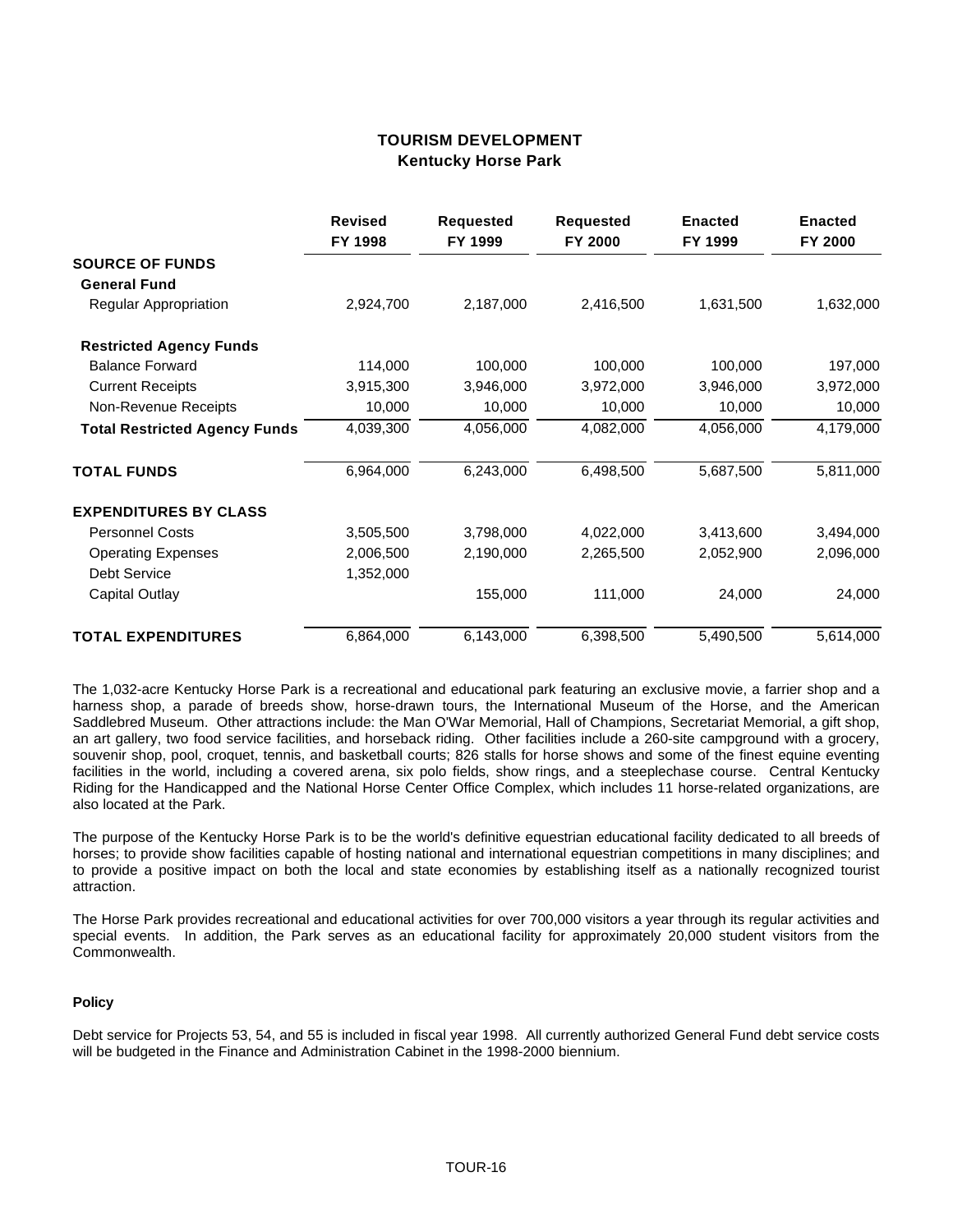## **TOURISM DEVELOPMENT Kentucky State Fair Board**

|                                        | <b>Revised</b><br>FY 1998 | <b>Requested</b><br>FY 1999 | <b>Requested</b><br>FY 2000 | <b>Enacted</b><br>FY 1999 | <b>Enacted</b><br>FY 2000 |
|----------------------------------------|---------------------------|-----------------------------|-----------------------------|---------------------------|---------------------------|
| <b>SOURCE OF FUNDS</b>                 |                           |                             |                             |                           |                           |
| <b>General Fund</b>                    |                           |                             |                             |                           |                           |
| <b>Regular Appropriation</b>           | 11,576,000                | 407,000                     | 2,487,000                   | 407,000                   | 407,000                   |
| <b>Restricted Agency Funds</b>         |                           |                             |                             |                           |                           |
| <b>Balance Forward</b>                 | 3,090,500                 | 3,784,000                   | 3,173,000                   | 3,784,000                 | 3,025,500                 |
| <b>Current Receipts</b>                | 26,446,000                | 27,670,500                  | 28,720,000                  | 27,670,500                | 28,720,000                |
| Non-Revenue Receipts                   | $-1,500,000$              | $-1,500,000$                | $-700,000$                  | $-2,300,000$              | $-1,800,000$              |
| <b>Total Restricted Agency Funds</b>   | 28,036,500                | 29,954,500                  | 31,193,000                  | 29,154,500                | 29,945,500                |
| <b>TOTAL FUNDS</b>                     | 39,612,500                | 30,361,500                  | 33,680,000                  | 29,561,500                | 30,352,500                |
| <b>EXPENDITURES BY CLASS</b>           |                           |                             |                             |                           |                           |
| <b>Personnel Costs</b>                 | 13,783,000                | 15,020,500                  | 15,942,500                  | 14,748,000                | 15,628,500                |
| <b>Operating Expenses</b>              | 8,969,500                 | 9,885,500                   | 10,339,500                  | 9,544,000                 | 10,203,000                |
| Grants, Loans or Benefits              | 1,288,500                 | 1,326,500                   | 1,365,500                   | 1,288,500                 | 1,288,500                 |
| <b>Debt Service</b>                    | 11,540,000                | 371,000                     | 2,451,000                   | 371,000                   | 371,000                   |
| <b>Capital Outlay</b>                  | 247,500                   | 585,000                     | 618,000                     | 584,500                   | 618,000                   |
| <b>TOTAL EXPENDITURES</b>              | 35,828,500                | 27,188,500                  | 30,716,500                  | 26,536,000                | 28,109,000                |
| <b>EXPENDITURES BY UNIT</b>            |                           |                             |                             |                           |                           |
| Kentucky Fair and Exposition<br>Center | 21,499,000                | 23,104,500                  | 23,718,500                  | 22,541,500                | 23,275,500                |
| <b>Commonwealth Convention</b>         |                           |                             |                             |                           |                           |
| Center<br><b>Debt Service</b>          | 2,789,500<br>11,540,000   | 3,713,000<br>371,000        | 4,547,000<br>2,451,000      | 3,623,500<br>371,000      | 4,462,500<br>371,000      |
| <b>TOTAL EXPENDITURES</b>              | 35,828,500                | 27,188,500                  | 30,716,500                  | 26,536,000                | 28,109,000                |

The Kentucky State Fair Board is composed of 15 members: the Governor, the Commissioner of Agriculture, the Dean of the College of Agriculture at the University of Kentucky, and 12 members appointed by the Governor. Five of the 12 members appointed by the Governor are selected from nominations from the Kentucky Association of Fairs and Horse Shows, the Kentucky Livestock Improvements Association, the Kentucky State National Farmers Organization, the American Saddle Horse Breeders Association, and the Kentucky Farm Bureau Federation. The Board has control and custody of the funds, buildings, grounds, and equipment of the Kentucky Fair and Exposition Center and the Commonwealth Convention Center in Louisville, as outlined in KRS 247. A president is appointed by the Board to manage the Centers.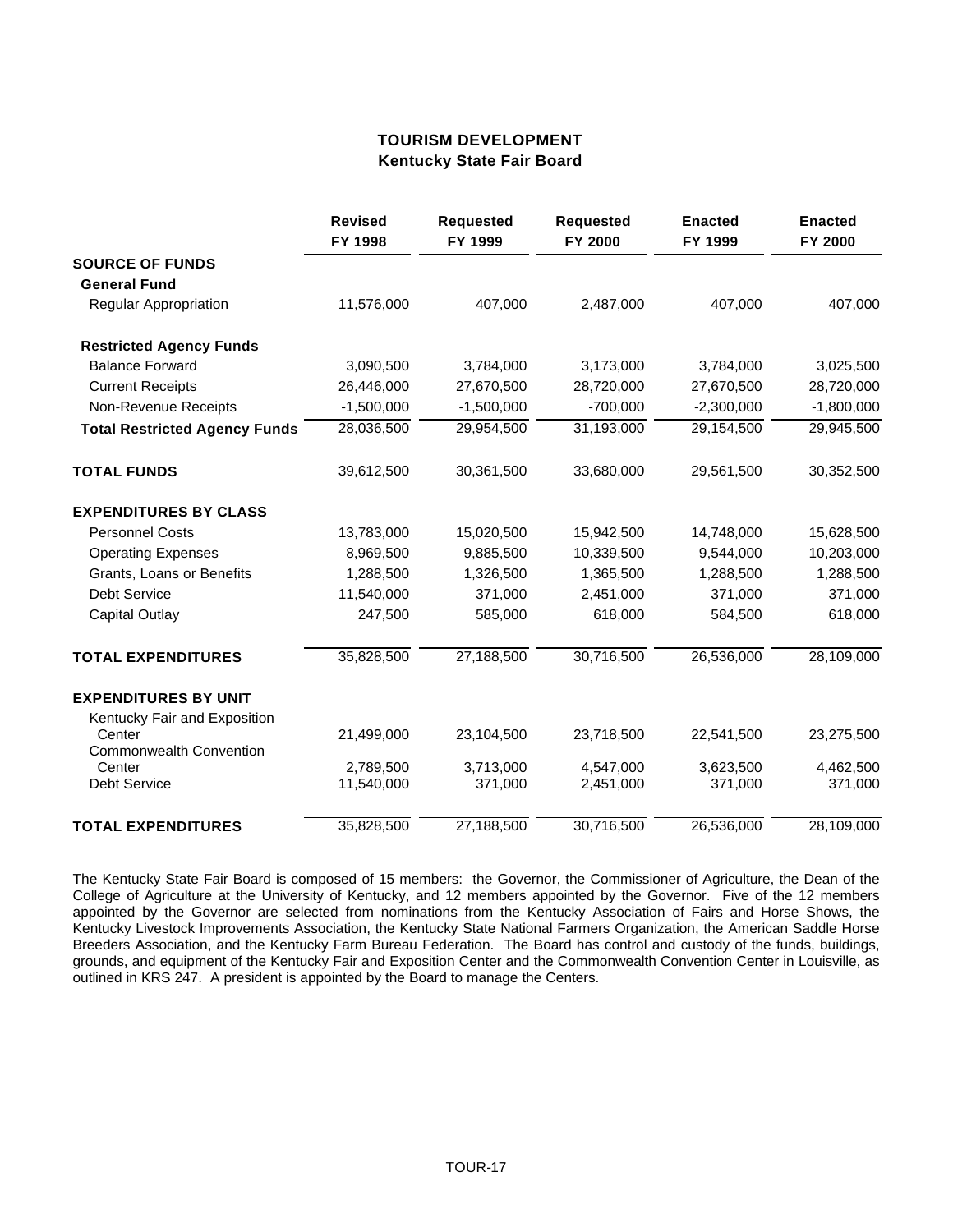# **TOURISM DEVELOPMENT Kentucky State Fair Board Kentucky Fair and Exposition Center**

|                                      | <b>Revised</b><br>FY 1998 | <b>Requested</b><br>FY 1999 | <b>Requested</b><br>FY 2000 | <b>Enacted</b><br>FY 1999 | <b>Enacted</b><br>FY 2000 |
|--------------------------------------|---------------------------|-----------------------------|-----------------------------|---------------------------|---------------------------|
| <b>SOURCE OF FUNDS</b>               |                           |                             |                             |                           |                           |
| <b>General Fund</b>                  |                           |                             |                             |                           |                           |
| Regular Appropriation                | 407,000                   | 407,000                     | 407,000                     | 407,000                   | 407,000                   |
| <b>Restricted Agency Funds</b>       |                           |                             |                             |                           |                           |
| <b>Balance Forward</b>               | 2,256,000                 | 2,342,000                   | 2,072,500                   | 2,342,000                 | 1,835,500                 |
| <b>Current Receipts</b>              | 22,678,000                | 23,928,000                  | 24,416,500                  | 23,928,000                | 24,416,500                |
| Non-Revenue Receipts                 | $-1,500,000$              | $-1,500,000$                | $-700,000$                  | $-2,300,000$              | $-1,800,000$              |
| <b>Total Restricted Agency Funds</b> | 23,434,000                | 24,770,000                  | 25,789,000                  | 23,970,000                | 24,452,000                |
| <b>TOTAL FUNDS</b>                   | 23,841,000                | 25,177,000                  | 26,196,000                  | 24,377,000                | 24,859,000                |
| <b>EXPENDITURES BY CLASS</b>         |                           |                             |                             |                           |                           |
| <b>Personnel Costs</b>               | 12,063,500                | 13,085,500                  | 13,630,000                  | 12,866,000                | 13,378,000                |
| <b>Operating Expenses</b>            | 7,919,500                 | 8,528,000                   | 8,584,000                   | 8,223,000                 | 8,470,000                 |
| Grants, Loans or Benefits            | 1,288,500                 | 1,326,500                   | 1,365,500                   | 1,288,500                 | 1,288,500                 |
| <b>Capital Outlay</b>                | 227,500                   | 164,500                     | 139,000                     | 164,000                   | 139,000                   |
| <b>TOTAL EXPENDITURES</b>            | 21,499,000                | 23,104,500                  | 23,718,500                  | 22,541,500                | 23,275,500                |

The Kentucky Fair and Exposition Center provides both facilities and services for various conventions, trade shows, agricultural activities, athletic events, concerts, and cultural and commercial productions on a year-round basis. At this site, the State Fair Board produces its three major expositions during the year: the Kentucky State Fair, the National Farm Machinery Show, and the North American International Livestock Exposition.

The Kentucky Fair and Exposition Center is a completely air-conditioned complex that includes one million square feet of exhibit and meeting space at ground level. It includes the 19,000-seat Freedom Hall Coliseum, identical East and West Exhibit Halls, East and West Exposition Wings, the South Wing Exposition Facility and Conference Center, a smaller exposition Pavilion, a 600-seat amphitheater, a 5,000-seat Livestock and Horse Show Arena, and a 37,000-seat stadium. Also serving the Kentucky Fair and Exposition Center are the adjacent Executive Inn East, Executive Inn West, Executive Bowl, and the Kentucky Kingdom Amusement Park, all of which are long-term lessees of the State Fair Board.

## **Policy**

The enacted budget includes \$407,000 in General Funds in each year of the biennium for the North American International Livestock Exposition program.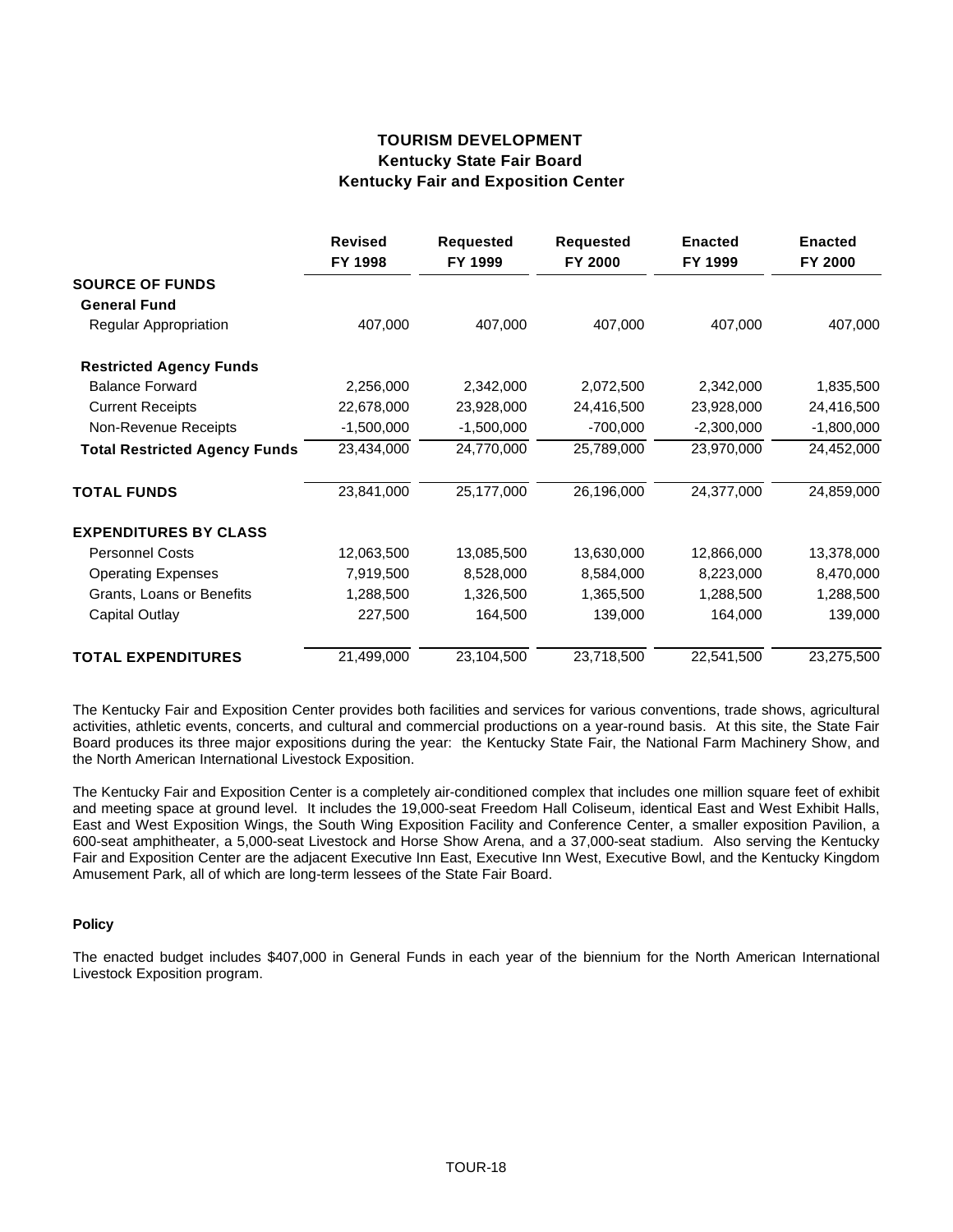# **TOURISM DEVELOPMENT Kentucky State Fair Board Commonwealth Convention Center**

|                                | <b>Revised</b><br>FY 1998 | <b>Requested</b><br>FY 1999 | <b>Requested</b><br>FY 2000 | <b>Enacted</b><br>FY 1999 | <b>Enacted</b><br>FY 2000 |
|--------------------------------|---------------------------|-----------------------------|-----------------------------|---------------------------|---------------------------|
| <b>SOURCE OF FUNDS</b>         |                           |                             |                             |                           |                           |
| <b>Restricted Agency Funds</b> |                           |                             |                             |                           |                           |
| <b>Balance Forward</b>         | 834,500                   | 1,442,000                   | 1,100,500                   | 1,442,000                 | 1,190,000                 |
| <b>Current Receipts</b>        | 3,768,000                 | 3,742,500                   | 4,303,500                   | 3,742,500                 | 4,303,500                 |
| Non-Revenue Receipts           | $-371,000$                | $-371.000$                  | $-371.000$                  | $-371.000$                | $-371,000$                |
| <b>TOTAL FUNDS</b>             | 4,231,500                 | 4,813,500                   | 5,033,000                   | 4,813,500                 | 5,122,500                 |
| <b>EXPENDITURES BY CLASS</b>   |                           |                             |                             |                           |                           |
| <b>Personnel Costs</b>         | 1,719,500                 | 1,935,000                   | 2,312,500                   | 1,882,000                 | 2,250,500                 |
| <b>Operating Expenses</b>      | 1,050,000                 | 1,357,500                   | 1,755,500                   | 1,321,000                 | 1,733,000                 |
| Capital Outlay                 | 20,000                    | 420,500                     | 479,000                     | 420,500                   | 479,000                   |
| <b>TOTAL EXPENDITURES</b>      | 2,789,500                 | 3,713,000                   | 4.547.000                   | 3,623,500                 | 4.462.500                 |

The Commonwealth Convention Center provides facilities and services for various intermediate-sized conventions, trade shows, association events, concerts, and cultural and commercial productions on a year-round basis. This facility is an integral and interdependent part of the overall redevelopment of downtown Louisville by both government and private enterprise.

The Commonwealth Convention Center includes 100,000 square feet of exhibit space that can be divided into three separate areas. It also includes 37 meeting rooms holding from 25 to 1,200 people. All phases of the current renovation and expansion project are scheduled to be completed by December, 1999. At that time the Center will include 191,000 total square feet of exhibit space, a 30,000 square foot ballroom and nearly 70,000 square feet of potential meeting space.

The Center is served by the Hyatt and Cowger Parking Garages, which provide 1,300 enclosed parking spaces, and by the Hyatt Regency Hotel, which is a long-term lessee of the Board. The Cowger Garage also includes commercial space which is leased on a long-term basis to private enterprise.

## **Policy**

Additional funding of \$740,500 is provided in fiscal year 1999 and \$1,458,000 in fiscal year 2000 for operating costs, equipment, and staffing (11 permanent) for the expanded Commonwealth Convention Center.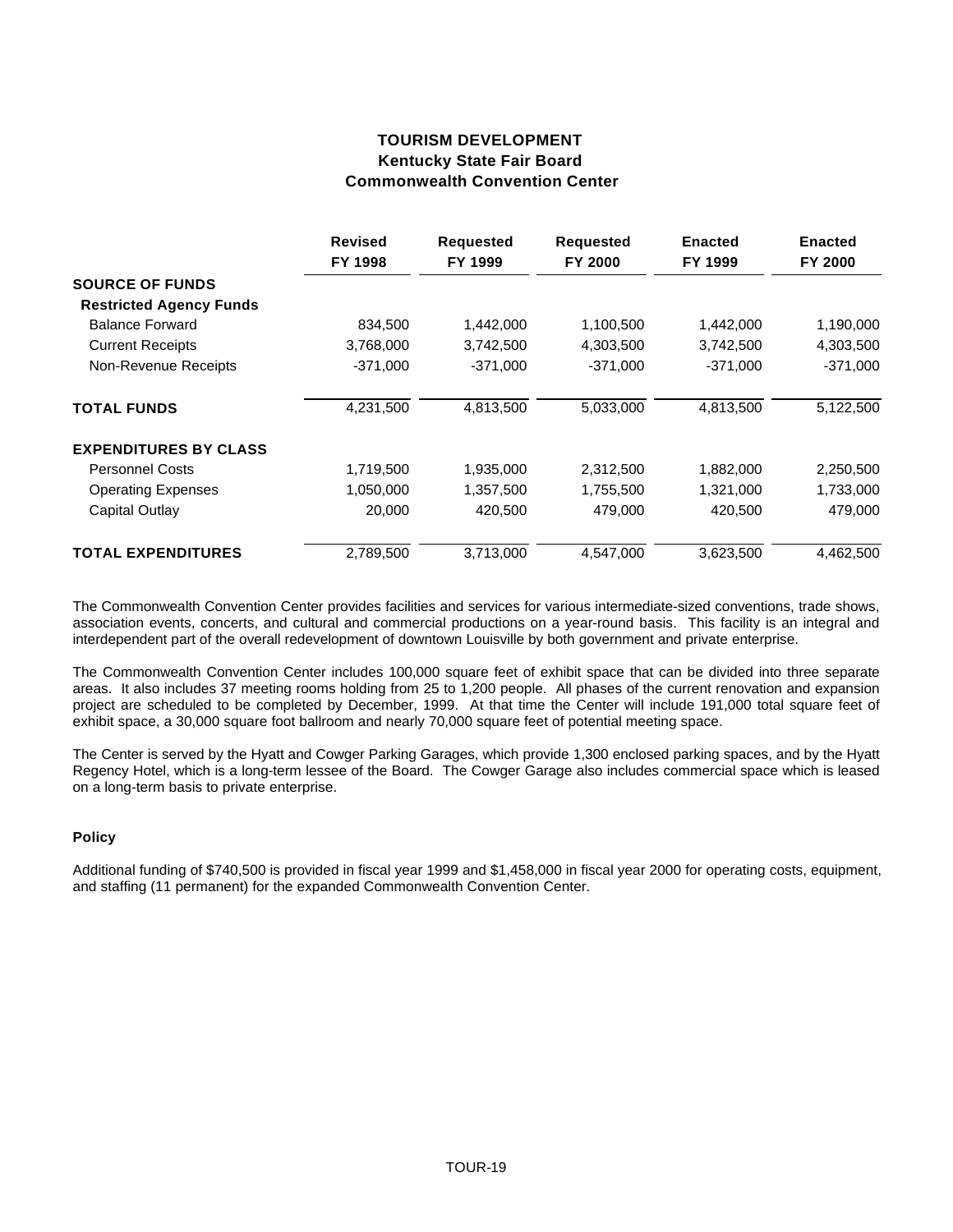# **TOURISM DEVELOPMENT Kentucky State Fair Board Debt Service**

|                                               | <b>Revised</b><br>FY 1998 | <b>Requested</b><br>FY 1999 | <b>Requested</b><br>FY 2000 | <b>Enacted</b><br>FY 1999 | <b>Enacted</b><br>FY 2000 |
|-----------------------------------------------|---------------------------|-----------------------------|-----------------------------|---------------------------|---------------------------|
| <b>SOURCE OF FUNDS</b><br><b>General Fund</b> |                           |                             |                             |                           |                           |
| Regular Appropriation                         | 11,169,000                |                             | 2,080,000                   |                           |                           |
| <b>Restricted Agency Funds</b>                |                           |                             |                             |                           |                           |
| Non-Revenue Receipts                          | 371,000                   | 371,000                     | 371,000                     | 371,000                   | 371,000                   |
| <b>TOTAL FUNDS</b>                            | 11,540,000                | 371,000                     | 2,451,000                   | 371,000                   | 371,000                   |
| <b>EXPENDITURES BY CLASS</b>                  |                           |                             |                             |                           |                           |
| <b>Debt Service</b>                           | 11,540,000                | 371,000                     | 2,451,000                   | 371,000                   | 371,000                   |
| <b>EXPENDITURES BY UNIT</b>                   |                           |                             |                             |                           |                           |
| Project 26                                    | 3,205,000                 |                             |                             |                           |                           |
| Project 54                                    | 715,000                   |                             |                             |                           |                           |
| Project 55                                    | 4,929,000                 | 371,000                     | 371,000                     | 371,000                   | 371,000                   |
| Project 59                                    | 2,691,000                 |                             |                             |                           |                           |
| New Debt                                      |                           |                             | 2,080,000                   |                           |                           |
| <b>TOTAL EXPENDITURES</b>                     | 11,540,000                | 371,000                     | 2,451,000                   | 371,000                   | 371,000                   |

The Debt Service program is responsible for the annual debt service payments on all outstanding Fair Board bonds issued by the State Property and Buildings Commission for Projects 26, 54, 55, and 59.

Project 26 financed the implementation of the Master Facilities Development Plan at the Kentucky Fair and Exposition Center and the Cowger Parking Garage in downtown Louisville.

Project 54 partially refinanced Project 48 which provided funding for the new South Wing exhibition space adjacent to the East Hall at the Kentucky Fair and Exposition Center.

Project 55 provided funding for an expansion of the new South Wing - Phase II, Access Road Completion, the new Maintenance Building, and the refinancing of Projects 21 and 38. Restricted funds (\$371,000) are included in each year of the 1998-2000 biennium for Project 55 debt service payments.

Project 59 provided the funding for the renovation and expansion of the Commonwealth Convention Center and the refinancing of Projects 48 and 50.

All currently authorized General Fund debt service costs will be budgeted in the Finance and Administration Cabinet in the 1998- 2000 biennium.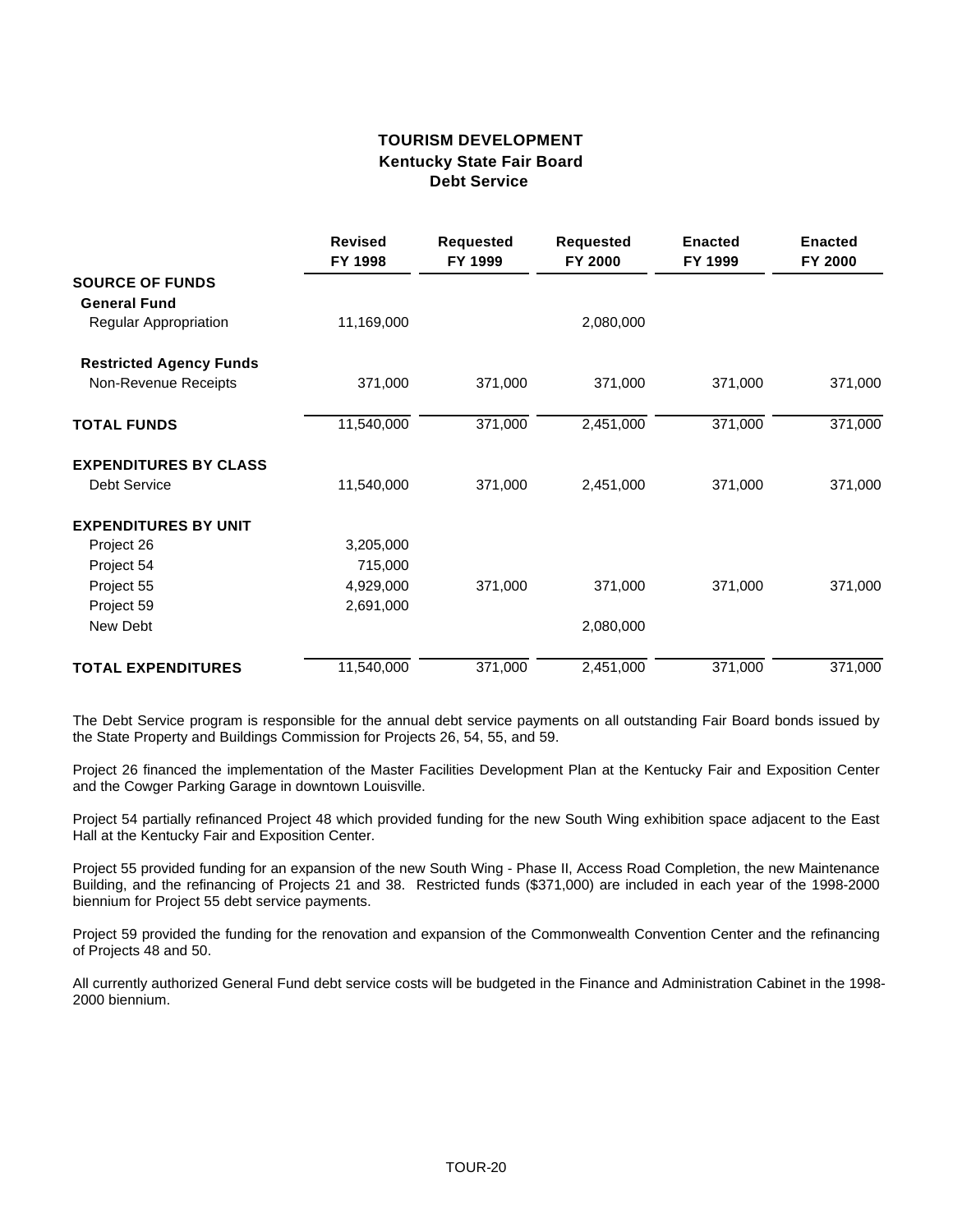## **TOURISM DEVELOPMENT Fish and Wildlife Resources**

|                                      | <b>Revised</b><br>FY 1998 | <b>Requested</b><br>FY 1999 | <b>Requested</b><br>FY 2000 | <b>Enacted</b><br>FY 1999 | <b>Enacted</b><br>FY 2000 |
|--------------------------------------|---------------------------|-----------------------------|-----------------------------|---------------------------|---------------------------|
| <b>SOURCE OF FUNDS</b>               |                           |                             |                             |                           |                           |
| <b>Restricted Agency Funds</b>       |                           |                             |                             |                           |                           |
| <b>Balance Forward</b>               | 13,074,000                | 22,698,500                  | 20,155,500                  | 22,698,500                | 20,236,500                |
| <b>Current Receipts</b>              | 21,500,000                | 21,500,000                  | 21,500,000                  | 21,500,000                | 21,500,000                |
| Non-Revenue Receipts                 | 8,753,500                 | $-700,000$                  | $-700,000$                  | $-700,000$                | $-700,000$                |
| <b>Total Restricted Agency Funds</b> | 43,327,500                | 43,498,500                  | 40,955,500                  | 43,498,500                | 41,036,500                |
| <b>Federal Funds</b>                 |                           |                             |                             |                           |                           |
| <b>Balance Forward</b>               | 610,500                   |                             |                             |                           |                           |
| <b>Current Receipts</b>              | 7,581,500                 | 7,164,000                   | 7,331,500                   | 7,164,000                 | 7,331,500                 |
| Non-Revenue Receipts                 | $-644,500$                |                             |                             |                           |                           |
| <b>Total Federal Funds</b>           | 7,547,500                 | 7,164,000                   | 7,331,500                   | 7,164,000                 | 7,331,500                 |
| <b>TOTAL FUNDS</b>                   | 50,875,000                | 50,662,500                  | 48,287,000                  | 50,662,500                | 48,368,000                |
| <b>EXPENDITURES BY CLASS</b>         |                           |                             |                             |                           |                           |
| <b>Personnel Costs</b>               | 20,152,500                | 21,095,000                  | 22,147,500                  | 21,014,000                | 22,017,500                |
| <b>Operating Expenses</b>            | 6,248,500                 | 7,154,500                   | 7,495,000                   | 7,154,500                 | 7,495,000                 |
| Grants, Loans or Benefits            |                           | 60,000                      | 80,000                      | 60,000                    | 80,000                    |
| <b>Capital Outlay</b>                | 1,775,500                 | 2,197,500                   | 2,261,500                   | 2,197,500                 | 2,231,500                 |
| <b>TOTAL EXPENDITURES</b>            | 28,176,500                | 30,507,000                  | 31,984,000                  | 30,426,000                | 31,824,000                |
| <b>EXPENDITURES BY UNIT</b>          |                           |                             |                             |                           |                           |
| General Administration and           |                           |                             |                             |                           |                           |
| Support                              | 3,687,000                 | 4,193,500                   | 4,385,500                   | 4,171,000                 | 4,360,500                 |
| Wildlife Management                  | 6,196,000                 | 6,741,000                   | 7,050,000                   | 6,705,000                 | 7,002,500                 |
| <b>Fisheries Management</b>          | 4,071,000                 | 4,465,500                   | 4,717,000                   | 4,439,500                 | 4,682,500                 |
| Information and Education            | 4,302,500                 | 4,516,000                   | 4,749,500                   | 4,494,500                 | 4,721,500                 |
| Law Enforcement                      | 9,920,000                 | 10,591,000                  | 11,082,000                  | 10,616,000                | 11,057,000                |
| <b>TOTAL EXPENDITURES</b>            | 28,176,500                | 30,507,000                  | 31,984,000                  | 30,426,000                | 31,824,000                |

The Department of Fish and Wildlife Resources, as established by KRS 150, is responsible for the protection and improvement of fish and wildlife resources in Kentucky. The Department is headed by a Commissioner appointed by the Fish and Wildlife Commission. The Commission, which is responsible for Department policy, is a nine member bipartisan body appointed by the Governor from a list of five candidates provided by sportsmen's organizations in each of nine districts.

Financial support of the Department is derived from the sale of hunting and fishing licenses, miscellaneous licenses, federal grants, interest income, and fines and penalties assessed by the courts for violation of game and fish laws.

Currently, the Department owns approximately 116,200 acres of land in Kentucky which are used to further its program activities. This acreage includes the State Game Farm, 73 major wildlife management areas, two warm water hatcheries, and three summer camps. An additional 1,336,000 acres of land and water are under lease or license by the Department for Wildlife Management activities.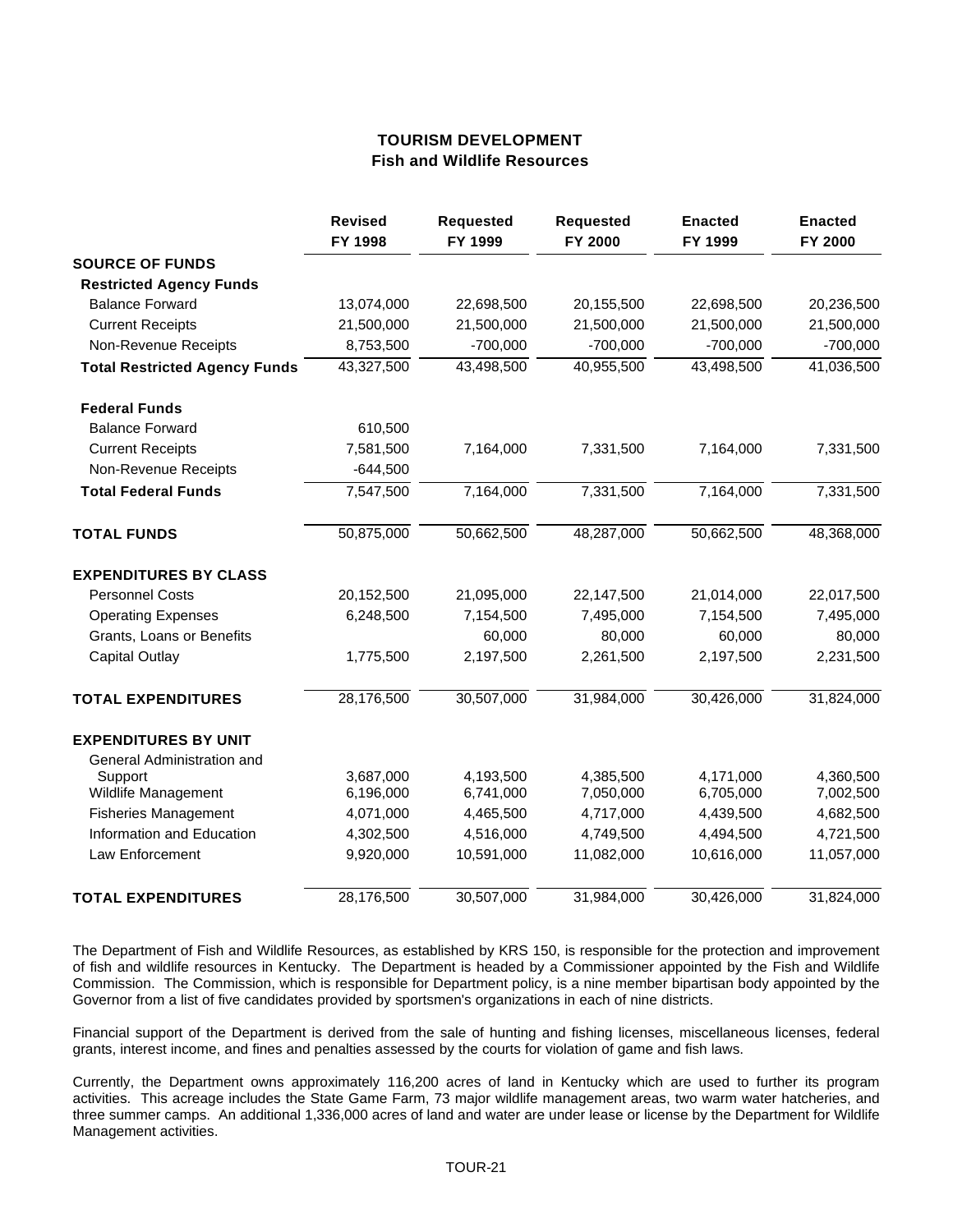# **TOURISM DEVELOPMENT Fish and Wildlife Resources General Administration and Support**

|                                | <b>Revised</b><br>FY 1998 | <b>Requested</b><br>FY 1999 | <b>Requested</b><br>FY 2000 | <b>Enacted</b><br>FY 1999 | <b>Enacted</b><br>FY 2000 |
|--------------------------------|---------------------------|-----------------------------|-----------------------------|---------------------------|---------------------------|
| <b>SOURCE OF FUNDS</b>         |                           |                             |                             |                           |                           |
| <b>Restricted Agency Funds</b> |                           |                             |                             |                           |                           |
| <b>Balance Forward</b>         | 5,268,000                 | 12,190,000                  | 9,796,500                   | 12,190,000                | 9,819,000                 |
| <b>Current Receipts</b>        | 2,500,000                 | 2,500,000                   | 2,500,000                   | 2,500,000                 | 2,500,000                 |
| Non-Revenue Receipts           | 8,109,000                 | $-700,000$                  | $-700,000$                  | $-700,000$                | $-700,000$                |
| <b>TOTAL FUNDS</b>             | 15,877,000                | 13,990,000                  | 11,596,500                  | 13,990,000                | 11,619,000                |
| <b>EXPENDITURES BY CLASS</b>   |                           |                             |                             |                           |                           |
| <b>Personnel Costs</b>         | 2,372,500                 | 2,778,000                   | 2,919,000                   | 2,755,500                 | 2,894,000                 |
| <b>Operating Expenses</b>      | 1,235,500                 | 1,306,500                   | 1,381,500                   | 1,306,500                 | 1,381,500                 |
| Capital Outlay                 | 79,000                    | 109,000                     | 85,000                      | 109,000                   | 85,000                    |
| <b>TOTAL EXPENDITURES</b>      | 3,687,000                 | 4,193,500                   | 4,385,500                   | 4,171,000                 | 4,360,500                 |

This program provides guidance for efficient operation of the Department by implementing policy and proper purchasing procedures, and maintaining financial records.

The Public Affairs Division is responsible for facilitating public involvement in departmental policy and regulations. Administrative Services maintains accounting records, ensures that proper purchasing and inventory procedures are followed, and distributes licenses to county clerks. The Engineering Division provides the labor and technical engineering services required for the Department's small construction projects. Duties include building small bridges, buildings, boat ramps, and roads. In addition, Engineering is responsible for surveying all property owned or being purchased by the Department.

## **Policy**

Additional funding of \$62,000 is included in fiscal year 1999 and \$65,500 in fiscal year 2000 for two permanent, full-time employees to survey and delineate approximately 50 miles of boundaries at 17 of the Department's wildlife management areas.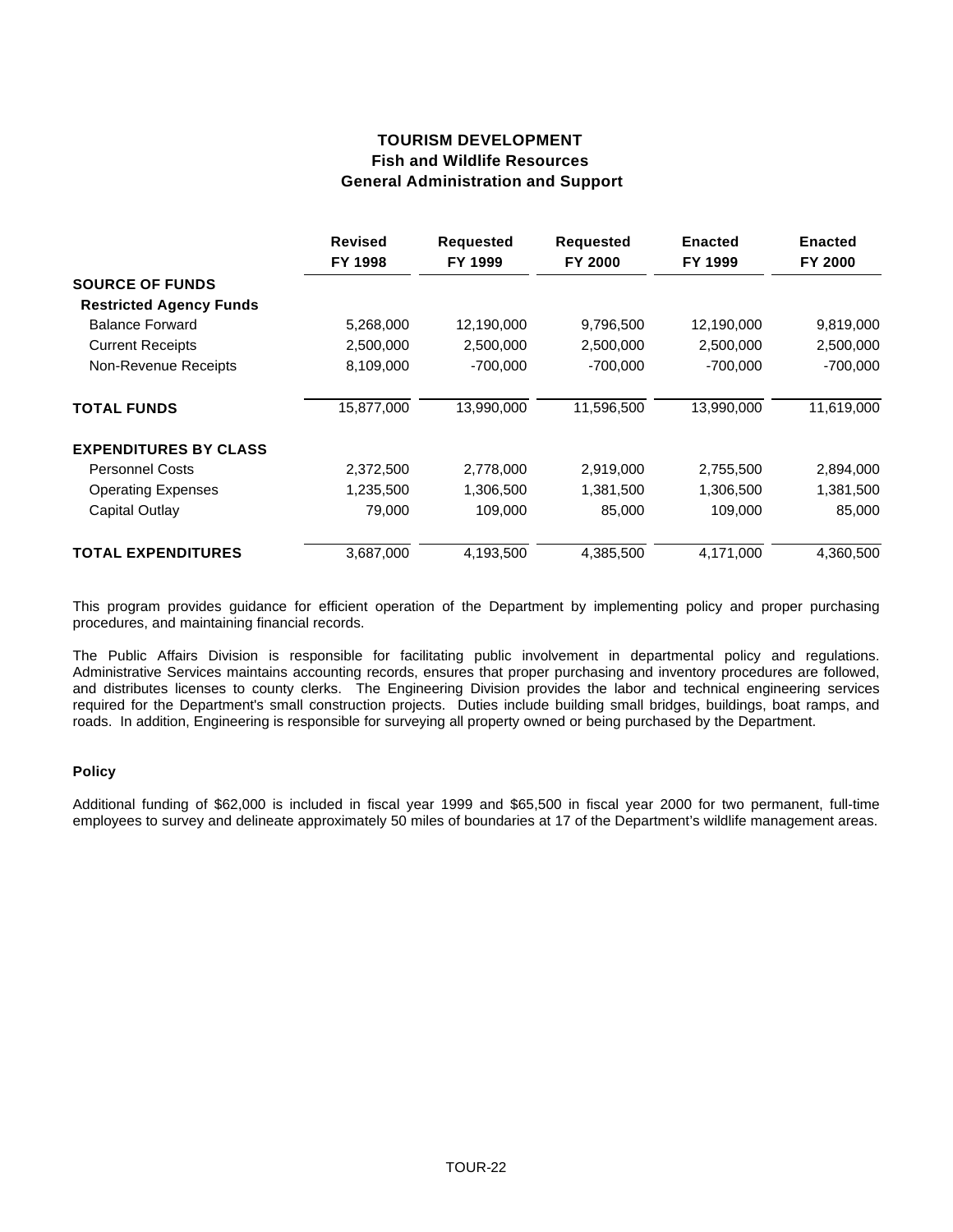# **TOURISM DEVELOPMENT Fish and Wildlife Resources Wildlife Management**

|                                      | <b>Revised</b><br>FY 1998 | <b>Requested</b><br>FY 1999 | <b>Requested</b><br>FY 2000 | <b>Enacted</b><br>FY 1999 | <b>Enacted</b><br>FY 2000 |
|--------------------------------------|---------------------------|-----------------------------|-----------------------------|---------------------------|---------------------------|
| <b>SOURCE OF FUNDS</b>               |                           |                             |                             |                           |                           |
| <b>Restricted Agency Funds</b>       |                           |                             |                             |                           |                           |
| <b>Balance Forward</b>               | 2,166,500                 | 2,634,500                   | 2,093,500                   | 2,634,500                 | 2,129,500                 |
| <b>Current Receipts</b>              | 3,500,000                 | 3,700,000                   | 3,700,000                   | 3,700,000                 | 3,700,000                 |
| <b>Total Restricted Agency Funds</b> | 5,666,500                 | 6,334,500                   | 5,793,500                   | 6,334,500                 | 5,829,500                 |
| <b>Federal Funds</b>                 |                           |                             |                             |                           |                           |
| <b>Balance Forward</b>               | 24,000                    |                             |                             |                           |                           |
| <b>Current Receipts</b>              | 3,140,000                 | 2,500,000                   | 2,500,000                   | 2,500,000                 | 2,500,000                 |
| <b>Total Federal Funds</b>           | 3,164,000                 | 2,500,000                   | 2,500,000                   | 2,500,000                 | 2,500,000                 |
| <b>TOTAL FUNDS</b>                   | 8,830,500                 | 8,834,500                   | 8,293,500                   | 8,834,500                 | 8,329,500                 |
| <b>EXPENDITURES BY CLASS</b>         |                           |                             |                             |                           |                           |
| <b>Personnel Costs</b>               | 4,153,000                 | 4,332,000                   | 4,533,500                   | 4,296,000                 | 4,486,000                 |
| <b>Operating Expenses</b>            | 1,598,000                 | 1,900,500                   | 1,989,000                   | 1,900,500                 | 1,989,000                 |
| Capital Outlay                       | 445,000                   | 508,500                     | 527,500                     | 508,500                   | 527,500                   |
| <b>TOTAL EXPENDITURES</b>            | 6,196,000                 | 6,741,000                   | 7,050,000                   | 6,705,000                 | 7,002,500                 |

The Wildlife Management program manages, develops, and maintains statewide game and non-game populations consistent with habitat capacity on state owned lands, licensed wildlife management areas, and privately owned lands. Additionally, Wildlife Management conducts statewide surveys to determine the relative abundance of game and non-game wildlife, formulates hunting regulations based upon biological data and recreational demands, restores viable native wildlife species by restocking in suitable habitat, and evaluates the impact of land, water resource, and other construction projects on wildlife resources. Technical guidance is provided to private land owners for improvement of wildlife habitat conditions. A fish and wildlife electronic information system is being developed that includes geographic information such as land types, vegetation conditions, and wildlife populations for use by state agencies.

## **Policy**

Included is \$200,000 in each year of the biennium to provide cost share incentives for private land owners to implement agricultural practices that are beneficial to the management of migratory birds.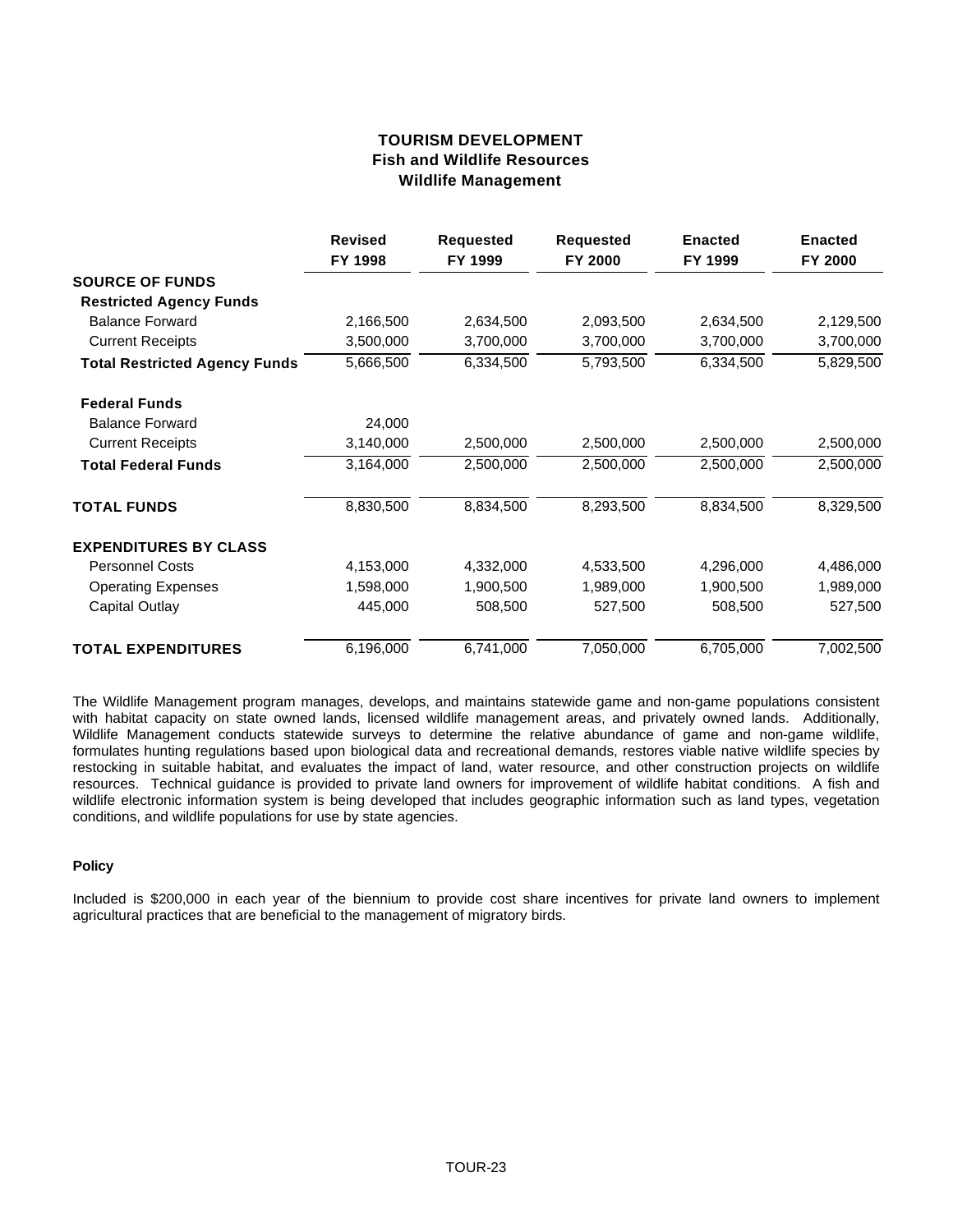# **TOURISM DEVELOPMENT Fish and Wildlife Resources Fisheries Management**

|                                      | <b>Revised</b><br>FY 1998 | <b>Requested</b><br>FY 1999 | <b>Requested</b><br>FY 2000 | <b>Enacted</b><br>FY 1999 | <b>Enacted</b><br>FY 2000 |
|--------------------------------------|---------------------------|-----------------------------|-----------------------------|---------------------------|---------------------------|
| <b>SOURCE OF FUNDS</b>               |                           |                             |                             |                           |                           |
| <b>Restricted Agency Funds</b>       |                           |                             |                             |                           |                           |
| <b>Balance Forward</b>               | 2,424,000                 | 3,831,000                   | 5,010,500                   | 3,831,000                 | 5,036,500                 |
| <b>Current Receipts</b>              | 2,500,000                 | 2,500,000                   | 2,500,000                   | 2,500,000                 | 2,500,000                 |
| <b>Total Restricted Agency Funds</b> | 4,924,000                 | 6,331,000                   | 7,510,500                   | 6,331,000                 | 7,536,500                 |
| <b>Federal Funds</b>                 |                           |                             |                             |                           |                           |
| <b>Balance Forward</b>               | 384,000                   |                             |                             |                           |                           |
| <b>Current Receipts</b>              | 2,594,000                 | 3,145,000                   | 3,260,000                   | 3,145,000                 | 3,260,000                 |
| <b>Total Federal Funds</b>           | 2,978,000                 | 3,145,000                   | 3,260,000                   | 3,145,000                 | 3,260,000                 |
| <b>TOTAL FUNDS</b>                   | 7,902,000                 | 9,476,000                   | 10,770,500                  | 9,476,000                 | 10,796,500                |
| <b>EXPENDITURES BY CLASS</b>         |                           |                             |                             |                           |                           |
| <b>Personnel Costs</b>               | 2,949,500                 | 3,070,000                   | 3,217,000                   | 3,044,000                 | 3,182,500                 |
| <b>Operating Expenses</b>            | 912,500                   | 995,500                     | 1,048,000                   | 995,500                   | 1,048,000                 |
| Grants, Loans or Benefits            |                           | 60,000                      | 80,000                      | 60,000                    | 80,000                    |
| <b>Capital Outlay</b>                | 209,000                   | 340,000                     | 372,000                     | 340,000                   | 372,000                   |
| <b>TOTAL EXPENDITURES</b>            | 4,071,000                 | 4,465,500                   | 4,717,000                   | 4,439,500                 | 4,682,500                 |

The Fisheries Management program manages Kentucky's fishery resources to provide optimum fishing opportunities for anglers through research, surveys, fish stocking, regulation, and technical biological guidance. Fishery biologists manage and develop fish populations and their associated habitats in major impoundments, streams, rivers, and 100,000 acres of small lakes and ponds. In addition, technical guidance is provided to private pond owners. Research biologists provide support to management through evaluation of stocking and regulatory practices.

## **Policy**

Additional funding of \$60,000 in fiscal year 1999 and \$80,000 in fiscal year 2000 is included to provide the Commonwealth's share of the cost of non-mitigation trout production at the Wolf Creek National Fish Hatchery near Jamestown.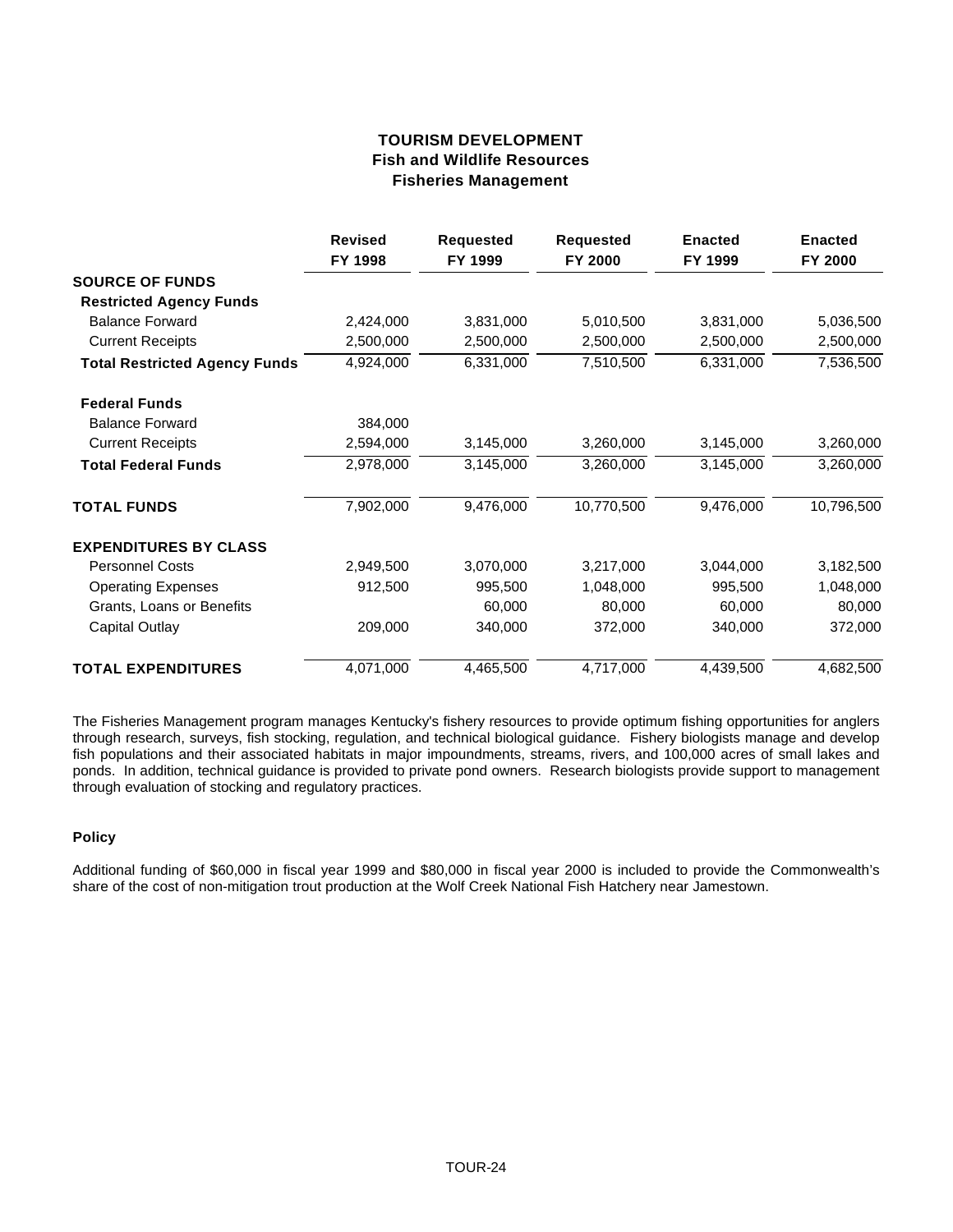# **TOURISM DEVELOPMENT Fish and Wildlife Resources Information and Education**

|                                      | <b>Revised</b><br>FY 1998 | <b>Requested</b><br>FY 1999 | <b>Requested</b><br>FY 2000 | <b>Enacted</b><br>FY 1999 | <b>Enacted</b><br>FY 2000 |
|--------------------------------------|---------------------------|-----------------------------|-----------------------------|---------------------------|---------------------------|
| <b>SOURCE OF FUNDS</b>               |                           |                             |                             |                           |                           |
| <b>Restricted Agency Funds</b>       |                           |                             |                             |                           |                           |
| <b>Balance Forward</b>               | 590,000                   | 1,793,000                   | 2,796,000                   | 1,793,000                 | 2,817,500                 |
| <b>Current Receipts</b>              | 4,500,000                 | 4,500,000                   | 4,500,000                   | 4,500,000                 | 4,500,000                 |
| <b>Total Restricted Agency Funds</b> | 5,090,000                 | 6,293,000                   | 7,296,000                   | 6,293,000                 | 7,317,500                 |
| <b>Federal Funds</b>                 |                           |                             |                             |                           |                           |
| <b>Balance Forward</b>               | 171,000                   |                             |                             |                           |                           |
| <b>Current Receipts</b>              | 834,500                   | 1,019,000                   | 1,071,500                   | 1,019,000                 | 1,071,500                 |
| <b>Total Federal Funds</b>           | 1,005,500                 | 1,019,000                   | 1,071,500                   | 1,019,000                 | 1,071,500                 |
| <b>TOTAL FUNDS</b>                   | 6,095,500                 | 7,312,000                   | 8,367,500                   | 7,312,000                 | 8,389,000                 |
| <b>EXPENDITURES BY CLASS</b>         |                           |                             |                             |                           |                           |
| <b>Personnel Costs</b>               | 2,684,000                 | 2,754,500                   | 2,899,500                   | 2,733,000                 | 2,871,500                 |
| <b>Operating Expenses</b>            | 1,443,500                 | 1,521,500                   | 1,603,000                   | 1,521,500                 | 1,603,000                 |
| Capital Outlay                       | 175,000                   | 240,000                     | 247,000                     | 240,000                   | 247,000                   |
| <b>TOTAL EXPENDITURES</b>            | 4,302,500                 | 4,516,000                   | 4,749,500                   | 4,494,500                 | 4,721,500                 |

The objective of the Information and Education program is to teach Kentuckians to safely enjoy the recreational opportunities provided by fish and wildlife resources and to create an appreciation and understanding of the need to conserve these resources.

Conservation Education leaders teach approximately 1,200 classes each month for seven months of the school year involving some 100,000 students in the fifth and sixth grades. In addition, they also conduct a conservation camp program during the summer for up to 6,500 students at Camp John Currie, Benton; Camp Earl Wallace, Monticello; and Camp Robert Webb, Grayson. Hunter training officers conduct hunter education classes throughout the state to certify safe hunters.

The Salato Wildlife Education Center at the Game Farm in Frankfort includes a new facility, native landscaping, and nature trails where visitors can learn to appreciate Kentucky's habitat and restoration efforts for wildlife. The Center is expected to draw 125,000 visitors annually.

The Public Information program is responsible for the publication and distribution of the bimonthly magazine, Kentucky Afield, and the production of the weekly Kentucky Afield television program. In addition, this program is responsible for providing information about all Department activities and programs to sportspersons and the general public.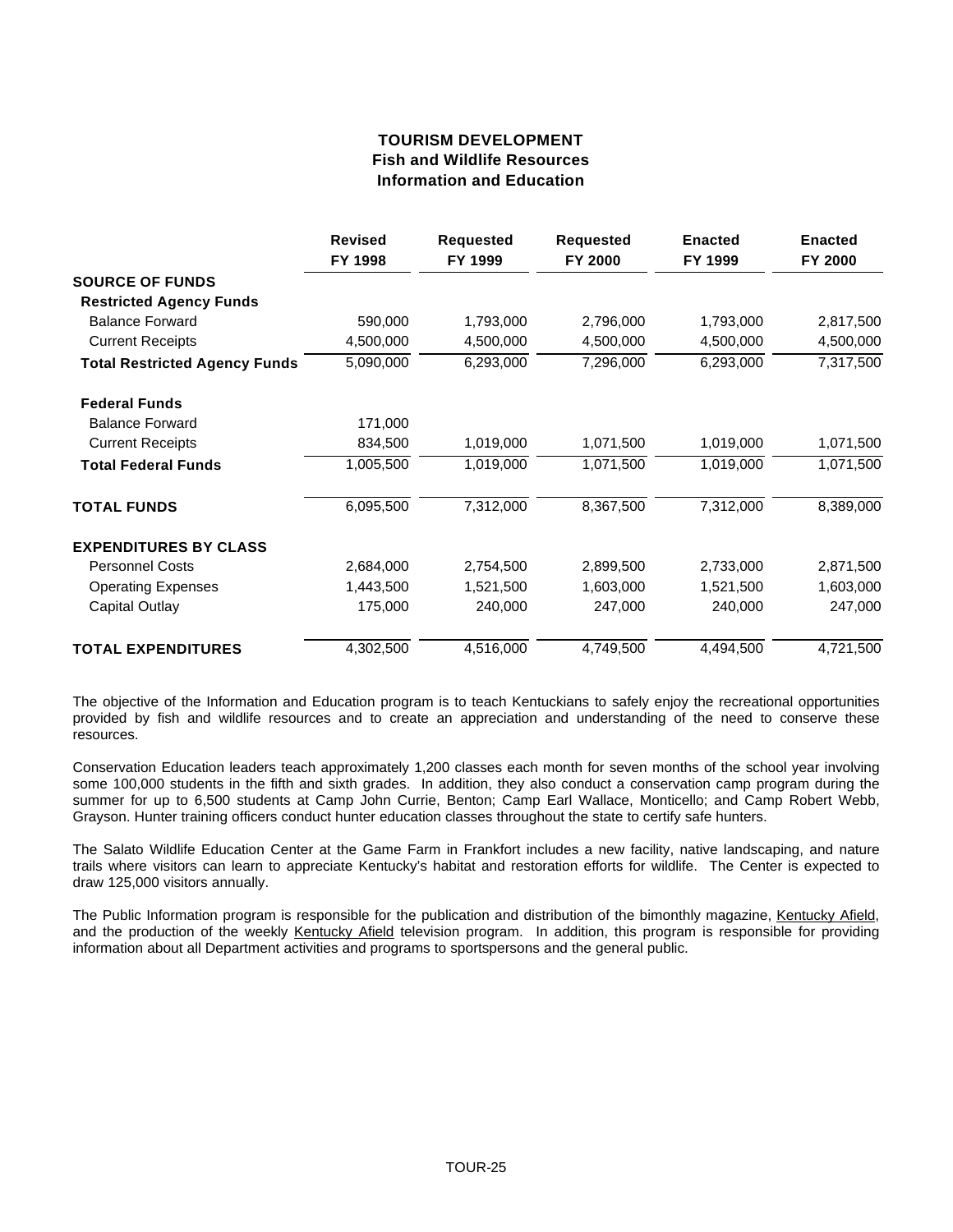# **TOURISM DEVELOPMENT Fish and Wildlife Resources Law Enforcement**

|                                      | <b>Revised</b><br>FY 1998 | <b>Requested</b><br>FY 1999 | <b>Requested</b><br>FY 2000 | <b>Enacted</b><br>FY 1999 | <b>Enacted</b><br>FY 2000 |
|--------------------------------------|---------------------------|-----------------------------|-----------------------------|---------------------------|---------------------------|
| <b>SOURCE OF FUNDS</b>               |                           |                             |                             |                           |                           |
| <b>Restricted Agency Funds</b>       |                           |                             |                             |                           |                           |
| <b>Balance Forward</b>               | 2,625,500                 | 2,250,000                   | 459,000                     | 2,250,000                 | 434,000                   |
| <b>Current Receipts</b>              | 8,500,000                 | 8,300,000                   | 8,300,000                   | 8,300,000                 | 8,300,000                 |
| Non-Revenue Receipts                 | 644,500                   |                             |                             |                           |                           |
| <b>Total Restricted Agency Funds</b> | 11,770,000                | 10,550,000                  | 8,759,000                   | 10,550,000                | 8,734,000                 |
| <b>Federal Funds</b>                 |                           |                             |                             |                           |                           |
| <b>Balance Forward</b>               | 31,500                    |                             |                             |                           |                           |
| <b>Current Receipts</b>              | 1,013,000                 | 500,000                     | 500,000                     | 500,000                   | 500,000                   |
| Non-Revenue Receipts                 | $-644,500$                |                             |                             |                           |                           |
| <b>Total Federal Funds</b>           | 400,000                   | 500,000                     | 500,000                     | 500,000                   | 500,000                   |
| <b>TOTAL FUNDS</b>                   | 12,170,000                | 11,050,000                  | 9,259,000                   | 11,050,000                | 9,234,000                 |
| <b>EXPENDITURES BY CLASS</b>         |                           |                             |                             |                           |                           |
| <b>Personnel Costs</b>               | 7,993,500                 | 8,160,500                   | 8,578,500                   | 8,185,500                 | 8,583,500                 |
| <b>Operating Expenses</b>            | 1,059,000                 | 1,430,500                   | 1,473,500                   | 1,430,500                 | 1,473,500                 |
| Capital Outlay                       | 867,500                   | 1,000,000                   | 1,030,000                   | 1,000,000                 | 1,000,000                 |
| <b>TOTAL EXPENDITURES</b>            | 9,920,000                 | 10,591,000                  | 11,082,000                  | 10,616,000                | 11,057,000                |

The Law Enforcement program is responsible for enforcing fish, wildlife, and boating laws. Officers assist other federal, state, and local law enforcement agencies in the enforcement of all criminal laws in the Commonwealth. Officers also provide assistance to the public during times of natural disasters such as floods, forest fires, and severe winter weather.

Conservation officers contact approximately 134,000 resource users, initiate approximately 7,300 prosecutions, issue approximately 1,600 warning notices, and assist approximately 1,500 motorists each year. An officer's average patrol area is 340 square miles.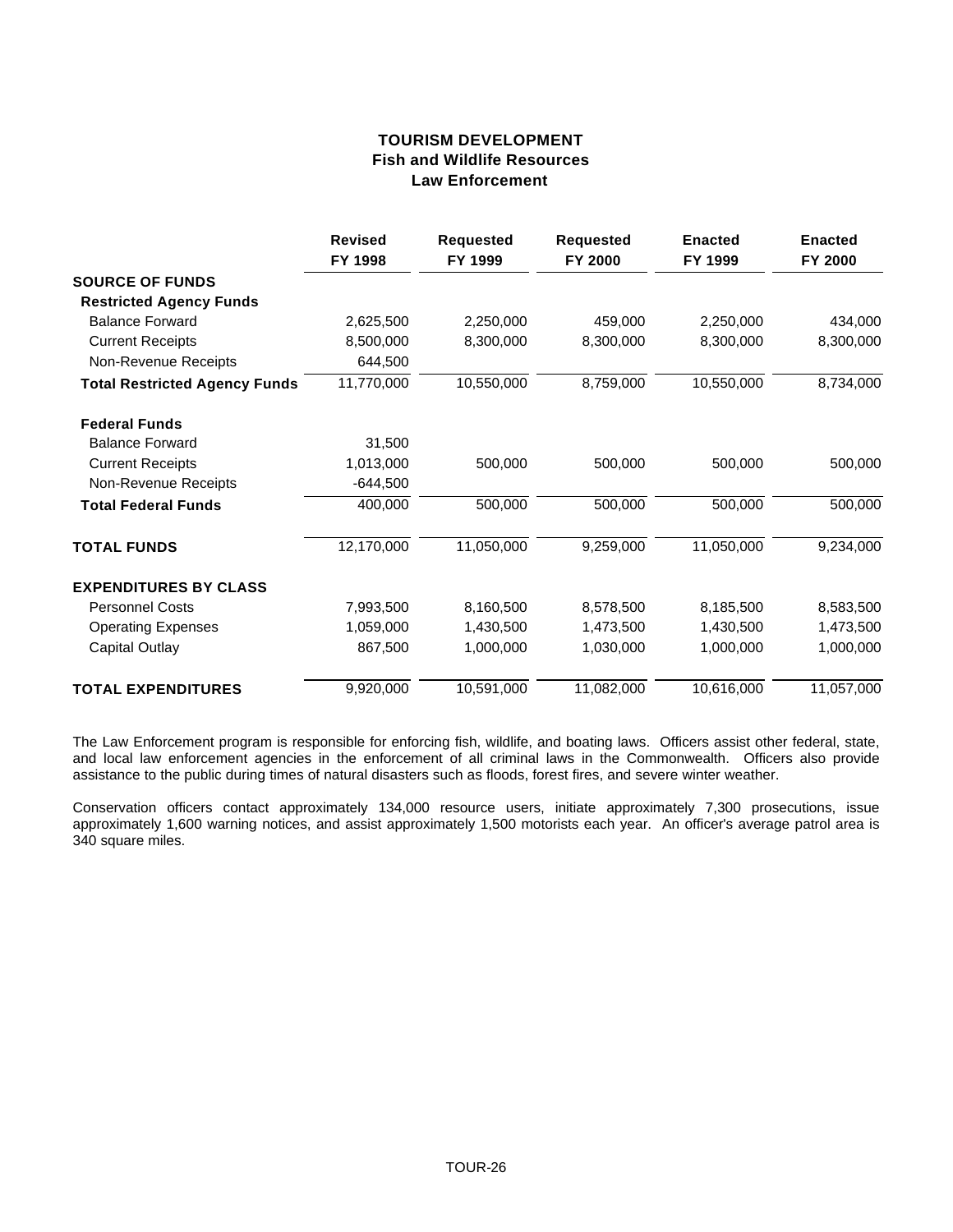# **TRANSPORTATION**

|                                      | <b>Revised</b><br>FY 1998 | <b>Requested</b><br>FY 1999    | <b>Requested</b><br>FY 2000 | <b>Enacted</b><br>FY 1999 | <b>Enacted</b><br>FY 2000 |
|--------------------------------------|---------------------------|--------------------------------|-----------------------------|---------------------------|---------------------------|
| <b>SOURCE OF FUNDS</b>               |                           |                                |                             |                           |                           |
| <b>General Fund</b>                  |                           |                                |                             |                           |                           |
| Regular Appropriation                | 5,526,300                 | 9,535,000                      | 9,543,000                   | 6,186,500                 | 6,346,000                 |
| Continuing Appropriation             | 4,301,100                 | 4,301,000                      | 4,301,000                   | 4,301,100                 | 4,301,100                 |
| <b>Total General Fund</b>            | 9,827,400                 | 13,836,000                     | 13,844,000                  | 10,487,600                | 10,647,100                |
| <b>Restricted Agency Funds</b>       |                           |                                |                             |                           |                           |
| <b>Balance Forward</b>               | 181,118,000               | 25,783,000                     | 3,450,000                   | 25,783,000                | 3,450,000                 |
| <b>Current Receipts</b>              | 26,435,500                | 43,895,000                     | 29,423,000                  | 43,895,000                | 29,423,000                |
| Non-Revenue Receipts                 | 20,152,000                | 68,838,500                     | 71,468,500                  | 68,838,500                | 71,468,500                |
| <b>Total Restricted Agency Funds</b> | 227,705,500               | 138,516,500                    | 104,341,500                 | 138,516,500               | 104,341,500               |
| <b>Federal Funds</b>                 |                           |                                |                             |                           |                           |
| <b>Balance Forward</b>               | $-2,260,500$              | $-2,431,500$                   | $-2,431,500$                | $-2,431,500$              | $-2,431,500$              |
| <b>Current Receipts</b>              | 346,494,500               | 381,311,000                    | 365,532,500                 | 406,455,000               | 389,563,500               |
| <b>Total Federal Funds</b>           | 344,234,000               | 378,879,500                    | 363,101,000                 | 404,023,500               | 387,132,000               |
| <b>Road Fund</b>                     |                           |                                |                             |                           |                           |
| Regular Appropriation                | 939,302,000               | 976,823,500                    | 1,027,240,500               | 974,547,000               | 1,032,902,000             |
| Surplus Plan                         | 10,361,500                |                                |                             |                           |                           |
| <b>Current Year Appropriation</b>    | 2,300,000                 |                                |                             |                           |                           |
| <b>Total Road Fund</b>               | 951,963,500               | 976,823,500                    | 1,027,240,500               | 974,547,000               | 1,032,902,000             |
| <b>Highway Bonds</b>                 |                           | 100,000,000                    | 105,000,000                 | 100,000,000               | 105,000,000               |
| <b>TOTAL FUNDS</b>                   | 1,533,730,400             | 1,608,055,500                  | 1,613,527,000               | 1,627,574,600             | 1,640,022,600             |
| <b>EXPENDITURES BY CLASS</b>         |                           |                                |                             |                           |                           |
| <b>Personnel Costs</b>               | 284,218,800               | 304,881,500                    | 318,572,500                 | 303,417,500               | 316,940,000               |
| <b>Operating Expenses</b>            | 146,343,000               | 146,872,500                    | 147, 161, 500               | 146,514,500               | 147,684,500               |
| Grants, Loans or Benefits            | 117,847,500               | 170,099,000                    | 174,783,000                 | 167,756,000               | 171,591,500               |
| Debt Service                         | 154,400,500               | 166,183,000                    | 179,700,500                 | 155,010,000               | 177,084,500               |
| <b>Capital Outlay</b>                | 12,029,000                | 16,936,500                     | 16,956,000                  | 16,936,500                | 16,956,000                |
| Construction                         | 791,239,000               | 797,763,500                    | 772,020,500                 | 832,620,500               | 805,433,000               |
| <b>TOTAL EXPENDITURES</b>            | 1,506,077,800             | 1,602,736,000                  | 1,609,194,000               | 1,622,255,000             | 1,635,689,500             |
| <b>EXPENDITURES BY UNIT</b>          |                           |                                |                             |                           |                           |
| General Administration and           |                           |                                |                             |                           |                           |
| Support                              | 73,259,500                | 79,378,500                     | 87,441,000                  | 77,884,500                | 85,344,000                |
| Air Transportation                   | 2,231,500                 | 5,589,500                      | 5,656,500                   | 2,589,500                 | 2,656,500                 |
| Rail Transportation                  | 66,800                    | 75,000                         | 77,500                      | 69,500                    | 72,000                    |
| <b>Public Transportation</b>         | 7,382,000                 | 57,294,000                     | 59,369,000                  | 57,951,000                | 59,177,500                |
| <b>Revenue Sharing</b>               | 203,464,000               | 204,091,500                    | 208,717,000                 | 204,091,500               | 208,717,000               |
| Highways                             | 1,030,345,000             | 1,061,152,500<br><b>TDANC4</b> | 1,045,099,500               | 1,095,261,000             | 1,077,713,000             |
|                                      |                           |                                |                             |                           |                           |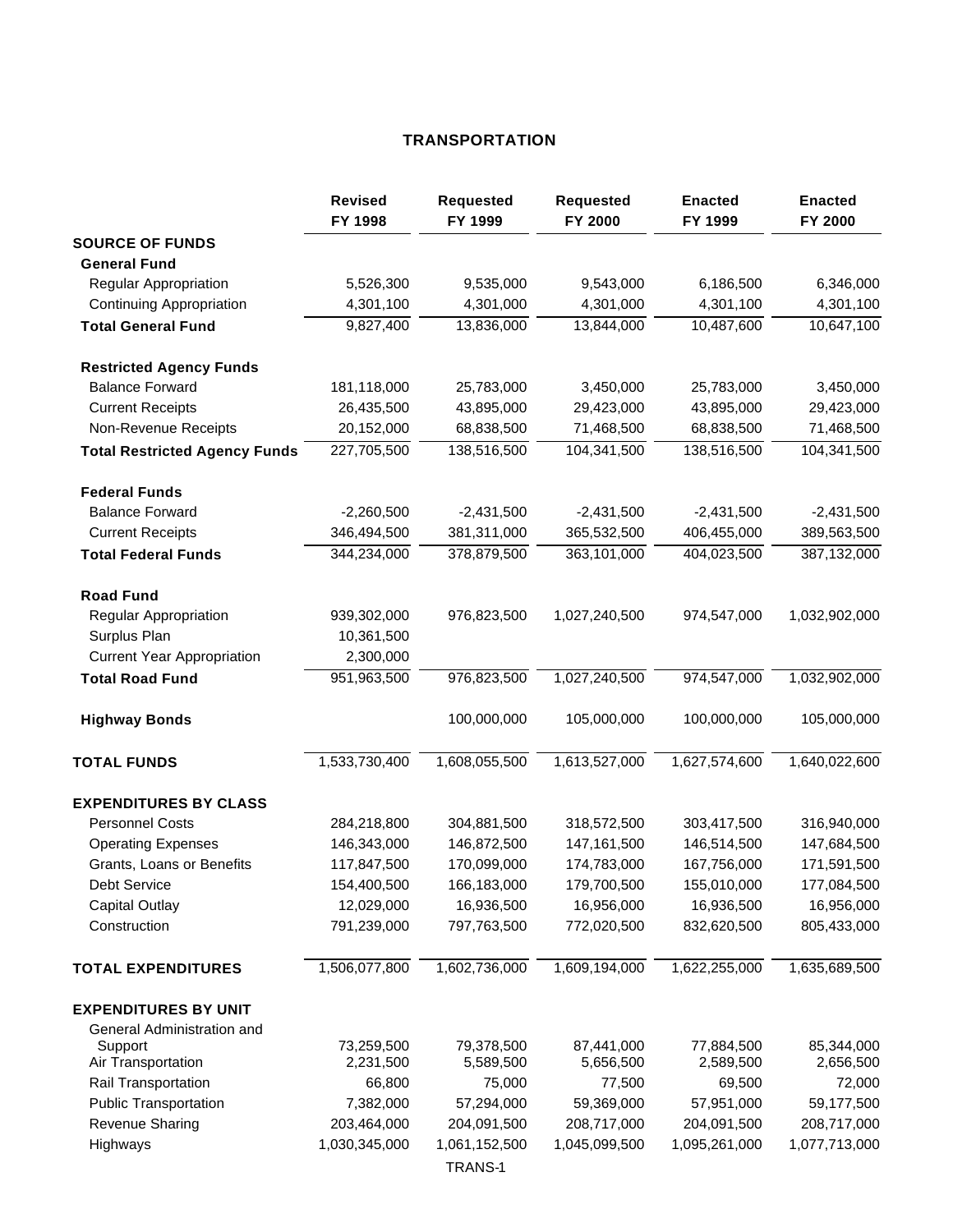|                           | <b>Revised</b><br>FY 1998 | <b>Requested</b><br>FY 1999 | <b>Requested</b><br><b>FY 2000</b> | <b>Enacted</b><br>FY 1999 | <b>Enacted</b><br><b>FY 2000</b> |
|---------------------------|---------------------------|-----------------------------|------------------------------------|---------------------------|----------------------------------|
| Vehicle Regulation        | 31,015,500                | 32,218,500                  | 33,376,000                         | 31,380,500                | 33,376,000                       |
| Debt Service              | 152.330.000               | 162.936.500                 | 169.457.500                        | 153.027.500               | 168,633,500                      |
| Judgments                 | 5,983,500                 |                             |                                    |                           |                                  |
| <b>TOTAL EXPENDITURES</b> | 1,506,077,800             | 1,602,736,000               | 1,609,194,000                      | 1,622,255,000             | 1,635,689,500                    |

The Transportation Cabinet had its origin as an agency of the Commonwealth of Kentucky in 1912 when the General Assembly established the Department of Highways. The scope of this original unit was significantly broadened by Executive Orders 72- 288 and 73-54 (confirmed by 1974 legislation), which created the Department of Transportation as a consolidation of the Departments of Highways, Motor Transportation, and Aeronautics, plus certain transportation-related functions of the Department of Public Safety and the Department of Revenue. Pursuant to action by the 1982 General Assembly, the Transportation Cabinet was established as a successor to the Department of Transportation and assumed all of the duties formerly associated with it.

The Transportation Cabinet is responsible for maintaining and improving the delivery of transportation services in the Commonwealth. All modes of transportation are addressed by the Cabinet, including air transportation, railroads, waterways, public mass transit, and highways. The organization is headed by the Secretary of Transportation, who is appointed by the Governor. The duties and responsibilities of the Cabinet are specified by the Kentucky Revised Statutes, principally in Titles XV and XVI, which deal with roads, waterways, aviation, and motor vehicles.

The Cabinet receives funding from a variety of sources, mainly the state Road Fund, proceeds from bonds issued by the Kentucky Turnpike Authority, and federal aid apportionments for highways. Other revenue sources are agency receipts, non-highway federal aid, and the state General Fund. The major revenue components of the Road Fund are the motor fuels tax, motor vehicle usage taxes, license and privilege taxes, toll road receipts, interest income, and miscellaneous departmental fees, permits, and sales.

Nine major budget units comprise the Transportation Cabinet: General Administration and Support, Air Transportation, Rail Transportation, Public Transportation, Revenue Sharing, Highways, Vehicle Regulation, Debt Service, and Judgments. Organizationally, the agency is divided into five departments and seven offices. The departments, each headed by a commissioner directly responsible to the Secretary, are: Administrative Services, Fiscal Management, Vehicle Regulation, Rural and Municipal Aid, and Highways. The remaining units are the Offices of Public Relations, General Counsel, Environmental Affairs, Personnel Management, Minority Affairs, and Policy and Budget, all of which are responsible to the Office of the Secretary.

## **Policy**

The enacted Road Fund budget approves expenditures from the following sources:

|                                                   | <b>Fiscal Year</b><br>1998 | <b>Fiscal Year</b><br>1999 | <b>Fiscal Year</b><br>2000 |
|---------------------------------------------------|----------------------------|----------------------------|----------------------------|
| <b>Official Road Fund Estimate</b>                |                            | 1,021,407,90               | 1,062,707,30               |
|                                                   |                            |                            | -0                         |
| Non-Revenue Receipts                              |                            | 125.000                    | 125,000                    |
| Road Fund Surplus Account                         | 2,300,000                  |                            | 10,659,700                 |
| Total Available Road Funds                        | 2,300,000                  | 1,021,532,90               | 1,073,492,00               |
|                                                   |                            | O                          | 0                          |
| Road Fund appropriations are provided as follows: |                            |                            |                            |
| <b>Operating Budget</b>                           |                            |                            |                            |
| <b>Transportation Cabinet</b>                     | 2,300,000                  | 974,547,000                | 1,032,902,00               |
|                                                   |                            |                            | 0                          |
| <b>Justice Cabinet</b>                            |                            | 35,000,000                 | 30,000,000                 |
| <b>Revenue Cabinet</b>                            |                            | 1,352,000                  | 1,352,000                  |
| Finance and Administration Cabinet                |                            | 382,000                    | 395,000                    |
|                                                   |                            |                            |                            |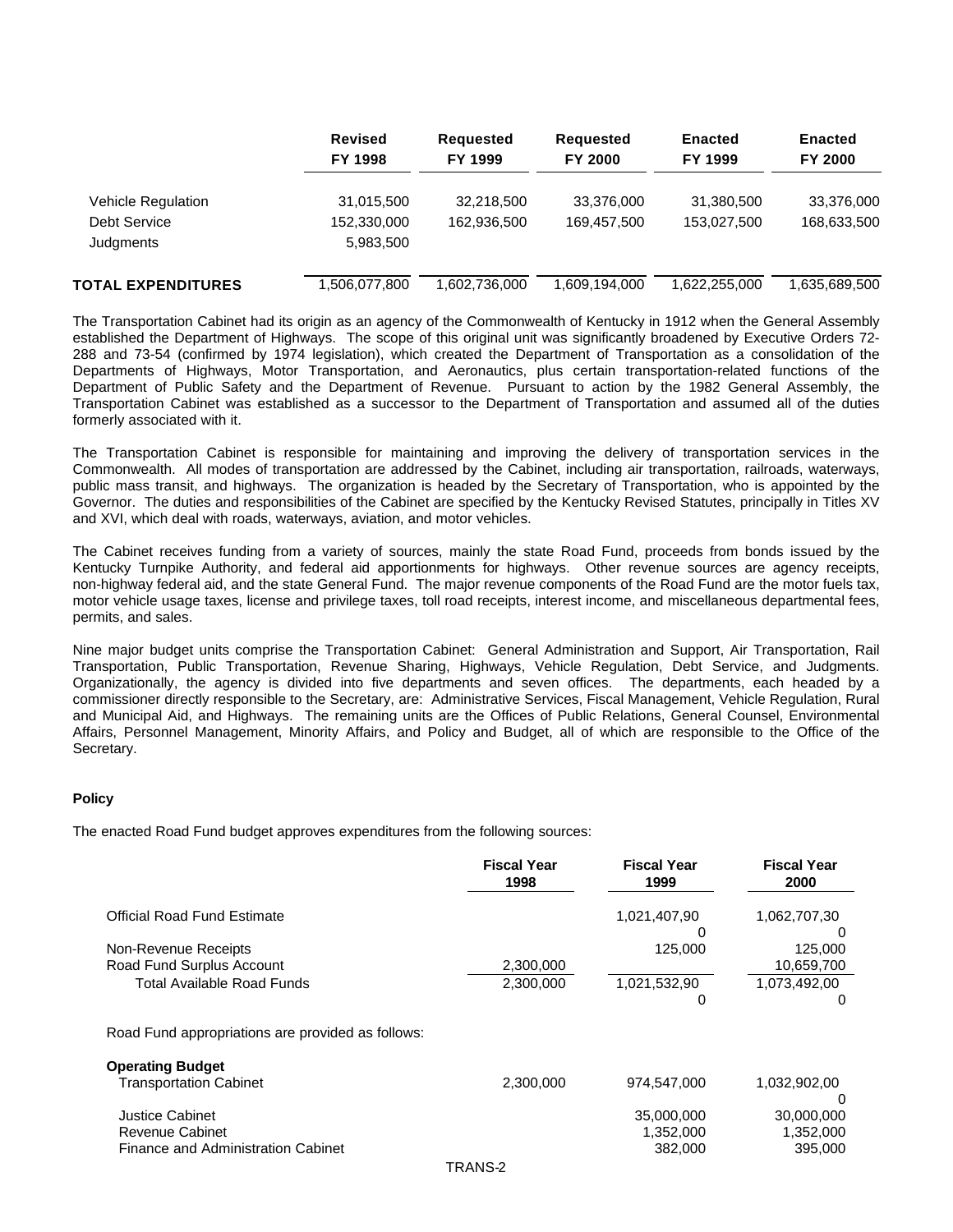| <b>Capital Budget</b>                 |           |              |              |
|---------------------------------------|-----------|--------------|--------------|
| Transportation Cabinet                |           | 9.302.000    | 8,843,000    |
| <b>Total Road Fund Appropriations</b> | 2.300.000 | 1.020.583.00 | 1.073.492.00 |
|                                       |           |              |              |

The Consensus Forecasting Group revised the Road Fund revenue estimates for fiscal years 1998, 1999, and 2000 as of May 18, 1998. The revised estimates of \$1,002,700,000 for fiscal year 1998, \$1,029,300,000 for fiscal year 1999, and \$1,062,000,000 for fiscal year 2000 are not reflected in the enacted budget for the Transportation Cabinet, as shown above; however, the revised revenues and expenditures will be integrated into the budget through the Enacted Road Fund Surplus Expenditure Plan, as executed each fiscal year.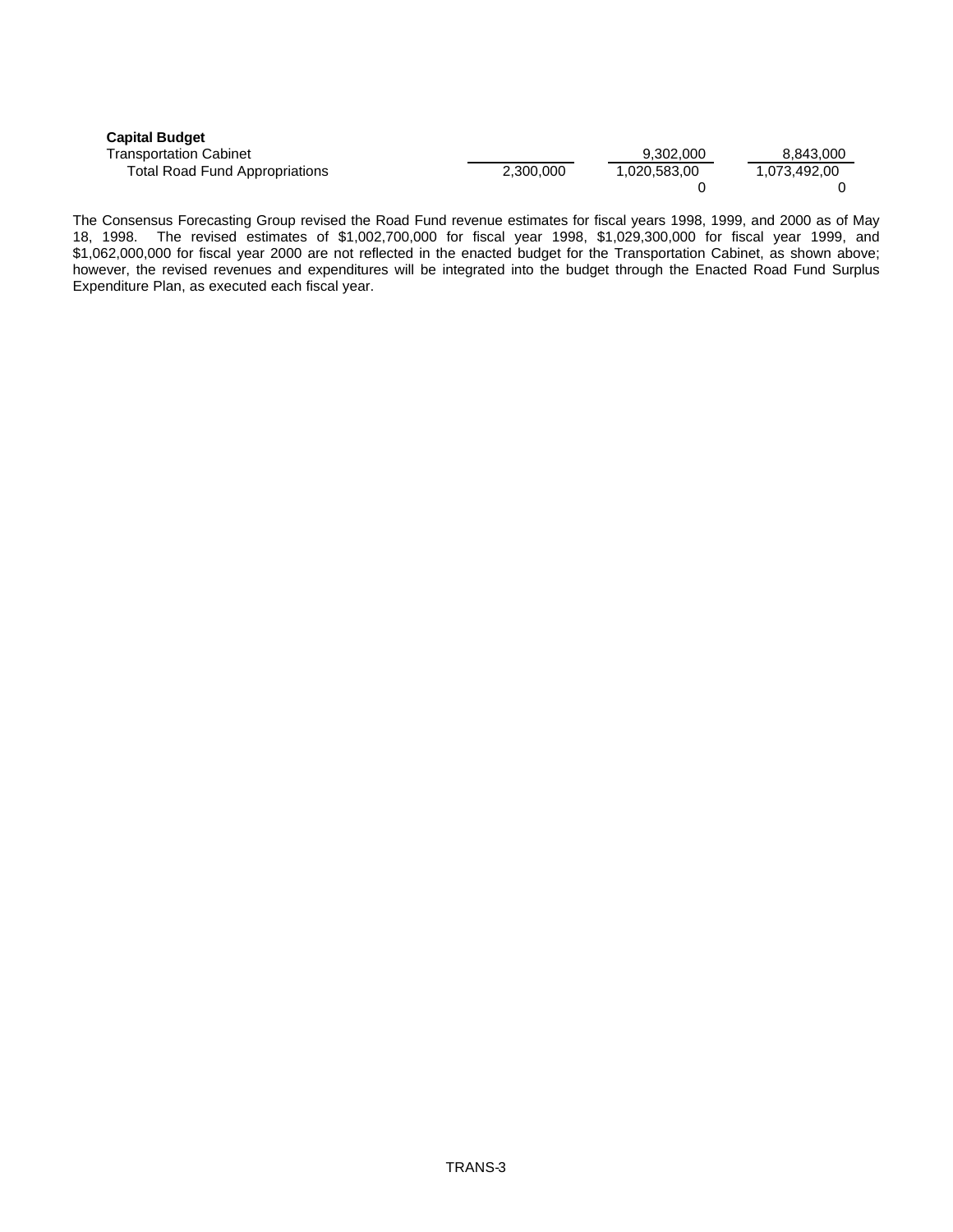# **TRANSPORTATION General Administration and Support**

|                                      | <b>Revised</b><br>FY 1998 | <b>Requested</b><br>FY 1999 | <b>Requested</b><br>FY 2000 | <b>Enacted</b><br>FY 1999 | <b>Enacted</b><br>FY 2000 |
|--------------------------------------|---------------------------|-----------------------------|-----------------------------|---------------------------|---------------------------|
| <b>SOURCE OF FUNDS</b>               |                           |                             |                             |                           |                           |
| <b>Restricted Agency Funds</b>       |                           |                             |                             |                           |                           |
| <b>Balance Forward</b>               | 2,205,500                 | 1,809,500                   | 1,461,500                   | 1,809,500                 | 1,461,500                 |
| <b>Current Receipts</b>              | 50,000                    | 50,000                      | 50,000                      | 50,000                    | 50,000                    |
| Non-Revenue Receipts                 | 20,250,000                | 20,800,000                  | 21,400,000                  | 20,800,000                | 21,400,000                |
| <b>Total Restricted Agency Funds</b> | 22,505,500                | 22,659,500                  | 22,911,500                  | 22,659,500                | 22,911,500                |
| <b>Road Fund</b>                     |                           |                             |                             |                           |                           |
| <b>Regular Appropriation</b>         | 52,868,000                | 58,180,500                  | 65,299,000                  | 56,686,500                | 63,202,000                |
| Reorganization Adjustment            | $-304,500$                |                             |                             |                           |                           |
| <b>Total Road Fund</b>               | 52,563,500                | 58,180,500                  | 65,299,000                  | 56,686,500                | 63,202,000                |
| <b>TOTAL FUNDS</b>                   | 75,069,000                | 80,840,000                  | 88,210,500                  | 79,346,000                | 86,113,500                |
| <b>EXPENDITURES BY CLASS</b>         |                           |                             |                             |                           |                           |
| <b>Personnel Costs</b>               | 30,458,500                | 31,790,000                  | 33,323,000                  | 31,560,000                | 33,018,000                |
| <b>Operating Expenses</b>            | 29,498,000                | 27,674,500                  | 27,194,000                  | 27,674,500                | 27,194,000                |
| Grants, Loans or Benefits            | 20,000                    | 22,000                      | 22,500                      | 22,000                    | 22,500                    |
| <b>Debt Service</b>                  | 2,070,500                 | 3,246,500                   | 10,243,000                  | 1,982,500                 | 8,451,000                 |
| <b>Capital Outlay</b>                | 11,081,500                | 16,590,500                  | 16,602,500                  | 16,590,500                | 16,602,500                |
| Construction                         | 131,000                   | 55,000                      | 56,000                      | 55,000                    | 56,000                    |
| <b>TOTAL EXPENDITURES</b>            | 73,259,500                | 79,378,500                  | 87,441,000                  | 77,884,500                | 85,344,000                |
| <b>EXPENDITURES BY UNIT</b>          |                           |                             |                             |                           |                           |
| Secretary                            | 11,454,000                | 10,909,000                  | 11,275,500                  | 10,909,000                | 11,275,500                |
| <b>Administrative Services</b>       | 51,222,500                | 57,532,000                  | 64,644,500                  | 56,268,000                | 62,852,500                |
| <b>Fiscal Management</b>             | 10,583,000                | 10,937,500                  | 11,521,000                  | 10,707,500                | 11,216,000                |
| <b>TOTAL EXPENDITURES</b>            | 73,259,500                | 79,378,500                  | 87,441,000                  | 77,884,500                | 85,344,000                |

The General Administration and Support appropriation unit provides the Transportation Cabinet with the broad range of management and administrative capabilities required for both general policy making and efficient day-to-day operations. Included within this unit are three separate department level programs: Office of Secretary, Administrative Services, and Fiscal Management.

The Office of Secretary encompasses the Office of the Secretary of Transportation, the Office of Policy and Budget, the Office of Environmental Affairs, the Office of Personnel Management, the Office of Minority Affairs, the Office of General Counsel, and the Office of Public Relations. These units provide leadership, management, and staff support to the Transportation Cabinet and provide the Secretary the managerial tools necessary to operate the Cabinet. The Office of Policy and Budget manages the Cabinet's financial resources. The Office of Environmental Affairs is responsible for assuring the agency's compliance with environmental laws and regulations. The Office of Personnel Management oversees the recruitment, administration, and management of the Cabinet's personnel. The Office of Minority Affairs conducts programs to assist minorities in employment and procurement of highway construction contracts. The Office of General Counsel provides the agency with the required legal representation in matters before administrative boards and all levels of the court system. The Office of Public Relations is responsible for the Cabinet's communications with the news media and the general public.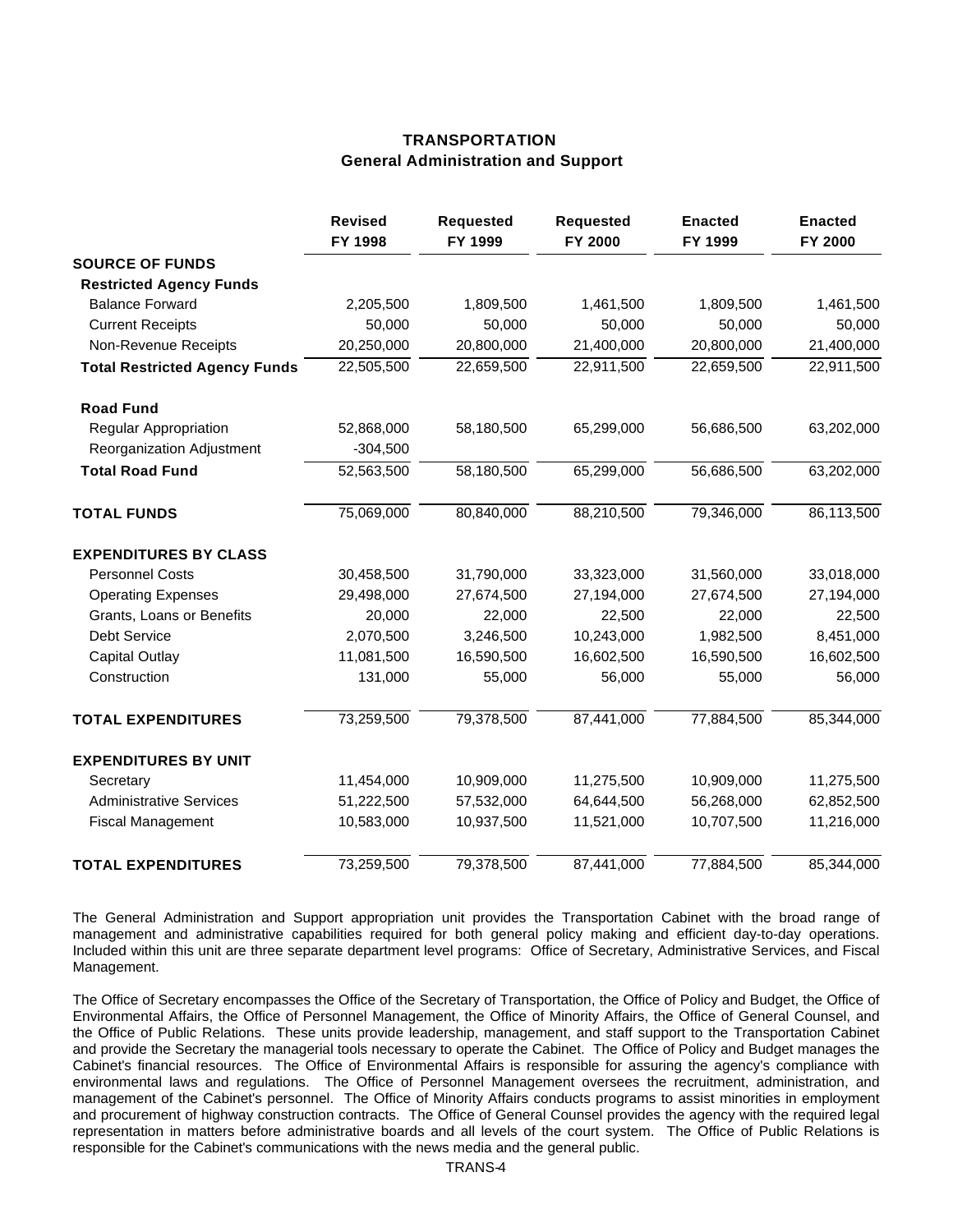The Department of Administrative Services encompasses the sub-programs of: Information Technology, Property and Supply, Administration, and Fleet Management. The Division of Information Technology handles the Information Technology program area and is responsible for all information processing functions in the Cabinet. The Divisions of Service and Supply and Real Property make up the Property and Supply program area. They purchase, receive, store, inventory, and issue to each Cabinet unit the office, engineering and laboratory supplies, equipment, and furniture necessary to operate. Also, this program area maintains the Cabinet's real property, which totals some 900 buildings located throughout the state. The Administration program area is comprised of the Commissioner of Administrative Services, the Division of Employee Safety and Health, the Division of Management Services, and the Division of Purchases. This program area also contains an Administrative Earnings account which accrues reimbursement from non-Road Fund supported units for the various types of administrative support provided by Road Fund units. The Fleet Management program area is operated by the Division of Fleet Management and encompasses the state-wide Motor Pool. The Motor Pool encompasses the passenger vehicles of all state agencies.

The Department of Fiscal Management is composed of the Office of the Commissioner of Fiscal Management, the Division of Accounts, the Division of Audit Review, and the Division of Toll Facilities. The Office of the Commissioner and the Divisions of Accounts and Audit Review are centralized service programs which coordinate the financial management, accounting, and auditing functions within the Cabinet. The Division of Toll Facilities administers the operational functions and programs relative to the Cabinet's toll parkways.

#### **Policy**

The enacted budget provides Road Funds of \$1,160,000 in fiscal year 1999 and \$1,218,500 in fiscal year 2000 in order to continue existing services in this appropriation unit. These funds are required to: 1) cover increased expenses for activities recently transferred to the Cabinet from other agencies (including various legal expenses, costs related to Washington, D.C. functions, and the state's annual dues for the Appalachian Regional Commission); 2) employ adequate information technology support staff to keep the agency's automation efforts on track; and 3) to provide auditing services to assure compliance by highway users with Kentucky's tax laws.

In the department-level program Office of Secretary, funding from the Road Fund is proposed at \$106,000 in fiscal year 1999 and \$111,500 in fiscal year 2000 to allow the Cabinet to pursue its Quality Management initiative and to enhance its internal and external communication efforts.

The enacted budget contains additional funding to support Transportation's acquisition of state-of-the-art technology for several program areas. Road Funds are provided through five additional budget items, which total \$5,617,000 in fiscal year 1999 and \$3,881,500 in fiscal year 2000. These additional projects, as contained in the agency's Information Resources Plan, will enable the Highway Operations area's EMPOWER Kentucky project, the Department of Vehicle Regulation's CVISN project (a National Intelligent Transportation System initiative), the entire Cabinet's compliance with the Year 2000 computing impacts, plus various computing infrastructure enhancements, and the Division of Information Technology's effort to attract and retain information processing professionals who can manage the agency's technology challenges.

The enacted budget contains \$6,468,000 in Road Funds in fiscal year 2000 to pay the debt service on bonds for construction of a new transportation office building in Frankfort. This major project has been recommended by the Capital Planning Advisory Board and will allow for the future renovation of the State Office Building.

Finally, Road Funds of \$41,000 in fiscal year 1999 and \$41,000 in fiscal year 2000 are provided in the enacted budget to conduct a study of audit selection processes aimed at improving tax compliance.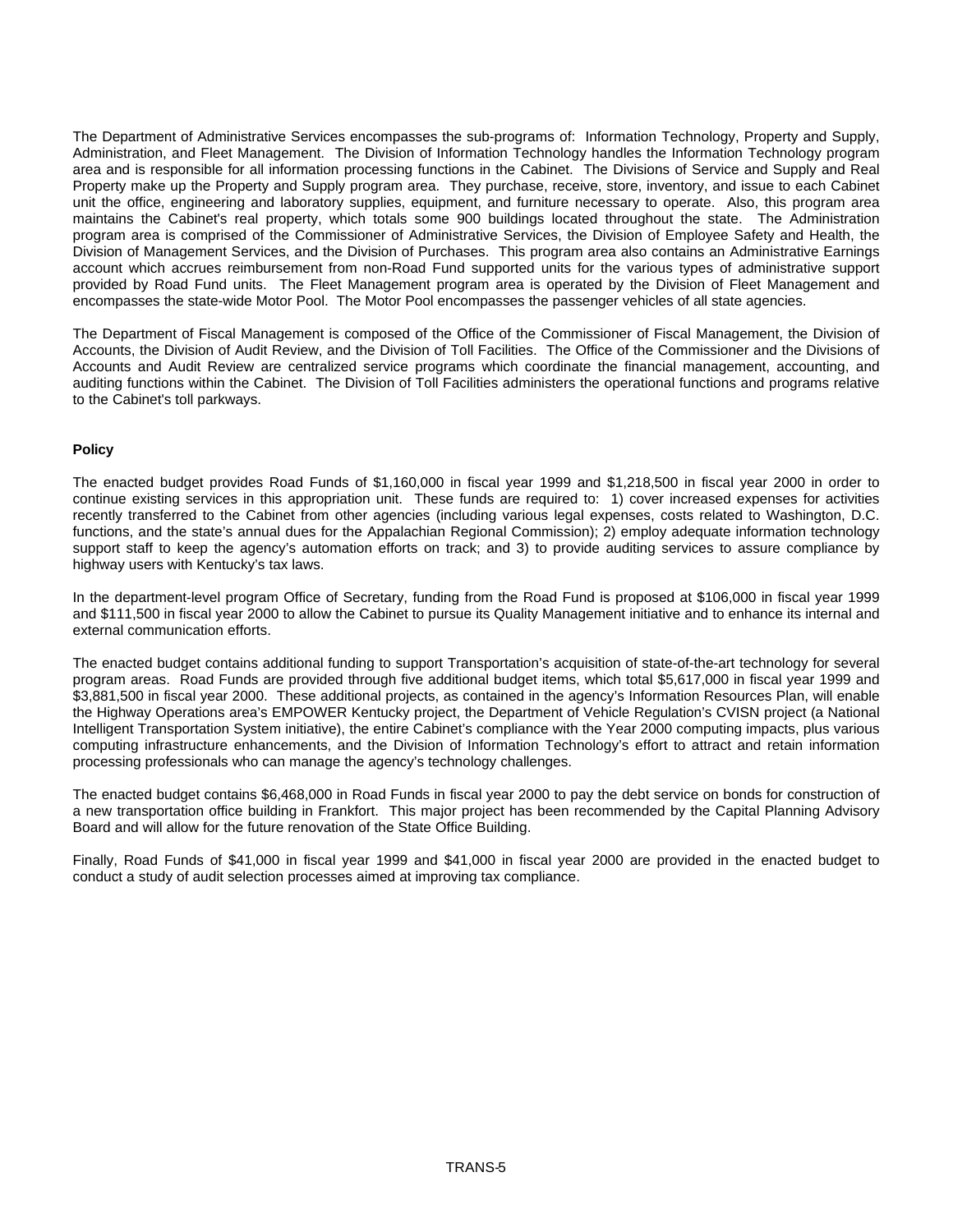## **TRANSPORTATION Air Transportation**

|                                      | <b>Revised</b><br>FY 1998 | <b>Requested</b><br>FY 1999 | <b>Requested</b><br>FY 2000 | <b>Enacted</b><br>FY 1999 | <b>Enacted</b><br>FY 2000 |
|--------------------------------------|---------------------------|-----------------------------|-----------------------------|---------------------------|---------------------------|
| <b>SOURCE OF FUNDS</b>               |                           |                             |                             |                           |                           |
| <b>General Fund</b>                  |                           |                             |                             |                           |                           |
| <b>Regular Appropriation</b>         | 2,164,000                 | 5,201,000                   | 5,267,000                   | 2,201,000                 | 2,267,000                 |
| <b>Continuing Appropriation</b>      | 3,009,700                 | 3,009,500                   | 3,009,500                   | 3,009,700                 | 3,009,700                 |
| <b>Total General Fund</b>            | 5,173,700                 | 8,210,500                   | 8,276,500                   | 5,210,700                 | 5,276,700                 |
| <b>Restricted Agency Funds</b>       |                           |                             |                             |                           |                           |
| <b>Balance Forward</b>               | 34,000                    | 34,000                      | 34,000                      | 34,000                    | 34,000                    |
| <b>Current Receipts</b>              | 53,500                    | 29,500                      | 30,500                      | 29,500                    | 30,500                    |
| <b>Total Restricted Agency Funds</b> | 87,500                    | 63,500                      | 64,500                      | 63,500                    | 64,500                    |
| <b>Federal Funds</b>                 |                           |                             |                             |                           |                           |
| <b>Current Receipts</b>              | 14,000                    | 359,000                     | 359,000                     | 359,000                   | 359,000                   |
| <b>TOTAL FUNDS</b>                   | 5,275,200                 | 8,633,000                   | 8,700,000                   | 5,633,200                 | 5,700,200                 |
| <b>EXPENDITURES BY CLASS</b>         |                           |                             |                             |                           |                           |
| <b>Personnel Costs</b>               | 987,000                   | 1,023,500                   | 1,063,500                   | 1,023,500                 | 1,063,500                 |
| <b>Operating Expenses</b>            | 217,000                   | 216,500                     | 223,500                     | 216,500                   | 223,500                   |
| Grants, Loans or Benefits            | 1,027,500                 | 3,999,500                   | 4,019,500                   | 999,500                   | 1,019,500                 |
| Construction                         |                           | 350,000                     | 350,000                     | 350,000                   | 350,000                   |
| <b>TOTAL EXPENDITURES</b>            | 2,231,500                 | 5,589,500                   | 5,656,500                   | 2,589,500                 | 2,656,500                 |
| <b>EXPENDITURES BY UNIT</b>          |                           |                             |                             |                           |                           |
| Airport Inspections                  | 14,000                    | 3,009,000                   | 3,009,000                   | 9,000                     | 9,000                     |
| Air Regulatory Administration        | 75,000                    | 77,500                      | 80,000                      | 77,500                    | 80,000                    |
| <b>Airport Striping</b>              | 53,500                    | 29,500                      | 30,500                      | 29,500                    | 30,500                    |
| Air Development Construction         | 1,501,500                 | 1,807,500                   | 1,836,500                   | 1,807,500                 | 1,836,500                 |
| Aeronautics                          | 527,500                   | 578,500                     | 608,000                     | 578,500                   | 608,000                   |
| <b>Flight Services</b>               | 60,000                    | 87,500                      | 92,500                      | 87,500                    | 92,500                    |
| <b>TOTAL EXPENDITURES</b>            | 2,231,500                 | 5,589,500                   | 5,656,500                   | 2,589,500                 | 2,656,500                 |

The Air Transportation program is charged under KRS 183.090(1) to inspect and determine the safety and adequacy of all airport facilities in the state. There are 135 airports and heliports which require the issuance of certificates of approval of licenses for operation. The legislative mandate, KRS 183.861, charges the Kentucky Airport Zoning Commission with the protection and safety of the navigable airspace within the state. The program also provides for the development of airports throughout the state with financial grants and administration, implementation, and management of airport construction, maintenance, striping, and flight services.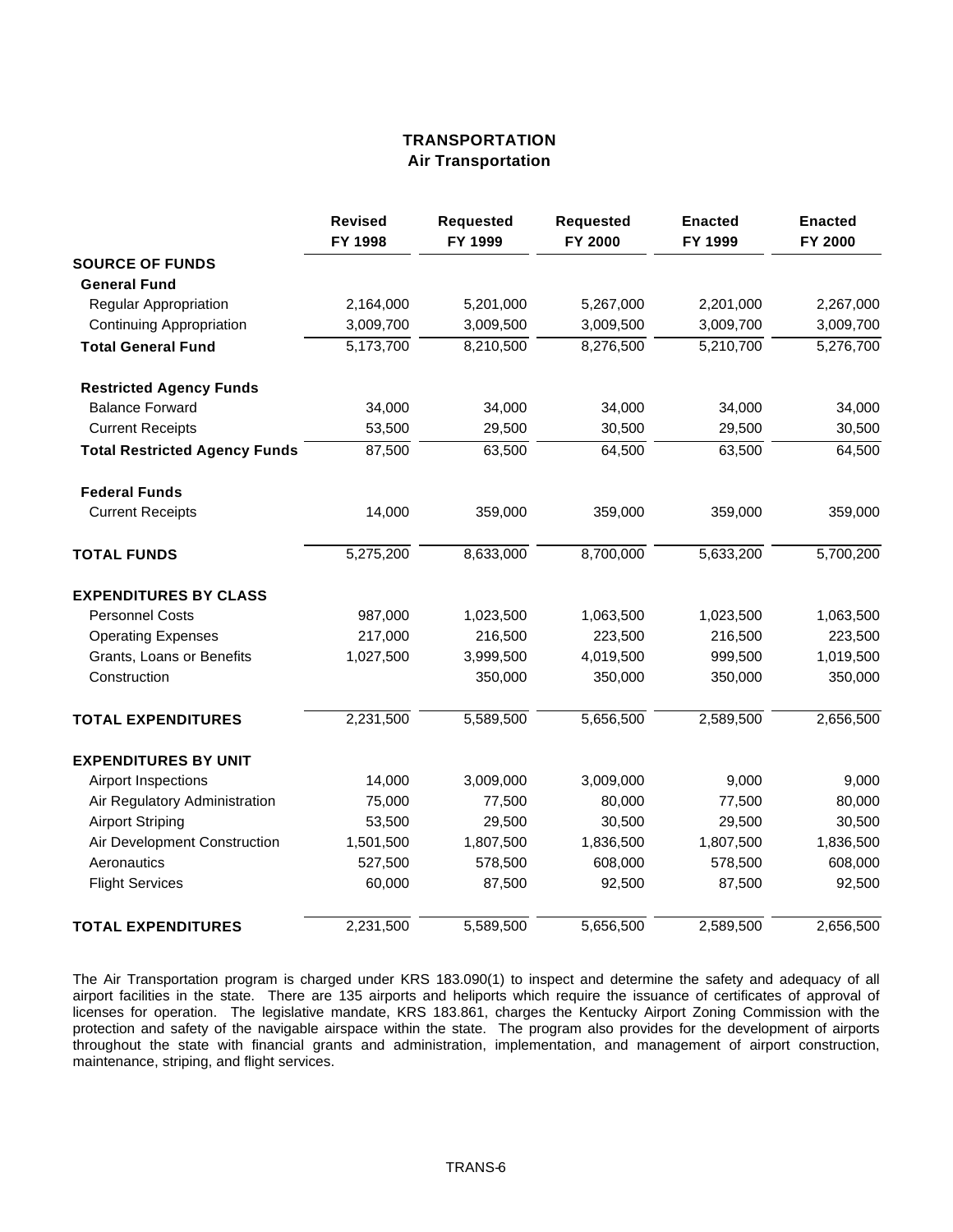# **TRANSPORTATION Rail Transportation**

|                              | <b>Revised</b><br>FY 1998 | <b>Requested</b><br>FY 1999 | <b>Requested</b><br><b>FY 2000</b> | <b>Enacted</b><br>FY 1999 | <b>Enacted</b><br><b>FY 2000</b> |
|------------------------------|---------------------------|-----------------------------|------------------------------------|---------------------------|----------------------------------|
| <b>SOURCE OF FUNDS</b>       |                           |                             |                                    |                           |                                  |
| <b>General Fund</b>          |                           |                             |                                    |                           |                                  |
| Regular Appropriation        | 66,800                    | 75,000                      | 77.500                             | 69.500                    | 72,000                           |
| <b>EXPENDITURES BY CLASS</b> |                           |                             |                                    |                           |                                  |
| <b>Personnel Costs</b>       | 59,300                    | 67,500                      | 69,500                             | 62,000                    | 64,000                           |
| <b>Operating Expenses</b>    | 7,500                     | 7,500                       | 8,000                              | 7,500                     | 8,000                            |
| <b>TOTAL EXPENDITURES</b>    | 66,800                    | 75,000                      | 77,500                             | 69,500                    | 72,000                           |

The Rail Transportation program is comprised of two subprograms: the Kentucky Railroad Commission and Rail Development. Section 209 of the Kentucky Constitution and KRS Chapter 276 establish the Railroad Commission of Kentucky. The Commission is responsible for regulation and safety of Kentucky's railway system and they also regulate rates and tariffs. In recent years, the budget unit has received relatively small amounts of federal funds. The Rail Development program provides financial assistance under the federal Local Rail Service Assistance Program to assist in mitigating the adverse affects of railroad abandonment on shippers and communities by providing funds for rail rehabilitation and encouraging lines to be purchased and operated as short lines. However, Congress has only provided funding for existing projects under the Local Rail Service Assistance program in recent years and federal funding for new projects is not anticipated during the 1998-2000 biennium.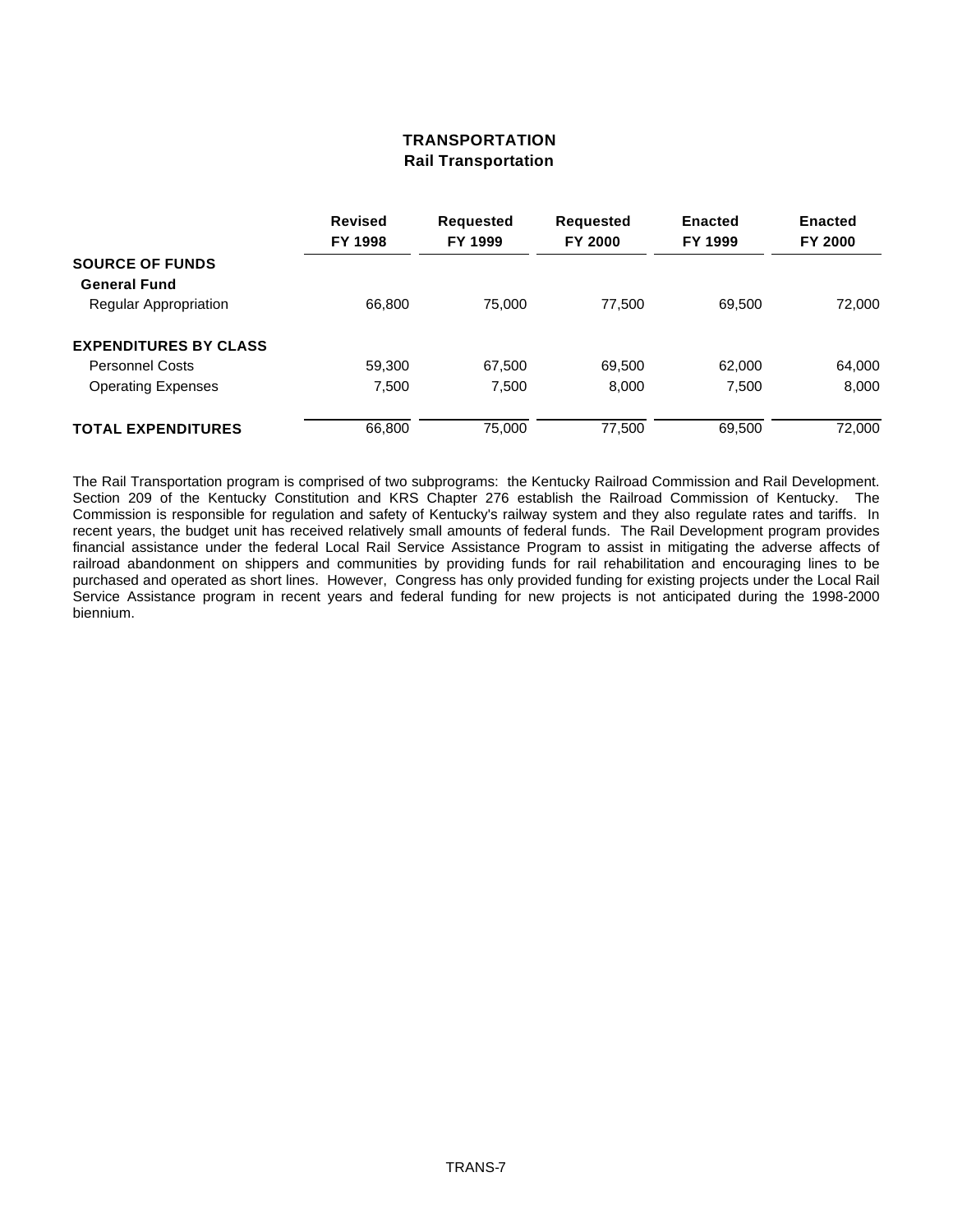# **TRANSPORTATION Public Transportation**

|                                           | <b>Revised</b><br>FY 1998 | <b>Requested</b><br>FY 1999 | <b>Requested</b><br>FY 2000 | <b>Enacted</b><br>FY 1999 | <b>Enacted</b><br>FY 2000 |
|-------------------------------------------|---------------------------|-----------------------------|-----------------------------|---------------------------|---------------------------|
| <b>SOURCE OF FUNDS</b>                    |                           |                             |                             |                           |                           |
| <b>General Fund</b>                       |                           |                             |                             |                           |                           |
| Regular Appropriation                     | 3,295,500                 | 4,259,000                   | 4,198,500                   | 3,916,000                 | 4,007,000                 |
| <b>Continuing Appropriation</b>           | 1,291,400                 | 1,291,500                   | 1,291,500                   | 1,291,400                 | 1,291,400                 |
| <b>Total General Fund</b>                 | 4,586,900                 | 5,550,500                   | 5,490,000                   | 5,207,400                 | 5,298,400                 |
| <b>Restricted Agency Funds</b>            |                           |                             |                             |                           |                           |
| Non-Revenue Receipts                      |                           | 48,038,500                  | 50,068,500                  | 48,038,500                | 50,068,500                |
| <b>Federal Funds</b>                      |                           |                             |                             |                           |                           |
| <b>Balance Forward</b>                    | $-29,500$                 | $-29,500$                   | $-29,500$                   | $-29,500$                 | $-29,500$                 |
| <b>Current Receipts</b>                   | 4,086,500                 | 4,996,500                   | 5,102,000                   | 5,996,500                 | 5,102,000                 |
| <b>Total Federal Funds</b>                | 4,057,000                 | 4,967,000                   | 5,072,500                   | 5,967,000                 | 5,072,500                 |
| <b>TOTAL FUNDS</b>                        | 8,643,900                 | 58,556,000                  | 60,631,000                  | 59,212,900                | 60,439,400                |
| <b>EXPENDITURES BY CLASS</b>              |                           |                             |                             |                           |                           |
| <b>Personnel Costs</b>                    | 692,500                   | 1,081,000                   | 1,127,500                   | 1,081,000                 | 1,127,500                 |
| <b>Operating Expenses</b>                 | 33,500                    | 715,500                     | 729,000                     | 715,500                   | 729,000                   |
| Grants, Loans or Benefits                 | 6,656,000                 | 55,497,500                  | 57,512,500                  | 56,154,500                | 57,321,000                |
| <b>TOTAL EXPENDITURES</b>                 | 7,382,000                 | 57,294,000                  | 59,369,000                  | 57,951,000                | 59,177,500                |
| <b>EXPENDITURES BY UNIT</b>               |                           |                             |                             |                           |                           |
| <b>Public Transportation</b>              | 4,902,500                 | 6,686,500                   | 6,676,000                   | 6,843,500                 | 5,984,500                 |
| Non-Public School                         |                           |                             |                             |                           |                           |
| Transportation                            | 2,000,000                 | 2,000,000                   | 2,000,000                   | 2,500,000                 | 2,500,000                 |
| Multi-Modal Planning                      | 479,500                   | 569,000                     | 624,500                     | 569,000                   | 624,500                   |
| Human Services Transportation<br>Delivery |                           | 48,038,500                  | 50,068,500                  | 48,038,500                | 50,068,500                |
| <b>TOTAL EXPENDITURES</b>                 | 7,382,000                 | 57,294,000                  | 59,369,000                  | 57,951,000                | 59,177,500                |

The Public Transportation Development program provides technical and financial assistance to public transportation providers throughout the Commonwealth principally through the following federal programs: Section 5303 of the 1964 UMTA Act funds technical assistance; operating, administrative, and capital assistance is funded by Section 5311; additional capital assistance is afforded by Section 5309, 5310, and Section 5307. KRS 96A.095 and KAR 603 7:030 authorize state funding for these programs. Also located within this budget unit is the Multi-Modal Planning function, which is concerned with addressing the development of the various types of transportation modes as part of an efficient, interrelated system. Both activities are performed by the Division of Multi-Modal Programs.

This program area also handles the distribution of grants to county governments for the transportation of non-public school students.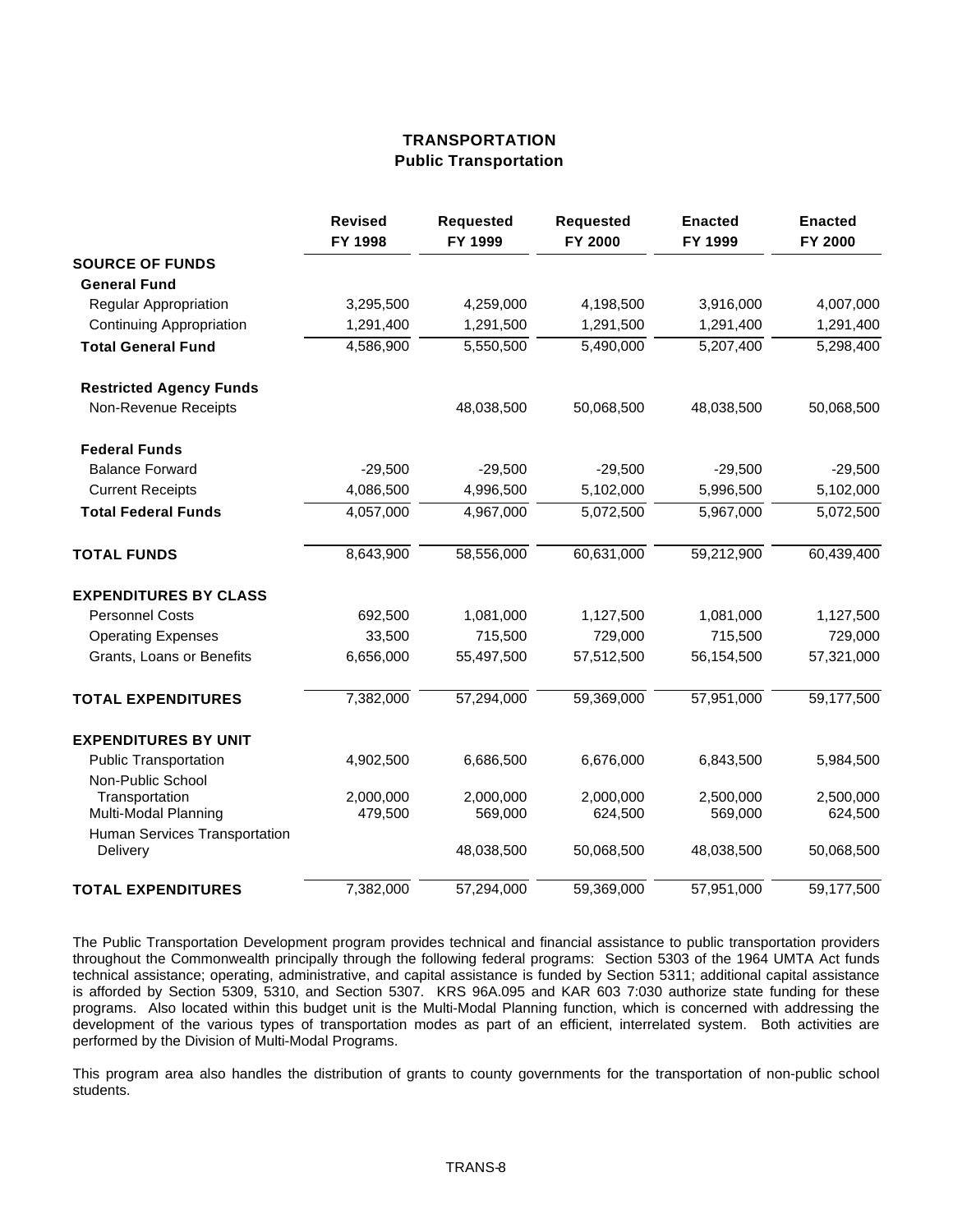## **Policy**

The enacted budget includes additional General Funds of \$500,000 in fiscal year 1999 and \$500,000 in fiscal year 2000 to provide for reimbursements to county government for costs relating to the transportation of non-public school students.

Additional non-revenue restricted funds in the amount of \$48,038,500 in fiscal year 1999 and \$50,068,500 in fiscal year 2000 are provided in the enacted budget from existing health and human service appropriations in the Cabinet for Health Services, Cabinet for Families and Children, and the Workforce Development Cabinet. The Empower Kentucky Human Service Transportation Delivery initiative is an inter-agency program where the Transportation Cabinet operates as a formal mechanism to serve the human service transportation needs of clients for Medicaid Non-Emergency Transportation (KRS 205.520), Transitional Assistance for Needy Families (TANF) (KRS 205.200), and Vocational Rehabilitation and Department for the Blind.

The enacted budget includes additional federal funds of \$1,000,000 for fiscal year 1999 to provide subsidies to transit authorities. Urban transit authorities will receive a sixty percent portion of the subsidies or \$600,000; rural transit authorities will receive a forty percent portion of the subsidies or \$400,000.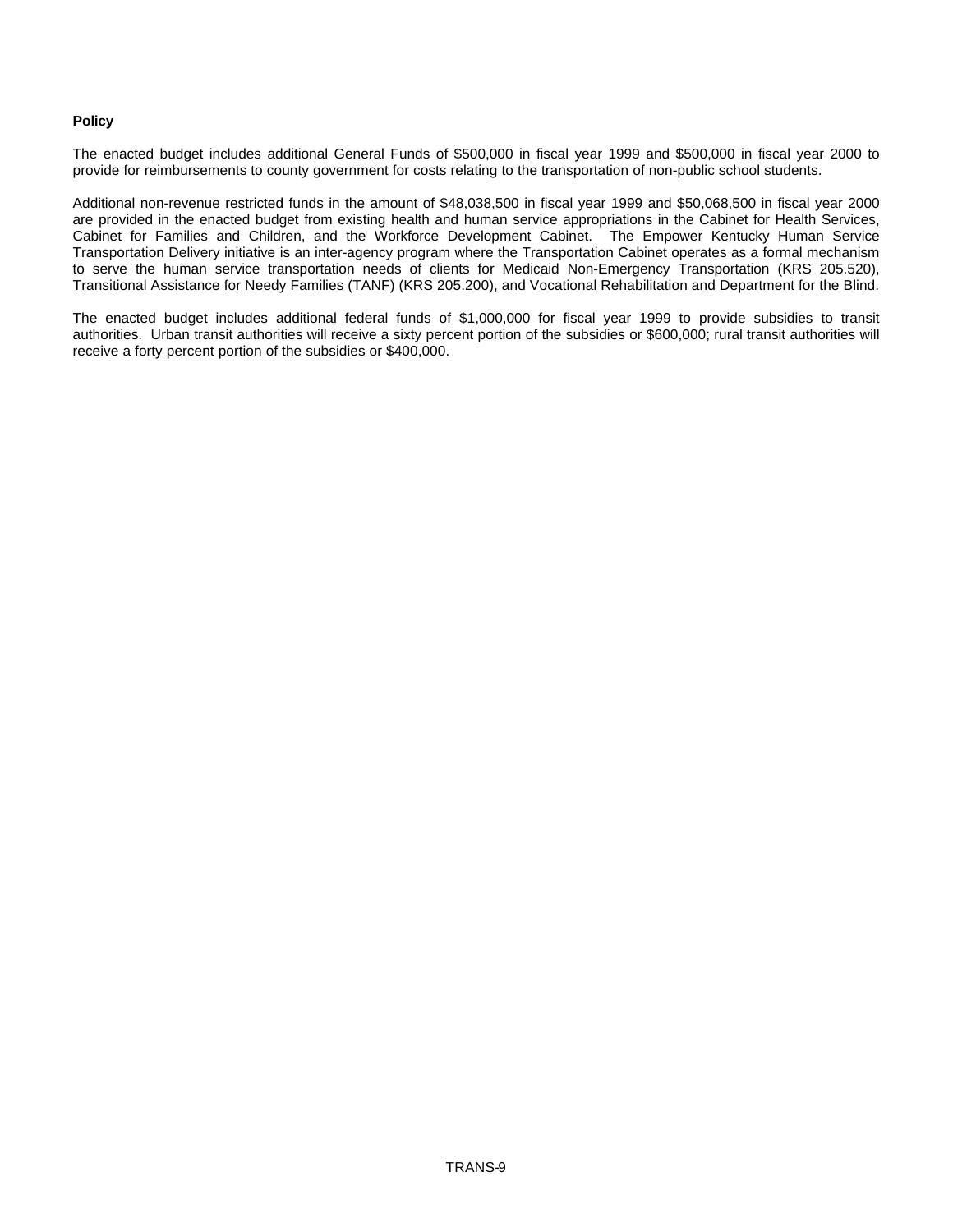## **TRANSPORTATION Revenue Sharing**

|                              | <b>Revised</b> | <b>Requested</b> | <b>Requested</b> | <b>Enacted</b> | <b>Enacted</b> |
|------------------------------|----------------|------------------|------------------|----------------|----------------|
|                              | FY 1998        | FY 1999          | FY 2000          | FY 1999        | FY 2000        |
| <b>SOURCE OF FUNDS</b>       |                |                  |                  |                |                |
| <b>Road Fund</b>             |                |                  |                  |                |                |
| Regular Appropriation        | 203,462,500    | 204,091,500      | 208,717,000      | 204,091,500    | 208,717,000    |
| Reorganization Adjustment    | 1,500          |                  |                  |                |                |
| <b>TOTAL FUNDS</b>           | 203,464,000    | 204,091,500      | 208,717,000      | 204,091,500    | 208,717,000    |
| <b>EXPENDITURES BY CLASS</b> |                |                  |                  |                |                |
| <b>Personnel Costs</b>       | 14,035,000     | 14,752,000       | 15,531,500       | 14,752,000     | 15,531,500     |
| <b>Operating Expenses</b>    | 27,956,500     | 28,728,500       | 28,931,000       | 28,728,500     | 28,931,000     |
| Grants, Loans or Benefits    | 109,236,500    | 109,590,000      | 112,083,500      | 109,590,000    | 112,083,500    |
| Construction                 | 52,236,000     | 51,021,000       | 52,171,000       | 51,021,000     | 52,171,000     |
| <b>TOTAL EXPENDITURES</b>    | 203,464,000    | 204,091,500      | 208,717,000      | 204,091,500    | 208,717,000    |
| <b>EXPENDITURES BY UNIT</b>  |                |                  |                  |                |                |
| County Road Aid              | 76,885,500     | 77,188,000       | 78,946,000       | 77,188,000     | 78,946,000     |
| <b>Rural Secondary</b>       | 93,272,500     | 93,573,000       | 95,702,000       | 93,573,000     | 95,702,000     |
| Municipal Aid                | 32,351,000     | 32,455,500       | 33,194,000       | 32,455,500     | 33,194,000     |
| <b>Energy Recovery Road</b>  | 950,000        | 875,000          | 875,000          | 875,000        | 875,000        |
| <b>Energy Recovery Coop</b>  | 5,000          |                  |                  |                |                |
| <b>TOTAL EXPENDITURES</b>    | 203,464,000    | 204,091,500      | 208,717,000      | 204,091,500    | 208,717,000    |

There are four components of the Revenue Sharing Program: County Road Aid, Rural Secondary, Municipal Road Aid, and the Energy Recovery Road Fund. All of these programs are mandated and controlled by statute, with the distribution of funds based on the amount of certain taxes or fees collected.

The County Road Aid Program and the Rural Secondary Program are set up to distribute a portion of the state's motor fuels tax collections to counties. Authorized by KRS 179.410-179.430, the County Road Aid Program distributes 18.3 percent of the total motor fuels tax collections, with the funds being sent to the counties monthly. The Rural Secondary Program, authorized by KRS 177.320, provides maintenance on secondary and rural roads and is funded by 22.2 percent of the motor fuels tax collections. This program is administered by the Department of Highways with the funds being expended on behalf of the counties.

Funds for both these programs are allocated through a formula known as the statutory "formula of fifths." Each county receives a portion of the statewide total as follows: one-fifth is divided evenly among all counties, one-fifth is divided proportionately based on the amount of rural population in each county, one-fifth is distributed on the basis of rural road mileage in each county, and two-fifths is apportioned according to each county's share of the total land area in the state.

The Municipal Road Aid Program is established under the authority of KRS 177.365 and funding is also a statutory portion (7.7 percent) of the motor fuels tax collections. Distribution is made through a formula based on the population contained in each city or unincorporated urban area of 10,000 or more.

County Fiscal Courts and the governments of local municipalities may enter into contracts with the Transportation Cabinet to assist them in administering their County Road Aid and Municipal Road Aid funds.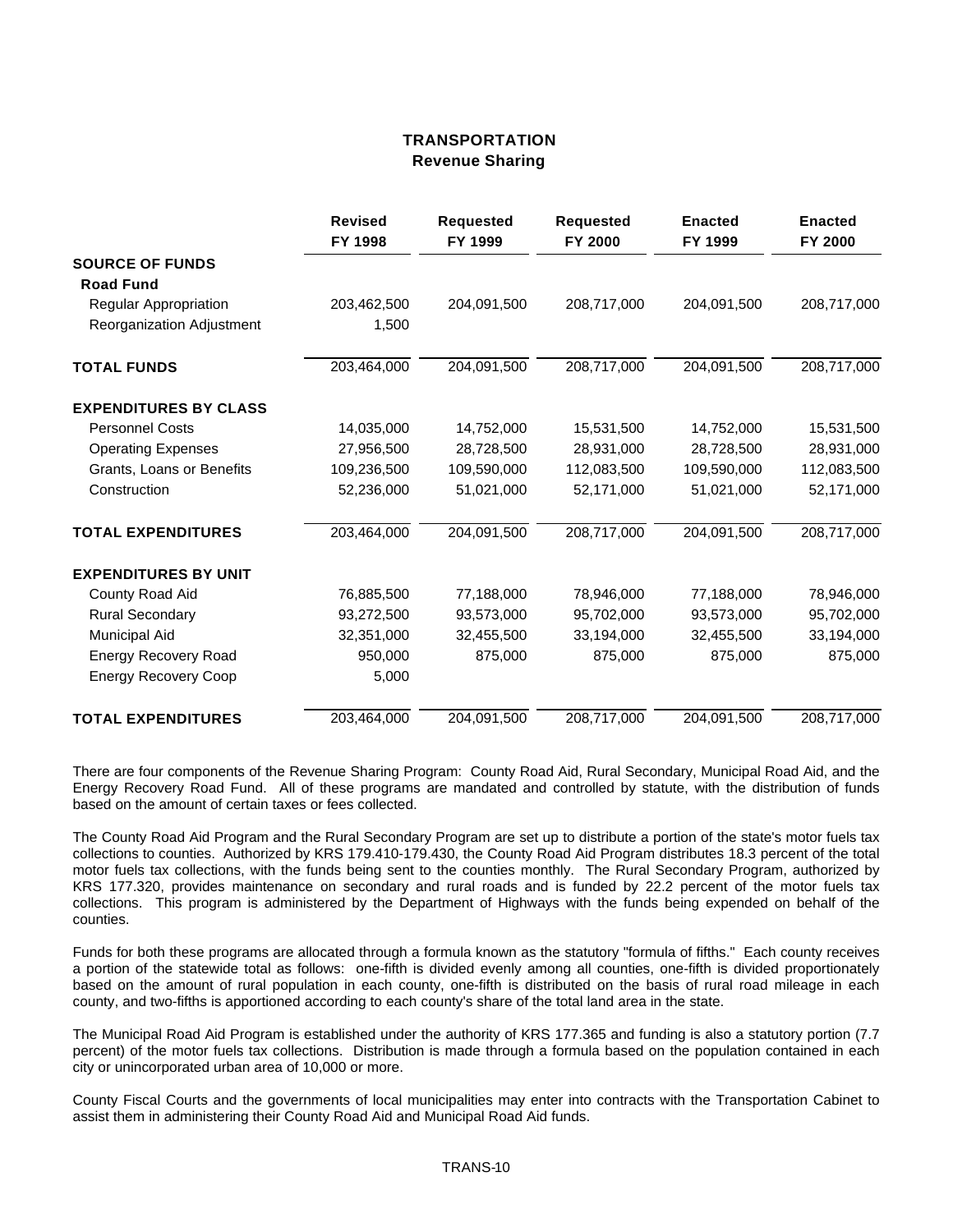KRS 177.977 - 177.979 establishes the Energy Recovery Road Fund, which allows for the transport of coal over certain roads at extended vehicle weights when a special fee is paid. The fees are then used for the upkeep of these same roads. In addition, the statutes allow for cooperative agreements between coal haulers and the Cabinet to provide funds for maintaining roads on which non-registered trucks may travel.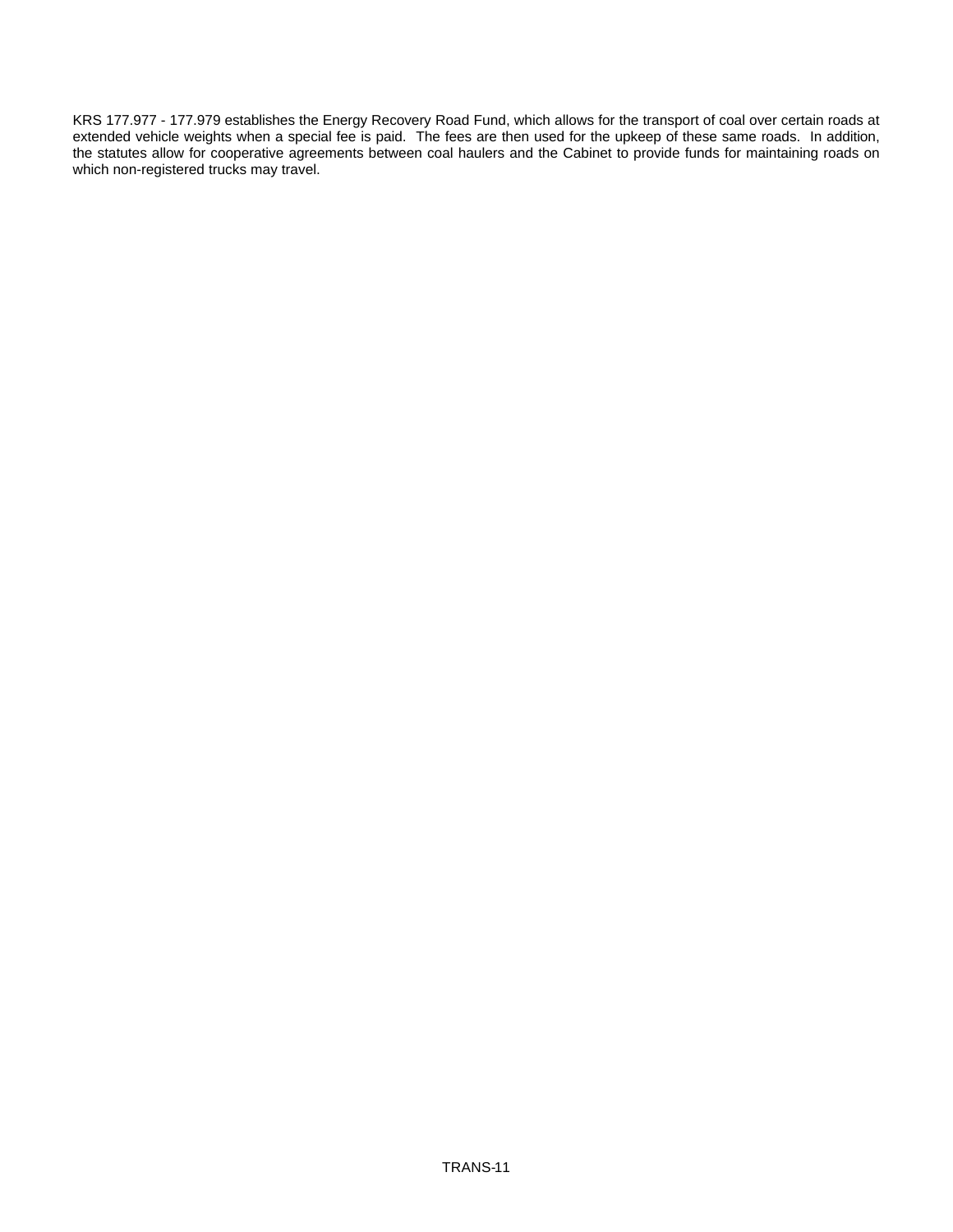# **TRANSPORATION Highways**

|                                      | <b>Revised</b><br>FY 1998 | <b>Requested</b><br>FY 1999 | <b>Requested</b><br>FY 2000 | <b>Enacted</b><br>FY 1999 | <b>Enacted</b><br>FY 2000 |
|--------------------------------------|---------------------------|-----------------------------|-----------------------------|---------------------------|---------------------------|
| <b>SOURCE OF FUNDS</b>               |                           |                             |                             |                           |                           |
| <b>Restricted Agency Funds</b>       |                           |                             |                             |                           |                           |
| <b>Balance Forward</b>               | 176,361,500               | 21,532,500                  | $-345,500$                  | 21,532,500                | $-345,500$                |
| <b>Current Receipts</b>              | 24,064,000                | 41,450,000                  | 27,065,000                  | 41,450,000                | 27,065,000                |
| <b>Total Restricted Agency Funds</b> | 200,425,500               | 62,982,500                  | 26,719,500                  | 62,982,500                | 26,719,500                |
| <b>Federal Funds</b>                 |                           |                             |                             |                           |                           |
| <b>Balance Forward</b>               | $-846,500$                | $-846,500$                  | $-846,500$                  | $-846,500$                | $-846,500$                |
| <b>Current Receipts</b>              | 341,005,500               | 374,455,500                 | 358,571,500                 | 398,599,500               | 382,602,500               |
| <b>Total Federal Funds</b>           | 340,159,000               | 373,609,000                 | 357,725,000                 | 397,753,000               | 381,756,000               |
| <b>Road Fund</b>                     |                           |                             |                             |                           |                           |
| <b>Regular Appropriation</b>         | 499,723,000               | 523,369,000                 | 554,463,000                 | 533,333,500               | 563,045,500               |
| Surplus Plan                         | 10,361,500                |                             |                             |                           |                           |
| Reorganization Adjustment            | 362,000                   |                             |                             |                           |                           |
| <b>Total Road Fund</b>               | 510,446,500               | 523,369,000                 | 554,463,000                 | 533,333,500               | 563,045,500               |
| <b>Highway Bonds</b>                 |                           | 100,000,000                 | 105,000,000                 | 100,000,000               | 105,000,000               |
| <b>TOTAL FUNDS</b>                   | 1,051,031,000             | 1,059,960,500               | 1,043,907,500               | 1,094,069,000             | 1,076,521,000             |
| <b>EXPENDITURES BY CLASS</b>         |                           |                             |                             |                           |                           |
| <b>Personnel Costs</b>               | 217,905,500               | 233,169,500                 | 242,780,500                 | 232,421,000               | 241,981,500               |
| <b>Operating Expenses</b>            | 71,762,500                | 80,395,500                  | 81,465,500                  | 80,395,500                | 81,465,500                |
| Grants, Loans or Benefits            | 907,500                   | 990,000                     | 1,145,000                   | 990,000                   | 1,145,000                 |
| <b>Capital Outlay</b>                | 897,500                   | 260,000                     | 265,000                     | 260,000                   | 265,000                   |
| Construction                         | 738,872,000               | 746,337,500                 | 719,443,500                 | 781,194,500               | 752,856,000               |
| <b>TOTAL EXPENDITURES</b>            | 1,030,345,000             | 1,061,152,500               | 1,045,099,500               | 1,095,261,000             | 1,077,713,000             |
| <b>EXPENDITURES BY UNIT</b>          |                           |                             |                             |                           |                           |
| Research                             | 2,003,500                 | 2,551,000                   | 2,686,000                   | 2,541,000                 | 2,666,000                 |
| Construction                         | 830,742,500               | 843,249,000                 | 818,409,000                 | 878,106,000               | 851,821,500               |
| Maintenance                          | 162,478,500               | 179,516,000                 | 186,531,500                 | 178,777,500               | 185,752,500               |
| <b>Engineering Administration</b>    | 6,800,500                 | 7,991,500                   | 8,317,500                   | 7,991,500                 | 8,317,500                 |
| <b>Highway Planning</b>              | 8,280,000                 | 7,978,500                   | 8,320,500                   | 7,978,500                 | 8,320,500                 |
| <b>Highway Operations</b>            | 17,540,000                | 18,866,500                  | 19,835,000                  | 18,866,500                | 19,835,000                |
| <b>Equipment Services</b>            | 2,500,000                 | 1,000,000                   | 1,000,000                   | 1,000,000                 | 1,000,000                 |
| <b>TOTAL EXPENDITURES</b>            | 1,030,345,000             | 1,061,152,500               | 1,045,099,500               | 1,095,261,000             | 1,077,713,000             |

The Highways appropriation unit is the largest major program in the Transportation Cabinet. There are seven individual program areas which encompass the activities of this unit: Research, Construction, Maintenance, Engineering Administration,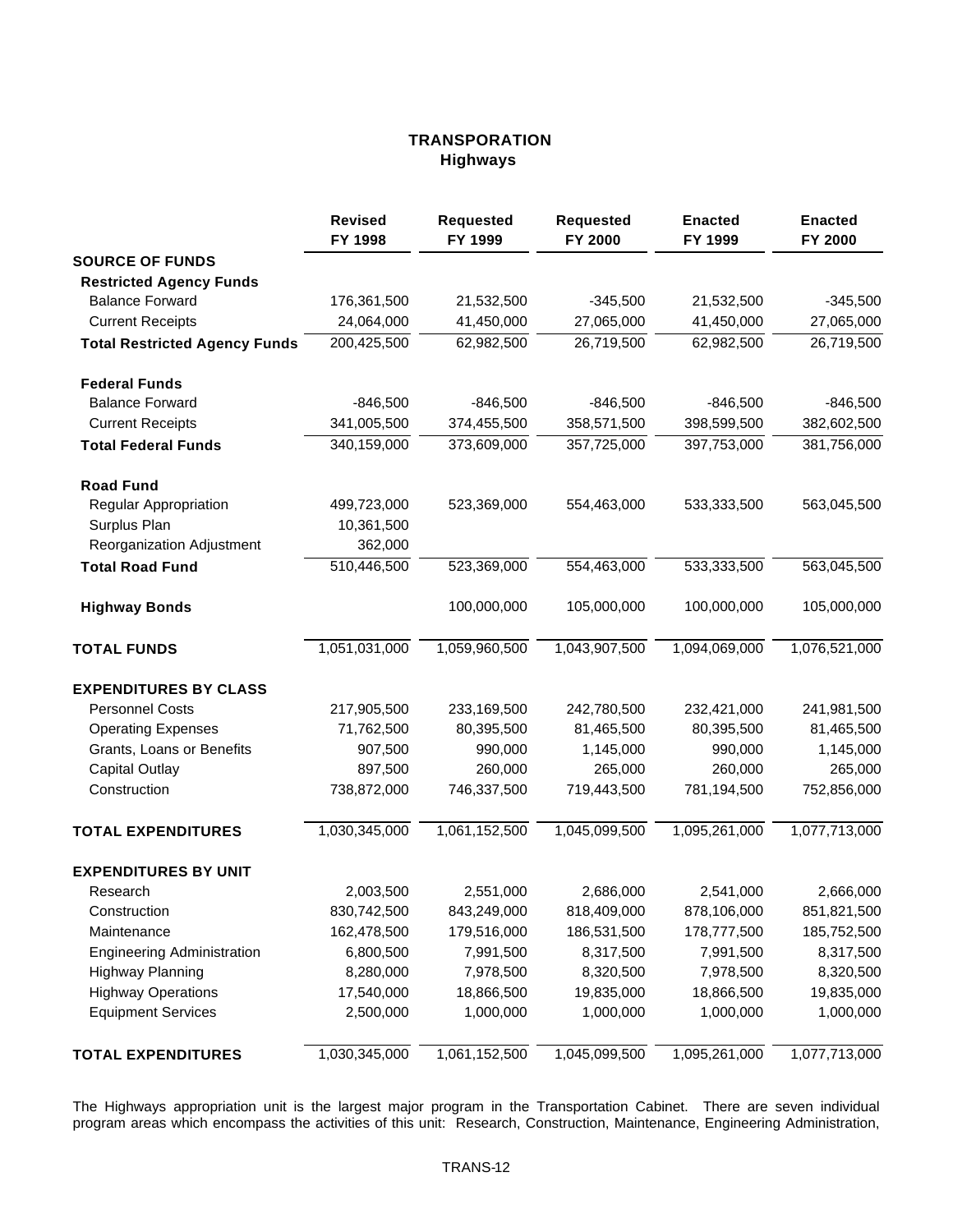Highway Planning, Highway Operations, and Equipment Services. The construction program is divided into three subprograms: Bond Funded Construction, State Funded Construction, and Federal Funded Construction.

The Department of Highways is responsible for the construction, reconstruction, and maintenance of the State Primary Road System through authority granted by KRS 177.020. The Department is headed by a Commissioner who is appointed by the Governor on recommendation of the Secretary of Transportation. This agency administers all of the programs listed within the Highways appropriation unit.

Motor vehicles travel some 42 billion miles per year on Kentucky's 72,600 miles of roads and streets. The State Primary Road System carries approximately 85 percent of all traffic. This network consists of approximately 27,300 miles of interstate highways, resource recovery roads, parkways, economic development roads, primary, secondary, rural, and unclassified roads, and some 8,900 bridges. Kentucky's parkway system, consisting of 700 miles of state roads built to interstate standards, is the largest in the nation.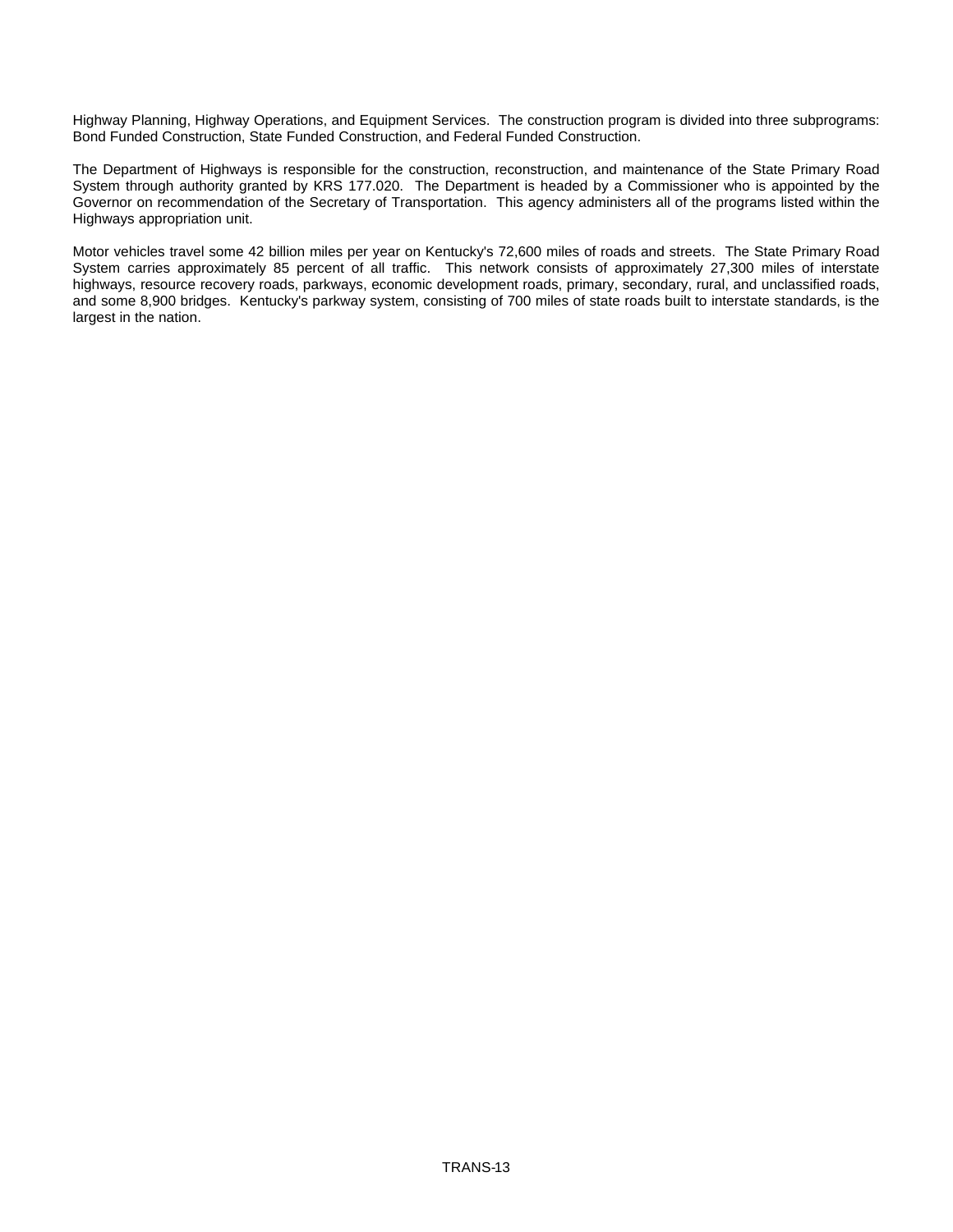# **TRANSPORTATION Highways Research**

|                              | <b>Revised</b><br>FY 1998 | <b>Requested</b><br>FY 1999 | <b>Requested</b><br>FY 2000 | <b>Enacted</b><br>FY 1999 | <b>Enacted</b><br>FY 2000 |
|------------------------------|---------------------------|-----------------------------|-----------------------------|---------------------------|---------------------------|
| <b>SOURCE OF FUNDS</b>       |                           |                             |                             |                           |                           |
| <b>Federal Funds</b>         |                           |                             |                             |                           |                           |
| <b>Current Receipts</b>      | 1,050,000                 | 1,500,000                   | 1,600,000                   | 1,500,000                 | 1,600,000                 |
| <b>Road Fund</b>             |                           |                             |                             |                           |                           |
| <b>Regular Appropriation</b> | 953,500                   | 1,051,000                   | 1,086,000                   | 1,041,000                 | 1,066,000                 |
| <b>TOTAL FUNDS</b>           | 2,003,500                 | 2,551,000                   | 2,686,000                   | 2,541,000                 | 2,666,000                 |
| <b>EXPENDITURES BY CLASS</b> |                           |                             |                             |                           |                           |
| <b>Personnel Costs</b>       | 1,713,500                 | 2,361,000                   | 2,496,000                   | 2,351,000                 | 2,476,000                 |
| <b>Operating Expenses</b>    | 290,000                   | 190,000                     | 190,000                     | 190,000                   | 190,000                   |
| <b>TOTAL EXPENDITURES</b>    | 2,003,500                 | 2,551,000                   | 2,686,000                   | 2,541,000                 | 2,666,000                 |

The Research Program is primarily a problem solving service available to the Department of Highways. The program provides studies relating to traffic safety and operations, pavement mechanics and performance, and materials characteristics and behavior. The Research function is mandated by the Commonwealth's use of federal highway funds in accordance with Title 23 of the Federal Code.

This program also distributes the statutory funding for the Kentucky Transportation Center at the University of Kentucky. The amount provided under KRS Chapter 177 is one-tenth of one percent of the motor fuels tax collections, not to exceed \$190,000 per year from the State Road Fund. The 1992, 1994, and 1996 Budget Bills mandated the transfer of an additional \$100,000 per year from the Revenue Sharing appropriation unit to this program for the Kentucky Transportation Center. Total funding for the Center of \$290,000 each year was thereby provided in the stated fiscal biennia.

## **Policy**

The enacted budget provides for the continuation of the transfer of \$100,000 per year from the Revenue Sharing appropriation unit to fund the Kentucky Transportation Center at an annual rate of \$290,000.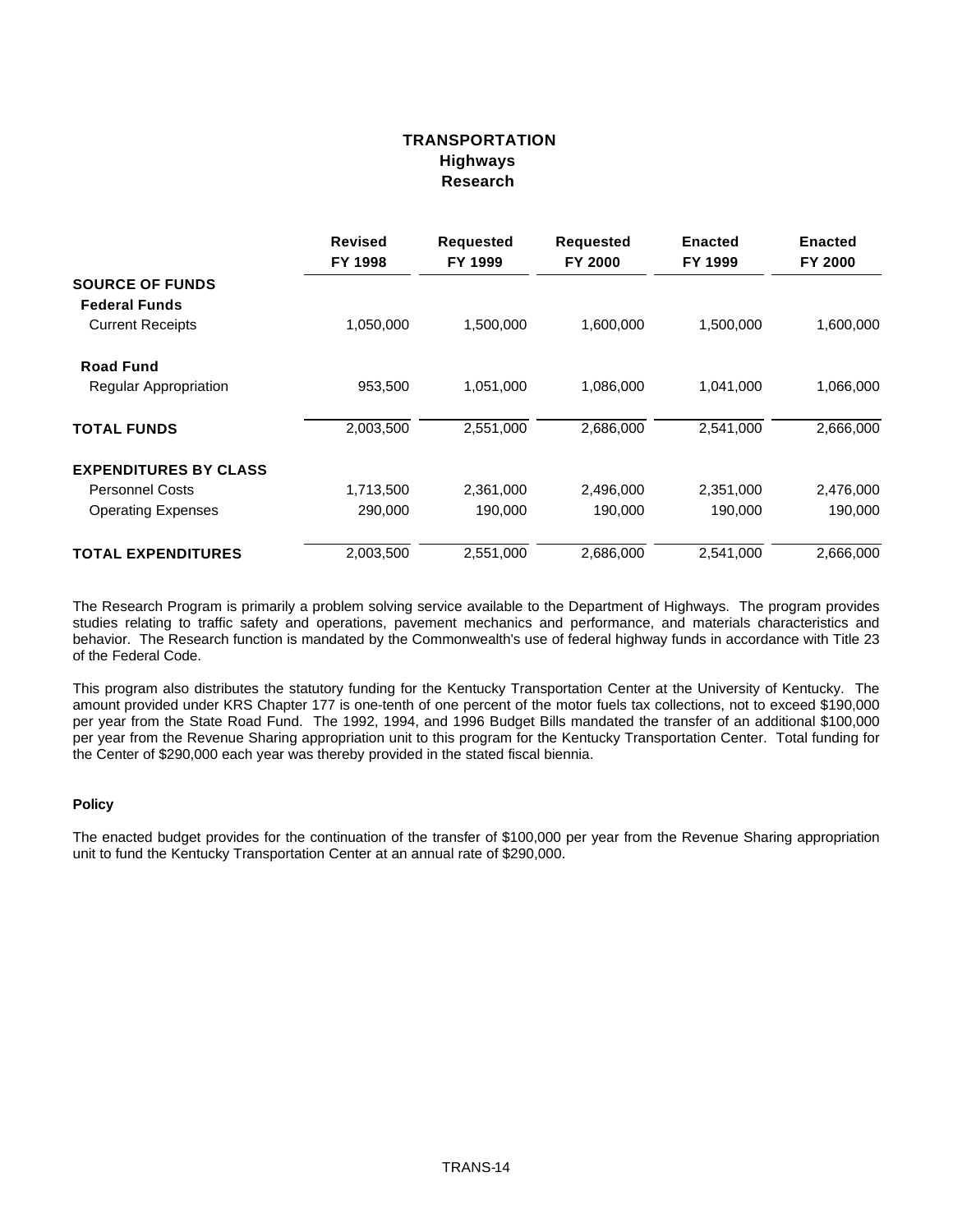# **TRANSPORTATION Highways Construction**

|                                      | <b>Revised</b><br>FY 1998 | <b>Requested</b><br>FY 1999 | <b>Requested</b><br>FY 2000 | <b>Enacted</b><br>FY 1999 | <b>Enacted</b><br>FY 2000 |
|--------------------------------------|---------------------------|-----------------------------|-----------------------------|---------------------------|---------------------------|
| <b>SOURCE OF FUNDS</b>               |                           |                             |                             |                           |                           |
| <b>Restricted Agency Funds</b>       |                           |                             |                             |                           |                           |
| <b>Balance Forward</b>               | 176,707,000               | 21,878,000                  |                             | 21,878,000                |                           |
| <b>Current Receipts</b>              | 21,764,000                | 38,350,000                  | 23,965,000                  | 38,350,000                | 23,965,000                |
| <b>Total Restricted Agency Funds</b> | 198,471,000               | 60,228,000                  | 23,965,000                  | 60,228,000                | 23,965,000                |
| <b>Federal Funds</b>                 |                           |                             |                             |                           |                           |
| <b>Balance Forward</b>               | $-846,500$                | $-846,500$                  | $-846,500$                  | $-846,500$                | $-846,500$                |
| <b>Current Receipts</b>              | 329,372,500               | 367,102,500                 | 350,856,000                 | 391,246,500               | 374,887,000               |
| <b>Total Federal Funds</b>           | 328,526,000               | 366,256,000                 | 350,009,500                 | 390,400,000               | 374,040,500               |
| <b>Road Fund</b>                     |                           |                             |                             |                           |                           |
| Regular Appropriation                | 314,415,500               | 315,918,500                 | 338,588,000                 | 326,631,500               | 347,969,500               |
| Surplus Plan                         | 10,361,500                |                             |                             |                           |                           |
| <b>Total Road Fund</b>               | 324,777,000               | 315,918,500                 | 338,588,000                 | 326,631,500               | 347,969,500               |
| <b>Highway Bonds</b>                 |                           | 100,000,000                 | 105,000,000                 | 100,000,000               | 105,000,000               |
| <b>TOTAL FUNDS</b>                   | 851,774,000               | 842,402,500                 | 817,562,500                 | 877,259,500               | 850,975,000               |
| <b>EXPENDITURES BY CLASS</b>         |                           |                             |                             |                           |                           |
| <b>Personnel Costs</b>               | 95,201,000                | 95,878,000                  | 97,698,500                  | 95,878,000                | 97,698,500                |
| <b>Operating Expenses</b>            | 3,938,500                 | 4,950,000                   | 4,961,500                   | 4,950,000                 | 4,961,500                 |
| Grants, Loans or Benefits            | 907,500                   | 990,000                     | 1,145,000                   | 990,000                   | 1,145,000                 |
| <b>Capital Outlay</b>                | 646,500                   |                             |                             |                           |                           |
| Construction                         | 730,049,000               | 741,431,000                 | 714,604,000                 | 776,288,000               | 748,016,500               |
| <b>TOTAL EXPENDITURES</b>            | 830,742,500               | 843,249,000                 | 818,409,000                 | 878,106,000               | 851,821,500               |
| <b>EXPENDITURES BY UNIT</b>          |                           |                             |                             |                           |                           |
| <b>Bond Funded Construction</b>      | 173,949,500               | 127,878,000                 | 105,000,000                 | 127,878,000               | 105,000,000               |
| <b>State Funded Construction</b>     | 261,004,500               | 235,883,000                 | 261,003,000                 | 247,599,700               | 269,152,200               |
| <b>Federal Funded Construction</b>   | 395,788,500               | 479,488,000                 | 452,406,000                 | 502,628,300               | 477,669,300               |
| <b>TOTAL EXPENDITURES</b>            | 830,742,500               | 843,249,000                 | 818,409,000                 | 878,106,000               | 851,821,500               |

The Construction Program is the largest single funding component within the Highways appropriation unit. It encompasses all construction and major reconstruction of roadways which are a part of the State Primary Road System. The Construction Program is divided into three sub-programs: Bond Funded Construction, State Funded Construction, and Federal Funded Construction.

Bond Funded Construction has been utilized by the Commonwealth for the construction of several different road "systems" over the past 40 years. General Obligation Bonds were sold to finance the original construction of the Interstate System. The Turnpike Authority of Kentucky was created and sold revenue bonds to generate proceeds which were expended to build the Toll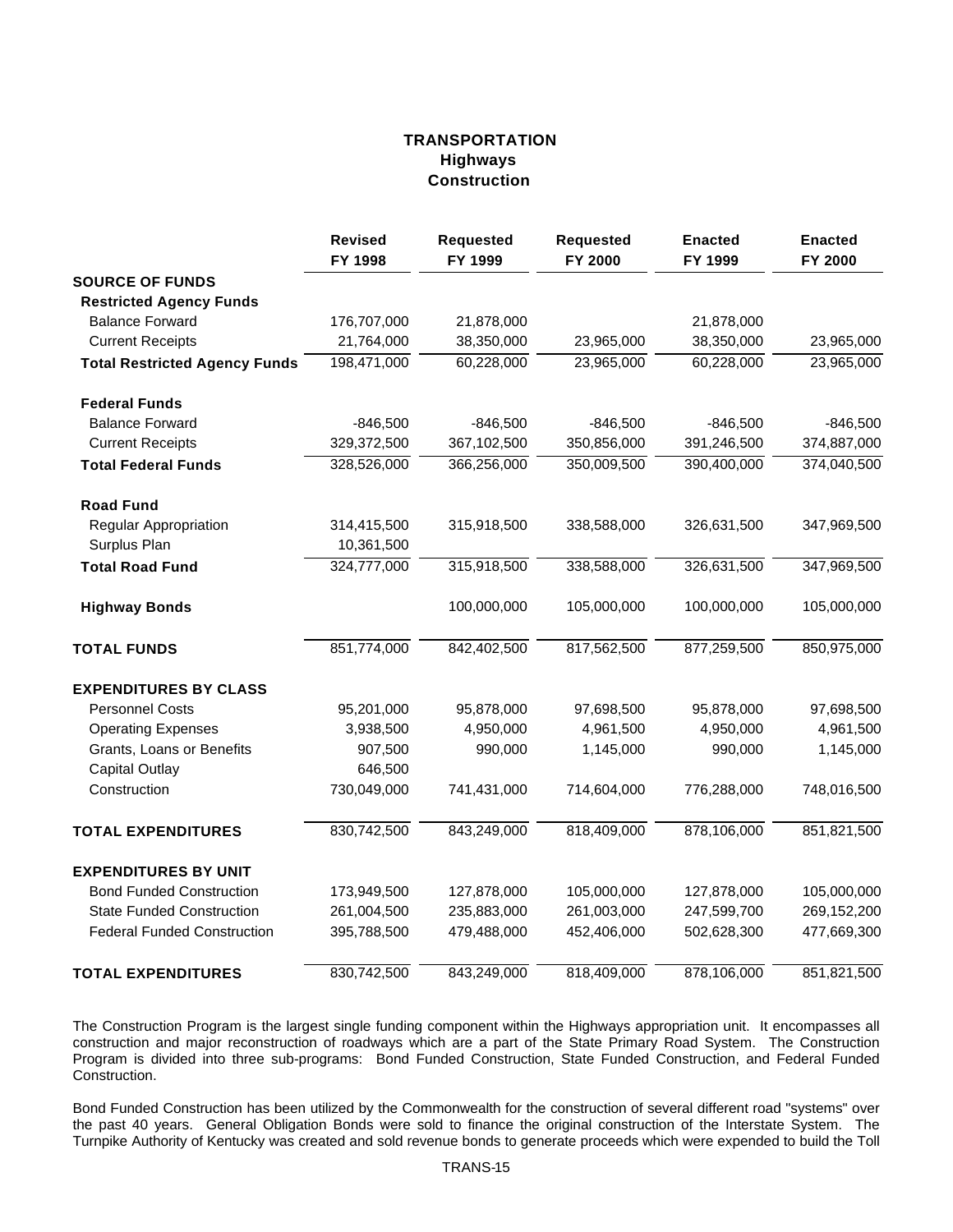Road System which criss-crosses the state. Resource Recovery Bonds were sold in the late 1970's for construction of the Resource Recovery Road System, a network of highways over which coal resources could be efficiently hauled. Finally, the Turnpike Authority sold bonds in 1984, 1987, 1990, 1993, and 1995 for projects identified as part of the Economic Development Road System. All of the roads constructed using proceeds from Turnpike Authority bonds are built by the Cabinet on behalf of the Authority, and then are leased to the Cabinet until the bonds are retired, at which time they are transferred to the Cabinet and become a part of the state highway system.

State Funded Construction provides for many highway improvement needs, emergency needs, industrial access roads, parkway and primary road pavement rehabilitation, and other projects unsuited for federal funding. The state resurfacing program is a part of this sub-program area and provides for resurfacing of roads on the state maintained highway system.

The Federal Construction program addresses the major construction, reconstruction, and rehabilitation needs for nearly 12,000 miles of Interstate, primary, secondary, urban systems, and Appalachian routes across the state. This funding is provided under Titles 23 and 40 of the U.S. Code. Extensive changes in the programs which provide federal monies to the states were made by the Intermodal Surface Transportation Efficiency Act (ISTEA), which was enacted by Congress in 1991.

## **Policy**

The Bond Funded Construction program provides bond fund resources of \$100 million in fiscal year 1999 and \$105 million in fiscal year 2000 for highway construction projects listed in the Transportation Cabinet Six-Year Road Plan as state-funded projects. These bonds are proposed to be authorized by the General Assembly and issued by the Kentucky Turnpike Authority under existing statutory authority for the Economic Development Road Revenue Bond program.

Within the State Funded Construction Program, the enacted budget provides Road Fund moneys of \$61.3 million in fiscal year 1999 and \$63 million in fiscal year 2000 for state resurfacing projects and \$450,000 in each year of the biennium for the specialized contracts account. The State Resurfacing Program has been increased each year by approximately \$12.4 million above the current services level with funds made available through the suspension of statutory deposits to the Debt Payment Acceleration Fund (KRS 175.505). Road Funds are also provided in the amount of \$35 million in fiscal year 1999 and \$35 million in fiscal year 2000 for the Highway Construction Contingency Account.

Under the Federal Funded Construction Program, the amount of available funding from the Federal Highway Administration remained uncertain at the time of budget development. The federal funding act (ISTEA) expired on September 30, 1997, and a new reauthorization bill has not been enacted. Furthermore, there appears to be little prospect that Congress will soon reauthorize the highway and transit programs, other than with short-term, "continuing" appropriations. Given the uncertainty of Congressional action, the enacted budget for fiscal year 1999 and fiscal year 2000 uses the Transportation Cabinet's current best estimates of future federal funds based on an analysis of the various reauthorization proposals being circulated in Washington.

State Road Funds are provided in the Federal Funded Construction Program totaling \$87,381,800 in fiscal year 1999 and \$83,967,300 in fiscal year 2000 to provide the anticipated required state participation in federally funded projects.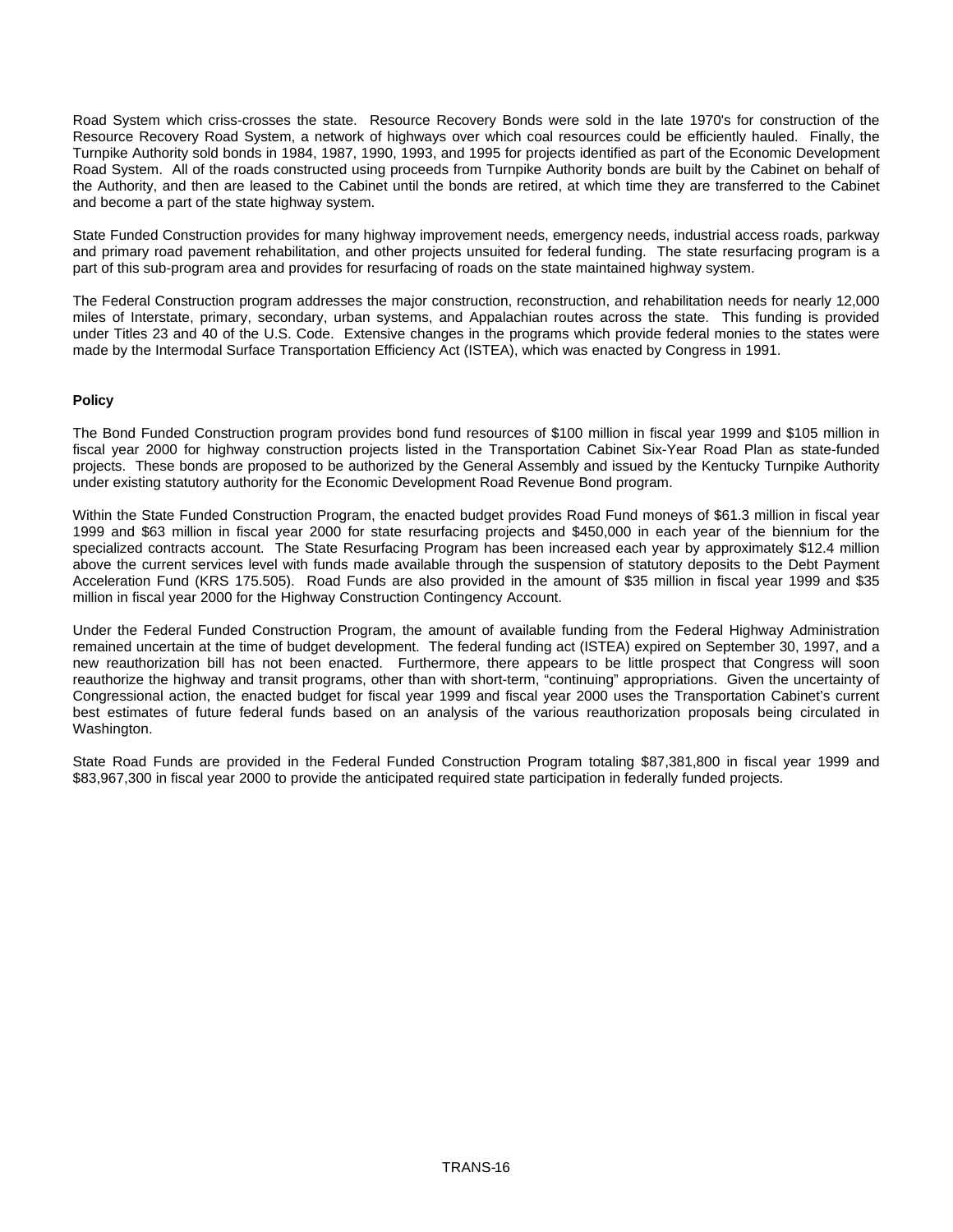## **TRANSPORTATION Highways Maintenance**

|                                      | <b>Revised</b><br>FY 1998 | <b>Requested</b><br>FY 1999 | <b>Requested</b><br>FY 2000 | <b>Enacted</b><br>FY 1999 | <b>Enacted</b><br>FY 2000 |
|--------------------------------------|---------------------------|-----------------------------|-----------------------------|---------------------------|---------------------------|
| <b>SOURCE OF FUNDS</b>               |                           |                             |                             |                           |                           |
| <b>Restricted Agency Funds</b>       |                           |                             |                             |                           |                           |
| <b>Balance Forward</b>               | $-361,000$                | $-361,000$                  | $-361,000$                  | $-361,000$                | $-361,000$                |
| <b>Current Receipts</b>              | 1,800,000                 | 2,100,000                   | 2,100,000                   | 2,100,000                 | 2,100,000                 |
| <b>Total Restricted Agency Funds</b> | 1,439,000                 | 1,739,000                   | 1,739,000                   | 1,739,000                 | 1,739,000                 |
| <b>Federal Funds</b>                 |                           |                             |                             |                           |                           |
| <b>Current Receipts</b>              | 4,958,000                 |                             |                             |                           |                           |
| <b>Road Fund</b>                     |                           |                             |                             |                           |                           |
| <b>Regular Appropriation</b>         | 155,440,500               | 177,416,000                 | 184,431,500                 | 176,677,500               | 183,652,500               |
| Reorganization Adjustment            | 280,000                   |                             |                             |                           |                           |
| <b>Total Road Fund</b>               | 155,720,500               | 177,416,000                 | 184,431,500                 | 176,677,500               | 183,652,500               |
| <b>TOTAL FUNDS</b>                   | 162,117,500               | 179,155,000                 | 186,170,500                 | 178,416,500               | 185,391,500               |
| <b>EXPENDITURES BY CLASS</b>         |                           |                             |                             |                           |                           |
| <b>Personnel Costs</b>               | 78,555,000                | 88,823,000                  | 94,013,000                  | 88,084,500                | 93,234,000                |
| <b>Operating Expenses</b>            | 82,273,500                | 88,895,000                  | 90,685,500                  | 88,895,000                | 90,685,500                |
| <b>Capital Outlay</b>                | 250,000                   | 248,000                     | 253,000                     | 248,000                   | 253,000                   |
| Construction                         | 1,400,000                 | 1,550,000                   | 1,580,000                   | 1,550,000                 | 1,580,000                 |
| <b>TOTAL EXPENDITURES</b>            | 162,478,500               | 179,516,000                 | 186,531,500                 | 178,777,500               | 185,752,500               |
| <b>EXPENDITURES BY UNIT</b>          |                           |                             |                             |                           |                           |
| Roadway Maintenance                  | 113,548,000               | 128,473,500                 | 133,719,000                 | 127,788,000               | 132,995,900               |
| <b>Rest Area Maintenance</b>         | 7,896,000                 | 8,456,500                   | 8,955,500                   | 8,456,500                 | 8,955,500                 |
| <b>Bridge Maintenance</b>            | 11,040,000                | 9,885,000                   | 10,076,500                  | 9,885,000                 | 10,076,500                |
| Traffic                              | 29,994,500                | 32,701,000                  | 33,780,500                  | 32,648,000                | 33,724,600                |
| <b>TOTAL EXPENDITURES</b>            | 162,478,500               | 179,516,000                 | 186,531,500                 | 178,777,500               | 185,752,500               |

The Maintenance program is the unit within the Department of Highways charged with the responsibility of ensuring that the State Primary Road System is maintained in such a manner as to ensure the safest and most serviceable roadways possible. The program goal is to provide the highway user maximum safety and comfort with minimum travel interruptions.

The Maintenance program incorporates four sub-programs consisting of: Roadway Maintenance, Bridge Maintenance, Rest Area Maintenance, and Traffic. The Roadway Maintenance unit is responsible for maintenance on the highways in the State Primary Road System. The unit handles routine upkeep such as surface repairs, ditch cleaning, mowing, litter pickup, snow and ice removal, and maintenance relating to drainage, shoulders, and guardrails on approximately 15,200 miles of highways in Kentucky.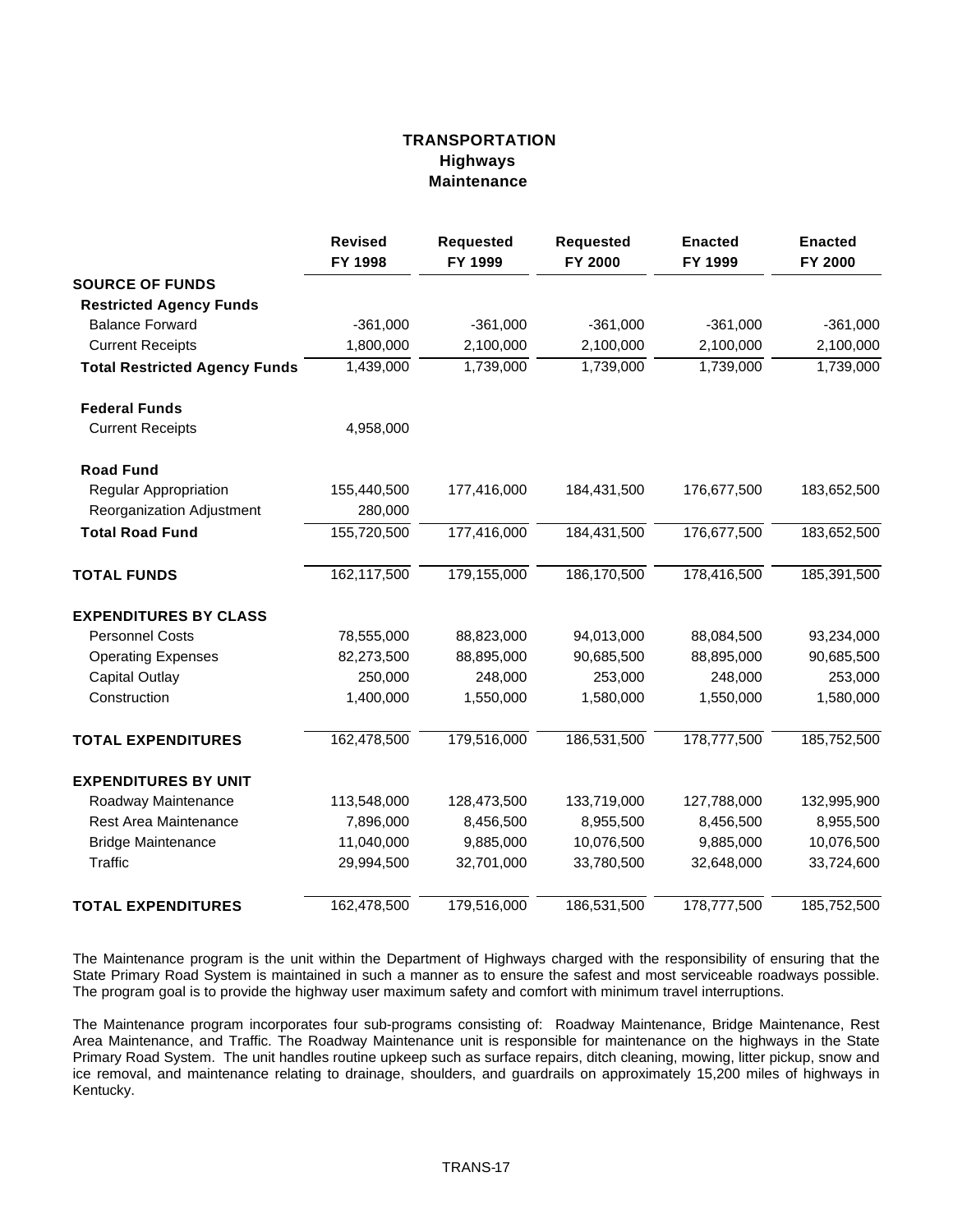The Rest Area Maintenance program provides upkeep and janitorial services at 29 rest area facilities across the state. Twenty of these sites are maintained under contracts with agencies that hire and train individuals with disabilities. Nine sites are maintained with state forces.

The Bridge Maintenance program performs preservation activities on bridges such as painting, deck repair, and structural work on the Commonwealth's 5,870 primary system bridges.

The Traffic program is responsible for the installation and maintenance of traffic control devices on approximately 25,000 miles of highways. It also maintains a statewide accident surveillance program and reviews all Department design plans for possible operational problems.

#### **Policy**

The enacted budget provides Road Funds of \$5,292,000 in fiscal year 1999 and \$5,503,500 in fiscal year 2000 to continue existing services in this program area. These resources primarily support minimal staffing levels in the Cabinet's county maintenance crews for adequate capabilities in snow and ice emergencies and to prevent further deterioration in highway marking, signage, lighting, and signalization.

The enacted budget provides additional Road Funds in the amount of \$1,000,000 in fiscal year 1999 and \$1,000,000 in fiscal year 2000 to begin bringing into compliance an estimated 26,000 no-passing zones with revised National Highway design standards.

In conjunction with the EMPOWER Kentucky initiative, funding is provided totaling \$436,000 in fiscal year 1999 and \$895,000 in fiscal year 2000 to begin to upgrade the compensation levels for certain Maintenance Operations staff. This will allow the Cabinet to hire and retain personnel capable of performing the increasingly complex and demanding duties which EMPOWER will bring.

Additional Road Funds of \$603,000 in fiscal year 1999 and \$866,000 in fiscal year 2000 are provided to implement initiatives growing out of the Cabinet's Rest Area Operations EMPOWER process redesign. That will allow the agency to address safety concerns by providing more rest area parking for commercial trucks, install a weather information system, and also to operate a newly expanded Welcome Center in Shelby County.

Three separate additional funding initiatives are encompassed in the enacted budget which are each focused on maintenance activities with a direct infrastructure preservation mission. Road Funds of \$1,000,000 in fiscal year 1999 and \$1,000,000 in fiscal year 2000 are provided for bridge maintenance and repairs, roadway drainage structures repairs and replacement, and repair, replacement and installation of guardrails. This \$6 million in total additional funding over the biennium will allow the Cabinet to make substantial progress in reducing a documented backlog in these critical highway components.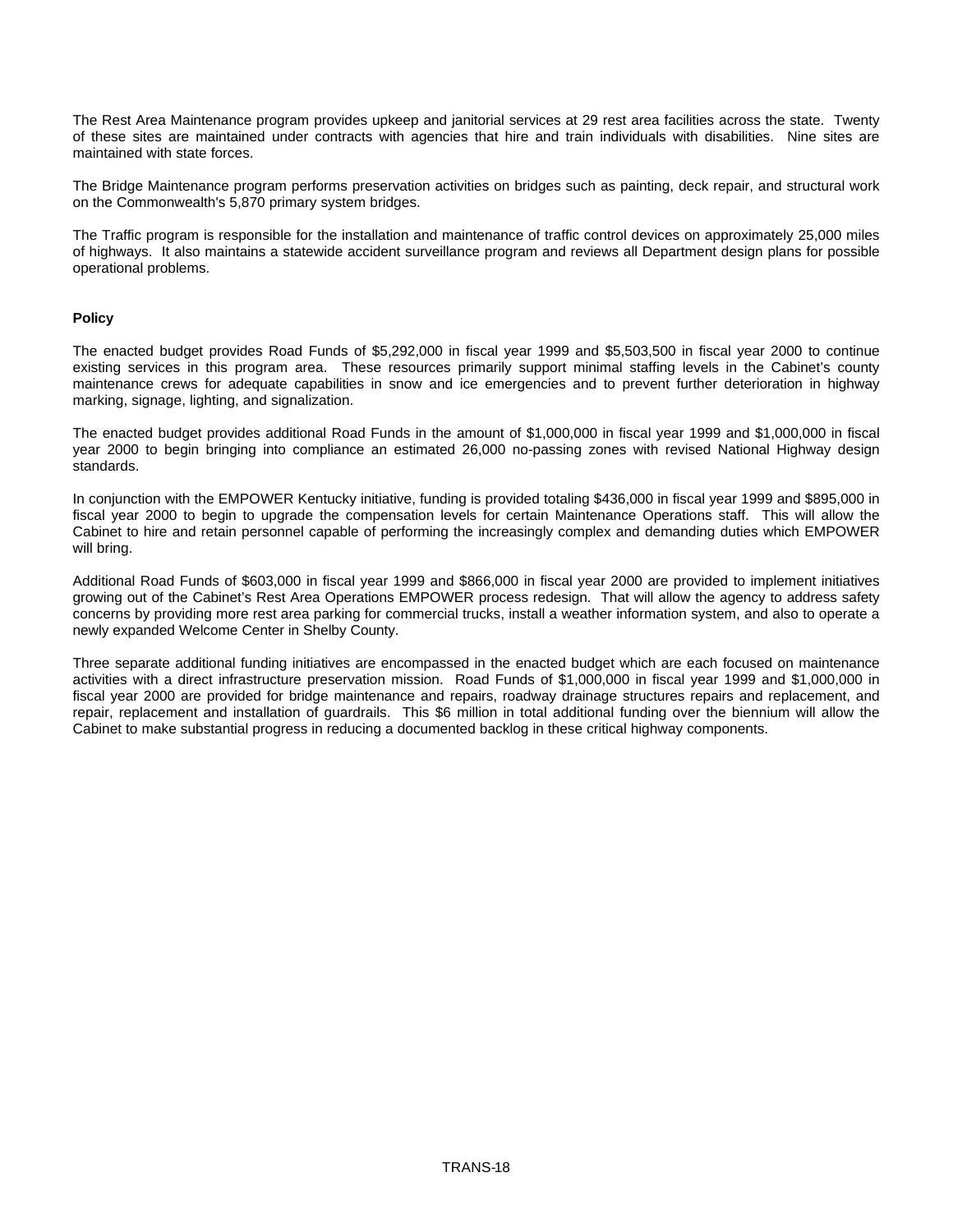### **TRANSPORTATION Highways Engineering Administration**

|                              | <b>Revised</b><br>FY 1998 | <b>Requested</b><br>FY 1999 | <b>Requested</b><br>FY 2000 | <b>Enacted</b><br>FY 1999 | <b>Enacted</b><br><b>FY 2000</b> |
|------------------------------|---------------------------|-----------------------------|-----------------------------|---------------------------|----------------------------------|
| <b>SOURCE OF FUNDS</b>       |                           |                             |                             |                           |                                  |
| <b>Road Fund</b>             |                           |                             |                             |                           |                                  |
| <b>Regular Appropriation</b> | 6,723,000                 | 7,991,500                   | 8,317,500                   | 7,991,500                 | 8,317,500                        |
| Reorganization Adjustment    | 77,500                    |                             |                             |                           |                                  |
| <b>TOTAL FUNDS</b>           | 6,800,500                 | 7,991,500                   | 8,317,500                   | 7,991,500                 | 8,317,500                        |
| <b>EXPENDITURES BY CLASS</b> |                           |                             |                             |                           |                                  |
| <b>Personnel Costs</b>       | 8,715,000                 | 9,608,000                   | 10,217,000                  | 9,608,000                 | 10,217,000                       |
| <b>Operating Expenses</b>    | 1,112,500                 | 1,640,000                   | 1,458,000                   | 1,640,000                 | 1,458,000                        |
| Capital Outlay               |                           | 3,000                       | 3,000                       | 3,000                     | 3,000                            |
| Construction                 | $-3,027,000$              | $-3,259,500$                | $-3,360,500$                | $-3,259,500$              | $-3,360,500$                     |
| <b>TOTAL EXPENDITURES</b>    | 6,800,500                 | 7,991,500                   | 8,317,500                   | 7,991,500                 | 8,317,500                        |

The Engineering Administration program area provides for the design, right of way acquisition, and construction of all major highway projects on the state-maintained roadway system, and oversees the maintenance and overall operation of the state and federal highway systems within the Commonwealth. This program accounts for general administration and supervision costs not associated with specific construction or maintenance projects. The engineering costs related to specific projects are charged directly to those project accounts and the funds for such charges are budgeted in each Construction sub-program. Although this program involves a large number of employees, only a fraction of the personnel costs for these individuals is funded through the Engineering Administration program unit.

#### **Policy**

The enacted budget provides additional Road Funds of \$433,000 for fiscal year 1999 and \$456,500 for fiscal year 2000 to facilitate the expanded Road Construction Program with additional engineering and support staff.

Additional Road Funds of \$750,000 for fiscal year 1999 and \$750,000 for fiscal year 2000 for the EMPOWER Kentucky Construction Management process are provided to streamline the administration and inspection of construction contracts for the Cabinet.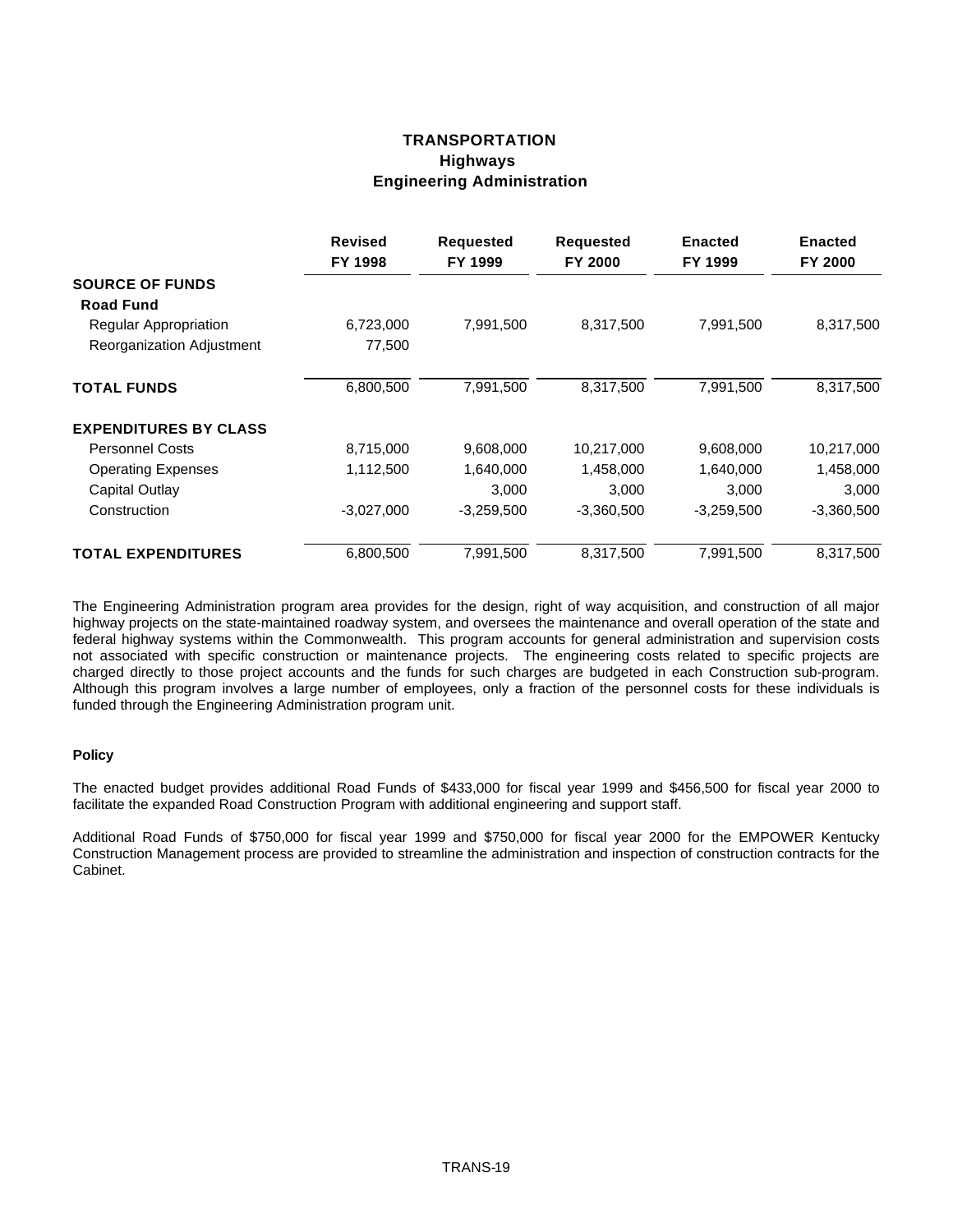## **TRANSPORTATION Highways Highway Planning**

|                              | <b>Revised</b><br>FY 1998 | <b>Requested</b><br>FY 1999 | <b>Requested</b><br>FY 2000 | <b>Enacted</b><br>FY 1999 | <b>Enacted</b><br>FY 2000 |
|------------------------------|---------------------------|-----------------------------|-----------------------------|---------------------------|---------------------------|
| <b>SOURCE OF FUNDS</b>       |                           |                             |                             |                           |                           |
| <b>Federal Funds</b>         |                           |                             |                             |                           |                           |
| <b>Current Receipts</b>      | 5,525,000                 | 5,853,000                   | 6,115,500                   | 5,853,000                 | 6,115,500                 |
| <b>Road Fund</b>             |                           |                             |                             |                           |                           |
| Regular Appropriation        | 2,750,500                 | 2,125,500                   | 2,205,000                   | 2,125,500                 | 2,205,000                 |
| Reorganization Adjustment    | 4,500                     |                             |                             |                           |                           |
| <b>Total Road Fund</b>       | 2,755,000                 | 2,125,500                   | 2,205,000                   | 2,125,500                 | 2,205,000                 |
| <b>TOTAL FUNDS</b>           | 8,280,000                 | 7,978,500                   | 8,320,500                   | 7,978,500                 | 8,320,500                 |
| <b>EXPENDITURES BY CLASS</b> |                           |                             |                             |                           |                           |
| <b>Personnel Costs</b>       | 6,761,500                 | 7,689,500                   | 8,024,500                   | 7,689,500                 | 8,024,500                 |
| <b>Operating Expenses</b>    | 1,068,500                 | 288,500                     | 295,500                     | 288,500                   | 295,500                   |
| Construction                 | 450,000                   | 500                         | 500                         | 500                       | 500                       |
| <b>TOTAL EXPENDITURES</b>    | 8,280,000                 | 7,978,500                   | 8,320,500                   | 7,978,500                 | 8,320,500                 |

The Highway Planning area conducts a comprehensive program of roadway system evaluation for the approximately 70,000 miles of streets and highways in the Commonwealth. The goal of this function is to ensure that available state and federal highway funds are utilized to maximum efficiency. This program area collects and reviews information concerning the physical and operational characteristics of all highway systems in the state. This includes maintaining an inventory of all roadway classifications and preparing city, county, and state road maps for distribution. The unit performs engineering and planning studies for federal aid highway projects and state-financed construction. In addition, the program gathers and furnishes various statistics required by the Federal Highway Administration and state and local government decision makers.

This budget unit provides oversight for the Cabinet's Transportation Enhancement Program, which involves various beautification and historic preservation projects. The staff also coordinates statewide planning activities with the state's seven Metropolitan Planning Organizations and with the 15 Area Development Districts in the Commonwealth. Finally, this service unit is increasingly involved with the Cabinet's Intelligent Transportation Systems Program.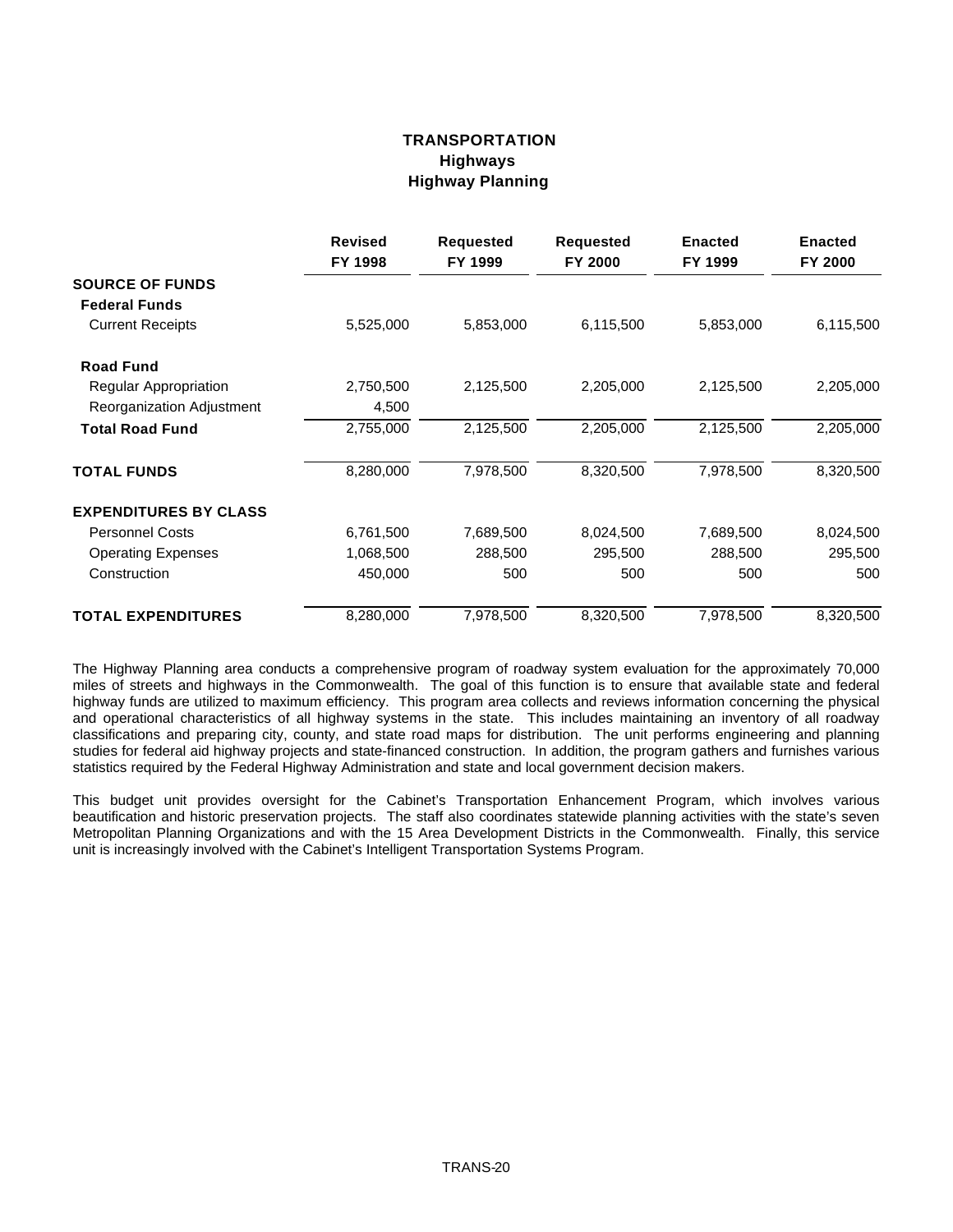## **TRANSPORTATION Highways Highway Operations**

|                              | <b>Revised</b><br>FY 1998 | <b>Requested</b><br>FY 1999 | Requested<br>FY 2000 | <b>Enacted</b><br>FY 1999 | <b>Enacted</b><br>FY 2000 |
|------------------------------|---------------------------|-----------------------------|----------------------|---------------------------|---------------------------|
| <b>SOURCE OF FUNDS</b>       |                           |                             |                      |                           |                           |
| <b>Federal Funds</b>         |                           |                             |                      |                           |                           |
| <b>Current Receipts</b>      | 100,000                   |                             |                      |                           |                           |
| <b>Road Fund</b>             |                           |                             |                      |                           |                           |
| <b>Regular Appropriation</b> | 17,440,000                | 18,866,500                  | 19,835,000           | 18,866,500                | 19,835,000                |
| <b>TOTAL FUNDS</b>           | 17,540,000                | 18,866,500                  | 19,835,000           | 18,866,500                | 19,835,000                |
| <b>EXPENDITURES BY CLASS</b> |                           |                             |                      |                           |                           |
| <b>Personnel Costs</b>       | 16,297,500                | 17,685,000                  | 18,616,500           | 17,685,000                | 18,616,500                |
| <b>Operating Expenses</b>    | 1,242,500                 | 1,173,000                   | 1,210,000            | 1,173,000                 | 1,210,000                 |
| Capital Outlay               |                           | 8,500                       | 8,500                | 8,500                     | 8,500                     |
| <b>TOTAL EXPENDITURES</b>    | 17,540,000                | 18,866,500                  | 19,835,000           | 18,866,500                | 19,835,000                |

The Highway Operations program is charged with the administrative functions related directly to the Department of Highways. It encompasses the State Highway Engineer's Office, the Commissioner of Highways Office, the Division of Contract Procurement, and the 12 Highway District Offices located throughout the state. This area's functions include the management of the Department, the procurement of contract services relating to construction and maintenance activities, the assignment of personnel, and the handling of general policy matters relating to the operations of the Cabinet's regional office system. These offices assist and interact with virtually all other functions of the Department of Highways to provide efficient and effective maintenance and construction work throughout the Commonwealth.

#### **Policy**

The enacted budget provides additional Road Funds of \$62,000 in fiscal year 1999 and \$65,000 in fiscal year 2000 for clerical personnel needed to prepare and review construction contracts and award orders for accuracy and adherence to laws, rules, and regulations, and to handle scheduling of EEO and wage hour reviews.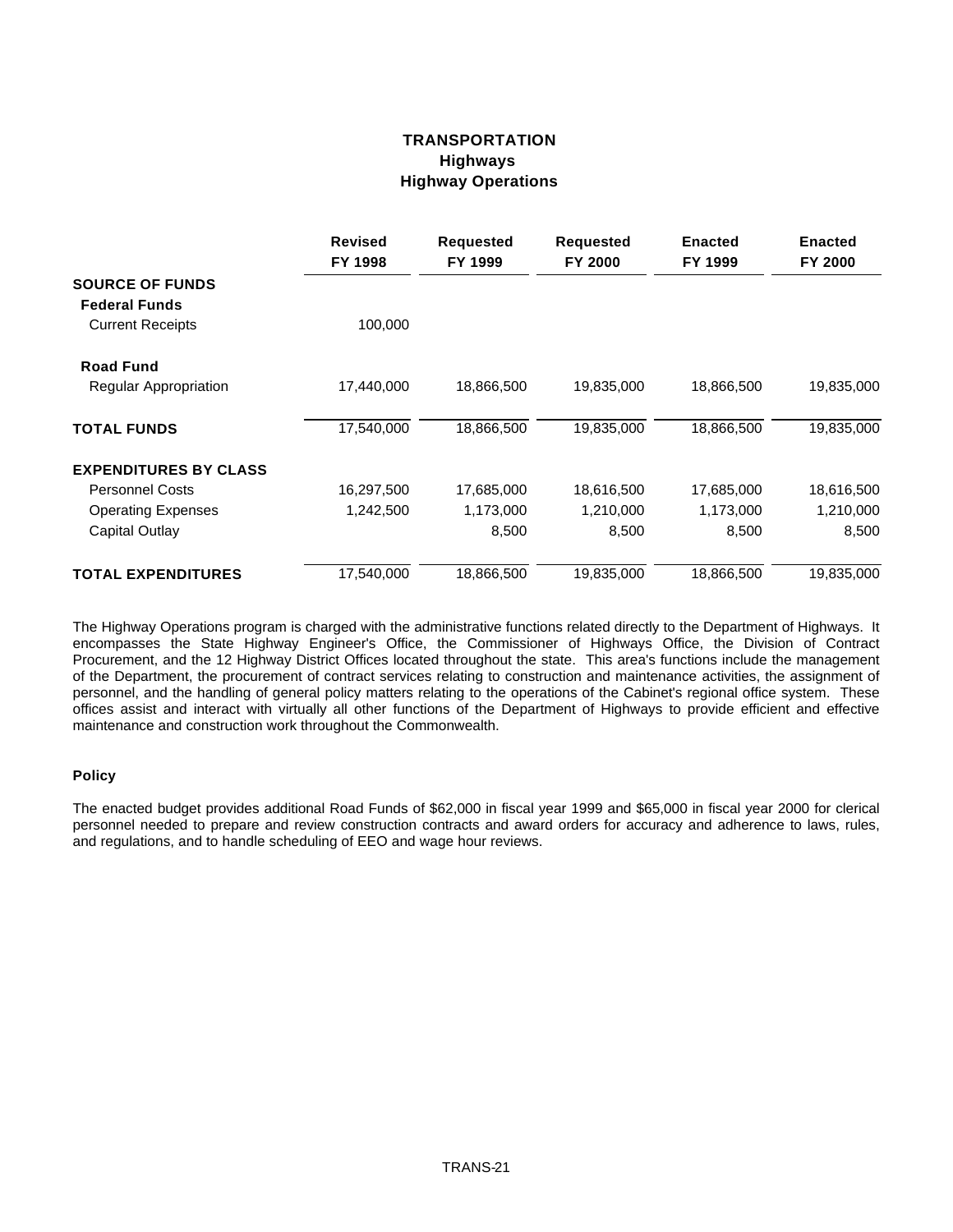### **TRANSPORTATION Highways Equipment Services**

|                                      | <b>Revised</b><br>FY 1998 | <b>Requested</b><br>FY 1999 | <b>Requested</b><br>FY 2000 | <b>Enacted</b><br>FY 1999 | <b>Enacted</b><br>FY 2000 |
|--------------------------------------|---------------------------|-----------------------------|-----------------------------|---------------------------|---------------------------|
| <b>SOURCE OF FUNDS</b>               |                           |                             |                             |                           |                           |
| <b>Restricted Agency Funds</b>       |                           |                             |                             |                           |                           |
| <b>Balance Forward</b>               | 15,500                    | 15,500                      | 15,500                      | 15,500                    | 15,500                    |
| <b>Current Receipts</b>              | 500,000                   | 1,000,000                   | 1,000,000                   | 1,000,000                 | 1,000,000                 |
| <b>Total Restricted Agency Funds</b> | 515,500                   | 1,015,500                   | 1,015,500                   | 1,015,500                 | 1,015,500                 |
| <b>Road Fund</b>                     |                           |                             |                             |                           |                           |
| <b>Regular Appropriation</b>         | 2,000,000                 |                             |                             |                           |                           |
| <b>TOTAL FUNDS</b>                   | 2,515,500                 | 1,015,500                   | 1,015,500                   | 1,015,500                 | 1,015,500                 |
| <b>EXPENDITURES BY CLASS</b>         |                           |                             |                             |                           |                           |
| <b>Personnel Costs</b>               | 10,662,000                | 11,125,000                  | 11,715,000                  | 11,125,000                | 11,715,000                |
| <b>Operating Expenses</b>            | $-18,163,000$             | $-16,741,000$               | $-17,335,000$               | $-16,741,000$             | $-17,335,000$             |
| <b>Capital Outlay</b>                | 1,000                     | 500                         | 500                         | 500                       | 500                       |
| Construction                         | 10,000,000                | 6,615,500                   | 6,619,500                   | 6,615,500                 | 6,619,500                 |
| <b>TOTAL EXPENDITURES</b>            | 2,500,000                 | 1,000,000                   | 1,000,000                   | 1,000,000                 | 1,000,000                 |
| <b>EXPENDITURES BY UNIT</b>          |                           |                             |                             |                           |                           |
| <b>Equipment Operations</b>          | 31,415,000                | 26,894,500                  | 27,687,500                  | 26,894,500                | 27,687,500                |
| New Maintenance and                  |                           |                             |                             |                           |                           |
| Equipment                            | 8,500,000                 | 6,400,000                   | 6,400,000                   | 6,400,000                 | 6,400,000                 |
| <b>Estimated Equipment Rental</b>    | $-31,415,000$             | $-26,894,500$               | $-27,687,500$               | $-26,894,500$             | $-27,687,500$             |
| Depreciation of Equipment            | $-6,000,000$              | $-5,400,000$                | $-5,400,000$                | $-5,400,000$              | $-5,400,000$              |
| <b>TOTAL EXPENDITURES</b>            | 2,500,000                 | 1,000,000                   | 1,000,000                   | 1,000,000                 | 1,000,000                 |

The mission of the Equipment Services program area is to provide highway construction and maintenance equipment for use by the Department of Highways in the accomplishment of its objectives. The unit purchases and maintains all the Cabinet's trucks, heavy equipment, and various pieces of support machinery. This program provides its services through a network of 18 repair garages located throughout the state.

Expenditures in this program are offset, for the most part, by depreciation earnings and rental charges made to other Cabinet programs for the use of equipment. The program effectively operates as an internal service unit, therefore, the only expenditures it ultimately posts against the Road Fund budget are those costs which are not offset by earnings.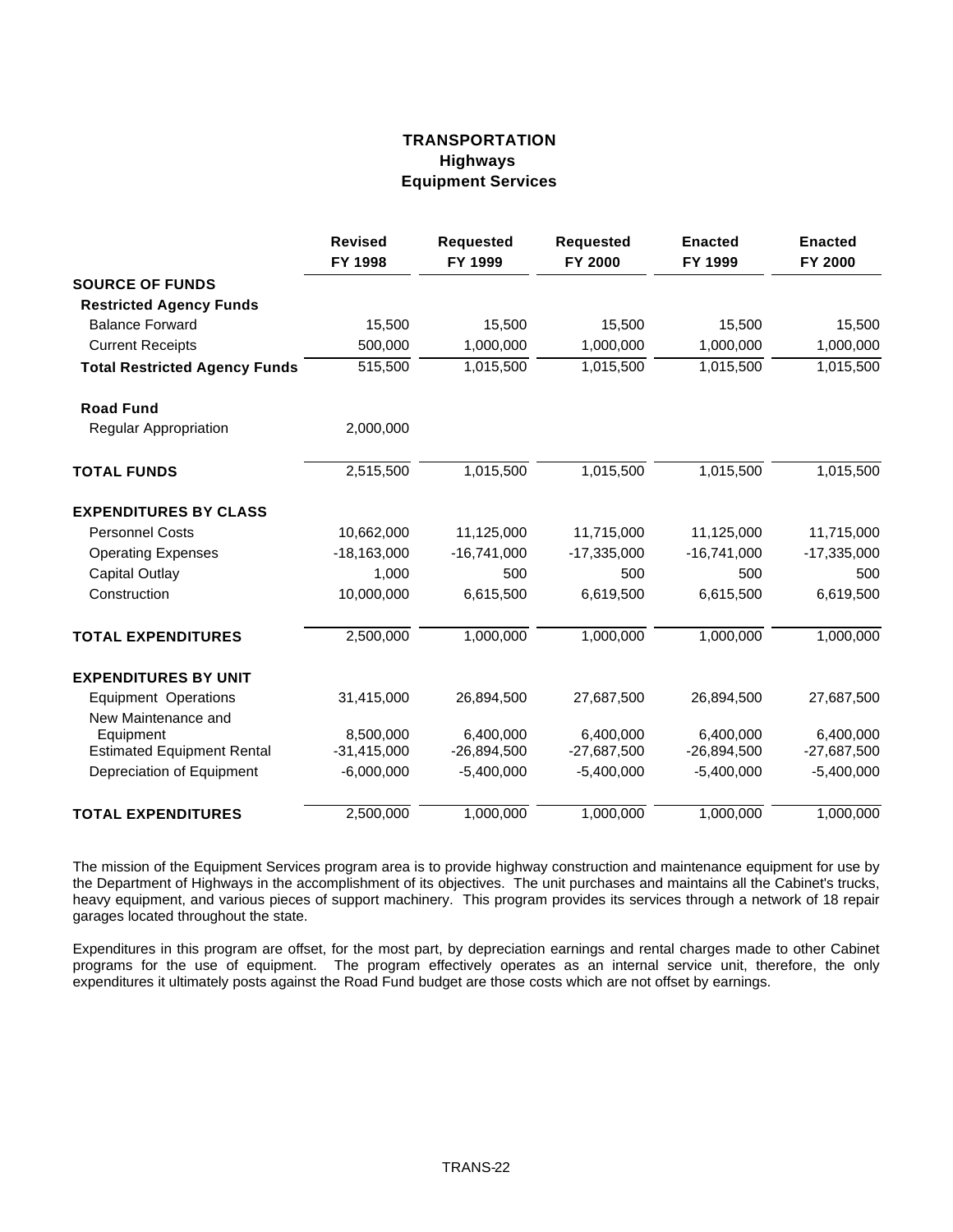### **TRANSPORTATION Vehicle Regulation**

|                                      | <b>Revised</b><br>FY 1998 | <b>Requested</b><br>FY 1999 | <b>Requested</b><br>FY 2000 | <b>Enacted</b><br>FY 1999 | <b>Enacted</b><br>FY 2000 |
|--------------------------------------|---------------------------|-----------------------------|-----------------------------|---------------------------|---------------------------|
| <b>SOURCE OF FUNDS</b>               |                           |                             |                             |                           |                           |
| <b>Restricted Agency Funds</b>       |                           |                             |                             |                           |                           |
| <b>Balance Forward</b>               | 2,517,000                 | 2,407,000                   | 2,300,000                   | 2,407,000                 | 2,300,000                 |
| <b>Current Receipts</b>              | 2,268,000                 | 2,365,500                   | 2,277,500                   | 2,365,500                 | 2,277,500                 |
| Non-Revenue Receipts                 | $-98,000$                 |                             |                             |                           |                           |
| <b>Total Restricted Agency Funds</b> | 4,687,000                 | 4,772,500                   | 4,577,500                   | 4,772,500                 | 4,577,500                 |
| <b>Federal Funds</b>                 |                           |                             |                             |                           |                           |
| <b>Balance Forward</b>               | $-1,384,500$              | $-1,555,500$                | $-1,555,500$                | $-1,555,500$              | $-1,555,500$              |
| <b>Current Receipts</b>              | 1,388,500                 | 1,500,000                   | 1,500,000                   | 1,500,000                 | 1,500,000                 |
| <b>Total Federal Funds</b>           | 4,000                     | $-55,500$                   | $-55,500$                   | $-55,500$                 | $-55,500$                 |
| <b>Road Fund</b>                     |                           |                             |                             |                           |                           |
| <b>Regular Appropriation</b>         | 24,935,000                | 28,246,000                  | 29,304,000                  | 27,408,000                | 29,304,000                |
| <b>Current Year Appropriation</b>    | 2,300,000                 |                             |                             |                           |                           |
| Reorganization Adjustment            | $-59,000$                 |                             |                             |                           |                           |
| <b>Total Road Fund</b>               | 27,176,000                | 28,246,000                  | 29,304,000                  | 27,408,000                | 29,304,000                |
| <b>TOTAL FUNDS</b>                   | 31,867,000                | 32,963,000                  | 33,826,000                  | 32,125,000                | 33,826,000                |
| <b>EXPENDITURES BY CLASS</b>         |                           |                             |                             |                           |                           |
| <b>Personnel Costs</b>               | 20,081,000                | 22,998,000                  | 24,677,000                  | 22,518,000                | 24,154,000                |
| <b>Operating Expenses</b>            | 10,884,500                | 9,134,500                   | 8,610,500                   | 8,776,500                 | 9,133,500                 |
| <b>Capital Outlay</b>                | 50,000                    | 86,000                      | 88,500                      | 86,000                    | 88,500                    |
| <b>TOTAL EXPENDITURES</b>            | 31,015,500                | 32,218,500                  | 33,376,000                  | 31,380,500                | 33,376,000                |
| <b>EXPENDITURES BY UNIT</b>          |                           |                             |                             |                           |                           |
| Commissioner                         | 548,000                   | 699,000                     | 732,500                     | 699,000                   | 732,500                   |
| <b>Driver Licensing</b>              | 6,511,000                 | 7,149,000                   | 7,424,000                   | 7,149,000                 | 7,424,000                 |
| <b>Motor Carriers</b>                | 1,964,000                 | 2,054,000                   | 2,158,500                   | 2,054,000                 | 2,158,500                 |
| Motor Vehicle Licensing              | 9,135,500                 | 6,105,500                   | 5,460,500                   | 5,267,500                 | 5,460,500                 |
| Motor Vehicle Enforcement            | 12,114,000                | 15,467,500                  | 16,826,000                  | 15,467,500                | 16,826,000                |
| Motor Vehicle Commission             | 743,000                   | 743,500                     | 774,500                     | 743,500                   | 774,500                   |
| <b>TOTAL EXPENDITURES</b>            | 31,015,500                | 32,218,500                  | 33,376,000                  | 31,380,500                | 33,376,000                |

The Department of Vehicle Regulation encompasses the Office of the Commissioner, the Division of Driver Licensing, the Division of Motor Carriers, the Division of Motor Vehicle Licensing, and the Division of Motor Vehicle Enforcement. Each division within the Department of Vehicle Regulation administers specific chapters of the Kentucky Revised Statutes.

The Administration unit, through the Commissioner's Office, coordinates and provides staff functions for the Vehicle Regulation program. This includes the development of central policies and administrative procedures for the implementation of legislatively-mandated programs, in addition to providing administrative support services.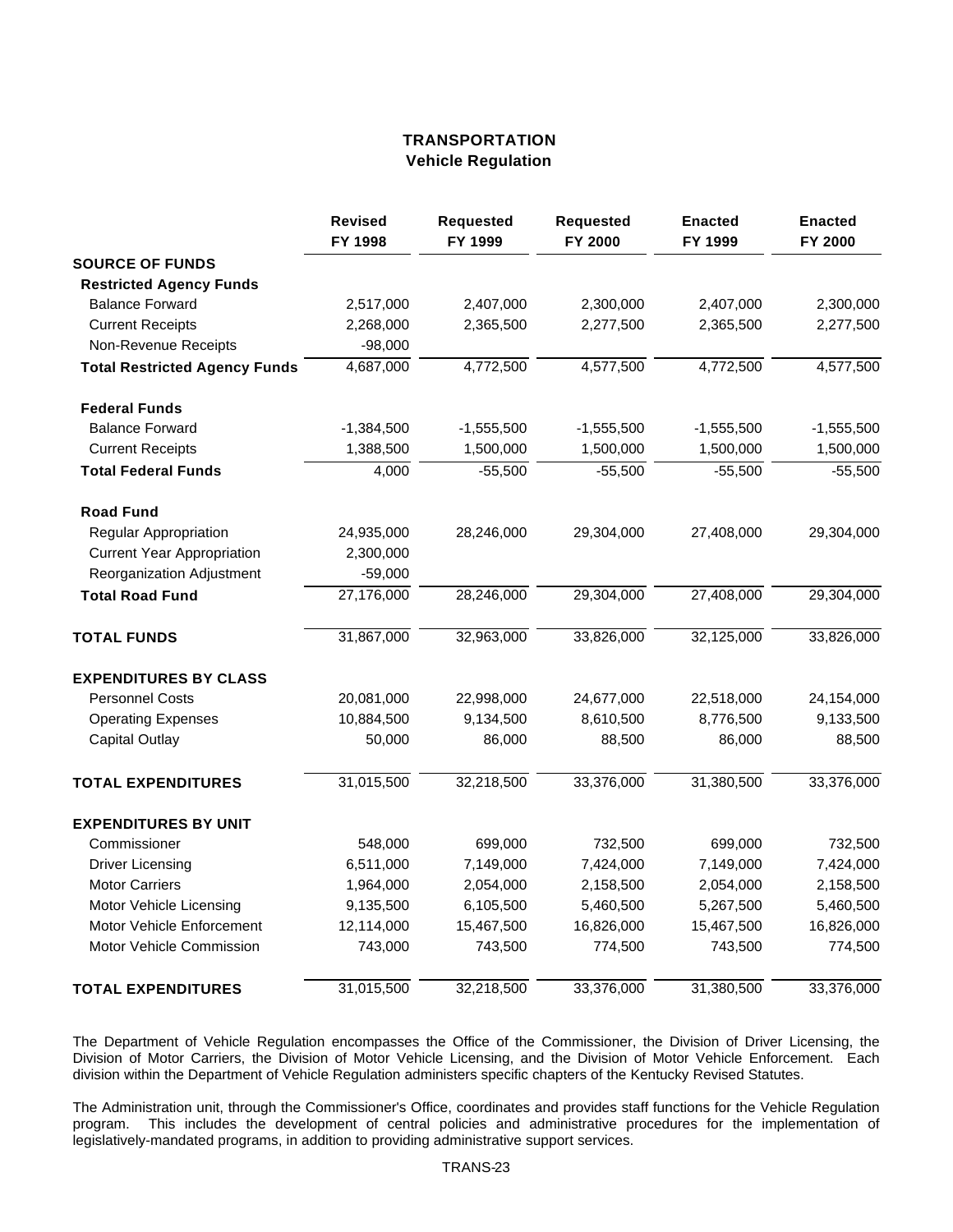The Division of Driver Licensing administers KRS Chapter 186, Chapter 187, Chapter 189A, Chapter 218, and Chapter 281A, along with 601 Kentucky Administrative Regulations, Chapter 11, 12, and 13. By law, this Division administers driver history records; enforces driver license suspensions, revocations, driver limitations programs; and provides state traffic school programs. Field offices are located in Louisville, Lexington, Crescent Springs, Prestonsburg, Bowling Green, Paducah, Elizabethtown, Hazard, Catlettsburg, Hopkinsville, and Madisonville, along with 141 Circuit Clerk Offices, which provide licensing services.

The Division of Motor Carriers performs the following statutory functions: collection and processing fuel and highway use tax from the motor carrier industry (KRS 138.655 through 138.725), register and assign apportioned plates to interstate motor carriers (KRS 186.050), qualify all for-hire transportation within the state (KRS Chapter 281), regulate the rates charged and services rendered by for-hire Kentucky motor carriers of passengers, permitting and routing of over-weight/over-dimensional loads (KRS 189.240), maintain a solid waste permitting system (KRS 174.400), and regulate the States U-Drive-It rental and leasing operations (KRS Chapter 138).

The Division of Motor Vehicle Licensing administers KRS 186.020, 186.050, 186A.010 and 186A.015. This Division operates and maintains a registration and licensing system for vehicles other than passenger-for-hire types. The Division also calculates and collects fees, issues tags, distributes proportional fees to participating states for trucks licensed under the International Registration Plan. The Division develops and maintains the Automated Vehicle Information System (AVIS), central title distribution function, and administers the boat numbering, registration, and titling requirements.

The Division of Motor Vehicle Enforcement administers KRS Chapters: 138, 174, 177, 186, 186A, 189, 189A, and 281. This Division consists of Central Office staff, sworn officers, and weigh station technicians who enforce all laws and regulations pertaining to vehicle size, weight, registration, operating authority, fuel tax reporting, insurance, and safety requirements for commercial vehicles. Also, this Division conducts vehicle safety and hazardous materials inspections.

The Division of Hearings is responsible for the administration of the provisions of KRS Chapter 281, Sections 620, 630, 632,640, 780, and 801. The Division conducts hearings and prepares legal opinions and briefs for the Department and other Cabinet units concerning the interpretation of statutes and regulations administered by the Department of Vehicle Regulation.

The Kentucky Motor Vehicle Commission, authorized by KRS Chapter 190 and attached for administrative purposes to this appropriation unit, licenses and regulates all vehicle manufacturers, dealers, and salespersons conducting business in the Commonwealth. The Commission is funded through various fees which are deposited to a restricted agency fund account.

#### **Policy**

The enacted budget provides additional Road Funds in the amounts of \$1,430,000 in fiscal year 1999 and \$2,012,000 in fiscal year 2000 for continuing existing services throughout the Department of Vehicle Regulation. In all of the divisions, this funding will maintain staffing levels at approximately the same levels as authorized in the 1996-98 biennium. These levels are required to provide acceptable service to the motoring public in the issuance of drivers' licenses, the registration and titling of vehicles, the processing of permits and tax returns for the trucking industry, and the enforcement of motor carrier safety and regulatory laws.

In the Division of Motor Vehicle Licensing, the enacted budget provides Road Funds of \$2,300,000 in fiscal year 1998 (current year appropriation) for the statewide reissuance of license plates for passenger vehicles. This effort, which is required under state law, will allow for the replacement of nearly three million plates during calendar year 1998.

The following provisions are made in the enacted budget relating to motor vehicle license plates: "The Secretary of the Finance and Administration Cabinet shall determine, in consultation with the Secretaries of Transportation and Justice Cabinets, the unit price and total cost of license plates to be produced by Corrections/Industries. If sufficient monies are not provided in the Vehicle Regulation budget for this cost, the Secretary of the Finance and Administration Cabinet is authorized to transfer sufficient Road Fund monies from the state construction program in Highways to Vehicle Regulation to meet the supplemental costs."

The enacted budget provides Road Funds of \$325,500 in fiscal year 1999 and \$477,500 in fiscal year 2000 to be appropriated for an EMPOWER Kentucky project designed to improve the vehicle enforcement process through the application of modern technology and more effective deployment of personnel.

The enacted budget provides Road Funds of \$480,000 in fiscal year 1999 and \$523,000 in fiscal year 2000 for the purpose of allowing Motor Vehicle Enforcement (MVE) officers to participate in the Hazardous Duty Retirement System. This will enhance morale and improve the quality of the MVE officer complement.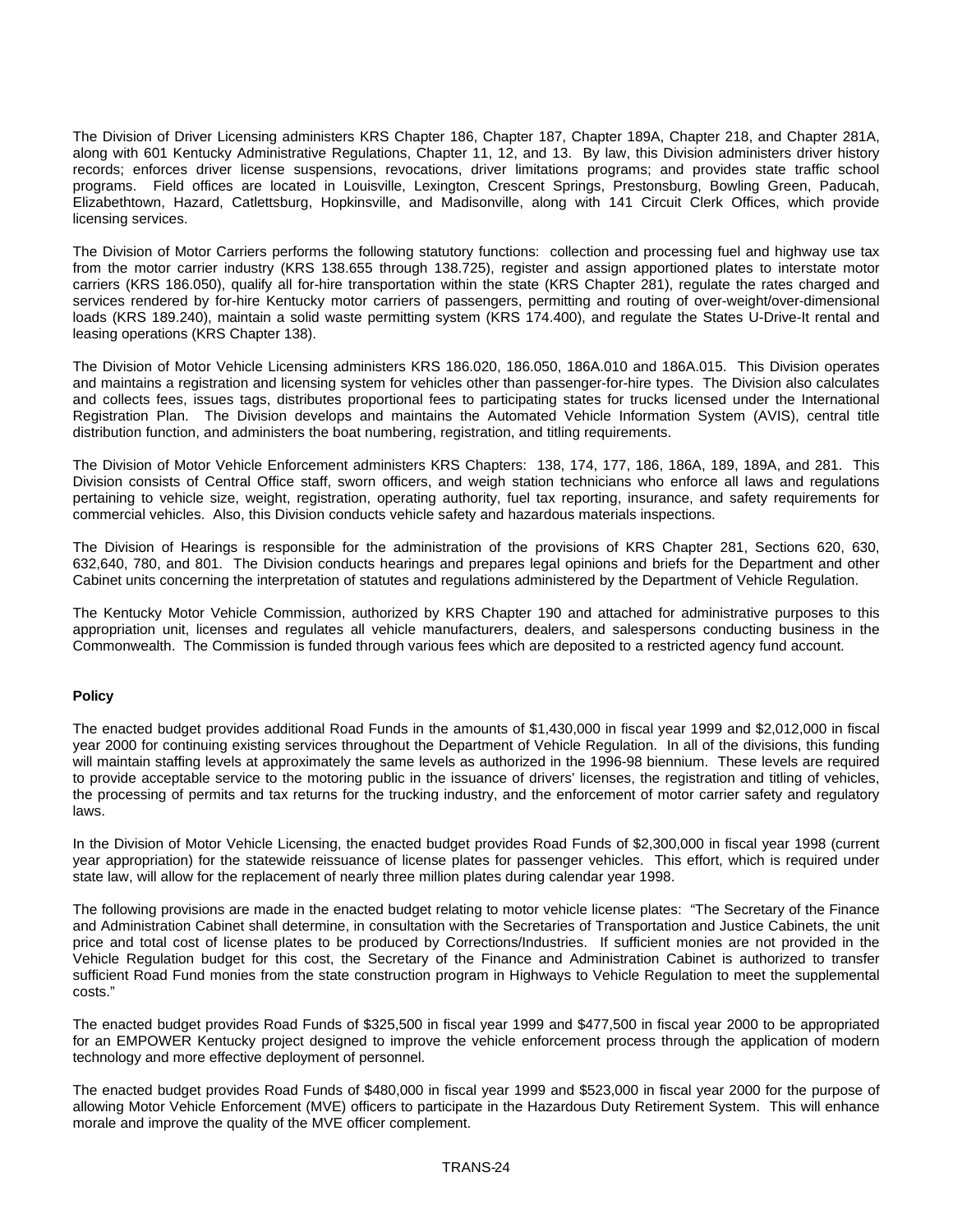### **TRANSPORTATION Debt Service**

|                                      | <b>Revised</b> | <b>Requested</b> | <b>Requested</b> | <b>Enacted</b> | <b>Enacted</b> |
|--------------------------------------|----------------|------------------|------------------|----------------|----------------|
|                                      | FY 1998        | FY 1999          | FY 2000          | FY 1999        | FY 2000        |
| <b>SOURCE OF FUNDS</b>               |                |                  |                  |                |                |
| <b>Road Fund</b>                     |                |                  |                  |                |                |
| <b>Regular Appropriation</b>         | 152,330,000    | 162,936,500      | 169,457,500      | 153,027,500    | 168,633,500    |
| <b>EXPENDITURES BY CLASS</b>         |                |                  |                  |                |                |
| Debt Service                         | 152,330,000    | 162,936,500      | 169,457,500      | 153,027,500    | 168,633,500    |
| <b>EXPENDITURES BY UNIT</b>          |                |                  |                  |                |                |
| Toll Roads Lease Rental              | 15,260,500     | 14,589,500       | 3,478,000        | 14,589,500     | 3,478,000      |
| Resource Recovery Lease<br>Rental    | 65,419,500     | 43,670,000       | 53,447,000       | 43,670,000     | 53,447,000     |
| Economic Development Lease<br>Rental | 71,650,000     | 104,677,000      | 112,532,500      | 94,768,000     | 111,708,500    |
| <b>TOTAL EXPENDITURES</b>            | 152,330,000    | 162,936,500      | 169,457,500      | 153,027,500    | 168.633.500    |

The Debt Service Program is the budget entity through which payments of principal and interest are made on the revenue bonds the Commonwealth has issued to finance highway construction.

Revenue bonds for the construction of the Commonwealth's system of toll roads were sold by the Kentucky Turnpike Authority in the 1960's. Virtually all of the toll road bonds have been refunded in recent years to take advantage of lower interest rates. Debt service on the outstanding bonds is provided in the form of "lease rental payments" from the Transportation Cabinet to the Turnpike Authority.

The Energy Resource Recovery Act passed by the 1976 General Assembly authorized the issuance of Resource Recovery Road Bonds to finance construction and reconstruction of highways which bear a large portion of Kentucky's coal haul traffic. The original bonds were issued in 1977, 1978, and 1979, and have been refinanced to take advantage of falling interest rates.

In 1980, the General Assembly empowered the Turnpike Authority to issue bonds for the purpose of improving the Commonwealth's Economic Development Road System. The original issue of \$300 million was made in May of 1984 and has since been refunded. The 1990 General Assembly authorized another \$600 million of these bonds in KRS Chapter 175. Approximately \$300 million of these bonds were sold in October, 1991, as authorized in the 1990 Appropriations Act; \$150 million in bonds were sold in April, 1993, as provided in the 1992 Appropriations Act. The remaining \$150 million in bonds were sold in April, 1995, as provided in the 1994 Appropriations Act.

#### **Policy**

The enacted budget assumes suspension during the 1998-2000 biennium of KRS 175.505, which provides for deposits to the Debt Payment Acceleration Fund account. The funding made available by this suspension is proposed for use in the state funded construction program.

The enacted budget provides for the issuance of \$200 million in Economic Development Road Revenue Bonds by the Turnpike Authority of Kentucky. Additional Road Fund resources of \$18,994,000 in fiscal year 2000 are proposed to support the estimated lease rental for the projects constructed with these bonds.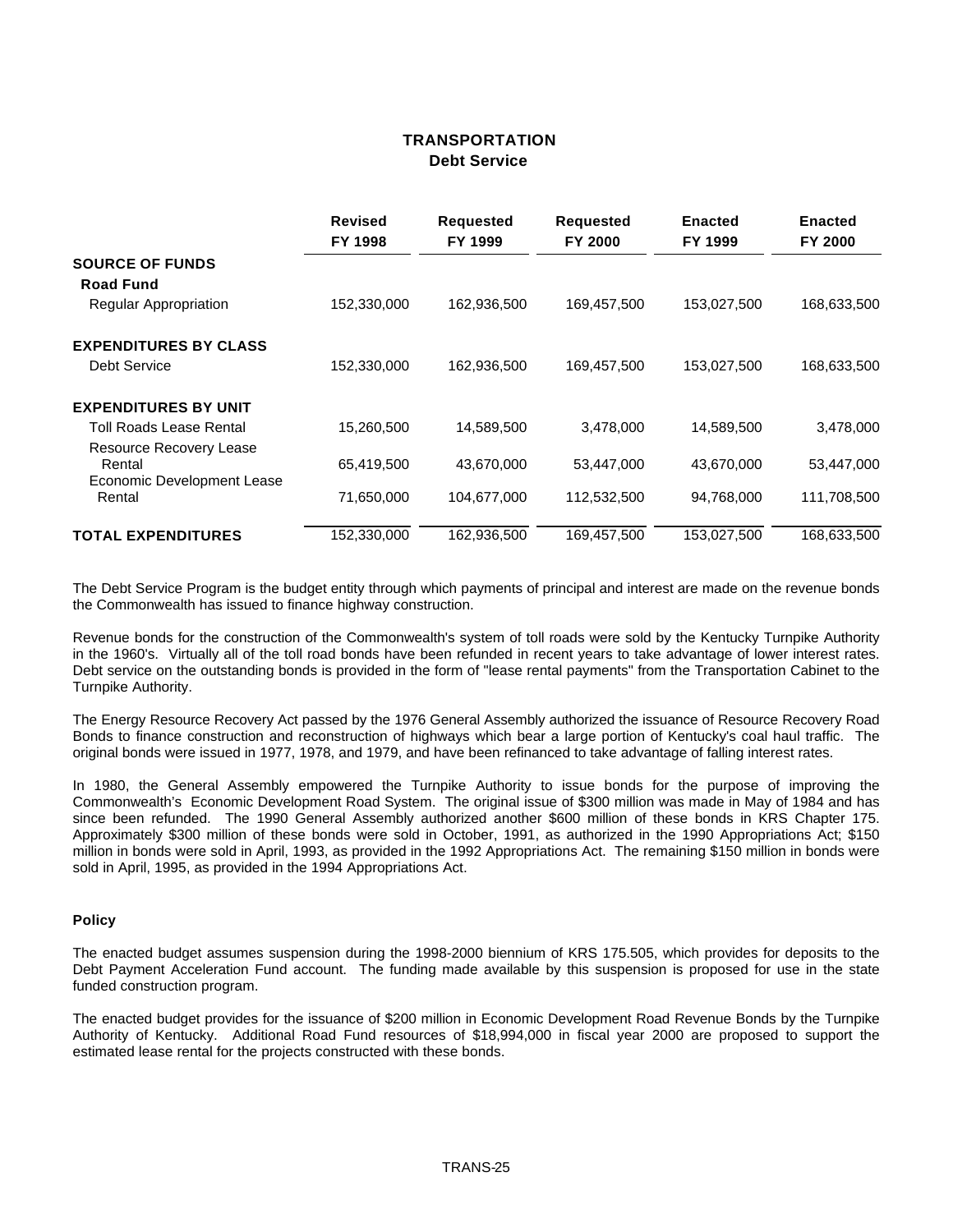### **TRANSPORTATION Judgments**

|                                            | <b>Revised</b><br>FY 1998 | <b>Requested</b><br>FY 1999 | <b>Requested</b><br>FY 2000 | <b>Enacted</b><br>FY 1999 | <b>Enacted</b><br><b>FY 2000</b> |
|--------------------------------------------|---------------------------|-----------------------------|-----------------------------|---------------------------|----------------------------------|
| <b>SOURCE OF FUNDS</b><br><b>Road Fund</b> |                           |                             |                             |                           |                                  |
| <b>Regular Appropriation</b>               | 5,983,500                 |                             |                             |                           |                                  |
| <b>EXPENDITURES BY CLASS</b>               |                           |                             |                             |                           |                                  |
| <b>Operating Expenses</b>                  | 5,983,500                 |                             |                             |                           |                                  |
| <b>EXPENDITURES BY UNIT</b>                |                           |                             |                             |                           |                                  |
| Paschall Inc. v. Trans. Cab.               | 5,983,500                 |                             |                             |                           |                                  |

The Judgments appropriation unit exists to record disbursements by the Transportation Cabinet in regard to court-ordered refunds and other costs of litigation. These payments are made in accordance with KRS 45A.270 and 45A.275.

#### **Policy**

The 1996 General Assembly added language to the Appropriations Act (HB 379) which stated that "Funds required to pay judgments shall be transferred from the State Construction Account at the time when actual payments must be disbursed from the State Treasury." This method of dealing with these unknown contingent liabilities is continued in the enacted budget; therefore, no funding for this budget unit is proposed in the form of regular appropriations.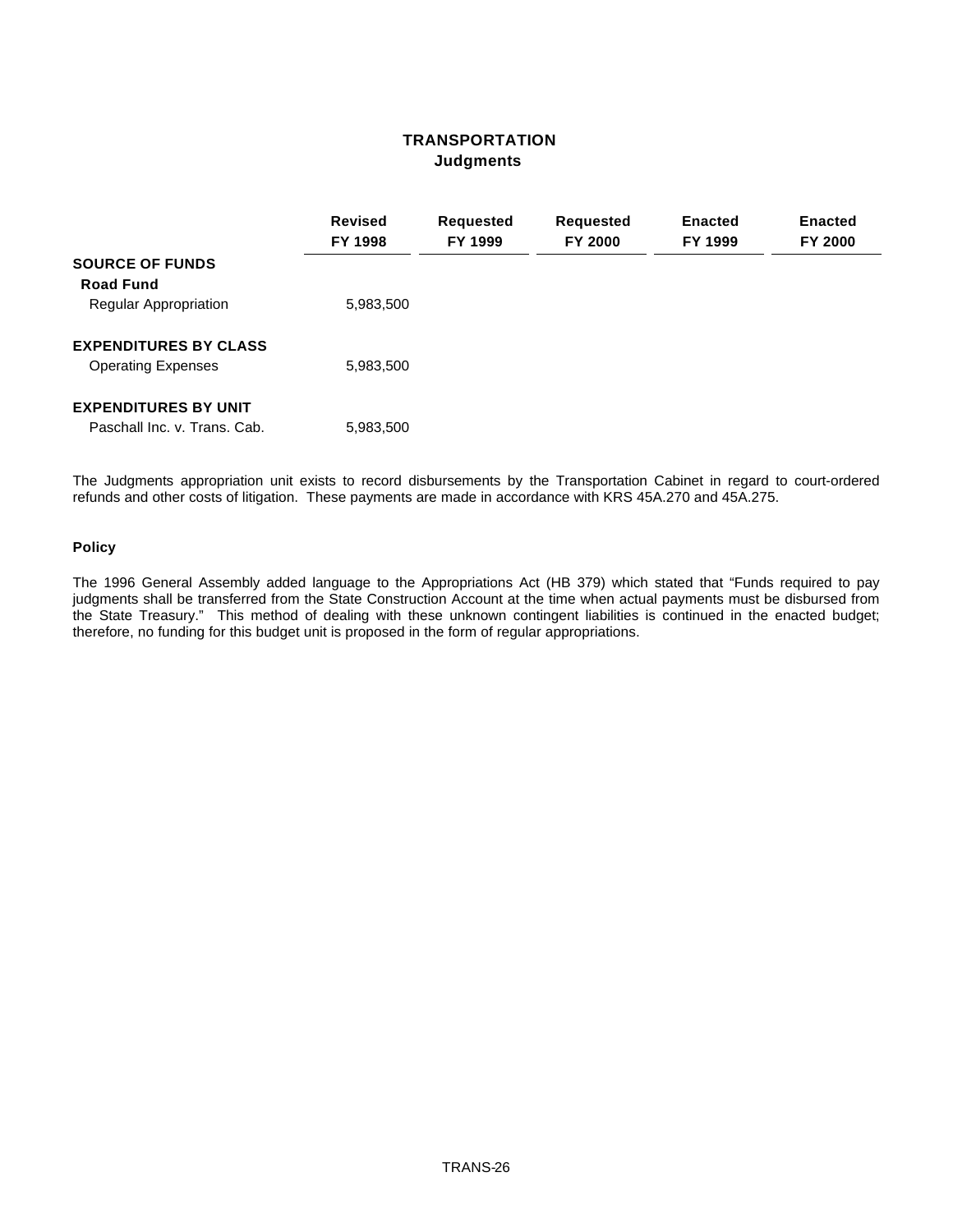## **WORKFORCE DEVELOPMENT**

|                                                  | <b>Revised</b><br>FY 1998 | <b>Requested</b><br>FY 1999 | <b>Requested</b><br>FY 2000 | <b>Enacted</b><br>FY 1999 | <b>Enacted</b><br>FY 2000 |
|--------------------------------------------------|---------------------------|-----------------------------|-----------------------------|---------------------------|---------------------------|
| <b>SOURCE OF FUNDS</b>                           |                           |                             |                             |                           |                           |
| <b>General Fund</b>                              |                           |                             |                             |                           |                           |
| Regular Appropriation                            | 107,596,800               | 56,627,500                  | 56,152,500                  | 50,760,000                | 52,012,600                |
| <b>Current Year Appropriation</b>                | 294,000                   |                             |                             |                           |                           |
| <b>Special Appropriation</b>                     | 2,000,000                 |                             |                             |                           |                           |
| <b>Total General Fund</b>                        | 109,890,800               | 56,627,500                  | 56,152,500                  | 50,760,000                | 52,012,600                |
| <b>Restricted Agency Funds</b>                   |                           |                             |                             |                           |                           |
| <b>Balance Forward</b>                           | 5,435,100                 | 2,469,500                   | 1,408,000                   | 2,468,000                 | 1,407,500                 |
| <b>Current Receipts</b>                          | 34,330,100                | 15,230,500                  | 15,459,500                  | 15,231,000                | 15,459,500                |
| Non-Revenue Receipts                             | 18,611,000                | 20,168,000                  | 21,800,000                  | 20,168,500                | 21,800,000                |
| <b>Total Restricted Agency Funds</b>             | 58,376,200                | 37,868,000                  | 38,667,500                  | 37,867,500                | 38,667,000                |
| <b>Federal Funds</b>                             |                           |                             |                             |                           |                           |
| <b>Balance Forward</b>                           | 1,324,000                 | 60,000                      | 62,000                      | 60,000                    | 62,000                    |
| <b>Current Receipts</b>                          | 407,480,600               | 412,789,000                 | 420,184,000                 | 412,908,000               | 420,630,000               |
| Non-Revenue Receipts                             | 2,667,700                 | 2,693,000                   | 2,750,000                   | 2,693,000                 | 2,750,000                 |
| <b>Revenue Redistribution</b>                    | $-7,056,100$              | $-6,497,000$                | $-8,583,000$                | $-6,513,500$              | $-8,603,500$              |
| <b>Total Federal Funds</b>                       | 404,416,200               | 409,045,000                 | 414,413,000                 | 409,147,500               | 414,838,500               |
| <b>TOTAL FUNDS</b>                               | 572,683,200               | 503,540,500                 | 509,233,000                 | 497,775,000               | 505,518,100               |
| <b>EXPENDITURES BY CLASS</b>                     |                           |                             |                             |                           |                           |
| <b>Personnel Costs</b>                           | 164,788,500               | 104,448,000                 | 106,016,500                 | 104,307,200               | 105,692,200               |
| <b>Operating Expenses</b>                        | 44,957,500                | 31,125,000                  | 29,988,500                  | 29,193,300                | 29,182,400                |
| Grants, Loans or Benefits                        | 354,603,800               | 360,761,500                 | 367,454,000                 | 361,911,500               | 368,604,000               |
| <b>Debt Service</b>                              | 3,641,000                 |                             |                             |                           |                           |
| Capital Outlay                                   | 2,164,400                 | 5,736,000                   | 4,915,500                   | 893,500                   | 856,000                   |
| <b>TOTAL EXPENDITURES</b>                        | 570,155,200               | 502,070,500                 | 508,374,500                 | 496,305,500               | 504,334,600               |
| <b>EXPENDITURES BY UNIT</b>                      |                           |                             |                             |                           |                           |
| General Administration and                       |                           |                             |                             |                           |                           |
| Program Support<br>State Board for Adult and     | 22,402,400                | 12,963,500                  | 9,549,000                   | 13,472,000                | 10,040,000                |
| <b>Technical Education</b>                       | 33,600                    | 30,000                      | 30,500                      | 30,000                    | 30,500                    |
| <b>Technical Education</b>                       | 131,038,300               | 60,053,000                  | 58,858,500                  | 53,549,600                | 54,131,700                |
| Adult Education and Literacy                     | 21,065,200                | 21,553,500                  | 22,370,000                  | 21,528,200                | 22,337,900                |
| Vocational Rehabilitation                        | 47,399,200                | 49,482,000                  | 51,179,000                  | 49,664,100                | 51,348,800                |
| Department for the Blind                         | 12,964,700                | 12,111,000                  | 11,677,000                  | 12,201,200                | 11,756,600                |
| Governor's Council on<br>Vocational<br>Education | 152,500                   |                             |                             |                           |                           |
| State Board for Proprietary                      |                           |                             |                             |                           |                           |
| Education<br><b>Job Training Coordinating</b>    | 235,000                   | 110,500                     | 116,000                     | 110,500                   | 116,000                   |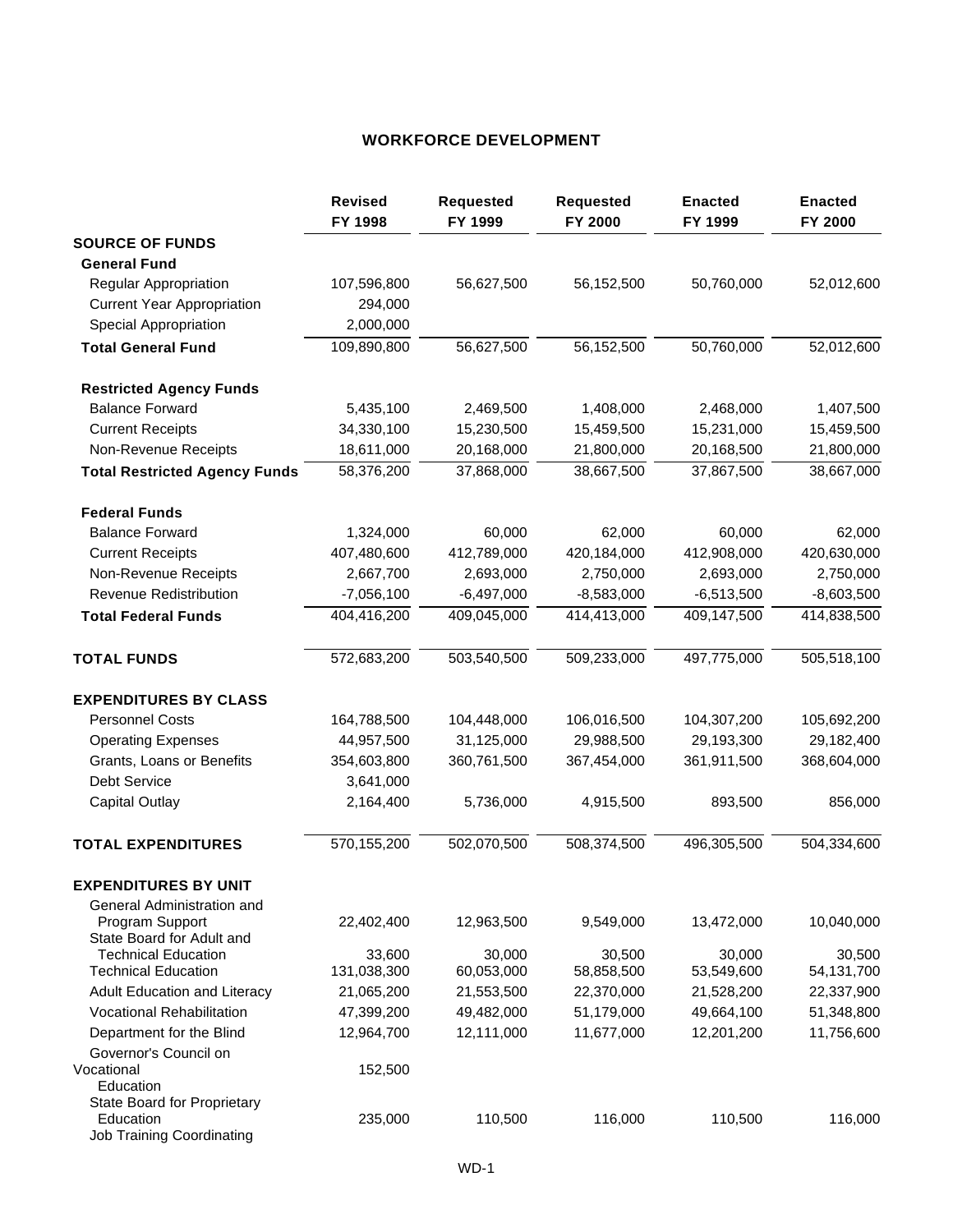| Council                         | 138,900        | 132,500          | 139,000          | 132,500        | 139,000        |
|---------------------------------|----------------|------------------|------------------|----------------|----------------|
|                                 | <b>Revised</b> | <b>Requested</b> | <b>Requested</b> | <b>Enacted</b> | <b>Enacted</b> |
|                                 | FY 1998        | FY 1999          | FY 2000          | FY 1999        | <b>FY 2000</b> |
| Teachers' Retirement - Employer |                |                  |                  |                |                |
| Contribution                    | 9,266,100      | 4,313,500        | 4,530,500        | 4,313,500      | 4,530,500      |
| Training and Reemployment       | 42,682,000     | 36,824,500       | 40,510,500       | 36,824,500     | 40,510,500     |
| <b>Employment Services</b>      | 282,777,300    | 304,496,500      | 309.414.500      | 304,479,400    | 309,393,100    |
| <b>TOTAL EXPENDITURES</b>       | 570.155.200    | 502.070.500      | 508.374.500      | 496.305.500    | 504,334,600    |

The Workforce Development Cabinet has experienced tremendous change since its inception over seven years ago, and continues to evolve in response to shifting economic, social and political environments. Creation of the Cabinet in 1990 reflected the comprehensive approach that is now understood to be absolutely fundamental—an approach to the broader definition of "workforce development" that is built on partnerships among employees, labor, education and all levels of government—and an approach to make workforce development an integral component of state and local economic development policies.

The Cabinet serves a broad constituency, each with its own unique characteristics and requirements. Clients who benefit from Cabinet programs include:

- business and industry;
- dislocated workers;
- adults requiring basic education and literacy training;
- incumbent workers needing upgrade training;
- individuals making the transition from welfare-to-work:
- new job force entrants;
- persons with disabilities seeking employment;
- economically disadvantaged youth;
- youth preparing for postsecondary education or work;
- career transitioning workers;
- other job seekers.

Recently, two major legislative initiatives have required that the Cabinet marshal resources and redesign programs to better serve customers. Passage of the Kentucky Postsecondary Education Improvement Act of 1997, along with federal welfare reform, has magnified the Cabinet's central role in the broader scope of workforce development. Subsequent to this sweeping legislation, new strategies and innovative approaches are being designed and the Cabinet is helping shape greater public awareness of the interdependence of a skilled workforce to Kentucky's social and economic development needs. Cabinet programs continue to serve as a linchpin to address Kentucky's current and long-term workforce needs.

Throughout fiscal biennium 1998-2000 and beyond, the Cabinet will seek to:

- Place more emphasis on secondary vocational-technical education through programs at the 54 area technology centers;
- Respond to permanent changes in traditional economic bases through One-Stop Career Centers, employment and training, as well as adult education programs;
- Empower educationally disadvantaged workers through adult education and literacy services and other employment services, such as the upgrade of training;
- Foster enactment of welfare reform in order that individuals may lead more enriched lives by virtue of Cabinet programs that can assist in breaking the cycle of dependency;
- Enable individuals with disabilities to participate in the workforce;
- Respond to federal consolidation legislation that will build integrated workforce development systems that are more customer-focused by improving system-wide accountability and adopting high performance practices.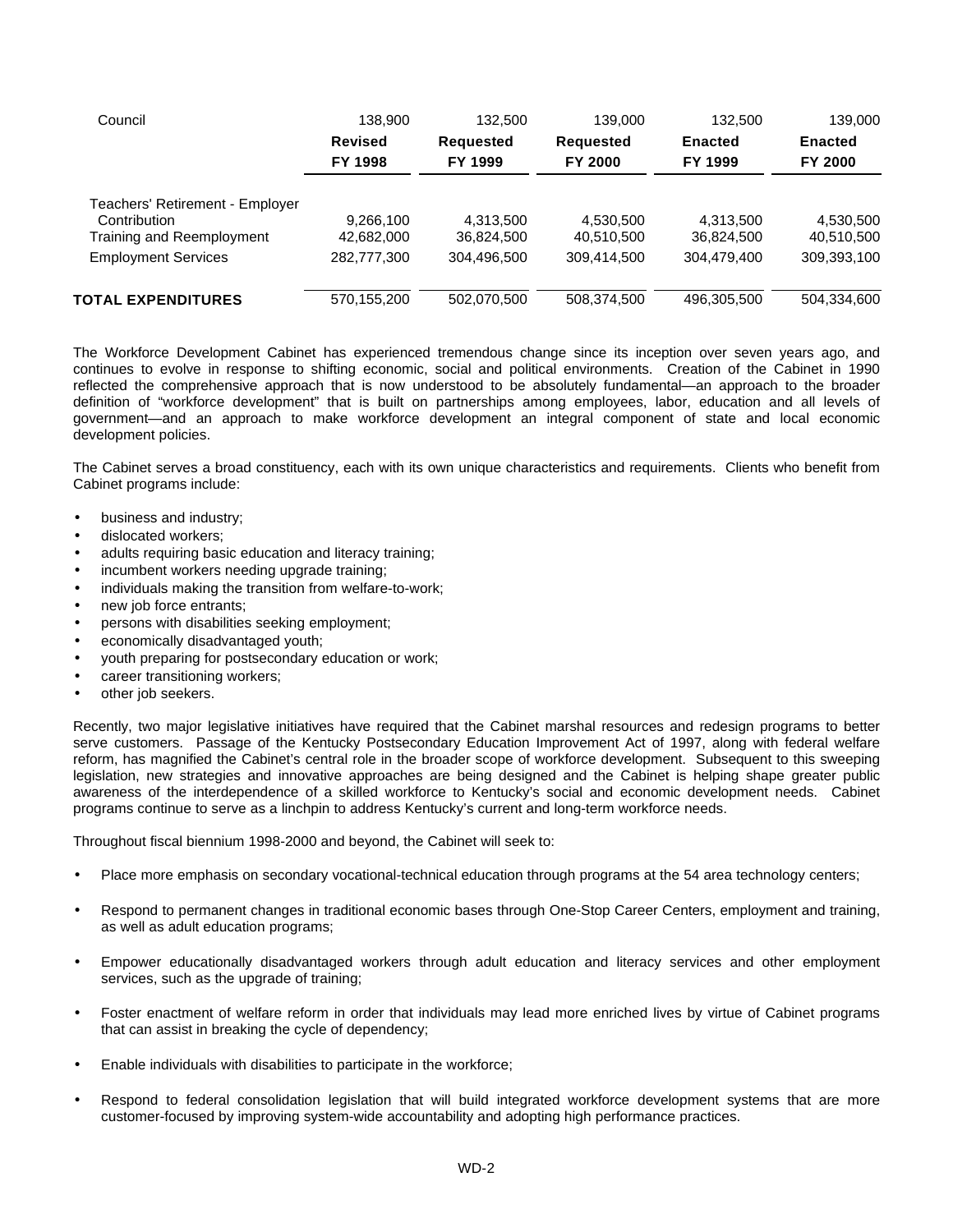### **Policy**

The Budget of the Commonwealth reflects the organizational changes that will take place on July 1, 1998, when the postsecondary technical institutions currently housed in the Workforce Development Cabinet are transferred to the Kentucky Community and Technical College System as a result of the passage of the Kentucky Postsecondary Education Improvement Act during the First Extraordinary Session of 1997.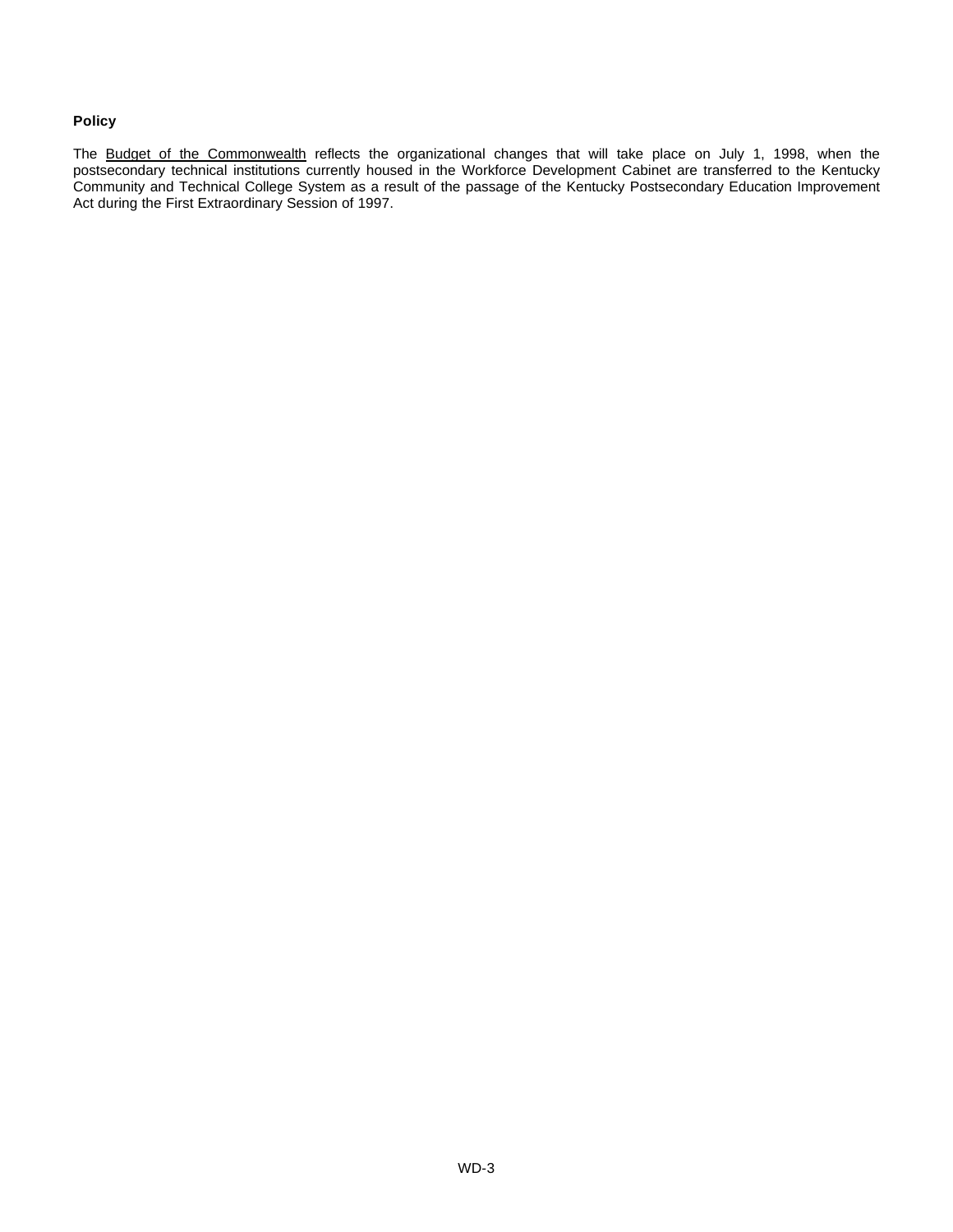# **WORKFORCE DEVELOPMENT General Administration and Program Support**

|                                                                 | <b>Revised</b><br>FY 1998 | <b>Requested</b><br>FY 1999 | <b>Requested</b><br>FY 2000 | <b>Enacted</b><br>FY 1999 | <b>Enacted</b><br>FY 2000 |
|-----------------------------------------------------------------|---------------------------|-----------------------------|-----------------------------|---------------------------|---------------------------|
| <b>SOURCE OF FUNDS</b>                                          |                           |                             |                             |                           |                           |
| <b>General Fund</b>                                             |                           |                             |                             |                           |                           |
| Regular Appropriation                                           | 7,521,900                 | 1,993,500                   | 2,062,500                   | 2,502,000                 | 2,553,500                 |
| <b>Restricted Agency Funds</b>                                  |                           |                             |                             |                           |                           |
| <b>Balance Forward</b>                                          | 890,000                   | 288,500                     | 287,500                     | 288,500                   | 287,500                   |
| Non-Revenue Receipts                                            | 4,364,000                 | 5,246,500                   | 5,468,000                   | 5,246,500                 | 5,468,000                 |
| <b>Total Restricted Agency Funds</b>                            | 5,254,000                 | 5,535,000                   | 5,755,500                   | 5,535,000                 | 5,755,500                 |
| <b>Federal Funds</b>                                            |                           |                             |                             |                           |                           |
| <b>Balance Forward</b>                                          | 8,000                     | 9,500                       | 11,500                      | 9,500                     | 11,500                    |
| <b>Current Receipts</b>                                         | 6,711,500                 | 2,389,500                   | 248,000                     | 2,389,500                 | 573,000                   |
| Revenue Redistribution                                          | 3,205,000                 | 3,335,000                   | 1,428,000                   | 3,335,000                 | 1,428,000                 |
| <b>Total Federal Funds</b>                                      | 9,924,500                 | 5,734,000                   | 1,687,500                   | 5,734,000                 | 2,012,500                 |
| <b>TOTAL FUNDS</b>                                              | 22,700,400                | 13,262,500                  | 9,505,500                   | 13,771,000                | 10,321,500                |
| <b>EXPENDITURES BY CLASS</b>                                    |                           |                             |                             |                           |                           |
| <b>Personnel Costs</b>                                          | 6,455,400                 | 6,114,500                   | 6,432,500                   | 6,032,800                 | 6,339,600                 |
| <b>Operating Expenses</b>                                       | 3,266,000                 | 1,953,000                   | 1,969,500                   | 1,843,200                 | 1,853,400                 |
| Grants, Loans or Benefits                                       | 9,040,000                 | 4,896,000                   | 1,147,000                   | 5,596,000                 | 1,847,000                 |
| <b>Debt Service</b>                                             | 3,641,000                 |                             |                             |                           |                           |
| <b>TOTAL EXPENDITURES</b>                                       | 22,402,400                | 12,963,500                  | 9,549,000                   | 13,472,000                | 10,040,000                |
| <b>EXPENDITURES BY UNIT</b>                                     |                           |                             |                             |                           |                           |
| Secretary                                                       | 617,000                   | 772,500                     | 806,500                     | 745,100                   | 776,600                   |
| <b>General Counsel</b>                                          | 406,000                   | 426,000                     | 447,500                     | 398,600                   | 417,600                   |
| Communications                                                  | 261,000                   | 271,000                     | 283,500                     | 243,600                   | 253,600                   |
| Development and Industry<br>Relations<br>Workforce Analysis and | 101,500                   | 105,500                     | 111,000                     | 78,400                    | 81,100                    |
| Research<br>School-to-Work                                      | 143,800<br>6,200,000      | 113,000<br>2,036,000        | 118,500<br>325,000          | 85,600<br>2,736,000       | 88,900<br>1,025,000       |
| One Stop Career Centers                                         | 2,300,500                 | 2,165,000                   |                             | 2,165,000                 |                           |
| Policy Budget/Personnel                                         |                           |                             |                             |                           |                           |
| <b>Services</b><br><b>Administrative Services</b>               | 2,877,700<br>4,537,400    | 3,000,000<br>3,916,000      | 3,233,000<br>4,064,500      | 2,972,600<br>3,888,600    | 3,203,100<br>4,034,600    |
| <b>Facilities Maintenance</b>                                   | 1,316,500                 | 158,500                     | 159,500                     | 158,500                   | 159,500                   |
| Debt Service                                                    | 3,641,000                 |                             |                             |                           |                           |
| <b>TOTAL EXPENDITURES</b>                                       | 22,402,400                | 12,963,500                  | 9,549,000                   | 13,472,000                | 10,040,000                |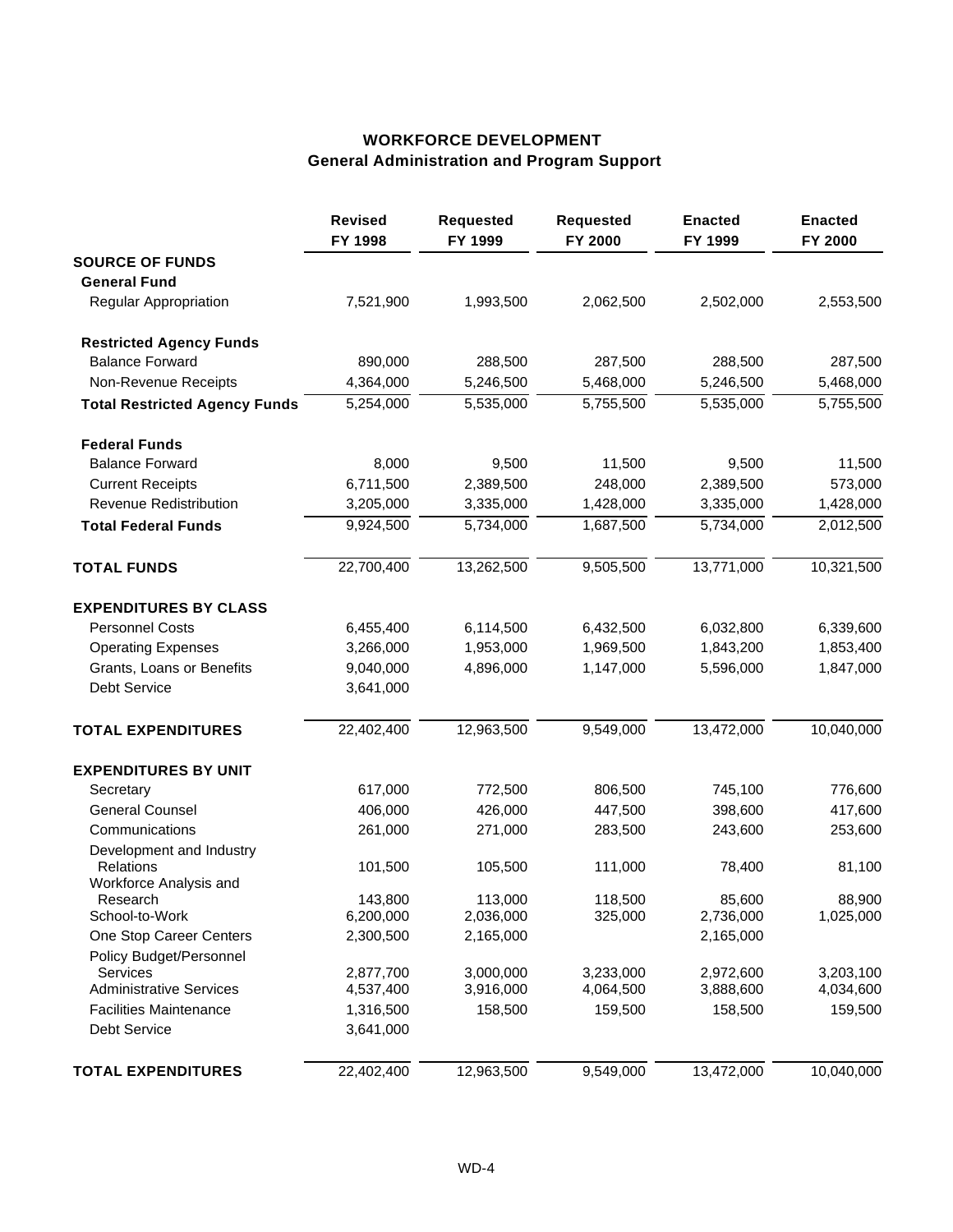General Administration and Program Support provides central coordination and direction for the overall planning, management and oversight of the agencies within the Cabinet. The program is responsible for policy and budget development, personnel transactions, legal services, including legislative and regulatory development, communications, economic analysis and research, as well as school-to-work activities. The following offices make up the General Administration program:

The Office of the Secretary provides the strategic direction and leadership for the Cabinet, including the coordination of Cabinet activities among the departments and agencies. The Secretary serves as the Chief Executive Officer for the Cabinet and is an advisor to the Governor and the General Assembly regarding workforce issues.

The Office of School-to-Work was created in 1994 by Executive Order 94-904. The Office is headed by an Executive Director appointed by the Secretary of the Workforce Cabinet. The Office is supported with federal funding. This federally-funded, timelimited program sunsets September of 1999 with responsibility to sustain the initiative falling back to the state.

One-Stop Career Centers System implementation began upon receipt of a federal grant on September 13, 1995. One of four states to initially receive this grant in conjunction with a School-to-Work grant, and the first of 16 nationwide, Kentucky was awarded a three-year grant totaling \$7,954,843. Intended to allow states more flexibility in designing a cohesive system, Kentucky's One-Stop is facilitating the local design and re-engineering of employment and training service delivery, integrating performance outcomes, customer satisfaction and quality initiatives, adopting a universal customer approach, and the streamlining of customer services. The rapid progression toward state-of-the-art technology and PC-based architecture has been the most critical challenge and investment for One-Stop. Staff for the System are attached to the Office of the Secretary. One-Stop is headed by a Statewide Coordinator, recommended by the State Workforce Partnership Council and appointed by the Secretary. The federal funds for this program expire at the end of fiscal year 1999.

The Office of General Counsel provides legal advice and representation, including review of contracts, memoranda of agreements, personnel legal actions, regulations, legislation and policy review.

The Office of Workforce Analysis and Research is responsible for data collection and analytical research on economic and employment trends. The Kentucky Occupational Information Coordinating Committee (KOICC) is administratively attached to this office. The KOICC coordinates the development and dissemination of occupational, labor market, education training, and career information for use by counselors, students, and others. It is federally funded.

The Office of Development and Industry Relations serves as the central point of contact for the private sector to access adult education and job training services. It performs both an outreach and a partnership function between the Cabinet and Kentucky businesses. This linkage will assist in fulfilling Kentucky's need to substantially increase the number of employees with globally competitive skills.

The Office of Communications provides internal and external communications, disseminating information about the Cabinet and its components to employees, the media and the general public. The Office also produces all departmental publications and distributes news releases.

Effective August 28, 1997, Executive Order 97-117 reorganized the Office for Policy, Budget and Personnel by separating the unit into two offices: establishing the Office of Personnel Services, and renaming the policy and budget unit, the Office for Policy and Budget.

The Office of Personnel Services is responsible for personnel activities which include processing personnel and payroll documents, providing benefit services to Cabinet employees, preparing an array of staffing reports, and monitoring compliance with statutes and regulations. In addition, the Office is responsible for auditing functions of the Cabinet which includes the general audit and student aid audit of schools within the Department for Technical Education, and other audits of various Cabinet units.

The Office for Policy and Budget provides assistance to the Cabinet Secretary by providing coordination and analysis for policy formation and Cabinet management; preparation and oversight of the biennial budget; coordination and monitoring of state and federal legislative activities; technical support to departments and offices; and a variety of programmatic and financial matters. Also attached to the Office is the Job Training Partnership Act (JTPA) Education and Coordination Branch and the Client Assistance Branch.

The JTPA Education and Coordination Branch is responsible for the administration of federal funds provided through the Job Training Partnership Act. These funds represent eight percent of the Titles IIA (year-round adult training) and IIC (year-round youth training) allocations. To be eligible for eight percent funds, an individual must be economically disadvantaged and have one other barrier to employment, such as a deficiency in basic skills.

The Client Assistant Branch is a federally mandated and funded program that ensures the protection of rights of disabled individuals under the Rehabilitation Act of 1973, as amended.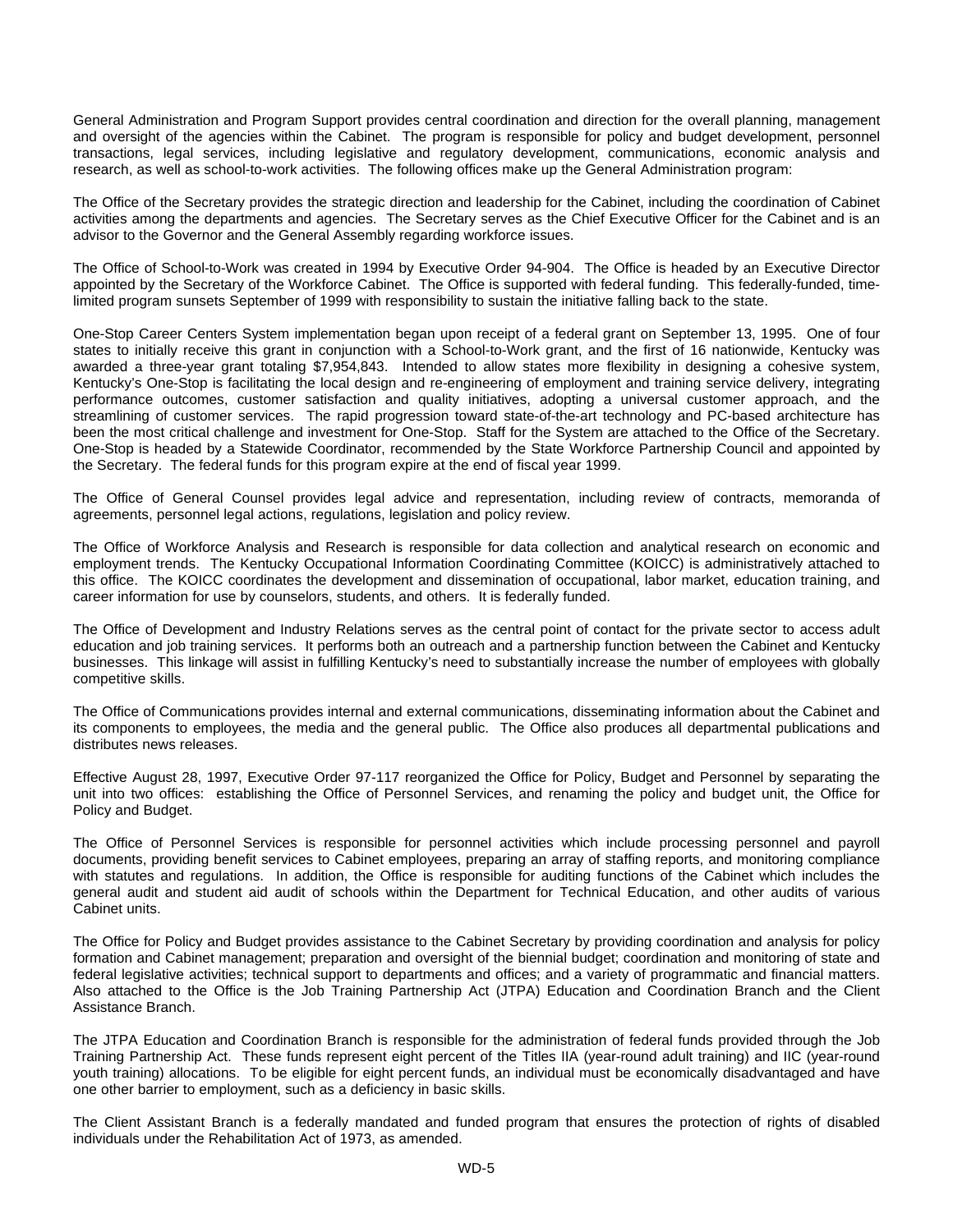The Office of Administrative Services was established pursuant to Executive Order 95-289. The Computer Services Division within the Office serves as the central location for all Cabinet data processing programs statewide. The Division of Fiscal Services is responsible for all central office purchasing, auditing and processing of financial documents and maintenance of the STARS accounting system. The Division of Facilities Management is responsible for the physical management of all stateowned/state-operated facilities, equipment and property assigned to agencies within the Cabinet. Specific functions include programming and planning for new facilities; providing a quality learning and/or work environment for students and staff through comprehensive Major Plan Maintenance, Safety and Insurance programs; managing and accounting for all inventory owned or leased by the Cabinet; coordinating the leasing of space for use by Cabinet personnel and the processing of payment documents for same, as well as mail and supply service management.

#### **Policy**

General Administration and Policy Support will be reorganized effective July 1, 1998, to reflect the separation of Postsecondary Technical Education from the Workforce Development Cabinet to the Kentucky Community and Technical College System (KCTCS), pursuant to House Bill 1 as enacted during the First Extraordinary Session of 1997. The change will occur within the Office of Administration and Policy Support as staff and operating functions necessary to provide facilities management/maintenance will be transferred to the KCTCS. The estimated value of this service is \$1,905,500 in fiscal year 1999 and \$1,954,500 in fiscal year 2000. The Budget of the Commonwealth reflects this change in fiscal year 1999 and fiscal year 2000.

The Budget of the Commonwealth provides General Fund support totaling \$700,000 in each fiscal year for operating costs and grant expenditures relating to the School to Careers system which was established by the 1998 General Assembly through the passage of House Bill 724. This initiative will envelop a number of career related programs, including Tech Prep, School-to-Work and High Schools that Work. Through a Memorandum of Agreement, the Workforce Development Cabinet will coordinate its efforts with the Department of Education to, among other things, increase the student's awareness of job and career opportunities that will be available in the future workforce, decrease the high school drop out rate, and provide applied curriculum and instructional processes to develop greater skills in such areas as math, social studies, communications and science.

Pursuant to Part II of the Capital Projects Budget, investment income totaling \$250,000 in each fiscal year is provided for a Maintenance Pool.

Additionally, pursuant to Part III, the Secretary of the Workforce Development Cabinet may request the State Budget Director to transfer General Fund amounts related to the Technology Trust Fund savings from one budget unit to another within the Cabinet. The transfers are limited to General Fund cost savings and will be reported to the Interim Joint Committee on Appropriations and Revenue as provided by KRS 48.500.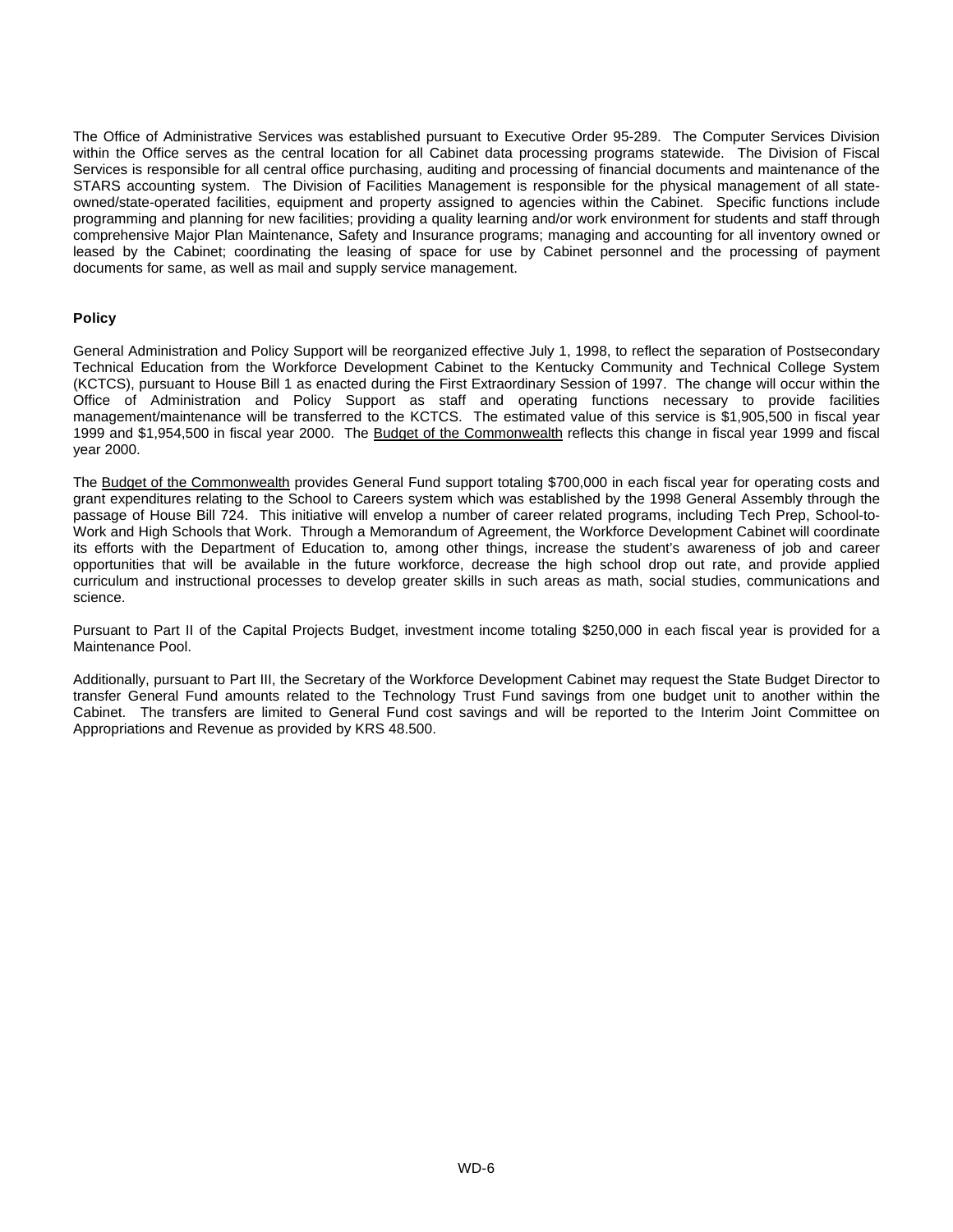## **WORKFORCE DEVELOPMENT State Board For Adult and Technical Education**

|                              | <b>Revised</b><br>FY 1998 | Requested<br>FY 1999 | <b>Requested</b><br>FY 2000 | <b>Enacted</b><br>FY 1999 | <b>Enacted</b><br>FY 2000 |
|------------------------------|---------------------------|----------------------|-----------------------------|---------------------------|---------------------------|
| <b>SOURCE OF FUNDS</b>       |                           |                      |                             |                           |                           |
| <b>General Fund</b>          |                           |                      |                             |                           |                           |
| <b>Regular Appropriation</b> | 33,600                    | 30,000               | 30,500                      | 30,000                    | 30,500                    |
| <b>EXPENDITURES BY CLASS</b> |                           |                      |                             |                           |                           |
| <b>Personnel Costs</b>       | 14,900                    | 13,500               | 13,500                      | 13.500                    | 13,500                    |
| <b>Operating Expenses</b>    | 18.700                    | 16,500               | 17.000                      | 16,500                    | 17,000                    |
| <b>TOTAL EXPENDITURES</b>    | 33,600                    | 30,000               | 30,500                      | 30,000                    | 30,500                    |

The State Board for Adult and Technical Education was established by the 1990 General Assembly and operates under the provisions of KRS Chapter 151.032. The Board consists of nine voting members, one from each Supreme Court district and two from the state at large, who are appointed by the Governor.

The primary purpose of the Board is to develop and adopt the regulations which govern the planning, coordinating, administering, supervising, operating, and evaluating of the adult and technical programs, services, and activities within the Department for Technical Education and the Department for Adult Education and Literacy. The Board is authorized to establish administration and operating procedures for state-operated area technology centers and staff, as well as to recommend to the State Board for Elementary and Secondary Education standards pertaining to secondary technical education curriculum, accreditation, equipment, facilities, and related matters. The Board also administers the personnel system as authorized by KRS 151B and employs over 900 permanent and certified/equivalent staff.

The Board must meet a minimum of four times per year and has three standing committees: the program committee, the finance committee, and the long-term planning committee. Special task forces and work groups are appointed as needed.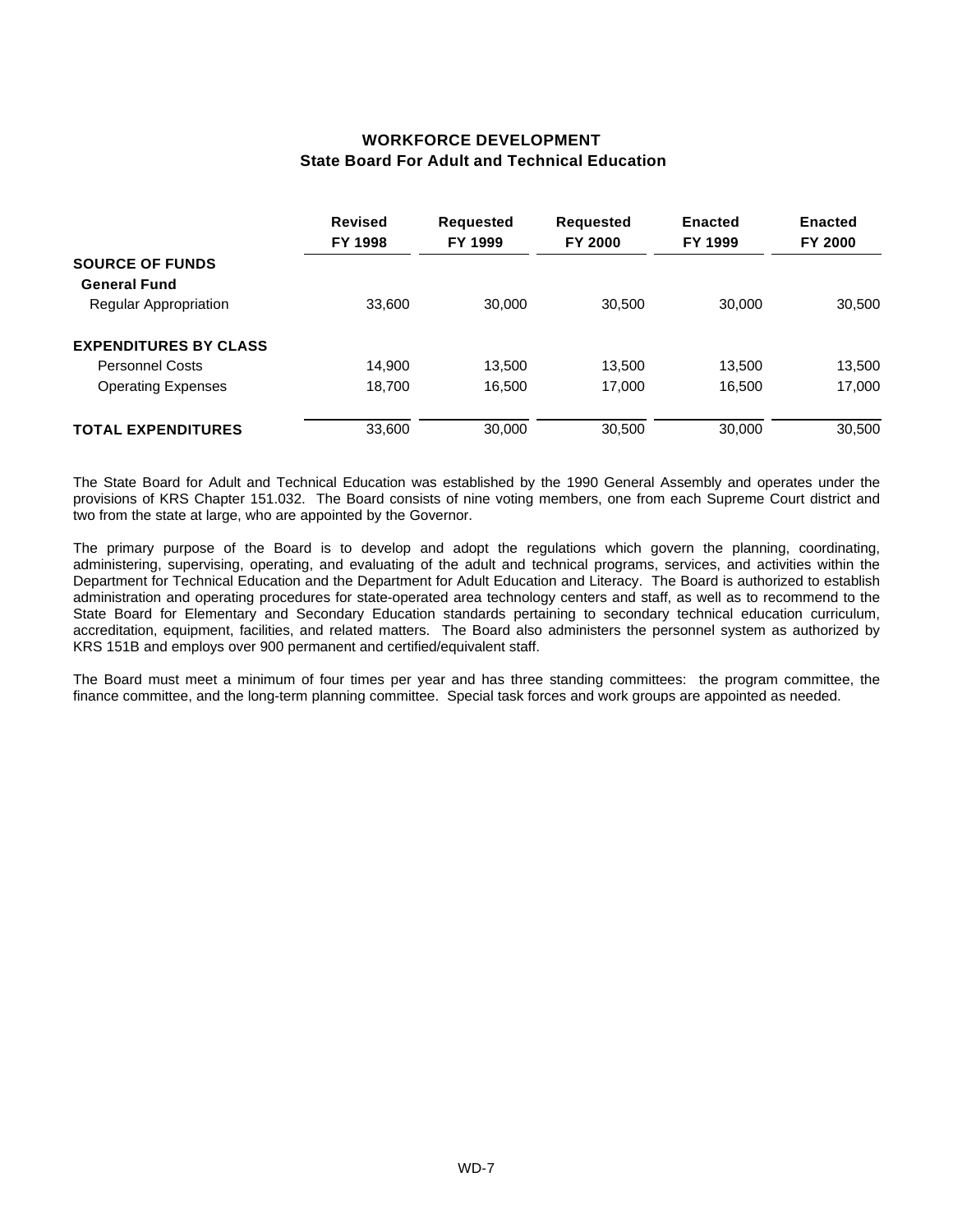### **WORKFORCE DEVELOPMENT Technical Education**

|                                      | <b>Revised</b><br>FY 1998 | <b>Requested</b><br>FY 1999 | <b>Requested</b><br>FY 2000 | <b>Enacted</b><br>FY 1999 | <b>Enacted</b><br>FY 2000 |
|--------------------------------------|---------------------------|-----------------------------|-----------------------------|---------------------------|---------------------------|
| <b>SOURCE OF FUNDS</b>               |                           |                             |                             |                           |                           |
| <b>General Fund</b>                  |                           |                             |                             |                           |                           |
| Regular Appropriation                | 69,175,300                | 25,748,500                  | 24,242,500                  | 19,245,100                | 19,515,700                |
| <b>Current Year Appropriation</b>    | 294,000                   |                             |                             |                           |                           |
| <b>Total General Fund</b>            | 69,469,300                | 25,748,500                  | 24,242,500                  | 19,245,100                | 19,515,700                |
| <b>Restricted Agency Funds</b>       |                           |                             |                             |                           |                           |
| <b>Balance Forward</b>               | 1,877,900                 | 796,500                     | 58,500                      | 795,000                   | 58,000                    |
| <b>Current Receipts</b>              | 22,867,800                | 3,117,000                   | 3,250,500                   | 3,117,500                 | 3,250,500                 |
| Non-Revenue Receipts                 | 14,128,000                | 14,799,500                  | 16,207,000                  | 14,800,000                | 16,207,000                |
| <b>Total Restricted Agency Funds</b> | 38,873,700                | 18,713,000                  | 19,516,000                  | 18,712,500                | 19,515,500                |
| <b>Federal Funds</b>                 |                           |                             |                             |                           |                           |
| <b>Balance Forward</b>               | 228,500                   |                             |                             |                           |                           |
| <b>Current Receipts</b>              | 29,193,600                | 20,950,000                  | 20,300,000                  | 20,950,000                | 20,300,000                |
| Non-Revenue Receipts                 | $-21,800$                 |                             |                             |                           |                           |
| Revenue Redistribution               | $-5,910,000$              | $-5,300,000$                | $-5,100,000$                | $-5,300,000$              | $-5,100,000$              |
| <b>Total Federal Funds</b>           | 23,490,300                | 15,650,000                  | 15,200,000                  | 15,650,000                | 15,200,000                |
| <b>TOTAL FUNDS</b>                   | 131,833,300               | 60,111,500                  | 58,958,500                  | 53,607,600                | 54,231,200                |
| <b>EXPENDITURES BY CLASS</b>         |                           |                             |                             |                           |                           |
| <b>Personnel Costs</b>               | 86,457,100                | 28,895,000                  | 29,907,000                  | 28,688,100                | 29,550,700                |
| <b>Operating Expenses</b>            | 25,953,900                | 14,856,500                  | 13,612,500                  | 12,952,500                | 12,851,500                |
| Grants, Loans or Benefits            | 16,710,900                | 10,720,500                  | 10,543,500                  | 11,170,500                | 10,993,500                |
| <b>Capital Outlay</b>                | 1,916,400                 | 5,581,000                   | 4,795,500                   | 738,500                   | 736,000                   |
| <b>TOTAL EXPENDITURES</b>            | 131,038,300               | 60,053,000                  | 58,858,500                  | 53,549,600                | 54,131,700                |
| <b>EXPENDITURES BY UNIT</b>          |                           |                             |                             |                           |                           |
| Kentucky Tech System                 | 120,914,000               | 45,978,000                  | 45,200,000                  | 39,474,600                | 40,473,200                |
| <b>Federal Programs and Support</b>  | 10,124,300                | 14,075,000                  | 13,658,500                  | 14,075,000                | 13,658,500                |
| <b>TOTAL EXPENDITURES</b>            | 131,038,300               | 60,053,000                  | 58,858,500                  | 53,549,600                | 54,131,700                |

The Department for Adult and Technical Education was established effective July 1, 1990 by KRS Chapter 151B. It was reorganized in 1994 and renamed the Department for Technical Education. The Department has two major roles, including the management and operation of the 54 area technology centers. The other role involves serving as the state agency for the Carl D. Perkins Vocational and Applied Technology Education Act of 1990 (Public Law 101-392) federal grant for the Commonwealth. The Department is divided into three divisions, including the Division of Curriculum Services, Division of School Operations and the Division of Federal and Support Programs. The Division of Curriculum Services has primary<br>responsibility curriculum, for responsibility for curriculum,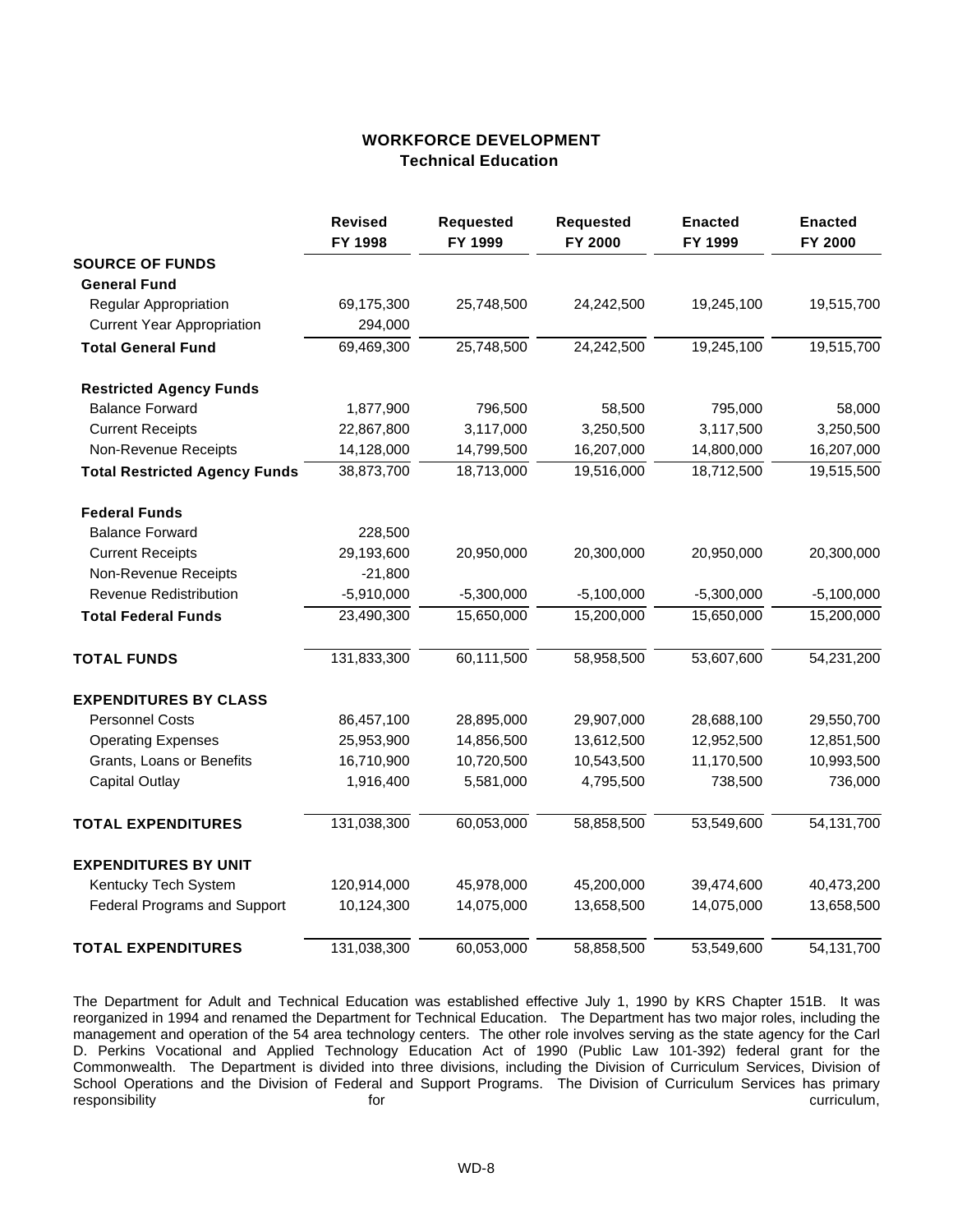program supervision, staff development, and programmatic technical assistance to the regional offices and the area technology centers. The Division of School Operations has primary responsibility for administrative functions, including liaison activities with local school districts as well as business and industry. There are six regional offices within this division which are placed in strategic geographical locations throughout the state. The Division of Federal and Support Programs has primary responsibility for implementing the provisions of the federal grant for technical education in Kentucky, budget preparation and oversight, the student information system, contracts, and personnel.

The Department is regulated by the State Board for Adult and Technical Education.

#### **Policy**

The Kentucky Postsecondary Education Improvement Act of 1997 separates the 25 postsecondary technical schools from the Department to join the new Kentucky Community and Technical College System effective July 1, 1998. The Budget of the Commonwealth reflects this reorganization.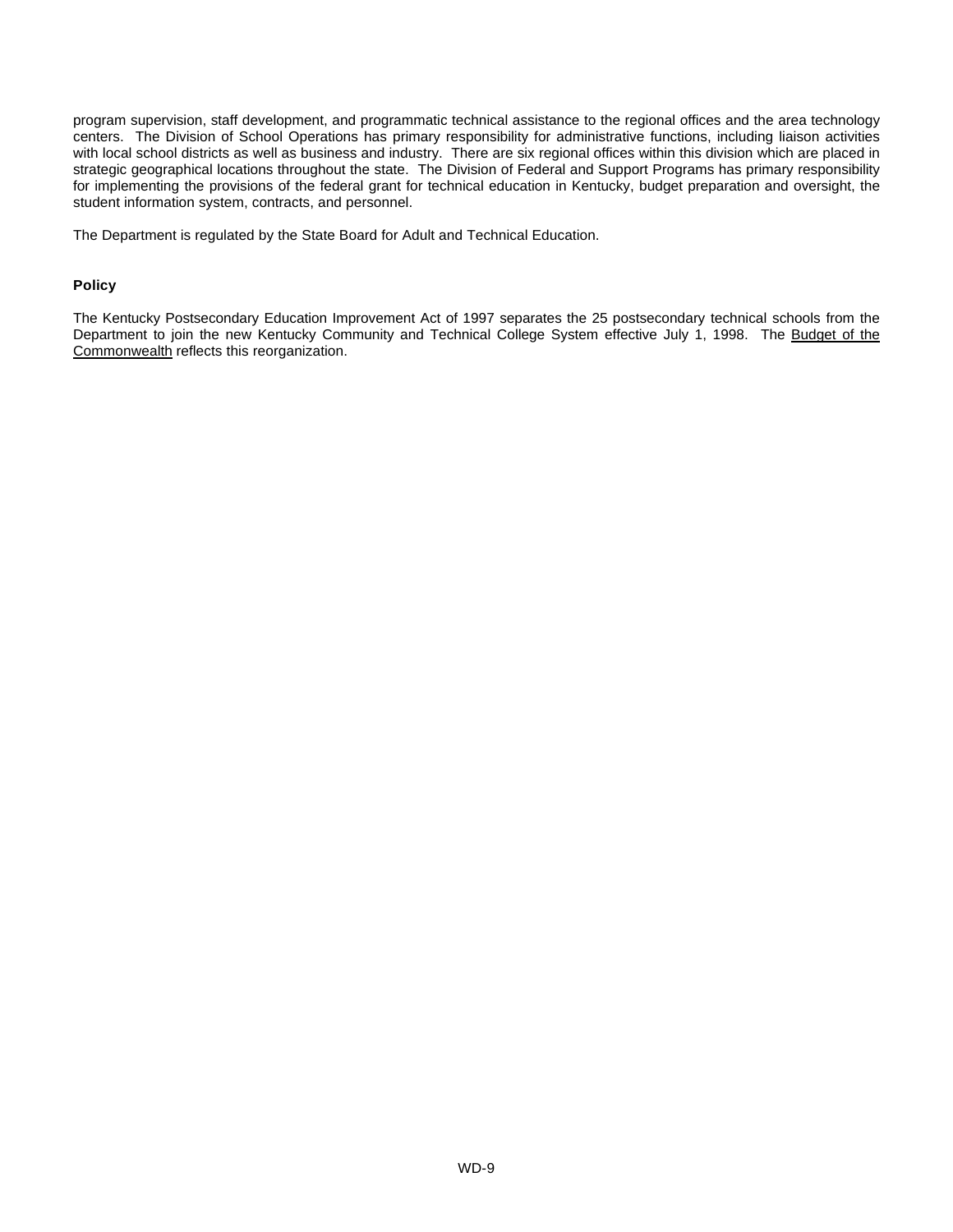## **WORKFORCE DEVELOPMENT Technical Education Kentucky Tech System**

|                                      | <b>Revised</b><br>FY 1998 | <b>Requested</b><br>FY 1999 | <b>Requested</b><br>FY 2000 | <b>Enacted</b><br>FY 1999 | <b>Enacted</b><br>FY 2000 |
|--------------------------------------|---------------------------|-----------------------------|-----------------------------|---------------------------|---------------------------|
| <b>SOURCE OF FUNDS</b>               |                           |                             |                             |                           |                           |
| <b>General Fund</b>                  |                           |                             |                             |                           |                           |
| Regular Appropriation                | 69,123,600                | 25,695,000                  | 24,187,000                  | 19,191,600                | 19,460,200                |
| <b>Current Year Appropriation</b>    | 294,000                   |                             |                             |                           |                           |
| <b>Total General Fund</b>            | 69,417,600                | 25,695,000                  | 24,187,000                  | 19,191,600                | 19,460,200                |
| <b>Restricted Agency Funds</b>       |                           |                             |                             |                           |                           |
| <b>Balance Forward</b>               | 1,849,000                 | 789,600                     | 58,500                      | 788,500                   | 58,000                    |
| <b>Current Receipts</b>              | 22,859,800                | 3,108,900                   | 3,250,500                   | 3,109,000                 | 3,250,500                 |
| Non-Revenue Receipts                 | 14,128,000                | 14,799,500                  | 16,207,000                  | 14,800,000                | 16,207,000                |
| <b>Total Restricted Agency Funds</b> | 38,836,800                | 18,698,000                  | 19,516,000                  | 18,697,500                | 19,515,500                |
| <b>Federal Funds</b>                 |                           |                             |                             |                           |                           |
| <b>Balance Forward</b>               | 118,800                   |                             |                             |                           |                           |
| <b>Current Receipts</b>              | 13,351,100                | 1,643,500                   | 1,597,000                   | 1,643,500                 | 1,597,000                 |
| Non-Revenue Receipts                 | $-21,800$                 |                             |                             |                           |                           |
| <b>Total Federal Funds</b>           | 13,448,100                | 1,643,500                   | 1,597,000                   | 1,643,500                 | 1,597,000                 |
| <b>TOTAL FUNDS</b>                   | 121,702,500               | 46,036,500                  | 45,300,000                  | 39,532,600                | 40,572,700                |
| <b>EXPENDITURES BY CLASS</b>         |                           |                             |                             |                           |                           |
| <b>Personnel Costs</b>               | 85,787,500                | 28,408,000                  | 29,431,000                  | 28,201,100                | 29,074,700                |
| <b>Operating Expenses</b>            | 25,390,600                | 10,047,000                  | 8,955,500                   | 8,143,000                 | 8,194,500                 |
| Grants, Loans or Benefits            | 7,889,500                 | 2,008,500                   | 2,083,000                   | 2,458,500                 | 2,533,000                 |
| <b>Capital Outlay</b>                | 1,846,400                 | 5,514,500                   | 4,730,500                   | 672,000                   | 671,000                   |
| <b>TOTAL EXPENDITURES</b>            | 120,914,000               | 45,978,000                  | 45,200,000                  | 39,474,600                | 40,473,200                |
| <b>EXPENDITURES BY UNIT</b>          |                           |                             |                             |                           |                           |
| Administration                       | 6,586,700                 | 6,319,000                   | 4,340,000                   | 3,425,100                 | 3,242,700                 |
| <b>Continuing Education</b>          | 8,185,000                 | 502,000                     | 523,000                     | 502,000                   | 523,000                   |
| <b>Equipment Procurement</b>         | 4,838,700                 | 5,932,500                   | 5,932,500                   | 1,873,000                 | 1,873,000                 |
| Postsecondary                        | 62,025,000                |                             |                             |                           |                           |
| Secondary                            | 30,791,100                | 33,224,500                  | 34,404,500                  | 33,674,500                | 34,834,500                |
| <b>Student Services</b>              | 8,487,500                 |                             |                             |                           |                           |
| <b>TOTAL EXPENDITURES</b>            | 120,914,000               | 45,978,000                  | 45,200,000                  | 39,474,600                | 40,473,200                |

The Kentucky Tech System is composed of 54 area technology centers. These centers serve primarily secondary students and operate on a schedule similar to high schools during the day, but some operate extended schedules to serve adults, and business and industry during evenings and weekends. The 375 full-time and 285 short-term training programs served over 23,000 Kentuckians in the 1996-97 school year. Area centers provide valuable experiences and have a proven track record with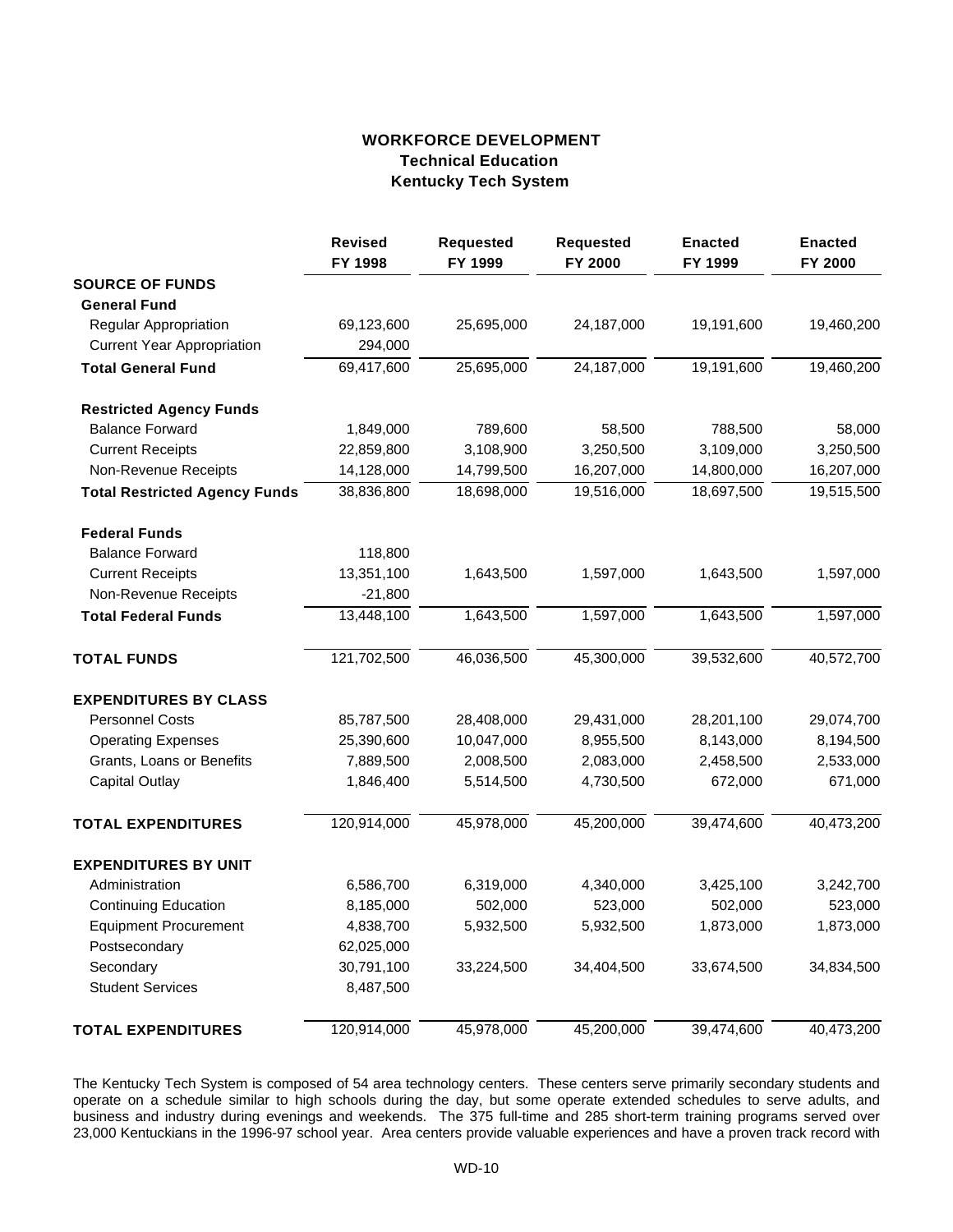the national School-to-Work initiative. Work-based learning, primarily co-op, work experience and mentoring, have been components of the area centers' curricula for many years.

#### **Policy**

Additional General Fund support totaling \$250,000 in each fiscal year is provided to support the costs of expanded programs at the Henderson County Area Technology Center. Additional General Funds totaling \$200,000 are also provided in each fiscal year for the costs of vocational programs and equipment at the Marion County Area Technology Center.

The Budget of the Commonwealth also adds Part IX language which declares the Area Vocational Education Centers to be fully eligible to participate in the Kentucky Education Technology System. This provision further requires the School Facilities Construction Commission, the Kentucky Board of Education and the Department of Education to identify a methodology by which the average daily attendance for Area Vocational Education Centers can be compared to the average daily attendance of other local school districts so that the centers may receive their respective distributions of these funds.

The Budget of the Commonwealth also adds Part IX language allowing a local board of education to petition the State Board for Adult and Technical Education and enter into an agreement to assume authority for the management and control of state-operated secondary vocational technology centers. The local board of education's application must address a number of concerns, including a plan for continuing those programs and services to students from other school districts who are using the center at the time of the transfer, as well as a plan of collaboration with districts to meet local vocational curriculum needs. At its option, the State Board may enter into the agreement to transfer to the local board of education all equipment, supplies and General Funds appropriated to the Department for Technical Education which are utilized to support operations of the center. Additionally, all funds generated in accordance with the Support Education Excellence in Kentucky (SEEK) program are to be transferred to the local board of education for distribution to the secondary vocational technology center.

Pursuant to Part II of the Capital Projects Budget, there is General Fund support totaling \$2,100,000 in fiscal year 1999 to provide network connectivity and upgrade of the Vesis System at the 54 Area Vocational Centers.

Additionally, in accordance with Part X of the General Fund Surplus Expenditure Plan, General Fund support totaling \$6,000,000 is provided in fiscal year 1999 to procure additional equipment for the Area Vocational Centers, should funds become available.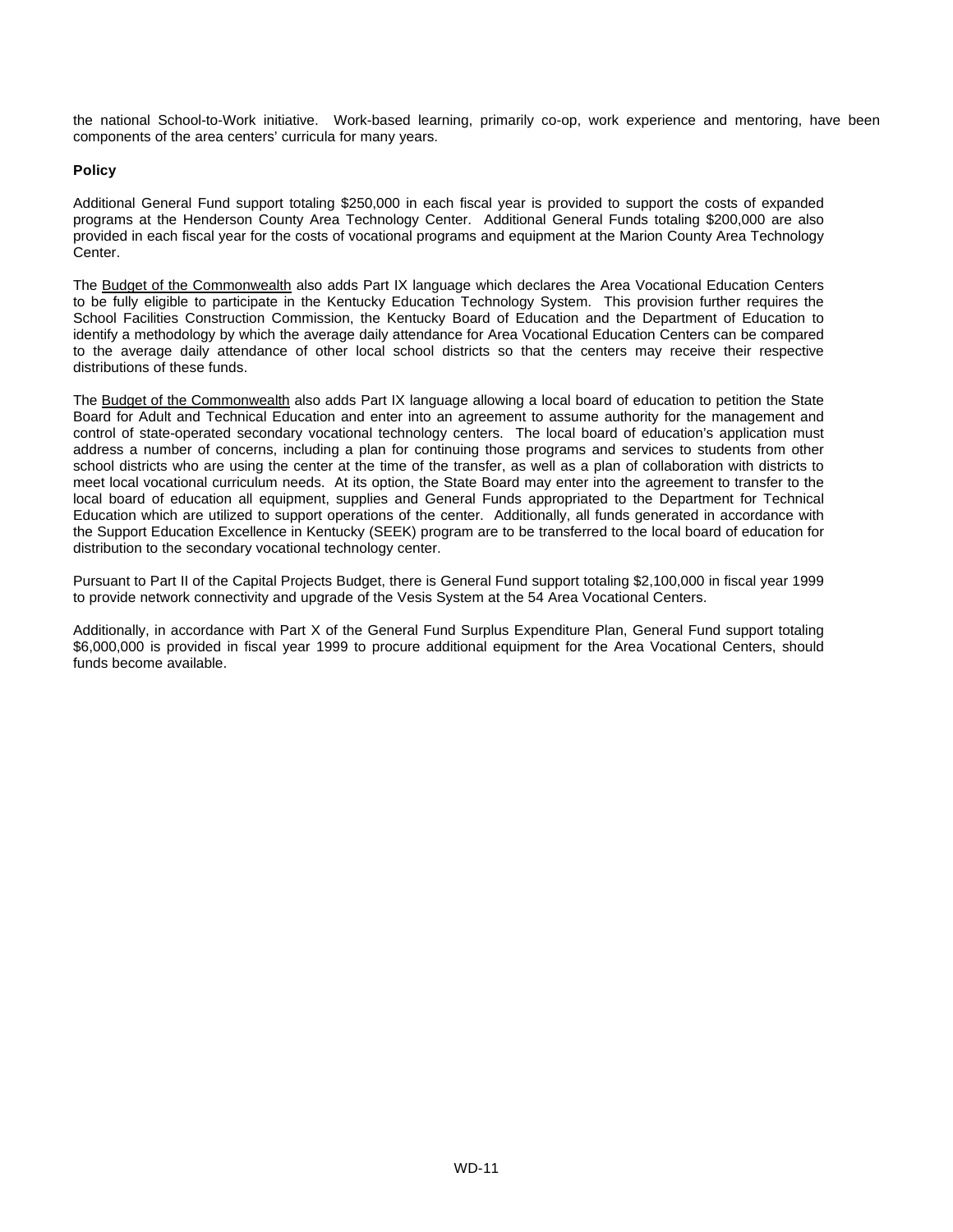## **WORKFORCE DEVELOPMENT Technical Education Federal Programs and Support**

|                                      | <b>Revised</b><br>FY 1998 | <b>Requested</b><br>FY 1999 | <b>Requested</b><br><b>FY 2000</b> | <b>Enacted</b><br>FY 1999 | <b>Enacted</b><br>FY 2000 |
|--------------------------------------|---------------------------|-----------------------------|------------------------------------|---------------------------|---------------------------|
| <b>SOURCE OF FUNDS</b>               |                           |                             |                                    |                           |                           |
| <b>General Fund</b>                  |                           |                             |                                    |                           |                           |
| <b>Regular Appropriation</b>         | 51,700                    | 53,500                      | 55,500                             | 53,500                    | 55,500                    |
| <b>Restricted Agency Funds</b>       |                           |                             |                                    |                           |                           |
| <b>Balance Forward</b>               | 28,900                    | 6,900                       |                                    | 6,500                     |                           |
| <b>Current Receipts</b>              | 8,000                     | 8,100                       |                                    | 8,500                     |                           |
| <b>Total Restricted Agency Funds</b> | 36,900                    | 15,000                      |                                    | 15,000                    |                           |
| <b>Federal Funds</b>                 |                           |                             |                                    |                           |                           |
| <b>Balance Forward</b>               | 109,700                   |                             |                                    |                           |                           |
| <b>Current Receipts</b>              | 15,842,500                | 19,306,500                  | 18,703,000                         | 19,306,500                | 18,703,000                |
| <b>Revenue Redistribution</b>        | $-5,910,000$              | $-5,300,000$                | $-5,100,000$                       | $-5,300,000$              | $-5,100,000$              |
| <b>Total Federal Funds</b>           | 10,042,200                | 14,006,500                  | 13,603,000                         | 14,006,500                | 13,603,000                |
| <b>TOTAL FUNDS</b>                   | 10,130,800                | 14,075,000                  | 13,658,500                         | 14,075,000                | 13,658,500                |
| <b>EXPENDITURES BY CLASS</b>         |                           |                             |                                    |                           |                           |
| <b>Personnel Costs</b>               | 669,600                   | 487,000                     | 476,000                            | 487,000                   | 476,000                   |
| <b>Operating Expenses</b>            | 563,300                   | 4,809,500                   | 4,657,000                          | 4,809,500                 | 4,657,000                 |
| Grants, Loans or Benefits            | 8,821,400                 | 8,712,000                   | 8,460,500                          | 8,712,000                 | 8,460,500                 |
| <b>Capital Outlay</b>                | 70,000                    | 66,500                      | 65,000                             | 66,500                    | 65,000                    |
| <b>TOTAL EXPENDITURES</b>            | 10,124,300                | 14,075,000                  | 13,658,500                         | 14,075,000                | 13,658,500                |

The Division of Federal Programs and Support includes the major functions of: coordinating the development of the State Plan for Vocational-Technical Education, as required by the Carl D. Perkins Vocational and Applied Technology Education Act of 1990 (Public Law 101-392), and related provisions regarding distribution of technical funds, developing a statewide system of standards and measures for technical programs, tracking and monitoring of sub-grants to eligible recipients, and developing an annual evaluation system; serving as liaison with occupational and support programs in community colleges and universities assisted under the federal Vocational-Technical Act; providing in-service and technical assistance to educational institutions on the provision and requirements of the federal Vocational-Technical Act; managing the Department's annual and biennial budget; operating and maintaining an automated student information system containing selected characteristics for technical programs and students; and developing and implementing a Methods of Administration (MOA) to comply with the requirements of the Office of Civil Rights relating to equity in technical programs.

The Perkins Act provides federal funds to states for the improvement of technical programs and for implementing new initiatives. The Act is composed of two major components: the basic grant and Tech Prep. Most funds are for program improvement. Tech Prep funds are earmarked for the development and modification of programs to provide opportunities for students to develop new learning techniques necessary to meet the challenges of a technological society. Other key aspects of Tech Prep are to integrate academic and technical options, and increase competencies of high school students in math, science, communication skills, and problem solving skills. The Office of Kentucky Tech provides statewide direction and leadership for this initiative.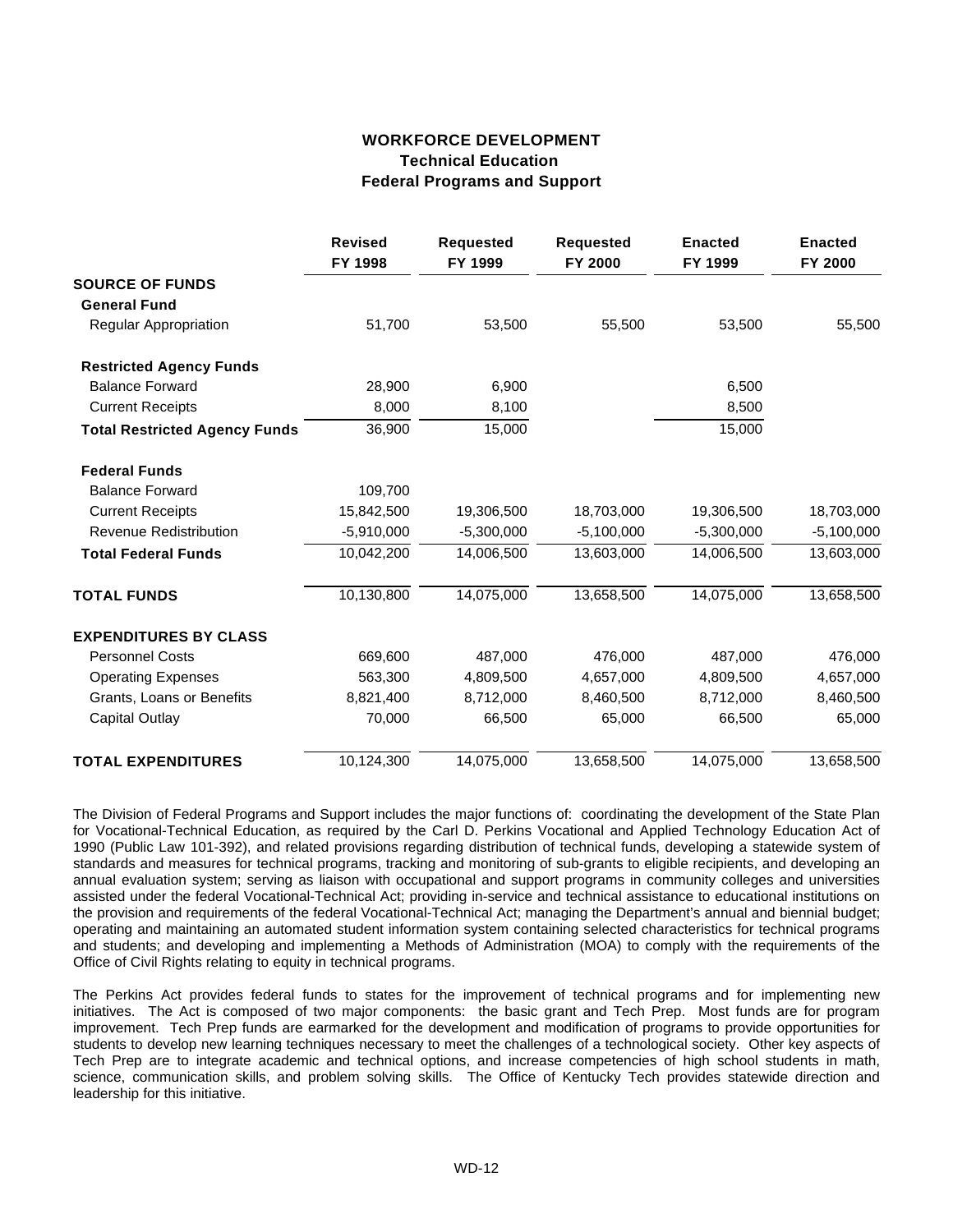### **WORKFORCE DEVELOPMENT Adult Education and Literacy**

|                                      | <b>Revised</b><br>FY 1998 | <b>Requested</b><br>FY 1999 | <b>Requested</b><br>FY 2000 | <b>Enacted</b><br>FY 1999 | <b>Enacted</b><br>FY 2000 |
|--------------------------------------|---------------------------|-----------------------------|-----------------------------|---------------------------|---------------------------|
| <b>SOURCE OF FUNDS</b>               |                           |                             |                             |                           |                           |
| <b>General Fund</b>                  |                           |                             |                             |                           |                           |
| <b>Regular Appropriation</b>         | 10,051,700                | 12,555,500                  | 12,932,000                  | 12,411,200                | 12,779,400                |
| Special Appropriation                | 2,000,000                 |                             |                             |                           |                           |
| <b>Total General Fund</b>            | 12,051,700                | 12,555,500                  | 12,932,000                  | 12,411,200                | 12,779,400                |
| <b>Restricted Agency Funds</b>       |                           |                             |                             |                           |                           |
| <b>Balance Forward</b>               | 244,700                   | 73,500                      | 36,500                      | 73,500                    | 36,500                    |
| <b>Current Receipts</b>              | 797,300                   | 837,000                     | 879,000                     | 837,000                   | 879,000                   |
| <b>Total Restricted Agency Funds</b> | 1,042,000                 | 910,500                     | 915,500                     | 910,500                   | 915,500                   |
| <b>Federal Funds</b>                 |                           |                             |                             |                           |                           |
| <b>Balance Forward</b>               | 45,500                    | 45,500                      | 45,500                      | 45,500                    | 45,500                    |
| <b>Current Receipts</b>              | 7,055,500                 | 7,084,000                   | 7,428,500                   | 7,203,000                 | 7,549,500                 |
| Non-Revenue Receipts                 | 1,089,500                 | 1,143,000                   | 1,200,000                   | 1,143,000                 | 1,200,000                 |
| <b>Revenue Redistribution</b>        | $-100,000$                | $-103,000$                  | $-106,000$                  | $-103,000$                | $-106,000$                |
| <b>Total Federal Funds</b>           | 8,090,500                 | 8,169,500                   | 8,568,000                   | 8,288,500                 | 8,689,000                 |
| <b>TOTAL FUNDS</b>                   | 21,184,200                | 21,635,500                  | 22,415,500                  | 21,610,200                | 22,383,900                |
| <b>EXPENDITURES BY CLASS</b>         |                           |                             |                             |                           |                           |
| <b>Personnel Costs</b>               | 1,846,000                 | 1,935,500                   | 2,033,500                   | 1,911,900                 | 2,004,300                 |
| <b>Operating Expenses</b>            | 547,000                   | 503,000                     | 520,000                     | 501,300                   | 517,100                   |
| Grants, Loans or Benefits            | 18,672,200                | 19,115,000                  | 19,816,500                  | 19,115,000                | 19,816,500                |
| <b>TOTAL EXPENDITURES</b>            | 21,065,200                | 21,553,500                  | 22,370,000                  | 21,528,200                | 22,337,900                |
| <b>EXPENDITURES BY UNIT</b>          |                           |                             |                             |                           |                           |
| Management and Support               |                           |                             |                             |                           |                           |
| <b>Services</b>                      | 1,135,500                 | 1,120,000                   | 1,174,000                   | 1,107,000                 | 1,159,500                 |
| <b>Program Services</b>              | 19,929,700                | 20,433,500                  | 21,196,000                  | 20,421,200                | 21,178,400                |
| <b>TOTAL EXPENDITURES</b>            | 21,065,200                | 21,553,500                  | 22,370,000                  | 21,528,200                | 22,337,900                |

The duties and responsibilities of the Office of Adult Education Services and the Governor's Commission on Literacy were transferred by Executive Order 93-593 on June 23, 1993, and codified at KRS 151B.023, to create the only department-level agency of its kind in the country. According to the 1990 U.S. Census, the Commonwealth of Kentucky ranks 49th in the number of adults completing high school. Among Kentucky's adult population, 36 percent do not possess a high school diploma and, of those, 18 percent did not complete the eighth grade. In addition, the recent Kentucky Adult Literacy Survey revealed that 40 percent of the Commonwealth's adults performed in the lowest two skills levels (levels one and two) in prose, document, and quantitative literacy.

Currently, the Department provides over 200 adult basic education and literacy programs to over 50,000 adults. This instruction may be in literacy, workplace basic skills, adult basic education, GED preparation, correctional education, and family literacy.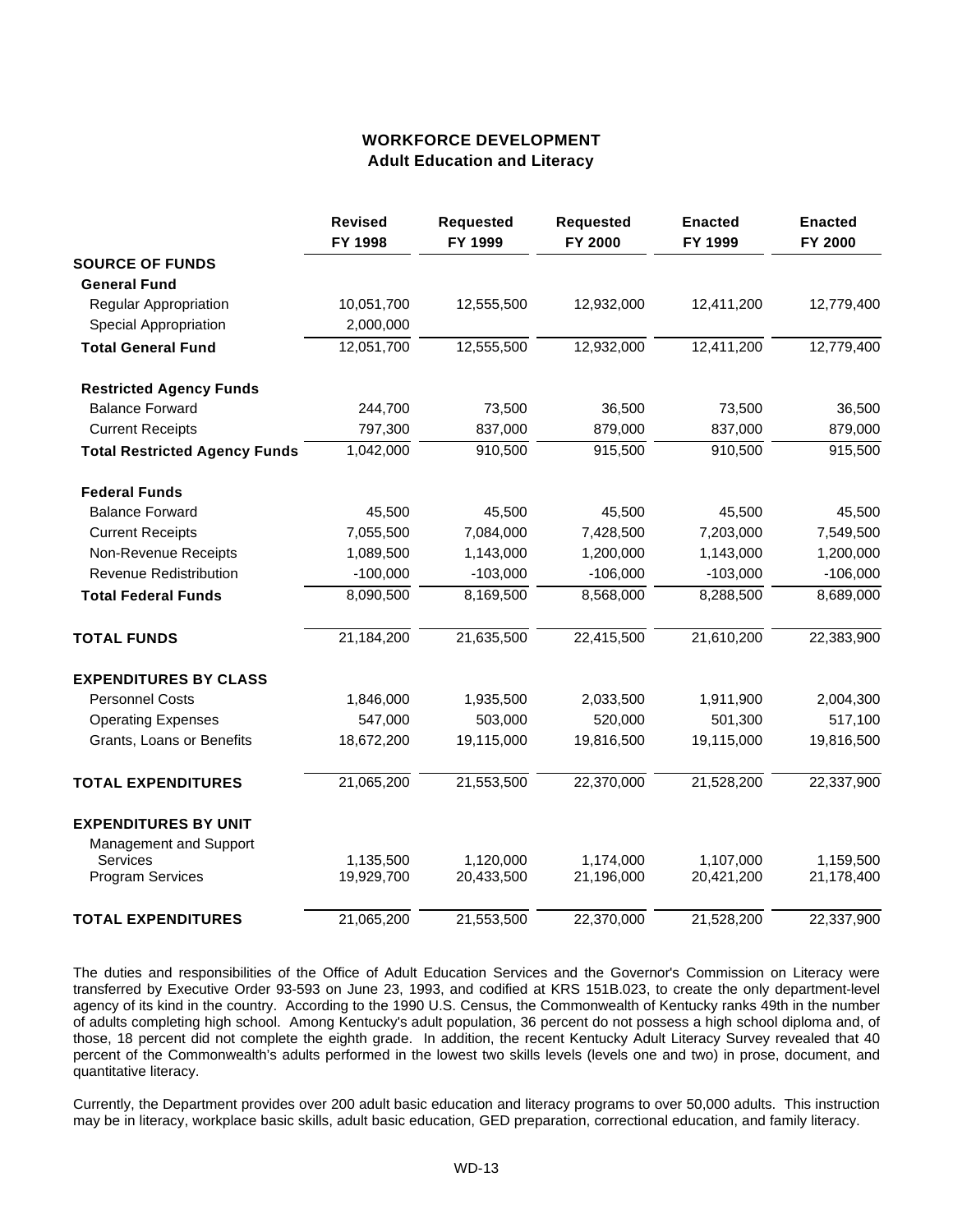The Department's programs serve to meet the demands of adult learners, business and industry, welfare and education reform initiatives, and economic development. Program services are designed to help reduce the problems caused by illiteracy and undereducation.

The Department enhances the Commonwealth's commitment to those in need of adult basic education and literacy services. Because the Department provides a more systematic approach through unified planning and a continuum of student services, it increases the opportunities for cooperative efforts between the volunteer literacy and adult basic education communities. In addition, it eliminates duplicative services and better utilizes limited resources by combining funds for one service delivery system.

#### **Policy**

The Department's base budget includes General Fund support totaling \$2 million in each year of the biennium for the continuation of literacy grants. These funds were originally provided through House Bill 4 of the Postsecondary Education Reform legislation which was enacted in the First Extraordinary Session of 1997.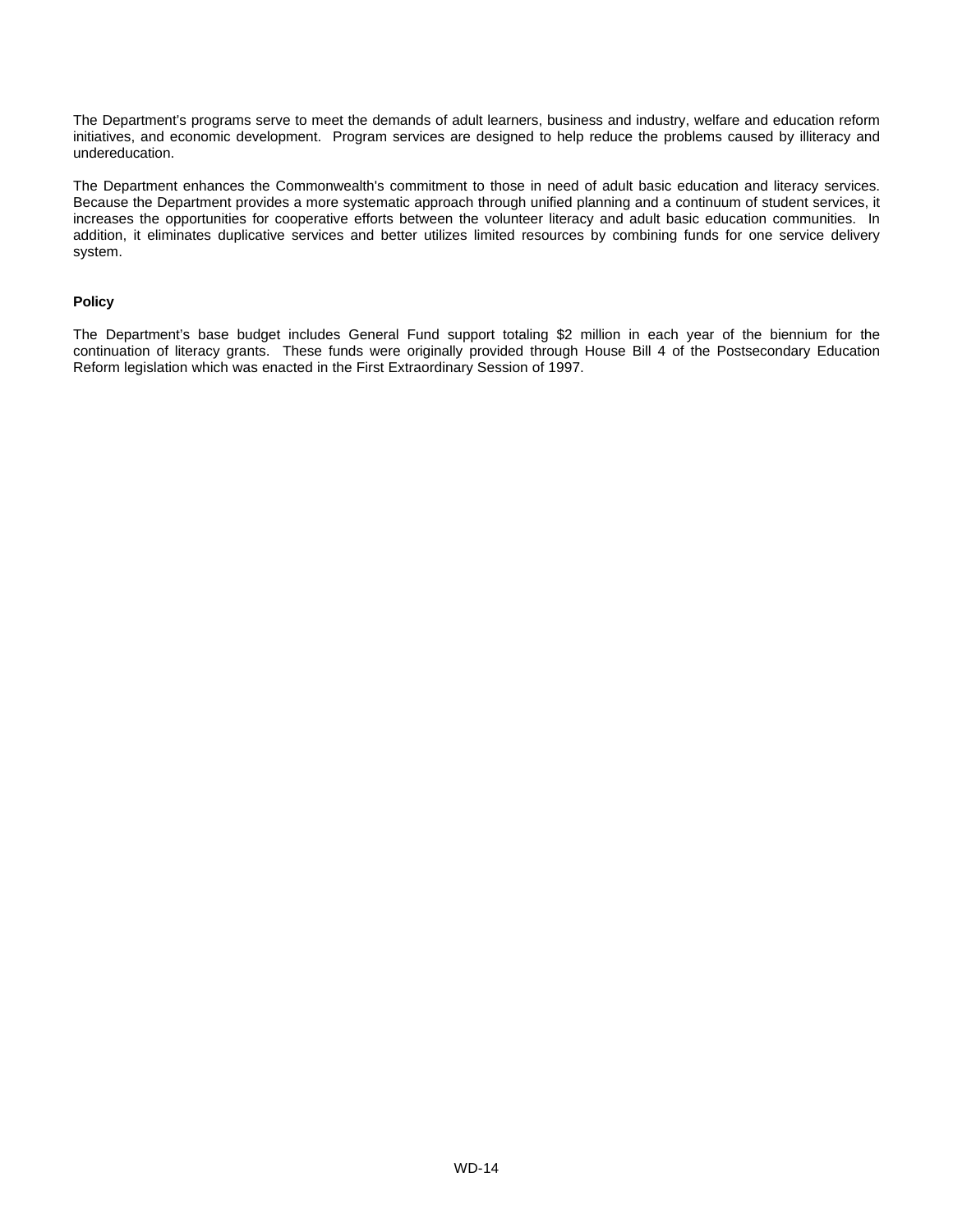## **WORKFORCE DEVELOPMENT Vocational Rehabilitation**

|                                                      | <b>Revised</b><br>FY 1998 | <b>Requested</b><br>FY 1999 | <b>Requested</b><br>FY 2000 | <b>Enacted</b><br>FY 1999 | <b>Enacted</b><br>FY 2000 |
|------------------------------------------------------|---------------------------|-----------------------------|-----------------------------|---------------------------|---------------------------|
| <b>SOURCE OF FUNDS</b>                               |                           |                             |                             |                           |                           |
| <b>General Fund</b>                                  |                           |                             |                             |                           |                           |
| Regular Appropriation                                | 9,172,700                 | 9,439,000                   | 9,703,000                   | 9,621,100                 | 9,872,800                 |
| <b>Restricted Agency Funds</b>                       |                           |                             |                             |                           |                           |
| <b>Balance Forward</b>                               | 1,192,500                 | 905,500                     | 842,000                     | 905,500                   | 842,000                   |
| <b>Current Receipts</b>                              | 1,997,000                 | 2,225,000                   | 2,142,000                   | 2,225,000                 | 2,142,000                 |
| Non-Revenue Receipts                                 | 100,000                   | 103,000                     | 106,000                     | 103,000                   | 106,000                   |
| <b>Total Restricted Agency Funds</b>                 | 3,289,500                 | 3,233,500                   | 3,090,000                   | 3,233,500                 | 3,090,000                 |
| <b>Federal Funds</b>                                 |                           |                             |                             |                           |                           |
| <b>Balance Forward</b>                               | 415,500                   |                             |                             |                           |                           |
| <b>Current Receipts</b>                              | 37,181,500                | 39,302,000                  | 40,823,000                  | 39,302,000                | 40,823,000                |
| Non-Revenue Receipts                                 | 100,000                   | 50,000                      | 50,000                      | 50,000                    | 50,000                    |
| <b>Revenue Redistribution</b>                        | $-1,854,500$              | $-1,700,500$                | $-1,803,500$                | $-1,700,500$              | $-1,803,500$              |
| <b>Total Federal Funds</b>                           | 35,842,500                | 37,651,500                  | 39,069,500                  | 37,651,500                | 39,069,500                |
| <b>TOTAL FUNDS</b>                                   | 48,304,700                | 50,324,000                  | 51,862,500                  | 50,506,100                | 52,032,300                |
| <b>EXPENDITURES BY CLASS</b>                         |                           |                             |                             |                           |                           |
| <b>Personnel Costs</b>                               | 18,564,700                | 19,580,000                  | 20,568,000                  | 19,772,600                | 20,752,400                |
| <b>Operating Expenses</b>                            | 3,907,500                 | 3,844,000                   | 3,879,000                   | 3,833,500                 | 3,864,400                 |
| Grants, Loans or Benefits                            | 24,753,000                | 25,903,000                  | 26,612,000                  | 25,903,000                | 26,612,000                |
| <b>Capital Outlay</b>                                | 174,000                   | 155,000                     | 120,000                     | 155,000                   | 120,000                   |
| <b>TOTAL EXPENDITURES</b>                            | 47,399,200                | 49,482,000                  | 51,179,000                  | 49,664,100                | 51,348,800                |
| <b>EXPENDITURES BY UNIT</b>                          |                           |                             |                             |                           |                           |
| Administrative Management                            | 1,684,500                 | 1,742,500                   | 1,803,500                   | 1,742,500                 | 1,803,500                 |
| Carl D. Perkins Comprehensive                        |                           |                             |                             |                           |                           |
| <b>Rehabilitation Center</b><br>Program Planning and | 6,456,700                 | 6,705,500                   | 6,937,500                   | 6,705,500                 | 6,937,500                 |
| Development                                          | 1,506,500                 | 1,509,000                   | 1,508,000                   | 1,491,100                 | 1,477,800                 |
| <b>Program Services</b>                              | 37,751,500                | 39,525,000                  | 40,930,000                  | 39,725,000                | 41,130,000                |
| <b>TOTAL EXPENDITURES</b>                            | 47,399,200                | 49,482,000                  | 51,179,000                  | 49,664,100                | 51,348,800                |

The Department of Vocational Rehabilitation was created to provide for and improve the vocational rehabilitation of citizens with physical and mental disabilities to increase their social and economic well-being. The mission of the Department is to empower eligible persons with disabilities to achieve suitable employment.

The Department uses vocational assessments, counseling and guidance services to match the abilities of workers with disabilities to labor market needs. Job preparation activities may include on-the-job training, vocational or classroom instruction.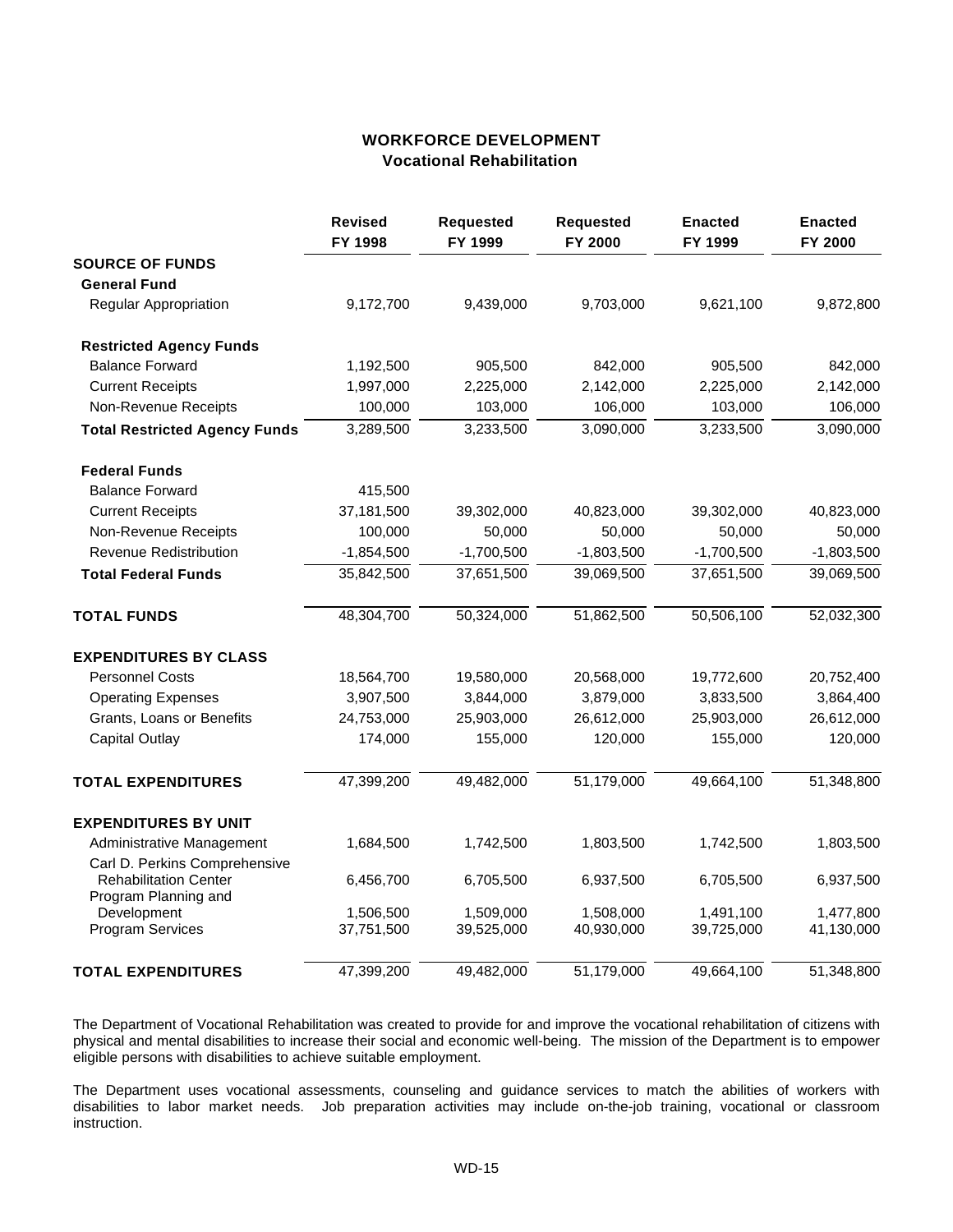Job development and placement services assist the individual in obtaining and maintaining suitable employment. Transition activities support a move from the classroom to the workplace. Rehabilitation technology adapts the physical environment at work or home to meet employment needs. Follow-up services ensure that employment is progressing satisfactorily.

The Department also provides services for employers. The Department prepares job-qualified applicants, conducts job analyses, recommends job modifications, and conducts disability awareness programs. Other services may include affirmative action planning and services to employees with disability related problems.

The Rehabilitation Act of 1973, as amended (29 USC § 791 et seq.), authorizes and provides federal funding for state vocational rehabilitation programs. KRS 151B.180-210 complies with all provisions of the Acts. The Code of Federal Regulations (CFR Chapter 34) and Title 781 of the Kentucky Administrative Regulations establish functions of the program. The Department also complies with other relevant sections of the Education Department General Administrative Regulations.

#### **Policy**

Pursuant to Part II of the Capital Projects Budget, the lease for real property exceeding \$200,000 annually is authorized. This office space is shared by the Department of Vocational Rehabilitation, the Department for the Blind, and the Office of Training and Reemployment.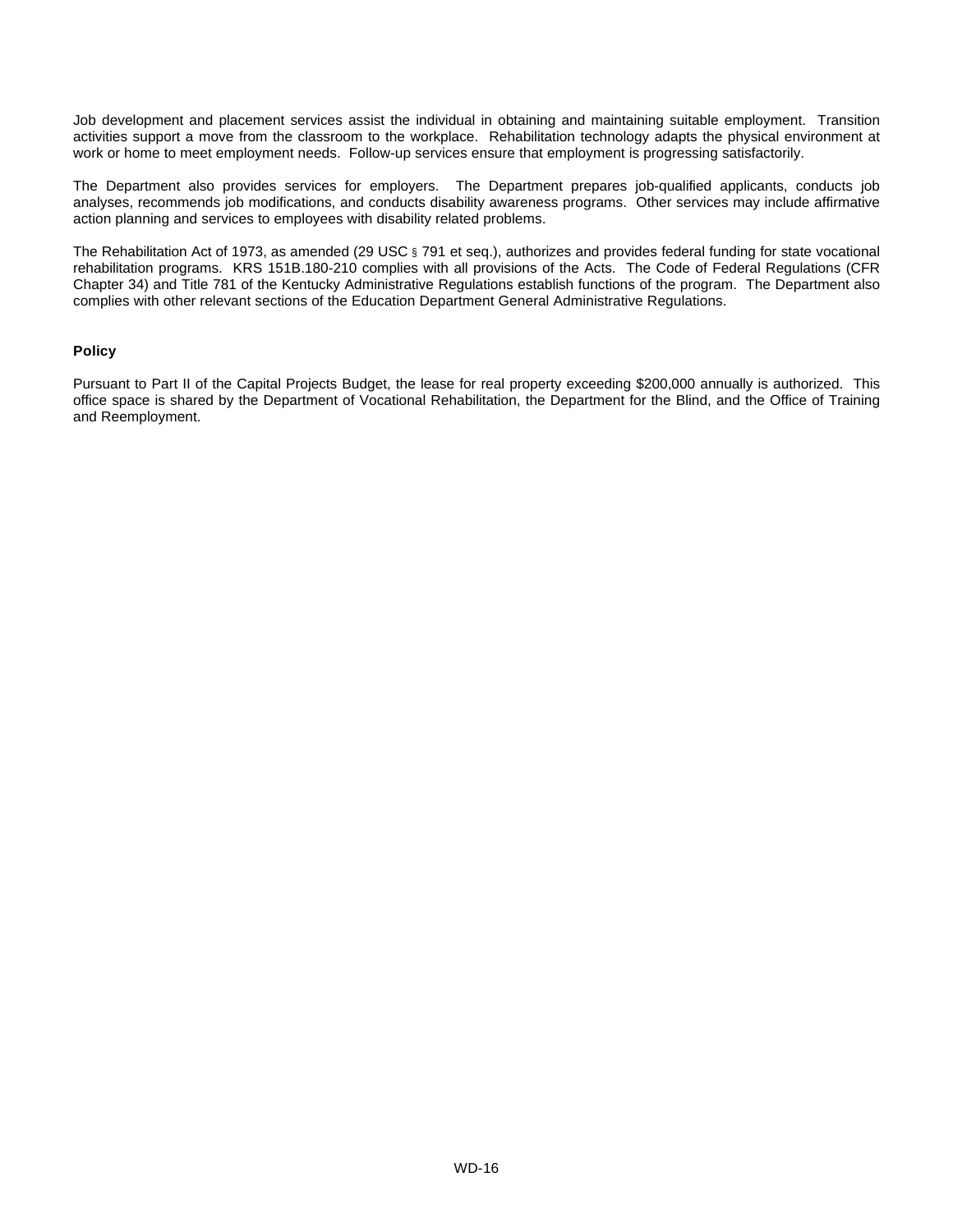## **WORKFORCE DEVELOPMENT Vocational Rehabilitation Administrative Management**

|                              | <b>Revised</b> | <b>Requested</b><br><b>Requested</b> |            | <b>Enacted</b> | <b>Enacted</b> |
|------------------------------|----------------|--------------------------------------|------------|----------------|----------------|
|                              | FY 1998        | FY 1999                              | FY 2000    | FY 1999        | FY 2000        |
| <b>SOURCE OF FUNDS</b>       |                |                                      |            |                |                |
| <b>Federal Funds</b>         |                |                                      |            |                |                |
| <b>Balance Forward</b>       | 88,500         |                                      |            |                |                |
| <b>Current Receipts</b>      | 1,810,000      | 1,956,500                            | 2,017,500  | 1,956,500      | 2,017,500      |
| Revenue Redistribution       | $-214,000$     | $-214.000$                           | $-214,000$ | $-214,000$     | $-214,000$     |
| <b>TOTAL FUNDS</b>           | 1,684,500      | 1,742,500                            | 1,803,500  | 1,742,500      | 1,803,500      |
| <b>EXPENDITURES BY CLASS</b> |                |                                      |            |                |                |
| <b>Personnel Costs</b>       | 1,379,500      | 1,448,000                            | 1,522,500  | 1,448,000      | 1,522,500      |
| <b>Operating Expenses</b>    | 300,000        | 289,500                              | 281,000    | 289,500        | 281,000        |
| Capital Outlay               | 5,000          | 5,000                                |            | 5,000          |                |
| <b>TOTAL EXPENDITURES</b>    | 1,684,500      | 1,742,500                            | 1,803,500  | 1,742,500      | 1,803,500      |

The Division provides all administrative, technical and budget related services for the Department and is responsive to the needs of the direct service delivery program staff. Responsibilities include budgeting, purchasing, financial reporting and federal grant accounting. The Division oversees implementation and administration of the automated case management system and coordinates the development of application programs. Staff in the Division are also responsible for records retention and maintenance of the Department's inventory records.

The Division also coordinates the recouping of program income through the Social Security Administration (SSA). This is coordinated with SSA for the reimbursement of paid vocational rehabilitation services for those individuals receiving SSI/disability benefits who have been successfully rehabilitated by the Department and have worked for nine months. The Division also negotiates on behalf of the Department and certain Community Rehabilitation Programs for the purchase of facility and community-based competitive employment outcomes and vocational evaluations. The staff then monitors the success of purchased services.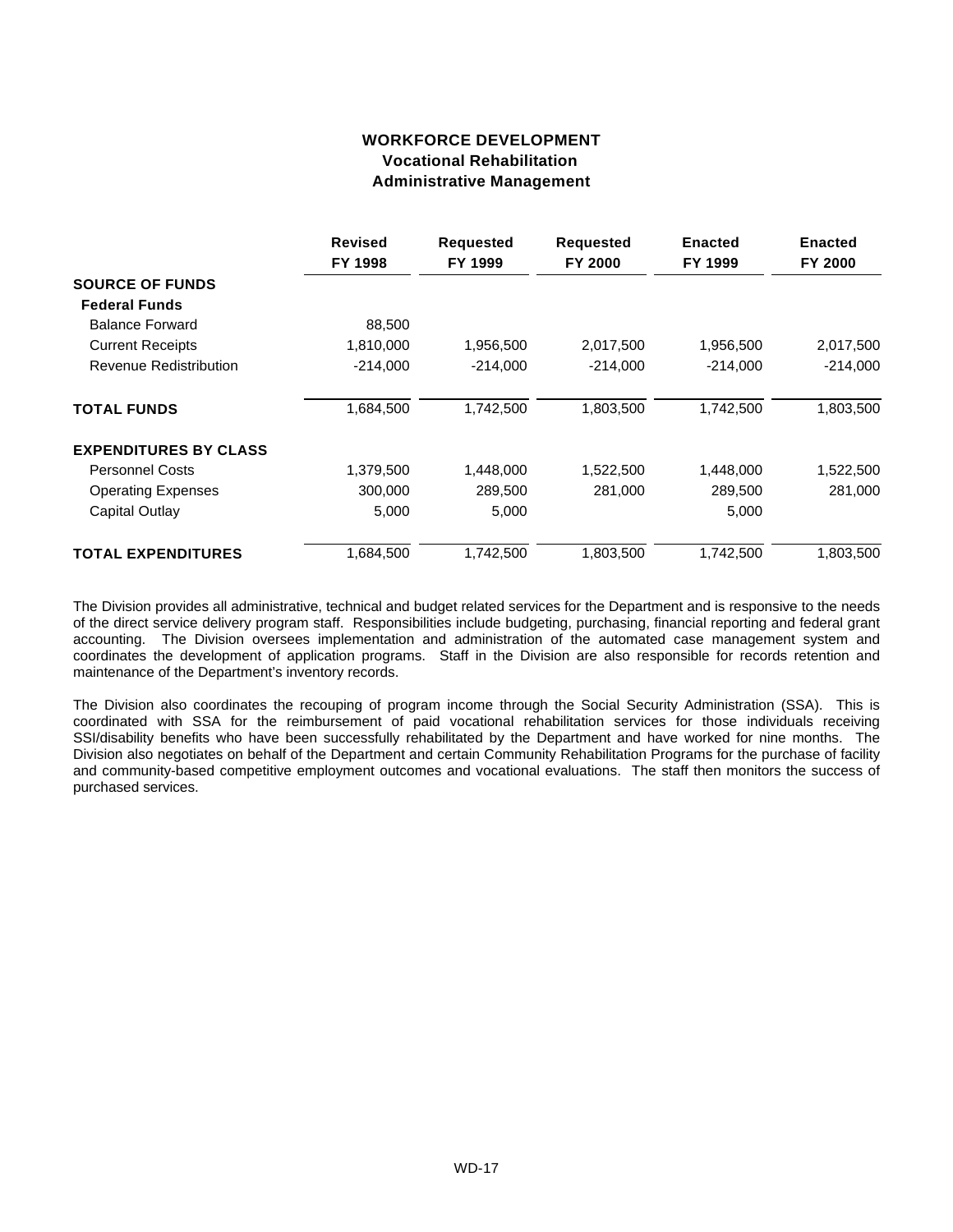### **WORKFORCE DEVELOPMENT Vocational Rehabilitation Carl D. Perkins Comprehensive Rehabilitation Center**

|                                      | <b>Revised</b><br>FY 1998 | <b>Requested</b><br>FY 1999 | <b>Requested</b><br>FY 2000 | <b>Enacted</b><br>FY 1999 | <b>Enacted</b><br>FY 2000 |
|--------------------------------------|---------------------------|-----------------------------|-----------------------------|---------------------------|---------------------------|
| <b>SOURCE OF FUNDS</b>               |                           |                             |                             |                           |                           |
| <b>General Fund</b>                  |                           |                             |                             |                           |                           |
| Regular Appropriation                | 793,700                   | 817,000                     | 841,500                     | 817,000                   | 841,500                   |
| <b>Restricted Agency Funds</b>       |                           |                             |                             |                           |                           |
| <b>Balance Forward</b>               | 116,000                   | 147,000                     | 177,000                     | 147,000                   | 177,000                   |
| <b>Current Receipts</b>              | 203,000                   | 207,000                     | 211,000                     | 207,000                   | 211,000                   |
| <b>Total Restricted Agency Funds</b> | 319,000                   | 354,000                     | 388,000                     | 354,000                   | 388,000                   |
| <b>Federal Funds</b>                 |                           |                             |                             |                           |                           |
| <b>Current Receipts</b>              | 5,862,000                 | 6,082,500                   | 6,284,500                   | 6,082,500                 | 6,284,500                 |
| Revenue Redistribution               | $-371,000$                | $-371,000$                  | $-371,000$                  | $-371,000$                | $-371,000$                |
| <b>Total Federal Funds</b>           | 5,491,000                 | 5,711,500                   | 5,913,500                   | 5,711,500                 | 5,913,500                 |
| <b>TOTAL FUNDS</b>                   | 6,603,700                 | 6,882,500                   | 7,143,000                   | 6,882,500                 | 7,143,000                 |
| <b>EXPENDITURES BY CLASS</b>         |                           |                             |                             |                           |                           |
| <b>Personnel Costs</b>               | 3,880,200                 | 4,092,500                   | 4,295,000                   | 4,092,500                 | 4,295,000                 |
| <b>Operating Expenses</b>            | 847,500                   | 853,000                     | 867,000                     | 853,000                   | 867,000                   |
| Grants, Loans or Benefits            | 1,571,000                 | 1,615,000                   | 1,660,500                   | 1,615,000                 | 1,660,500                 |
| <b>Capital Outlay</b>                | 158,000                   | 145,000                     | 115,000                     | 145,000                   | 115,000                   |
| <b>TOTAL EXPENDITURES</b>            | 6,456,700                 | 6,705,500                   | 6,937,500                   | 6,705,500                 | 6,937,500                 |

The Carl D. Perkins Comprehensive Rehabilitation Center (CDPCRC) at Thelma, Kentucky, is a multi-disciplinary residential rehabilitation facility owned and operated by the Department subject to the provisions of the federal Rehabilitation Act. Although CDPCRC is located in the eastern part of the state, known to have the highest incidence of disability, it serves the entire state as the only comprehensive, residential rehabilitation facility.

The CDPCRC provides five major programs: Vocational Evaluation, Work Adjustment, Vocational Training, Physical Restoration/Outpatient Medical Rehabilitation, and the Brain Injury Community Re-Entry Program. The following professional services are offered: vocational assessment, physical therapy, occupational therapy, speech therapy, nursing services, physician services, personal and social adjustment services, psychological and psychiatric services, adult basic education, driver's education, vocational skills training, therapeutic recreation, vocational rehabilitation counseling, social services, chaplain services, housing, transportation and administrative services.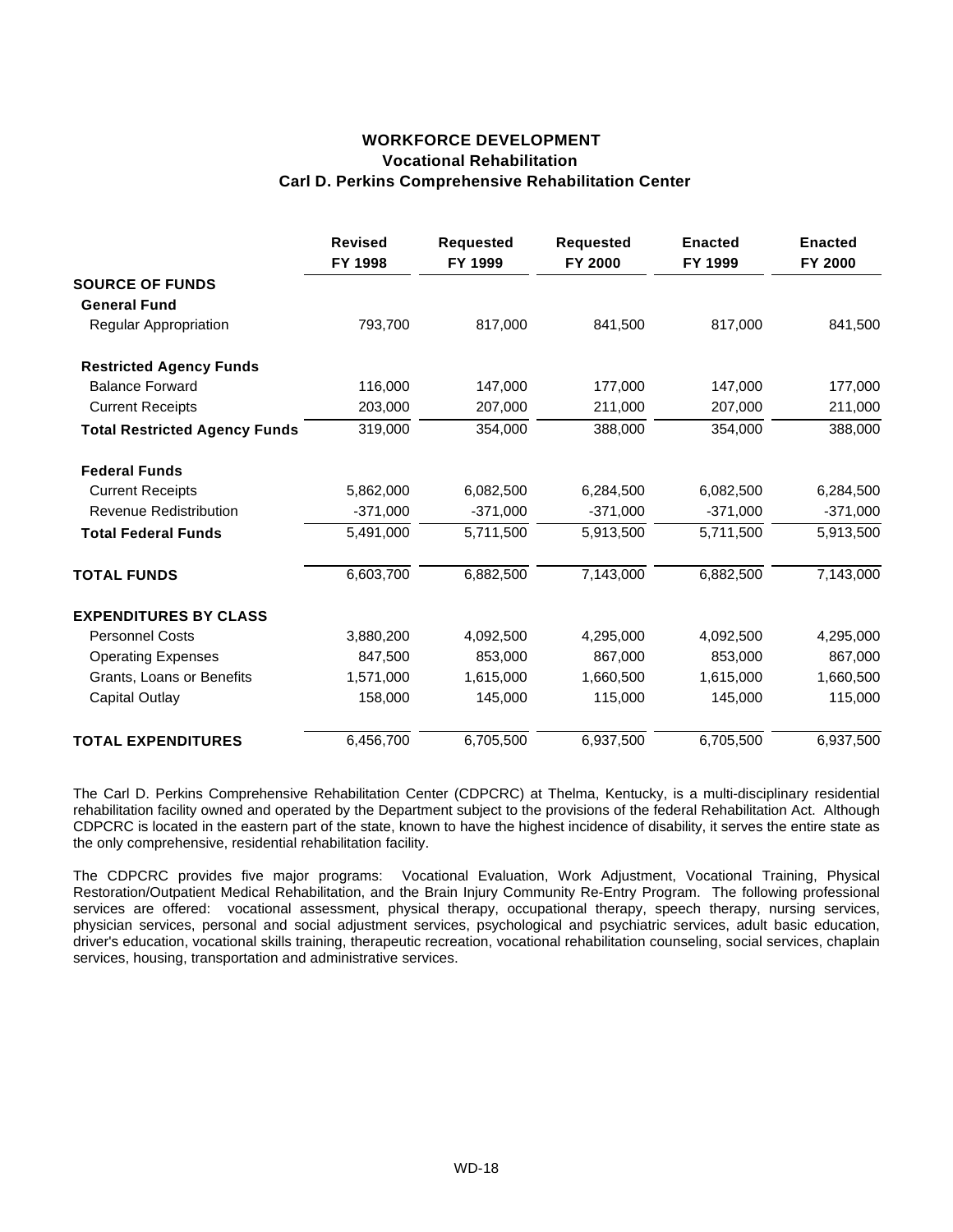## **WORKFORCE DEVELOPMENT Vocational Rehabilitation Program Planning and Development**

|                                      | <b>Revised</b><br>FY 1998 | <b>Requested</b><br>FY 1999 | <b>Requested</b><br>FY 2000 | <b>Enacted</b><br>FY 1999 | <b>Enacted</b><br>FY 2000 |
|--------------------------------------|---------------------------|-----------------------------|-----------------------------|---------------------------|---------------------------|
| <b>SOURCE OF FUNDS</b>               |                           |                             |                             |                           |                           |
| <b>General Fund</b>                  |                           |                             |                             |                           |                           |
| Regular Appropriation                | 46,500                    | 47,000                      | 47,000                      | 29,100                    | 16,800                    |
| <b>Restricted Agency Funds</b>       |                           |                             |                             |                           |                           |
| <b>Balance Forward</b>               | 22,500                    | 7,500                       | 7,500                       | 7,500                     | 7,500                     |
| <b>Current Receipts</b>              | 45,000                    | 60,000                      | 60,000                      | 60,000                    | 60,000                    |
| <b>Total Restricted Agency Funds</b> | 67,500                    | 67,500                      | 67,500                      | 67,500                    | 67,500                    |
| <b>Federal Funds</b>                 |                           |                             |                             |                           |                           |
| <b>Balance Forward</b>               | 296,500                   |                             |                             |                           |                           |
| <b>Current Receipts</b>              | 1,155,000                 | 1,453,500                   | 1,452,500                   | 1,453,500                 | 1,452,500                 |
| <b>Revenue Redistribution</b>        | $-51,500$                 | $-51,500$                   | $-51,500$                   | $-51,500$                 | $-51,500$                 |
| <b>Total Federal Funds</b>           | 1,400,000                 | 1,402,000                   | 1,401,000                   | 1,402,000                 | 1,401,000                 |
| <b>TOTAL FUNDS</b>                   | 1,514,000                 | 1,516,500                   | 1,515,500                   | 1,498,600                 | 1,485,300                 |
| <b>EXPENDITURES BY CLASS</b>         |                           |                             |                             |                           |                           |
| <b>Personnel Costs</b>               | 546,500                   | 561,000                     | 587,500                     | 553,600                   | 571,900                   |
| <b>Operating Expenses</b>            | 180,000                   | 185,000                     | 185,000                     | 174,500                   | 170,400                   |
| Grants, Loans or Benefits            | 775,000                   | 758,000                     | 730,500                     | 758,000                   | 730,500                   |
| <b>Capital Outlay</b>                | 5,000                     | 5,000                       | 5,000                       | 5,000                     | 5,000                     |
| <b>TOTAL EXPENDITURES</b>            | 1,506,500                 | 1,509,000                   | 1,508,000                   | 1,491,100                 | 1,477,800                 |
| <b>EXPENDITURES BY UNIT</b>          |                           |                             |                             |                           |                           |
| Program Planning and                 |                           |                             |                             |                           |                           |
| Development                          | 1,065,000                 | 1,095,000                   | 1,134,500                   | 1,077,100                 | 1,104,300                 |
| Independent Living                   | 353,500                   | 323,500                     | 283,000                     | 323,500                   | 283,000                   |
| Human Resource Development           | 88,000                    | 90,500                      | 90,500                      | 90,500                    | 90,500                    |
| <b>TOTAL EXPENDITURES</b>            | 1,506,500                 | 1,509,000                   | 1,508,000                   | 1,491,100                 | 1,477,800                 |

The Rehabilitation Act of 1973, as amended, provides statutory and regulatory authority for the Vocational Rehabilitation Program. Program Planning and Development provides administrative and staff functions to enhance equitable, efficient service delivery to eligible individuals with disabilities. The Division has statewide responsibility for program planning, program evaluation, policy development, human resource development, job development and placement, and development of new and innovative programs. The Division also provides staff support to the Statewide Advisory Council for Vocational Rehabilitation and the Statewide Independent Living Council. Federal regulations require an approved State Plan for Vocational Rehabilitation Services under Title I of the Rehabilitation Act as a condition for receiving federal funds. State plans, administrative regulations and policy development are housed in Planning and Development. Strategic, long-range planning addresses the economic and public policy needs of the identified 346,000 Kentuckians of working age with disabilities who are unemployed, as well as the more than 60,000 children with severe disabilities who will soon enter the vocational rehabilitation service delivery system.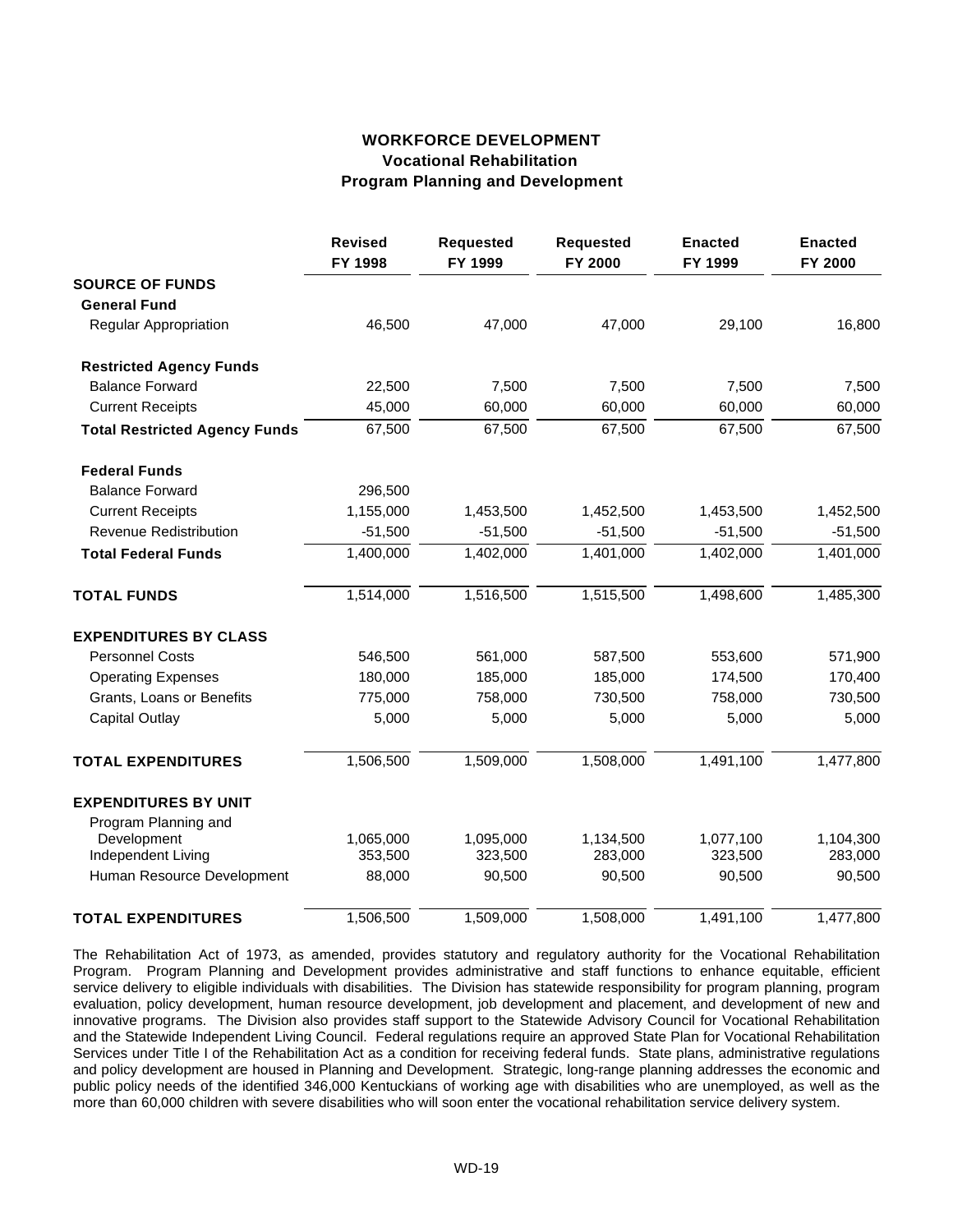## **WORKFORCE DEVELOPMENT Vocational Rehabilitation Program Services**

|                                      | <b>Revised</b><br>FY 1998 | <b>Requested</b><br>FY 1999 | <b>Requested</b><br>FY 2000 | <b>Enacted</b><br>FY 1999 | <b>Enacted</b><br>FY 2000 |
|--------------------------------------|---------------------------|-----------------------------|-----------------------------|---------------------------|---------------------------|
| <b>SOURCE OF FUNDS</b>               |                           |                             |                             |                           |                           |
| <b>General Fund</b>                  |                           |                             |                             |                           |                           |
| Regular Appropriation                | 8,332,500                 | 8,575,000                   | 8,814,500                   | 8,775,000                 | 9,014,500                 |
| <b>Restricted Agency Funds</b>       |                           |                             |                             |                           |                           |
| <b>Balance Forward</b>               | 1,054,000                 | 751,000                     | 657,500                     | 751,000                   | 657,500                   |
| <b>Current Receipts</b>              | 1,749,000                 | 1,958,000                   | 1,871,000                   | 1,958,000                 | 1,871,000                 |
| Non-Revenue Receipts                 | 100,000                   | 103,000                     | 106,000                     | 103,000                   | 106,000                   |
| <b>Total Restricted Agency Funds</b> | 2,903,000                 | 2,812,000                   | 2,634,500                   | 2,812,000                 | 2,634,500                 |
| <b>Federal Funds</b>                 |                           |                             |                             |                           |                           |
| <b>Balance Forward</b>               | 30,500                    |                             |                             |                           |                           |
| <b>Current Receipts</b>              | 28,354,500                | 29,809,500                  | 31,068,500                  | 29,809,500                | 31,068,500                |
| Non-Revenue Receipts                 | 100,000                   | 50,000                      | 50,000                      | 50,000                    | 50,000                    |
| <b>Revenue Redistribution</b>        | $-1,218,000$              | $-1,064,000$                | $-1,167,000$                | $-1,064,000$              | $-1,167,000$              |
| <b>Total Federal Funds</b>           | 27,267,000                | 28,795,500                  | 29,951,500                  | 28,795,500                | 29,951,500                |
| <b>TOTAL FUNDS</b>                   | 38,502,500                | 40,182,500                  | 41,400,500                  | 40,382,500                | 41,600,500                |
| <b>EXPENDITURES BY CLASS</b>         |                           |                             |                             |                           |                           |
| <b>Personnel Costs</b>               | 12,758,500                | 13,478,500                  | 14,163,000                  | 13,678,500                | 14,363,000                |
| <b>Operating Expenses</b>            | 2,580,000                 | 2,516,500                   | 2,546,000                   | 2,516,500                 | 2,546,000                 |
| Grants, Loans or Benefits            | 22,407,000                | 23,530,000                  | 24,221,000                  | 23,530,000                | 24,221,000                |
| <b>Capital Outlay</b>                | 6,000                     |                             |                             |                           |                           |
| <b>TOTAL EXPENDITURES</b>            | 37,751,500                | 39,525,000                  | 40,930,000                  | 39,725,000                | 41,130,000                |
| <b>EXPENDITURES BY UNIT</b>          |                           |                             |                             |                           |                           |
| <b>Program Services</b>              | 36,455,000                | 38,224,000                  | 39,610,000                  | 38,424,000                | 39,810,000                |
| <b>Supported Employment</b>          | 796,500                   | 798,500                     | 808,000                     | 798,500                   | 808,000                   |
| <b>Local School District Match</b>   | 500,000                   | 502,500                     | 512,000                     | 502,500                   | 512,000                   |
| <b>TOTAL EXPENDITURES</b>            | 37,751,500                | 39,525,000                  | 40,930,000                  | 39,725,000                | 41,130,000                |

The Program Services unit provides direct vocational rehabilitation services to eligible individuals who have physical or mental disabilities to enable them to achieve suitable employment. Program Services is responsible for the actual intake and client service delivery efforts of the Department and performs certain administration functions.

The Division implements the federal Rehabilitation Act of 1973, as amended, and must make available services appropriate to the needs of individuals with disabilities. The services enumerated in the Rehabilitation Act include: evaluation of vocational rehabilitation potential; counseling and guidance; physical and mental restoration services; vocational and other training services; maintenance; transportation; services to family members; interpreter services and note-taking services for persons who deaf; who deaf; who are deaf; who are deaf; and are deaf; and are deaf; and are deaf;  $\alpha$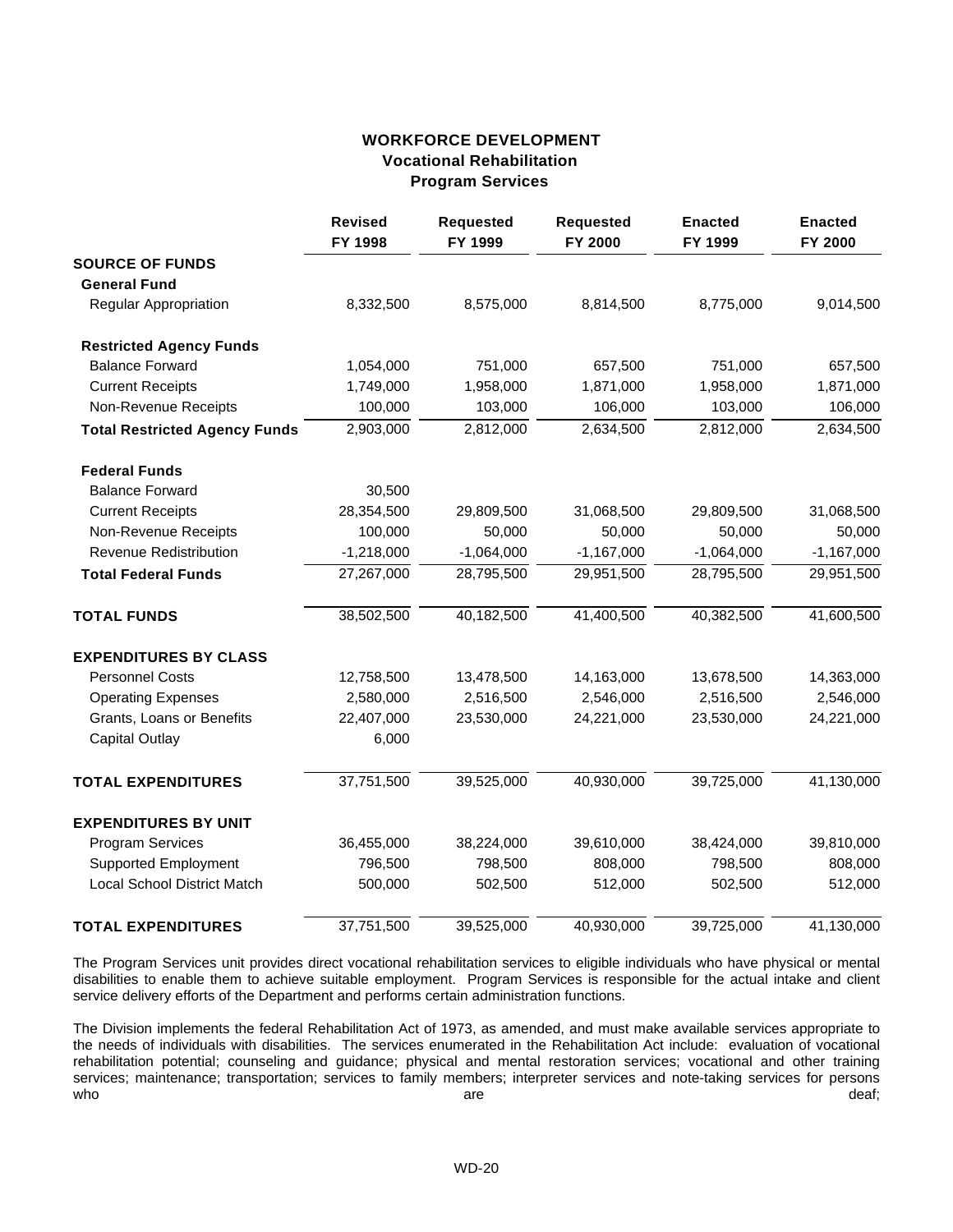reader services and note-taking services for persons who are blind; assistive technology; personal assistance services; recruitment and training services; placement; post-employment services; occupational licenses, equipment, initial stock, and supplies; and other goods and services needed for employment.

#### **Policy**

The Budget of the Commonwealth includes an additional \$200,000 in General Funds in each fiscal year for interpreters and note-takers for postsecondary technical schools.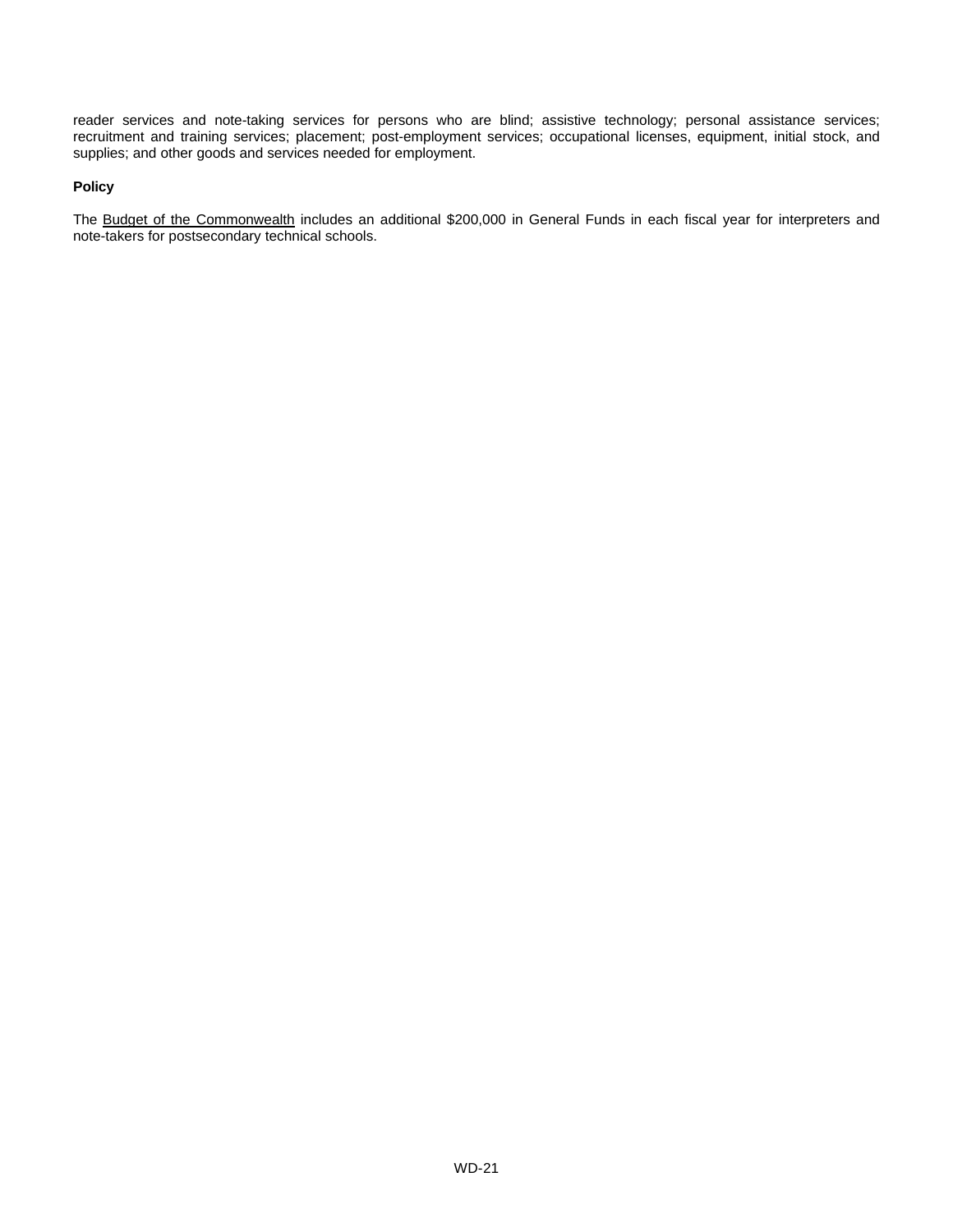### **WORKFORCE DEVELOPMENT Department for the Blind**

|                                      | <b>Revised</b><br>FY 1998 | <b>Requested</b><br>FY 1999 | <b>Requested</b><br>FY 2000 | <b>Enacted</b><br>FY 1999 | <b>Enacted</b><br>FY 2000 |
|--------------------------------------|---------------------------|-----------------------------|-----------------------------|---------------------------|---------------------------|
| <b>SOURCE OF FUNDS</b>               |                           |                             |                             |                           |                           |
| <b>General Fund</b>                  |                           |                             |                             |                           |                           |
| <b>Regular Appropriation</b>         | 1,792,700                 | 1,965,000                   | 2,051,500                   | 2,055,200                 | 2,131,100                 |
| <b>Restricted Agency Funds</b>       |                           |                             |                             |                           |                           |
| <b>Balance Forward</b>               | 849,500                   | 396,000                     | 171,000                     | 396,000                   | 171,000                   |
| <b>Current Receipts</b>              | 3,024,500                 | 3,031,000                   | 3,033,000                   | 3,031,000                 | 3,033,000                 |
| Non-Revenue Receipts                 | 19,000                    | 19,000                      | 19,000                      | 19,000                    | 19,000                    |
| <b>Total Restricted Agency Funds</b> | 3,893,000                 | 3,446,000                   | 3,223,000                   | 3,446,000                 | 3,223,000                 |
| <b>Federal Funds</b>                 |                           |                             |                             |                           |                           |
| <b>Balance Forward</b>               | 48,500                    |                             |                             |                           |                           |
| <b>Current Receipts</b>              | 7,820,500                 | 7,071,000                   | 6,663,500                   | 7,071,000                 | 6,663,500                 |
| <b>Revenue Redistribution</b>        | $-194,000$                | $-200,000$                  | $-206,000$                  | $-200,000$                | $-206,000$                |
| <b>Total Federal Funds</b>           | 7,675,000                 | 6,871,000                   | 6,457,500                   | 6,871,000                 | 6,457,500                 |
| <b>TOTAL FUNDS</b>                   | 13,360,700                | 12,282,000                  | 11,732,000                  | 12,372,200                | 11,811,600                |
| <b>EXPENDITURES BY CLASS</b>         |                           |                             |                             |                           |                           |
| <b>Personnel Costs</b>               | 5,851,500                 | 6,255,000                   | 6,398,000                   | 6,250,300                 | 6,388,200                 |
| <b>Operating Expenses</b>            | 2,533,500                 | 2,207,500                   | 2,154,000                   | 2,302,400                 | 2,243,400                 |
| Grants, Loans or Benefits            | 4,509,700                 | 3,648,500                   | 3,125,000                   | 3,648,500                 | 3,125,000                 |
| <b>Capital Outlay</b>                | 70,000                    |                             |                             |                           |                           |
| <b>TOTAL EXPENDITURES</b>            | 12,964,700                | 12,111,000                  | 11,677,000                  | 12,201,200                | 11,756,600                |
| <b>EXPENDITURES BY UNIT</b>          |                           |                             |                             |                           |                           |
| <b>Assistive Technology</b>          | 801,500                   | 370,000                     |                             | 370,000                   |                           |
| <b>Business Enterprises Program</b>  | 1,010,000                 | 996,500                     | 1,025,000                   | 996,500                   | 1,025,000                 |
| Industries for the Blind             | 2,724,000                 | 2,686,000                   | 2,541,500                   | 2,686,000                 | 2,541,500                 |
| Independent Living                   | 559,000                   | 561,500                     | 583,000                     | 561,500                   | 583,000                   |
| <b>General Blind Services</b>        | 7,870,200                 | 7,497,000                   | 7,527,500                   | 7,587,200                 | 7,607,100                 |
| <b>TOTAL EXPENDITURES</b>            | 12,964,700                | 12,111,000                  | 11,677,000                  | 12,201,200                | 11,756,600                |

Pursuant to KRS 163.470, the Department provides a wide array of services to assist individuals with severe visual disabilities in preparing for and obtaining employment. Client services, provided in ten regional offices, range from counseling, medical and vocational evaluation, recording and reader services to training, placement, and on-the-job training.

The Charles McDowell Rehabilitation Center for the Blind provides personal adjustment services such as counseling, cane travel, Braille, and adaptation and training in computers and other assistive devices.

The Independent Living program offers short-term services to individuals who are blind and who wish to become more independent in the home or community.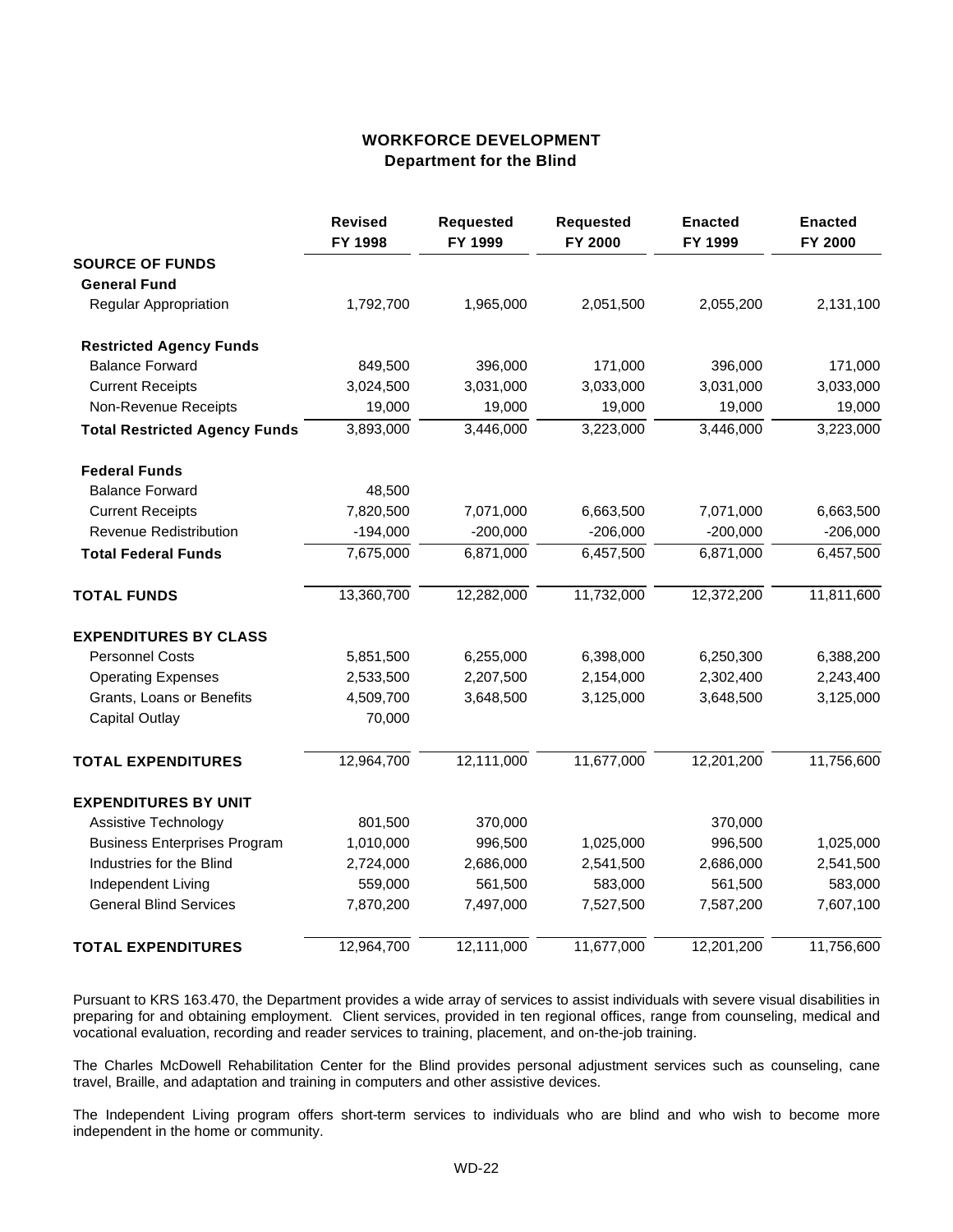Two employment programs for the blind are administered by the Department: the Kentucky Industries for the Blind (KIB) and the Business Enterprise Program. The KIB is a manufacturing facility which employs blind and visually impaired persons to produce subcontract work for private industry. The KIB provides industrial evaluation, training, and employment for these persons to prepare them for placement in competitive or long-term employment. The Business Enterprise Program establishes vending facilities on state, federal, and other property for the purpose of providing employment for licensed blind vendors who are trained and appointed by the Department to operate these facilities.

#### **Policy**

Pursuant to Part II of the Capital Projects Budget, the lease for real property exceeding \$200,000 annually is authorized. This office space is shared by the Department for the Blind, the Department of Vocational Rehabilitation, and the Office of Training and Reemployment.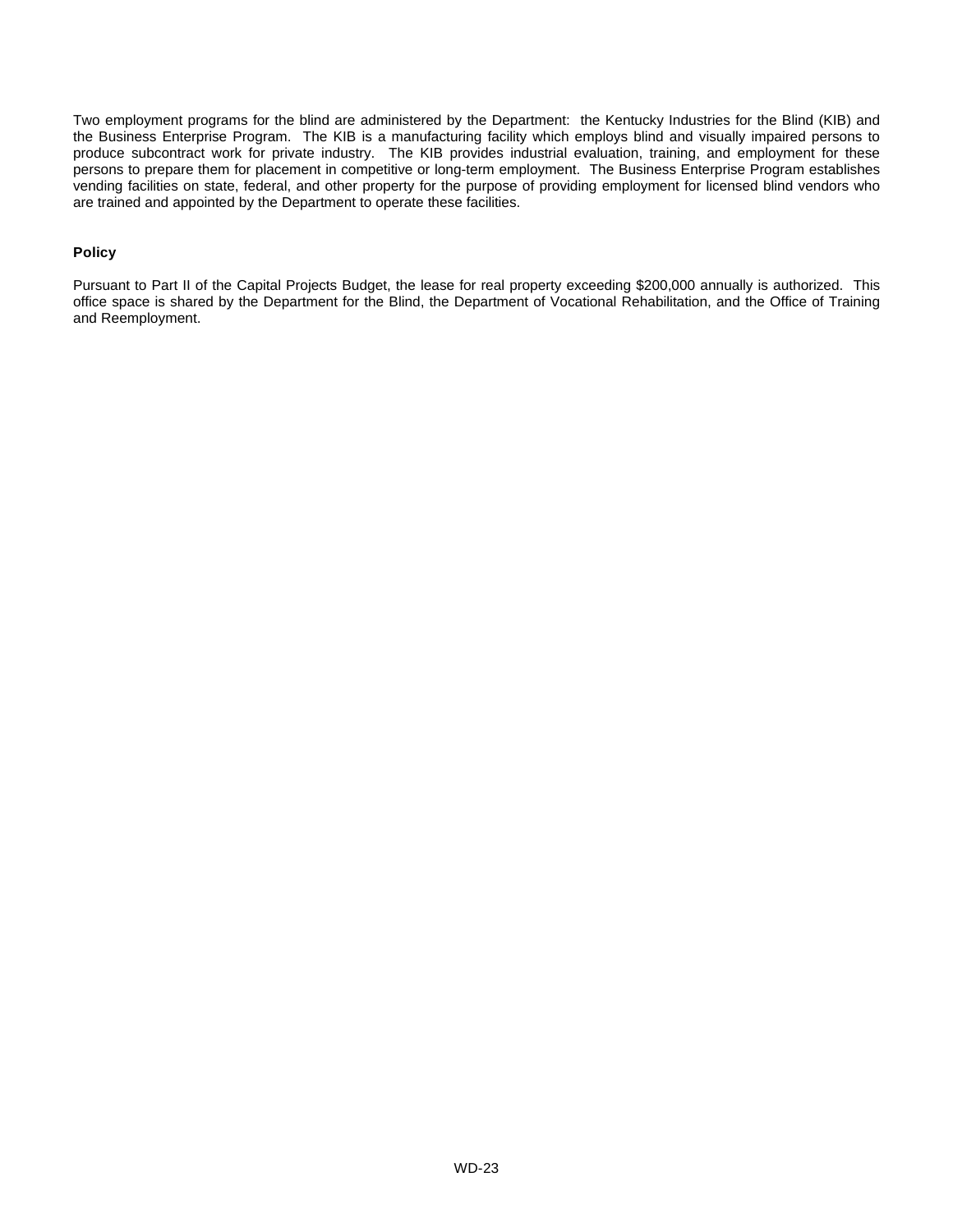## **WORKFORCE DEVELOPMENT Department for the Blind Assistive Technology**

|                                          | <b>Revised</b><br>FY 1998 | <b>Requested</b><br>FY 1999 | <b>Requested</b><br>FY 2000 | <b>Enacted</b><br>FY 1999 | <b>Enacted</b><br>FY 2000 |
|------------------------------------------|---------------------------|-----------------------------|-----------------------------|---------------------------|---------------------------|
| <b>SOURCE OF FUNDS</b>                   |                           |                             |                             |                           |                           |
| <b>Restricted Agency Funds</b>           |                           |                             |                             |                           |                           |
| <b>Balance Forward</b>                   | 6,000                     |                             |                             |                           |                           |
| <b>Federal Funds</b>                     |                           |                             |                             |                           |                           |
| <b>Balance Forward</b>                   | 4,000                     |                             |                             |                           |                           |
| <b>Current Receipts</b>                  | 791,500                   | 370,000                     |                             | 370,000                   |                           |
| <b>Total Federal Funds</b>               | 795,500                   | 370,000                     |                             | 370,000                   |                           |
| <b>TOTAL FUNDS</b>                       | 801,500                   | 370,000                     |                             | 370,000                   |                           |
| <b>EXPENDITURES BY CLASS</b>             |                           |                             |                             |                           |                           |
| <b>Personnel Costs</b>                   | 162,500                   | 175,500                     |                             | 175,500                   |                           |
| <b>Operating Expenses</b>                | 55,000                    | 56,500                      |                             | 56,500                    |                           |
| Grants, Loans or Benefits                | 584,000                   | 138,000                     |                             | 138,000                   |                           |
| <b>TOTAL EXPENDITURES</b>                | 801,500                   | 370,000                     |                             | 370,000                   |                           |
| <b>EXPENDITURES BY UNIT</b>              |                           |                             |                             |                           |                           |
| Kentucky Assistive Technology<br>Network | 801,500                   | 370,000                     |                             | 370,000                   |                           |

The Kentucky Assistive Technology Service (KATS) Network is a statewide collaborative system of organizations charged with making assistive technologies available to all Kentucky citizens with disabilities needing services. This program implements the mandate of the Technology-Related Assistance for Individuals with Disabilities Act of 1988 (Public Law 100-407), as amended in 1994 (PL 103-218), under the auspices of the Kentucky Department for the Blind.

Kentucky was among the first nine states funded under the Technical Act of 1988, as amended (PL 103-218). Since then, Tech Act projects have been established in all 50 states, the District of Columbia, and four U.S. territories. The Tech Act will "sunset" as of September 30, 1999.

In addition to the state staff, there are four Assistive Technology Resource Centers in Kentucky. These centers stimulate outreach activities, perform evaluation and needs assessment, provide training and technical assistance, loan assistive and adaptive devices to consumers, and identify and recruit appropriate agencies to join the network.

#### **Policy**

The amount of annual awards to individual states under the Tech Act are determined by formula. As required by the Act, funding levels will be reduced by 50 percent in fiscal year 1999, after which it will terminate. Funding is not included in the enacted budget for four federally funded vacant positions due to the sunsetting of the program in fiscal year 1999.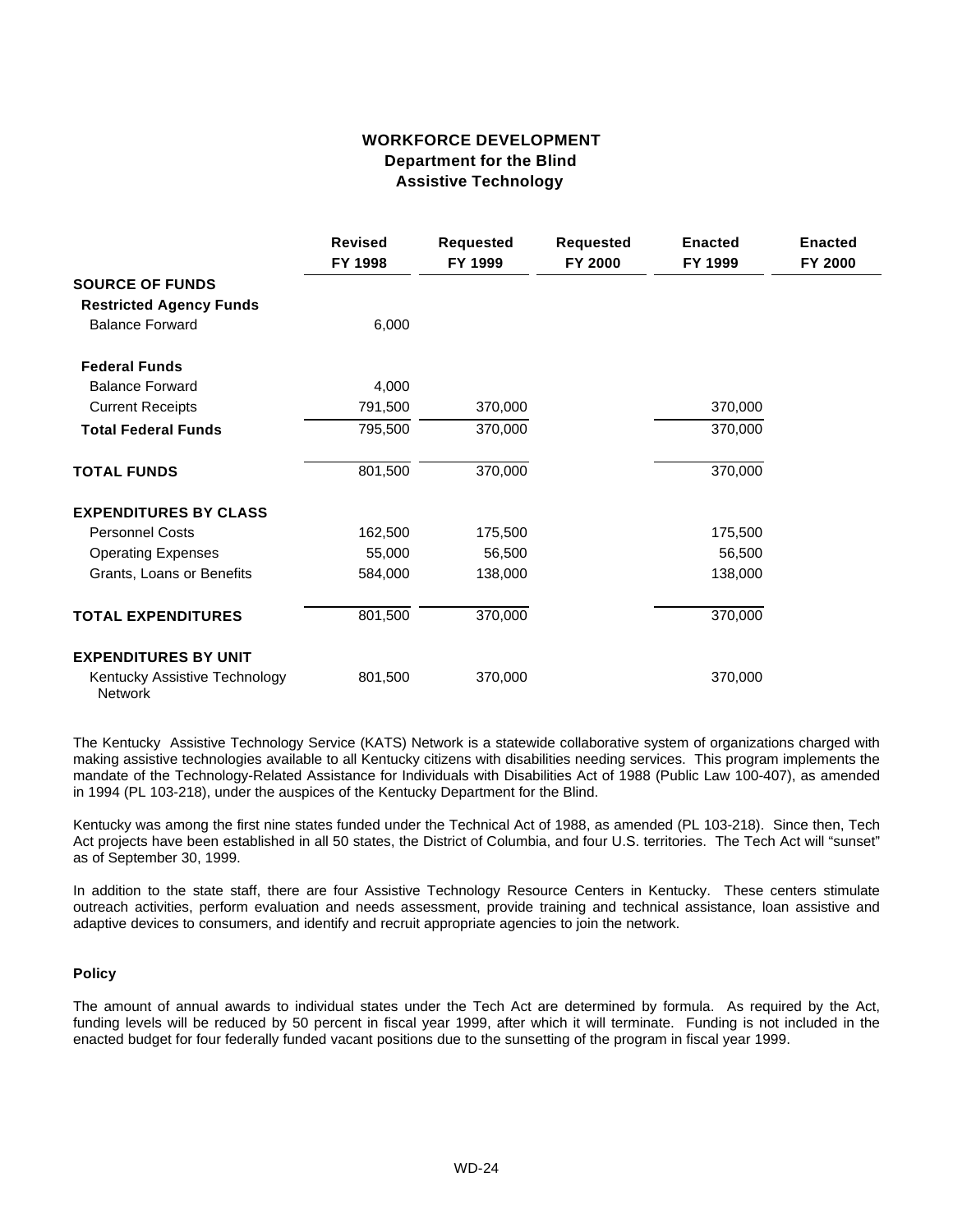## **WORKFORCE DEVELOPMENT Department for the Blind Business Enterprises Program**

|                                      | <b>Revised</b><br>FY 1998 | <b>Requested</b><br>FY 1999 | <b>Requested</b><br>FY 2000 | <b>Enacted</b><br>FY 1999 | <b>Enacted</b><br>FY 2000 |
|--------------------------------------|---------------------------|-----------------------------|-----------------------------|---------------------------|---------------------------|
| <b>SOURCE OF FUNDS</b>               |                           |                             |                             |                           |                           |
| <b>Restricted Agency Funds</b>       |                           |                             |                             |                           |                           |
| <b>Balance Forward</b>               | 65,000                    |                             |                             |                           |                           |
| <b>Current Receipts</b>              | 862,500                   | 864,500                     | 866,500                     | 864,500                   | 866,500                   |
| <b>Total Restricted Agency Funds</b> | 927,500                   | 864,500                     | 866,500                     | 864,500                   | 866,500                   |
| <b>Federal Funds</b>                 |                           |                             |                             |                           |                           |
| <b>Current Receipts</b>              | 82,500                    | 132,000                     | 158,500                     | 132,000                   | 158,500                   |
| <b>TOTAL FUNDS</b>                   | 1,010,000                 | 996,500                     | 1,025,000                   | 996,500                   | 1,025,000                 |
| <b>EXPENDITURES BY CLASS</b>         |                           |                             |                             |                           |                           |
| <b>Personnel Costs</b>               | 512,000                   | 540,500                     | 569,000                     | 540,500                   | 569,000                   |
| <b>Operating Expenses</b>            | 388,000                   | 371,000                     | 371,000                     | 371,000                   | 371,000                   |
| Grants, Loans or Benefits            | 85,000                    | 85,000                      | 85,000                      | 85,000                    | 85,000                    |
| <b>Capital Outlay</b>                | 25,000                    |                             |                             |                           |                           |
| <b>TOTAL EXPENDITURES</b>            | 1,010,000                 | 996,500                     | 1,025,000                   | 996,500                   | 1,025,000                 |
| <b>EXPENDITURES BY UNIT</b>          |                           |                             |                             |                           |                           |
| Interstate Vending Program           | 752,500                   | 749,500                     | 749,500                     | 749,500                   | 749,500                   |
| Vendors Setaside                     | 175,000                   | 115,000                     | 117,000                     | 115,000                   | 117,000                   |
| <b>General Blind Services</b>        | 82,500                    | 132,000                     | 158,500                     | 132,000                   | 158,500                   |
| <b>TOTAL EXPENDITURES</b>            | 1,010,000                 | 996,500                     | 1,025,000                   | 996,500                   | 1,025,000                 |

Pursuant to KRS 163.470(12) and the federal Randolph-Sheppard Act, the Division of Business Enterprises Program (BEP) establishes vending facilities on state, federal, and other property to provide remunerative employment for licensed visually impaired merchants who are appointed to operate the facilities. This program provides management services and training to visually impaired individuals, identifies and develops new sites suitable for vending facilities, and repairs and replaces equipment in existing vending facilities.

The Department for the Blind receives a commission based upon the percentage of gross sales from vending operations located in all interstate highway rest areas. The visually impaired merchants contribute five percent of their income to the Department. The funds received from the interstate vending contract are utilized exclusively in the Business Enterprises Program.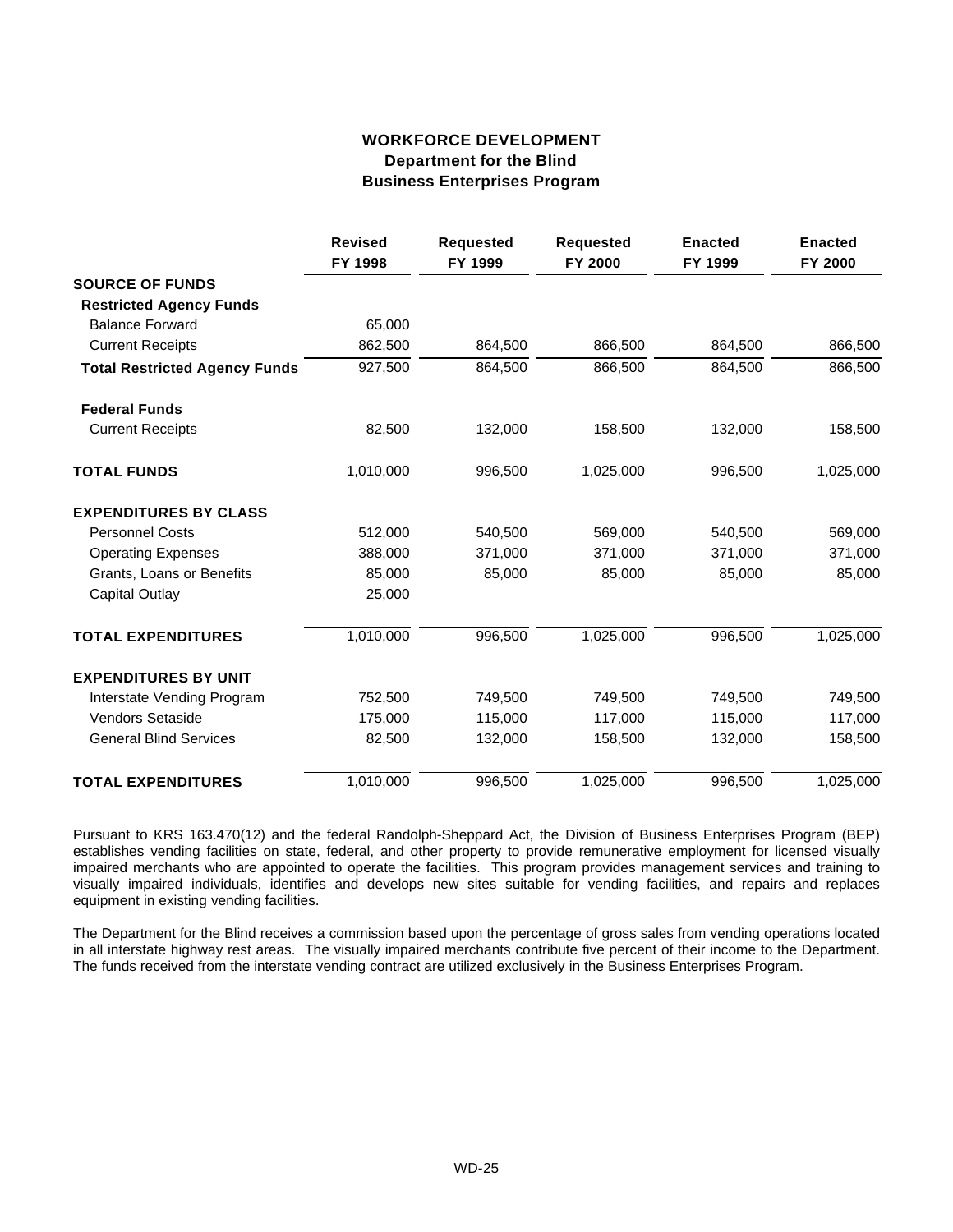## **WORKFORCE DEVELOPMENT Department for the Blind Kentucky Industries for the Blind**

|                                      | <b>Revised</b><br>FY 1998 | <b>Requested</b><br>FY 1999 | <b>Requested</b><br>FY 2000 | <b>Enacted</b><br>FY 1999 | <b>Enacted</b><br>FY 2000 |
|--------------------------------------|---------------------------|-----------------------------|-----------------------------|---------------------------|---------------------------|
| <b>SOURCE OF FUNDS</b>               |                           |                             |                             |                           |                           |
| <b>General Fund</b>                  |                           |                             |                             |                           |                           |
| <b>Regular Appropriation</b>         | 899,500                   | 933,000                     | 961,000                     | 933,000                   | 961,000                   |
| <b>Restricted Agency Funds</b>       |                           |                             |                             |                           |                           |
| <b>Balance Forward</b>               | 363,000                   | 146,500                     | 1,500                       | 146,500                   | 1,500                     |
| <b>Current Receipts</b>              | 1,608,000                 | 1,608,000                   | 1,608,000                   | 1,608,000                 | 1,608,000                 |
| <b>Total Restricted Agency Funds</b> | 1,971,000                 | 1,754,500                   | 1,609,500                   | 1,754,500                 | 1,609,500                 |
| <b>TOTAL FUNDS</b>                   | 2,870,500                 | 2,687,500                   | 2,570,500                   | 2,687,500                 | 2,570,500                 |
| <b>EXPENDITURES BY CLASS</b>         |                           |                             |                             |                           |                           |
| <b>Personnel Costs</b>               | 813,000                   | 854,000                     | 900,500                     | 854,000                   | 900,500                   |
| <b>Operating Expenses</b>            | 1,077,500                 | 941,000                     | 941,000                     | 941,000                   | 941,000                   |
| Grants, Loans or Benefits            | 788,500                   | 891,000                     | 700,000                     | 891,000                   | 700,000                   |
| <b>Capital Outlay</b>                | 45,000                    |                             |                             |                           |                           |
| <b>TOTAL EXPENDITURES</b>            | 2,724,000                 | 2,686,000                   | 2,541,500                   | 2,686,000                 | 2,541,500                 |

Kentucky Industries for the Blind is legislated by KRS 163.470 (13) to provide evaluation, training, and long-term employment opportunities for blind and visually impaired persons at the Kentucky Industries for the Blind (KIB).

The transition from a Kentucky State Government agency to a non-profit status will be completed as of June 30, 2000. Effective July 1, 2000, the employees of KIB are to become employees of the non-profit operation housed at 1900 Brownsboro Road, Louisville, Kentucky.

### **Policy**

The Budget of the Commonwealth provides additional General Funds totaling \$71,500 in fiscal year 1999 and \$78,500 in fiscal year 2000 to support two permanent, full-time staff.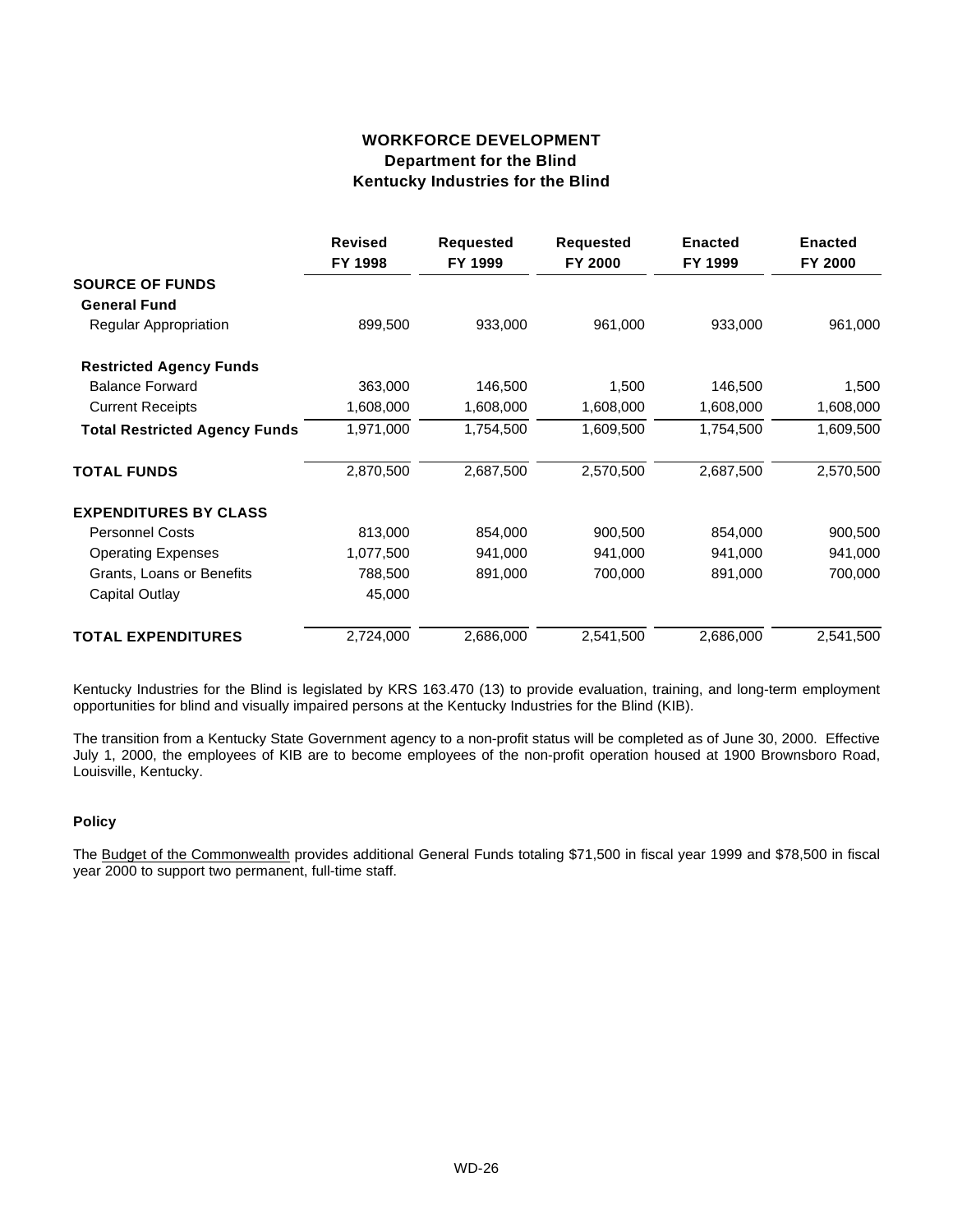## **WORKFORCE DEVELOPMENT Department for the Blind Independent Living**

|                                               | <b>Revised</b><br>FY 1998 | <b>Requested</b><br>FY 1999 | <b>Requested</b><br>FY 2000 | <b>Enacted</b><br>FY 1999 | <b>Enacted</b><br>FY 2000 |
|-----------------------------------------------|---------------------------|-----------------------------|-----------------------------|---------------------------|---------------------------|
| <b>SOURCE OF FUNDS</b>                        |                           |                             |                             |                           |                           |
| <b>General Fund</b>                           |                           |                             |                             |                           |                           |
| Regular Appropriation                         | 173,500                   | 173,500                     | 179,000                     | 173,500                   | 179,000                   |
| <b>Restricted Agency Funds</b>                |                           |                             |                             |                           |                           |
| <b>Balance Forward</b>                        | 15,500                    |                             |                             |                           |                           |
| <b>Current Receipts</b>                       | 144,000                   | 180,000                     | 190,000                     | 180,000                   | 190,000                   |
| <b>Total Restricted Agency Funds</b>          | 159,500                   | 180,000                     | 190,000                     | 180,000                   | 190,000                   |
| <b>Federal Funds</b>                          |                           |                             |                             |                           |                           |
| <b>Balance Forward</b>                        | 3,500                     |                             |                             |                           |                           |
| <b>Current Receipts</b>                       | 222,500                   | 208,000                     | 214,000                     | 208,000                   | 214,000                   |
| <b>Total Federal Funds</b>                    | 226,000                   | 208,000                     | 214,000                     | 208,000                   | 214,000                   |
| <b>TOTAL FUNDS</b>                            | 559,000                   | 561,500                     | 583,000                     | 561,500                   | 583,000                   |
| <b>EXPENDITURES BY CLASS</b>                  |                           |                             |                             |                           |                           |
| <b>Personnel Costs</b>                        | 368,000                   | 399,500                     | 420,500                     | 399,500                   | 420,500                   |
| <b>Operating Expenses</b>                     | 35,500                    | 35,500                      | 36,000                      | 35,500                    | 36,000                    |
| Grants, Loans or Benefits                     | 155,500                   | 126,500                     | 126,500                     | 126,500                   | 126,500                   |
| <b>TOTAL EXPENDITURES</b>                     | 559,000                   | 561,500                     | 583,000                     | 561,500                   | 583,000                   |
| <b>EXPENDITURES BY UNIT</b>                   |                           |                             |                             |                           |                           |
| Independent Living Older Blind                | 185,500                   | 193,000                     | 199,000                     | 193,000                   | 199,000                   |
| Independent Living Part B                     | 27,500                    | 15,000                      | 15,000                      | 15,000                    | 15,000                    |
| Independent Living<br>Administration on Aging | 13,000                    |                             |                             |                           |                           |
| Independent Living Agency<br>Receipts         | 57,500                    | 46,500                      | 46,500                      | 46,500                    | 46,500                    |
| <b>Social Security Funds</b>                  | 102,000                   | 133,500                     | 143,500                     | 133,500                   | 143,500                   |
| Independent Living General                    |                           |                             |                             |                           |                           |
| Funds                                         | 173,500                   | 173,500                     | 179,000                     | 173,500                   | 179,000                   |
| <b>TOTAL EXPENDITURES</b>                     | 559,000                   | 561,500                     | 583,000                     | 561,500                   | 583,000                   |

Pursuant to KRS 163.470 and Title VII of the Rehabilitation Act, as amended in 1992, independent living specialists located in regional offices provide short-term, individualized instruction at the home or worksite for individuals who are blind so they may be able to function independently. Services include information, counseling, and skills training in activities of daily living. Mobility training, assistive devices, referrals to community resources in housing and transportation, and information on services offered by other agencies are provided. The service population consists mainly of individuals who are elderly or unable to work due to the severity of disabilities.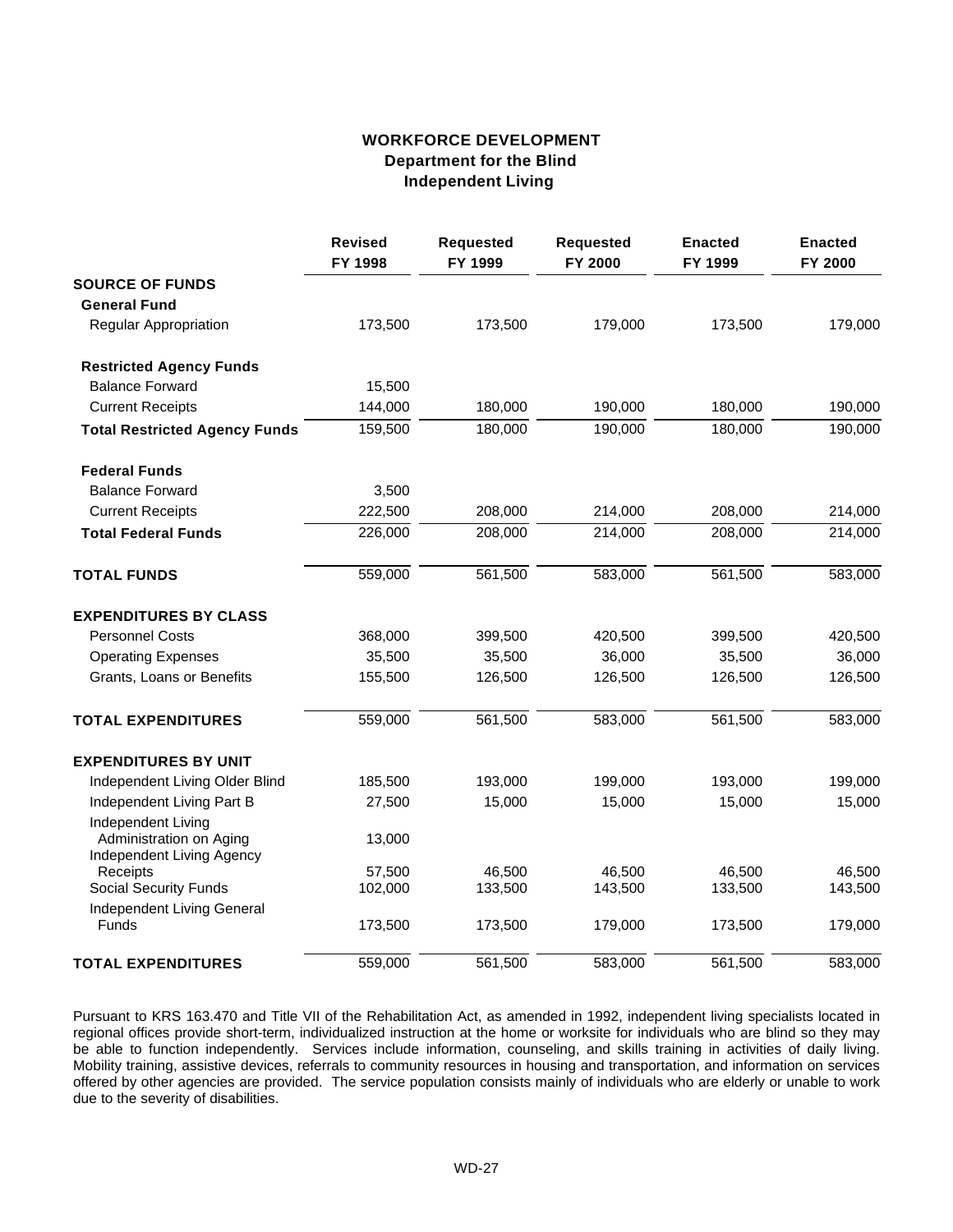The Department employs seven independent living specialists who are located throughout the state. The average caseload for an independent living specialist is currently 100 new cases annually. These specialists make home visits and provide speciallyadapted aids and appliances such as Braille and talking watches, controls on stoves, writing guides, phone dials, and canes. They provide limited instruction in household tasks such as cooking, keeping time and learning in the home. The specialists also work with families to educate them about blindness and how to promote independent living.

The most recent needs assessment which was performed by the Department indicates that Kentucky has one of the highest prevalence rates of blindness in the country. Diabetes is one reason; lack of knowledge is another. Currently, it is estimated that there are over 30,000 older blind and visually impaired Kentuckians. Over 60 percent of blind persons are 60 years of age and older. The population of the Independent Living program makes up two-thirds of the blind population in the State.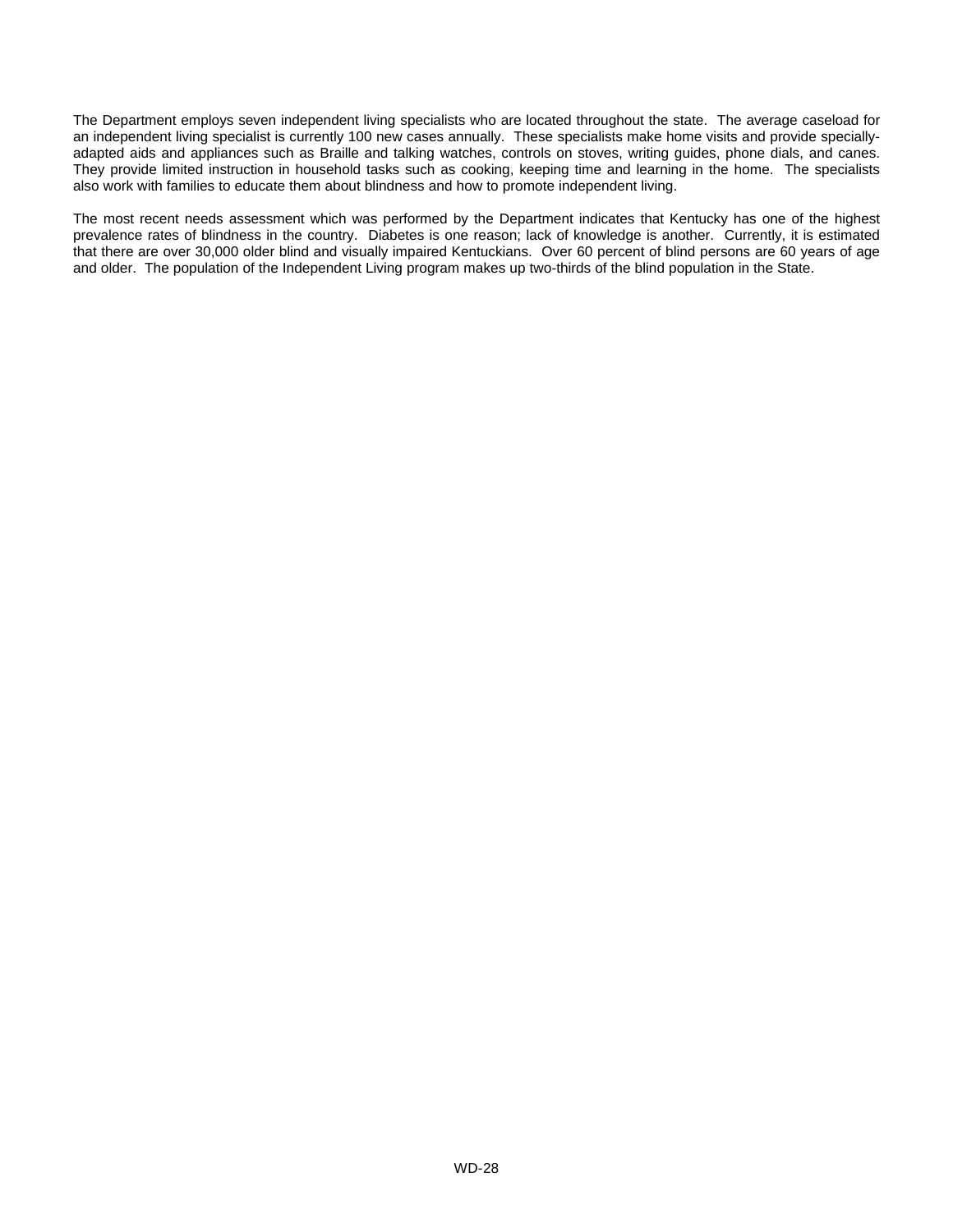## **WORKFORCE DEVELOPMENT Department for the Blind General Blind Services**

|                                      | <b>Revised</b><br>FY 1998 | <b>Requested</b><br>FY 1999 | <b>Requested</b><br>FY 2000 | <b>Enacted</b><br>FY 1999 | <b>Enacted</b><br>FY 2000 |
|--------------------------------------|---------------------------|-----------------------------|-----------------------------|---------------------------|---------------------------|
| <b>SOURCE OF FUNDS</b>               |                           |                             |                             |                           |                           |
| <b>General Fund</b>                  |                           |                             |                             |                           |                           |
| <b>Regular Appropriation</b>         | 719,700                   | 858,500                     | 911,500                     | 948,700                   | 991,100                   |
| <b>Restricted Agency Funds</b>       |                           |                             |                             |                           |                           |
| <b>Balance Forward</b>               | 400,000                   | 249,500                     | 169,500                     | 249,500                   | 169,500                   |
| <b>Current Receipts</b>              | 410,000                   | 378,500                     | 368,500                     | 378,500                   | 368,500                   |
| Non-Revenue Receipts                 | 19,000                    | 19,000                      | 19,000                      | 19,000                    | 19,000                    |
| <b>Total Restricted Agency Funds</b> | 829,000                   | 647,000                     | 557,000                     | 647,000                   | 557,000                   |
| <b>Federal Funds</b>                 |                           |                             |                             |                           |                           |
| <b>Balance Forward</b>               | 41,000                    |                             |                             |                           |                           |
| <b>Current Receipts</b>              | 6,724,000                 | 6,361,000                   | 6,291,000                   | 6,361,000                 | 6,291,000                 |
| <b>Revenue Redistribution</b>        | $-194,000$                | $-200,000$                  | $-206,000$                  | $-200,000$                | $-206,000$                |
| <b>Total Federal Funds</b>           | 6,571,000                 | 6,161,000                   | 6,085,000                   | 6,161,000                 | 6,085,000                 |
| <b>TOTAL FUNDS</b>                   | 8,119,700                 | 7,666,500                   | 7,553,500                   | 7,756,700                 | 7,633,100                 |
| <b>EXPENDITURES BY CLASS</b>         |                           |                             |                             |                           |                           |
| <b>Personnel Costs</b>               | 3,996,000                 | 4,285,500                   | 4,508,000                   | 4,280,800                 | 4,498,200                 |
| <b>Operating Expenses</b>            | 977,500                   | 803,500                     | 806,000                     | 898,400                   | 895,400                   |
| Grants, Loans or Benefits            | 2,896,700                 | 2,408,000                   | 2,213,500                   | 2,408,000                 | 2,213,500                 |
| <b>TOTAL EXPENDITURES</b>            | 7,870,200                 | 7,497,000                   | 7,527,500                   | 7,587,200                 | 7,607,100                 |
| <b>EXPENDITURES BY UNIT</b>          |                           |                             |                             |                           |                           |
| <b>Basic Support</b>                 | 7,208,200                 | 6,938,500                   | 6,914,000                   | 7,028,700                 | 6,993,600                 |
| <b>Training Grant</b>                | 35,000                    | 32,000                      | 32,000                      | 32,000                    | 32,000                    |
| <b>Supported Employment</b>          | 47,500                    | 49,000                      | 50,500                      | 49,000                    | 50,500                    |
| Social Security Program Income       | 519,500                   | 417,500                     | 471,000                     | 417,500                   | 471,000                   |
| <b>General Blind Services</b>        | 60,000                    | 60,000                      | 60,000                      | 60,000                    | 60,000                    |
| <b>TOTAL EXPENDITURES</b>            | 7,870,200                 | 7,497,000                   | 7,527,500                   | 7,587,200                 | 7,607,100                 |

Pursuant to KRS 163.470 (11) and 782 KAR 1:020-050 and the federal Rehabilitation Act of 1973, the mission of the General Blind Services program is to provide vocational rehabilitation to individuals with severe visual disabilities which will result in gainful employment. The program consists of the Division of Client Services with ten statewide offices, where qualified staff provide services in vocational counseling, evaluation, restoration, college and other vocational training, rehabilitation teaching, prescriptive adaptive devices, rehabilitation technology, job placement and other services which enable individuals to be<br>productive in the workplace. productive in the the workplace. The The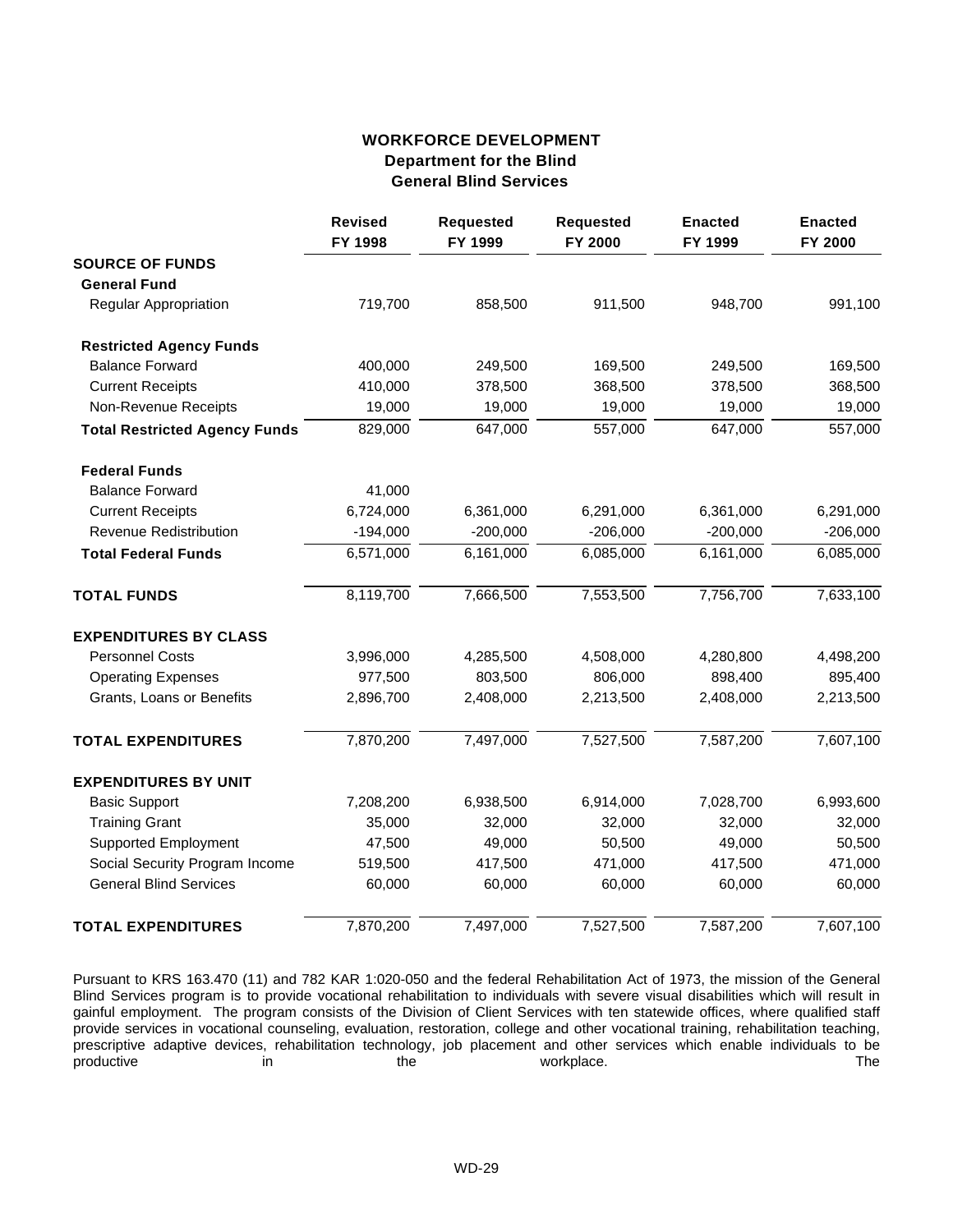Charles McDowell Rehabilitation Center for the Blind provides comprehensive personal adjustment services, including training in life skills, orientation and mobility, Braille, assistive technology, and vocational services, including career assessment, vocational planning and work adjustment.

#### **Policy**

Additional General Funds totaling \$100,000 are provided in each fiscal year to support increased operating costs and federal fund match requirements.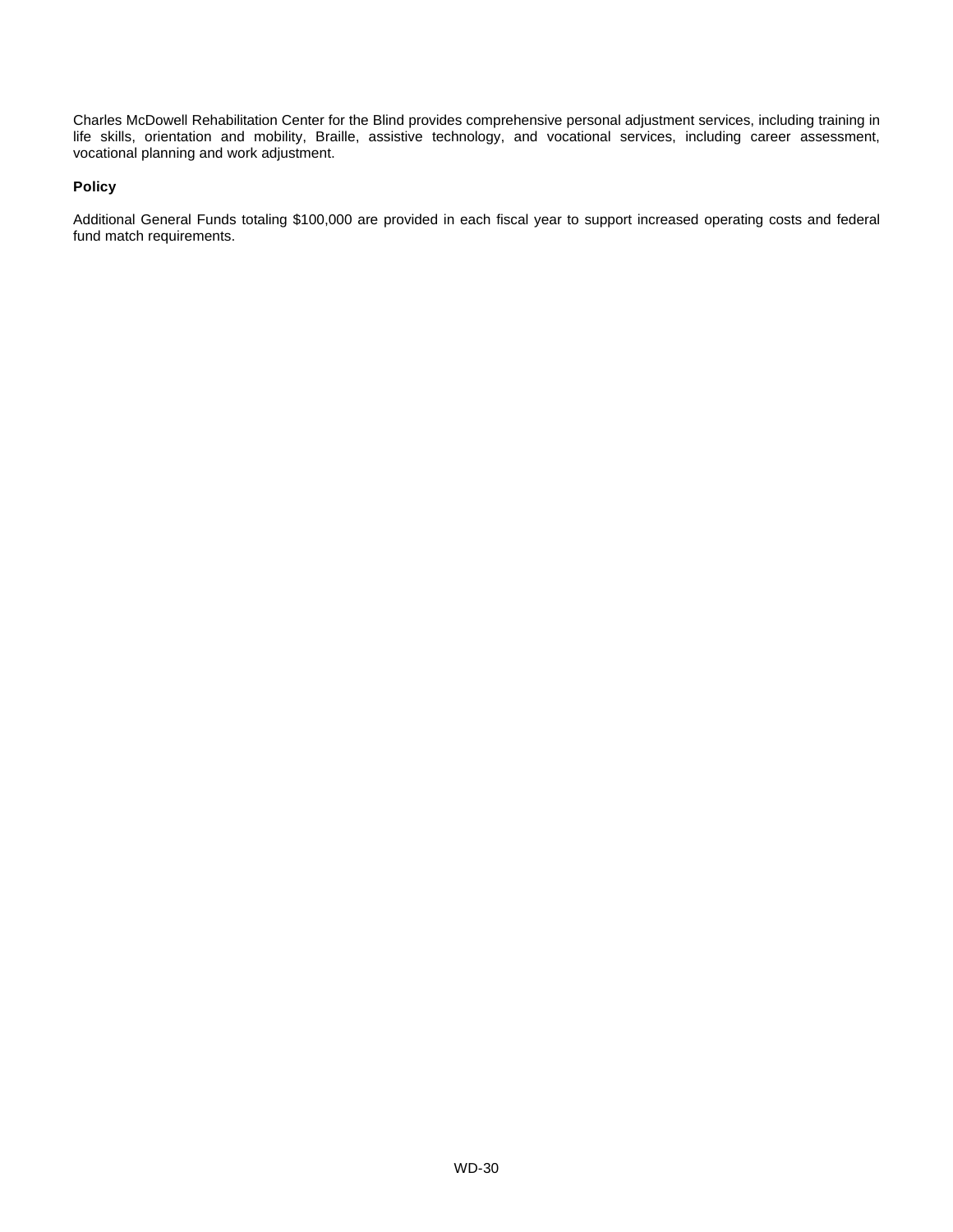# **WORKFORCE DEVELOPMENT Governor's Council on Vocational Education**

|                              | <b>Revised</b> | <b>Requested</b> | <b>Requested</b> | <b>Enacted</b> | <b>Enacted</b> |
|------------------------------|----------------|------------------|------------------|----------------|----------------|
|                              | FY 1998        | FY 1999          | FY 2000          | FY 1999        | FY 2000        |
| <b>SOURCE OF FUNDS</b>       |                |                  |                  |                |                |
| <b>Federal Funds</b>         |                |                  |                  |                |                |
| <b>Balance Forward</b>       | 8,000          |                  |                  |                |                |
| <b>Current Receipts</b>      | 144,500        |                  |                  |                |                |
| <b>TOTAL FUNDS</b>           | 152,500        |                  |                  |                |                |
| <b>EXPENDITURES BY CLASS</b> |                |                  |                  |                |                |
| <b>Personnel Costs</b>       | 58,000         |                  |                  |                |                |
| <b>Operating Expenses</b>    | 90,500         |                  |                  |                |                |
| Capital Outlay               | 4,000          |                  |                  |                |                |
| <b>TOTAL EXPENDITURES</b>    | 152,500        |                  |                  |                |                |

The Governor's Council on Vocational Education is a federally mandated council consisting of 13 members appointed by the Governor in accordance with specific categories as outlined in KRS 163.086. The duties and responsibilities of the Council are specified in KRS 163.086 and Public Law 98-524 as amended by Public Law 101-392.

The Council serves in an advisory capacity relative to the effectiveness, adequacy and coordination of the vocational education and job training program delivery systems assisted under the Carl D. Perkins Vocational and Applied Technology Education Act and the Job Training Partnership Act. In order for Kentucky to receive federal funds under the Carl D. Perkins Vocational and Applied Technology Education Act, the Council must carry out this function in conjunction with the other responsibilities identified in the public law and statute.

The Council meets quarterly to evaluate data and information pertinent to improving the vocational education and job training programs delivery systems; special meetings are conducted as warranted. Two full-time staff members conduct educational and business surveys, prepare mandated reports and attend conferences and committee meetings.

#### **Policy**

Effective October 1, 1997, Public Law 101.392 discontinued the states' requirement to have a Council on Vocational Education along with federal, set-aside Carl D. Perkins Technology funds for such a Council. Therefore, the enacted budget displays the fiscal year 1998 base-year funding, and also reflects the discontinuance of this body.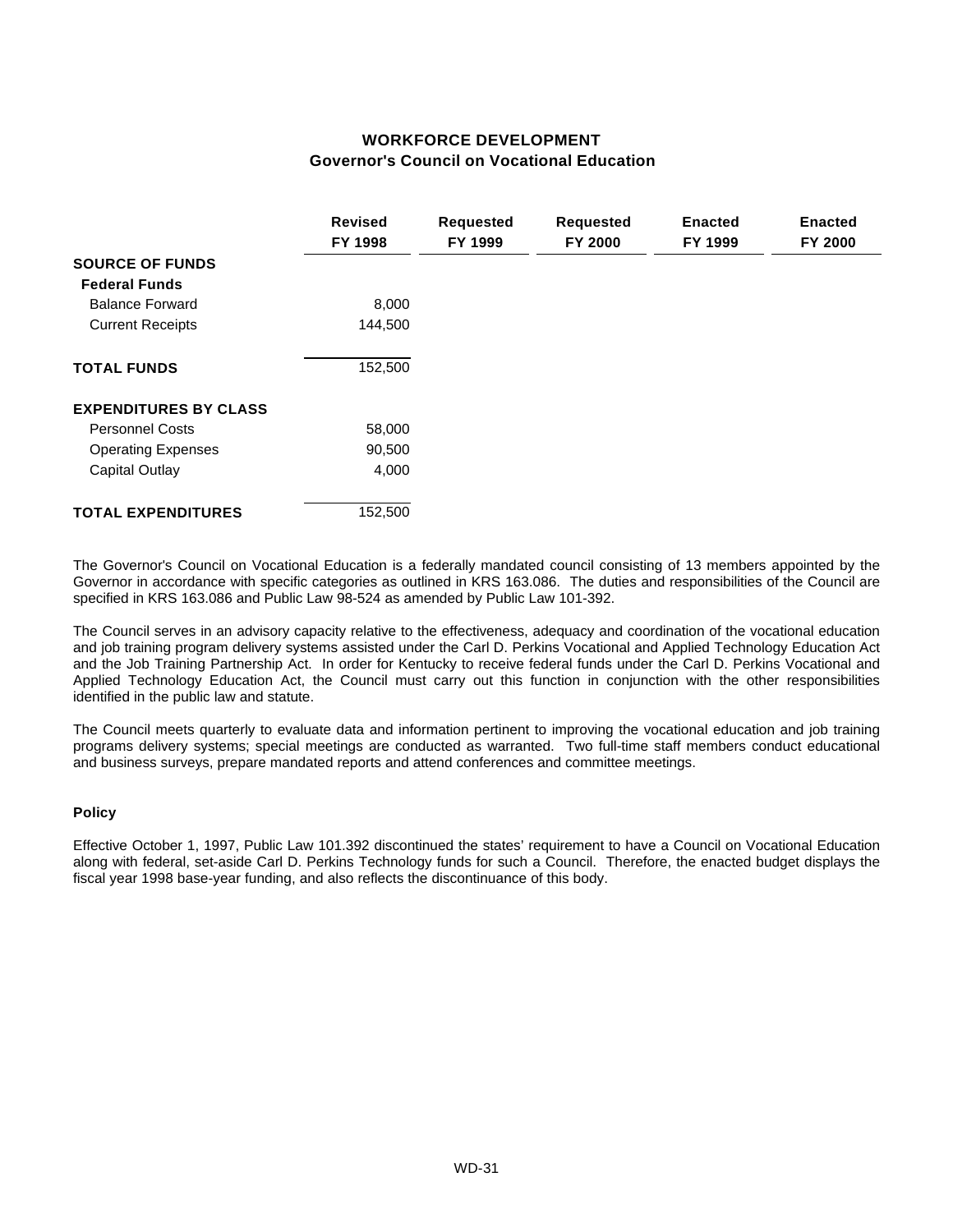# **WORKFORCE DEVELOPMENT State Board for Proprietary Education**

|                                | <b>Revised</b><br>FY 1998 | <b>Requested</b><br>FY 1999 | <b>Requested</b><br>FY 2000 | <b>Enacted</b><br>FY 1999 | <b>Enacted</b><br>FY 2000 |
|--------------------------------|---------------------------|-----------------------------|-----------------------------|---------------------------|---------------------------|
| <b>SOURCE OF FUNDS</b>         |                           |                             |                             |                           |                           |
| <b>Restricted Agency Funds</b> |                           |                             |                             |                           |                           |
| <b>Balance Forward</b>         | 134,500                   | 9,500                       | 12,500                      | 9,500                     | 12,500                    |
| <b>Current Receipts</b>        | 110,000                   | 113,500                     | 116,500                     | 113,500                   | 116,500                   |
| <b>TOTAL FUNDS</b>             | 244,500                   | 123.000                     | 129,000                     | 123,000                   | 129,000                   |
| <b>EXPENDITURES BY CLASS</b>   |                           |                             |                             |                           |                           |
| <b>Personnel Costs</b>         | 79.500                    | 83,500                      | 88,000                      | 83,500                    | 88,000                    |
| <b>Operating Expenses</b>      | 155,500                   | 27,000                      | 28,000                      | 27,000                    | 28,000                    |
| <b>TOTAL EXPENDITURES</b>      | 235,000                   | 110.500                     | 116,000                     | 110.500                   | 116.000                   |

The State Board for Proprietary Education, consisting of 12 members appointed by the Governor, was created to administer and enforce the provisions of KRS 165A. Its primary function is to monitor the needs of the consumer public with regard to services provided by privately owned educational institutions offering instruction in business, trade, technical, industrial, or related areas. It has the responsibility to conduct formal hearings and to prosecute, if necessary, schools that have not maintained and adhered to the standards of operation set forth in KRS 165A. The Board also administers a student protection fund for those students affected by the closing of such institutions.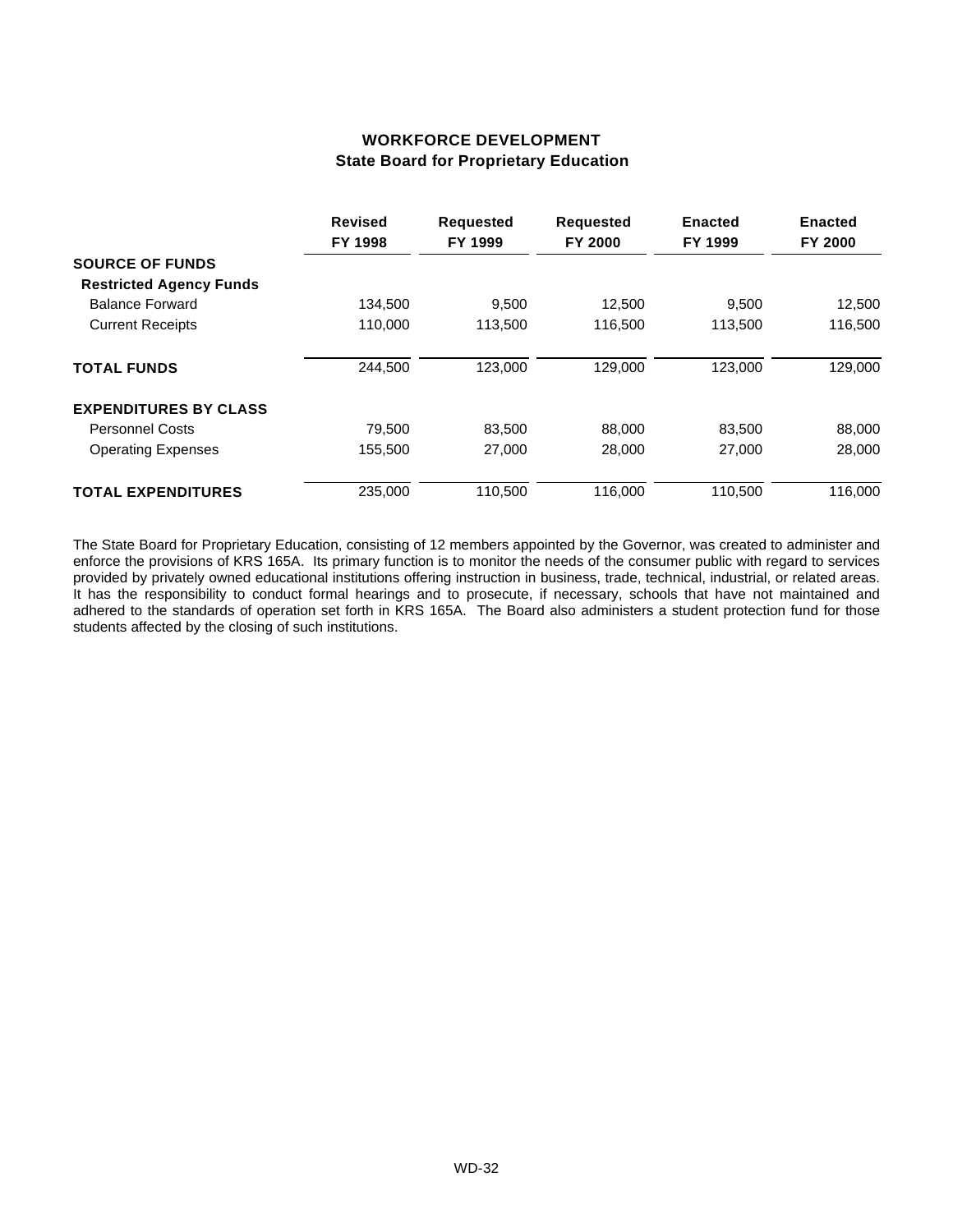# **WORKFORCE DEVELOPMENT Job Training Coordinating Council**

|                                                | <b>Revised</b><br>FY 1998 | <b>Requested</b><br>FY 1999 | <b>Requested</b><br>FY 2000 | <b>Enacted</b><br>FY 1999 | <b>Enacted</b><br>FY 2000 |
|------------------------------------------------|---------------------------|-----------------------------|-----------------------------|---------------------------|---------------------------|
| <b>SOURCE OF FUNDS</b>                         |                           |                             |                             |                           |                           |
| <b>Federal Funds</b><br>Revenue Redistribution | 138,900                   | 132,500                     | 139,000                     | 132,500                   | 139,000                   |
|                                                |                           |                             |                             |                           |                           |
| <b>EXPENDITURES BY CLASS</b>                   |                           |                             |                             |                           |                           |
| <b>Personnel Costs</b>                         | 100,000                   | 104.000                     | 110,000                     | 104.000                   | 110,000                   |
| <b>Operating Expenses</b>                      | 38.900                    | 28,500                      | 29,000                      | 28,500                    | 29,000                    |
| <b>TOTAL EXPENDITURES</b>                      | 138,900                   | 132,500                     | 139,000                     | 132.500                   | 139.000                   |

The Job Training Coordinating Council is an administrative oversight body whose existence is mandated by the federal Job Training Partnership Act. Its membership is appointed by the Governor and is composed as follows: 30 percent business and industry representatives; 30 percent state and local government and local education agency representatives; 30 percent organized labor and community-based organization representatives; and 10 percent representatives of the general public.

The Council advises the Governor regarding the Job Training Partnership Act (JTPA) and job training plans for the 11 service delivery areas. The Job Training Coordinating Council also reviews and monitors all services provided through the JTPA, including the use of resources, program development, and evaluation. The Council ensures that all aspects of these programs follow state and federal JTPA regulations.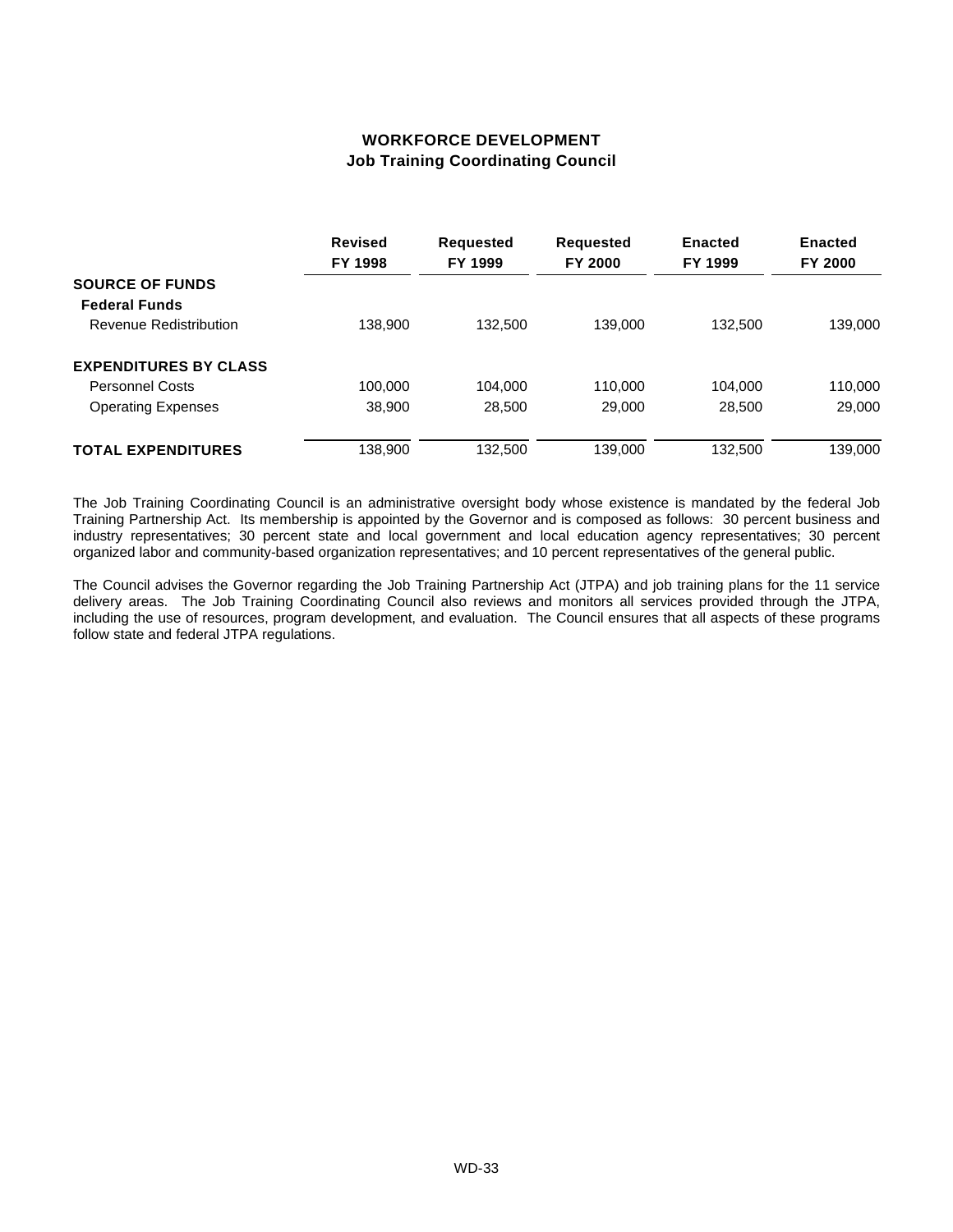#### **WORKFORCE DEVELOPMENT Teachers' Retirement - Employer Contribution**

|                              | <b>Revised</b><br>FY 1998 | <b>Requested</b><br>FY 1999 | <b>Requested</b><br><b>FY 2000</b> | <b>Enacted</b><br>FY 1999 | <b>Enacted</b><br><b>FY 2000</b> |
|------------------------------|---------------------------|-----------------------------|------------------------------------|---------------------------|----------------------------------|
| <b>SOURCE OF FUNDS</b>       |                           |                             |                                    |                           |                                  |
| <b>General Fund</b>          |                           |                             |                                    |                           |                                  |
| Regular Appropriation        | 9,266,100                 | 4.313.500                   | 4.530.500                          | 4.313.500                 | 4,530,500                        |
| <b>EXPENDITURES BY CLASS</b> |                           |                             |                                    |                           |                                  |
| <b>Personnel Costs</b>       | 9,266,100                 | 4,313,500                   | 4,530,500                          | 4,313,500                 | 4,530,500                        |

KRS 161.550 requires each employer to contribute to the Teachers' Retirement System an amount equal to that contributed by its employees who are members of the System. For those Workforce Development Cabinet employees who are Teachers' Retirement System members, the contribution is 9.855 percent of salary. Additionally, each employer is required to pay a 3.25 percent overmatch to defray the System's unfunded liability.

The above General Fund appropriation includes the employer match for salaries paid to teachers and other Cabinet employees who participate in the System. This match will be forwarded to the Teachers' Retirement System pursuant to the provisions of KRS 161.550.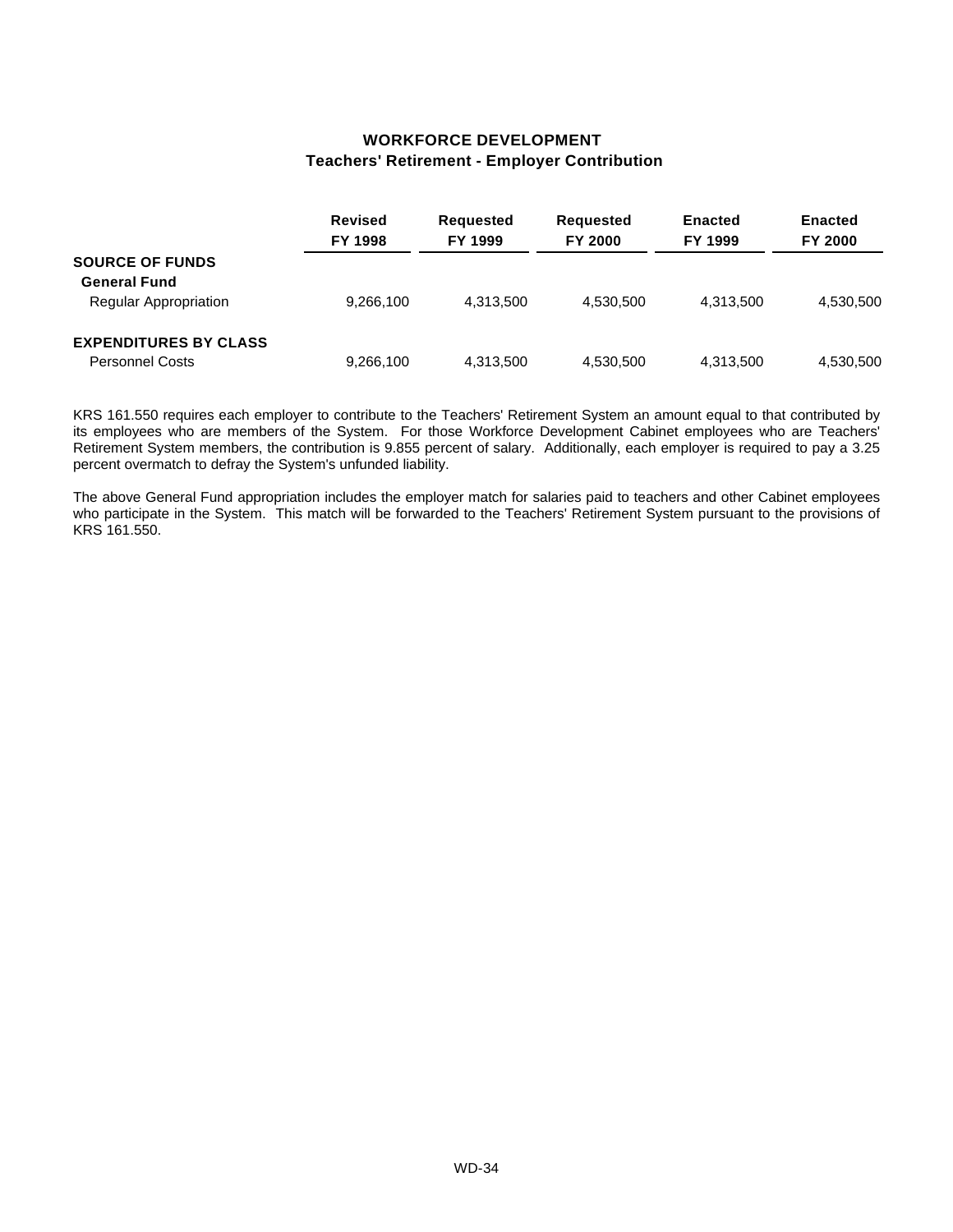# **WORKFORCE DEVELOPMENT Training and Reemployment**

|                                | <b>Revised</b><br>FY 1998 | <b>Requested</b><br>FY 1999 | <b>Requested</b><br>FY 2000 | <b>Enacted</b><br>FY 1999 | <b>Enacted</b><br>FY 2000 |
|--------------------------------|---------------------------|-----------------------------|-----------------------------|---------------------------|---------------------------|
| <b>SOURCE OF FUNDS</b>         |                           |                             |                             |                           |                           |
| <b>Restricted Agency Funds</b> |                           |                             |                             |                           |                           |
| <b>Current Receipts</b>        | 17,500                    | 17,500                      | 17,500                      | 17,500                    | 17,500                    |
| <b>Federal Funds</b>           |                           |                             |                             |                           |                           |
| <b>Balance Forward</b>         | 48,000                    |                             |                             |                           |                           |
| <b>Current Receipts</b>        | 51,079,500                | 46,089,500                  | 49,928,500                  | 46,089,500                | 49,928,500                |
| Revenue Redistribution         | $-8,463,000$              | $-9,282,500$                | $-9,435,500$                | $-9,282,500$              | $-9,435,500$              |
| <b>Total Federal Funds</b>     | 42,664,500                | 36,807,000                  | 40,493,000                  | 36,807,000                | 40,493,000                |
| <b>TOTAL FUNDS</b>             | 42,682,000                | 36,824,500                  | 40,510,500                  | 36,824,500                | 40,510,500                |
| <b>EXPENDITURES BY CLASS</b>   |                           |                             |                             |                           |                           |
| <b>Personnel Costs</b>         | 1,273,500                 | 1,337,500                   | 1,407,000                   | 1,337,500                 | 1,407,000                 |
| <b>Operating Expenses</b>      | 306,500                   | 316,500                     | 325,500                     | 316,500                   | 325,500                   |
| Grants, Loans or Benefits      | 41,102,000                | 35,170,500                  | 38,778,000                  | 35,170,500                | 38,778,000                |
| <b>TOTAL EXPENDITURES</b>      | 42,682,000                | 36,824,500                  | 40,510,500                  | 36,824,500                | 40,510,500                |
| <b>EXPENDITURES BY UNIT</b>    |                           |                             |                             |                           |                           |
| Title II                       | 34,430,000                | 31,336,500                  | 34,486,000                  | 31,336,500                | 34,486,000                |
| Title III                      | 8,252,000                 | 5,488,000                   | 6,024,500                   | 5,488,000                 | 6,024,500                 |
| <b>TOTAL EXPENDITURES</b>      | 42,682,000                | 36,824,500                  | 40,510,500                  | 36,824,500                | 40,510,500                |

The Office of Training and Reemployment administers the Job Training Partnership Act (JTPA) program. The JTPA program includes the JTPA Title II branch and the JTPA Title III branch.

#### **Policy**

Pursuant to Part II of the Capital Projects Budget, the lease for real property exceeding \$200,000 is authorized. This office space is shared by the Office of Training and Reemployment, the Department for the Blind, and the Department of Vocational Rehabilitation.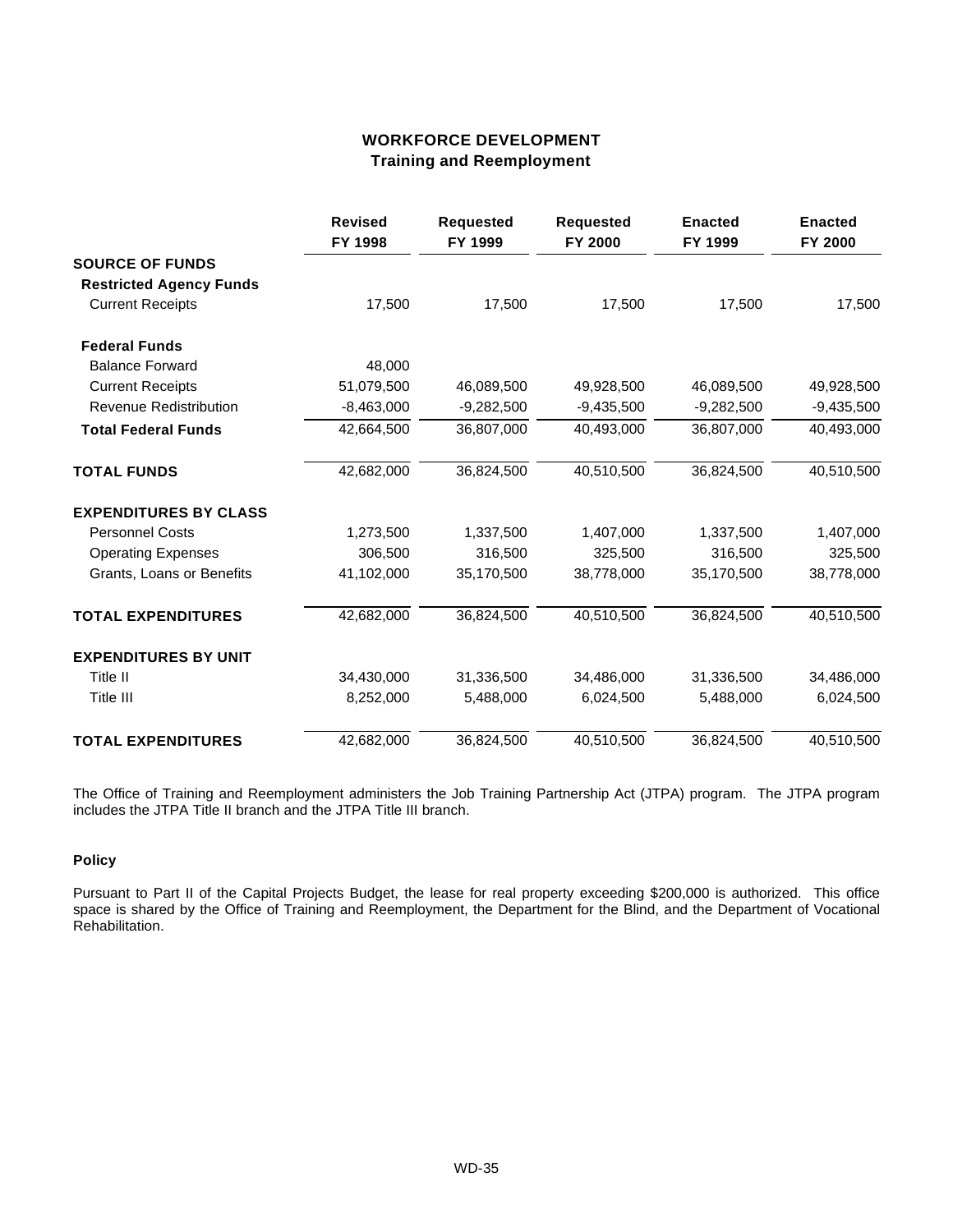## **WORKFORCE DEVELOPMENT Training and Reemployment Job Training Partnership Act Title II**

|                                | <b>Revised</b><br>FY 1998 | <b>Requested</b><br>FY 1999 | <b>Requested</b><br>FY 2000 | <b>Enacted</b><br>FY 1999 | <b>Enacted</b><br>FY 2000 |
|--------------------------------|---------------------------|-----------------------------|-----------------------------|---------------------------|---------------------------|
| <b>SOURCE OF FUNDS</b>         |                           |                             |                             |                           |                           |
| <b>Restricted Agency Funds</b> |                           |                             |                             |                           |                           |
| <b>Current Receipts</b>        | 17,500                    | 17,500                      | 17,500                      | 17,500                    | 17,500                    |
| <b>Federal Funds</b>           |                           |                             |                             |                           |                           |
| <b>Balance Forward</b>         | 28,500                    |                             |                             |                           |                           |
| <b>Current Receipts</b>        | 35,925,000                | 32,992,500                  | 36,292,000                  | 32,992,500                | 36,292,000                |
| Revenue Redistribution         | $-1,541,000$              | $-1,673,500$                | $-1,823,500$                | $-1,673,500$              | $-1,823,500$              |
| <b>Total Federal Funds</b>     | 34,412,500                | 31,319,000                  | 34,468,500                  | 31,319,000                | 34,468,500                |
| <b>TOTAL FUNDS</b>             | 34,430,000                | 31,336,500                  | 34,486,000                  | 31,336,500                | 34,486,000                |
| <b>EXPENDITURES BY CLASS</b>   |                           |                             |                             |                           |                           |
| <b>Personnel Costs</b>         | 636,000                   | 668,500                     | 703,000                     | 668,500                   | 703,000                   |
| <b>Operating Expenses</b>      | 136,500                   | 140,000                     | 144,500                     | 140,000                   | 144,500                   |
| Grants, Loans or Benefits      | 33,657,500                | 30,528,000                  | 33,638,500                  | 30,528,000                | 33,638,500                |
| <b>TOTAL EXPENDITURES</b>      | 34,430,000                | 31,336,500                  | 34,486,000                  | 31,336,500                | 34,486,000                |

The Job Training Partnership Act (JTPA) Title II-A Adult Training Program prepares disadvantaged adults for participation in the labor force by increasing their occupational and educational skills, resulting in improved long-term employability, increased earnings and reduced welfare dependence. Of the Title II-A funds, 77 percent are allocated to Kentucky's 11 Service Delivery Areas (SDAs) for direct client services, 5 percent are allocated to the SDAs for services to older workers, 5 percent are set aside to provide incentive grants to SDAs for exceeding performance standards, 8 percent are transferred to the Education Coordination Branch within the Workforce Development Cabinet for education and coordination services, and 5 percent are retained for state administrative functions.

The JTPA Title II-Youth Training Program improves the long-term employability of youth, enhances the educational, occupational and citizenship skills of youth, encourages school completion or enrollment in alternative school programs and assists in addressing the problems that impair the ability of youth to make successful transitions from the school environment to the work environment. Of the Title II-C funds, 82 percent are allocated to Kentucky's SDAs for direct client services, 5 percent are set aside for incentives to SDAs exceeding performance standards, 8 percent are transferred to the Education Coordination Branch and the balance, or 5 percent, is retained for administrative purposes.

The Title II-B Summer Youth Employment and Training Program provides meaningful work experience, remedial education and other activities to economically disadvantaged youth, 14-21 years of age. All funds are allocated to Kentucky's eleven SDAs.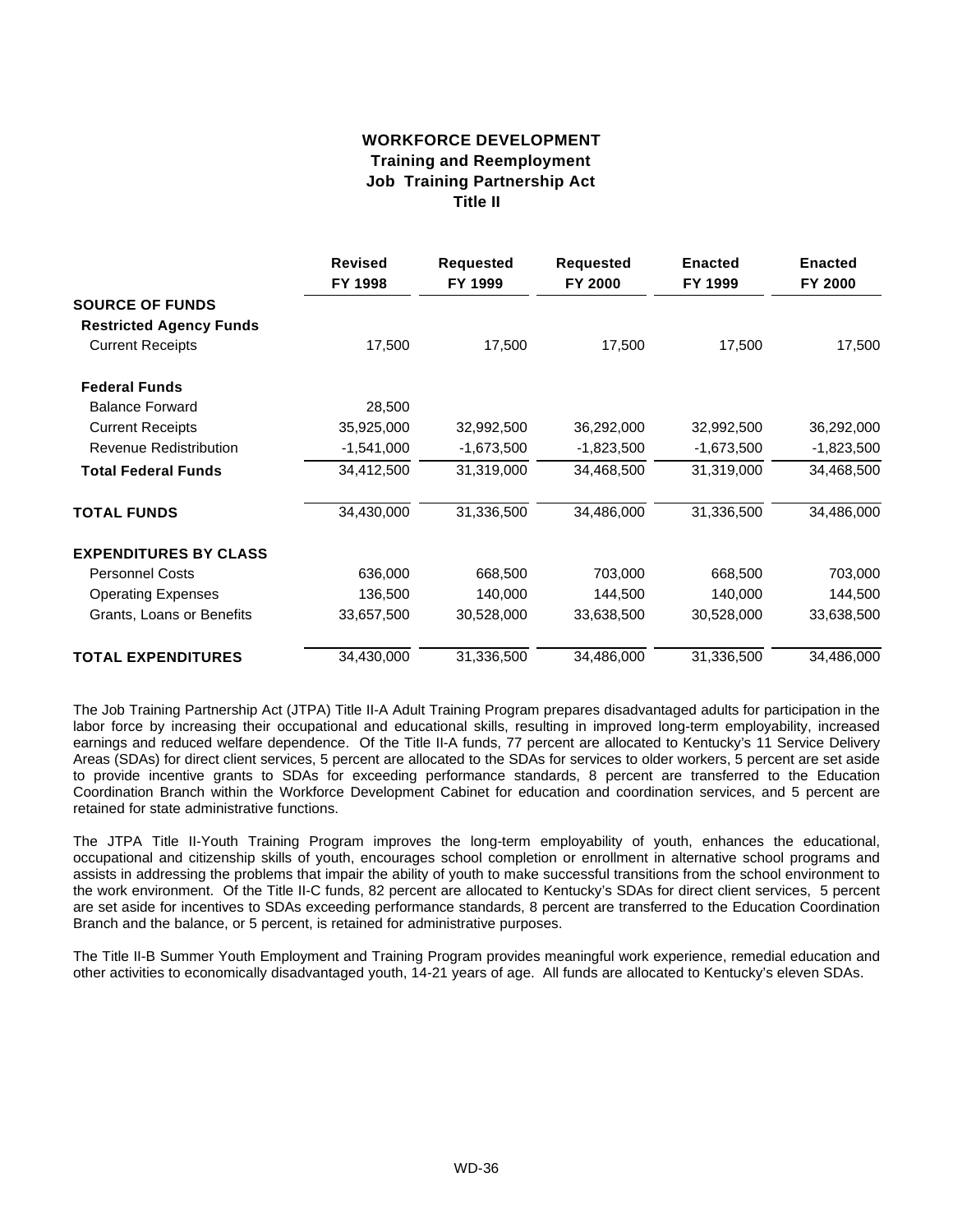## **WORKFORCE DEVELOPMENT Training and Reemployment Job Training Partnership Act Title III**

|                              | <b>Revised</b><br>FY 1998 | <b>Requested</b><br>FY 1999 | <b>Requested</b><br>FY 2000 | <b>Enacted</b><br>FY 1999 | <b>Enacted</b><br>FY 2000 |
|------------------------------|---------------------------|-----------------------------|-----------------------------|---------------------------|---------------------------|
| <b>SOURCE OF FUNDS</b>       |                           |                             |                             |                           |                           |
|                              |                           |                             |                             |                           |                           |
| <b>Federal Funds</b>         |                           |                             |                             |                           |                           |
| <b>Balance Forward</b>       | 19,500                    |                             |                             |                           |                           |
| <b>Current Receipts</b>      | 15,154,500                | 13,097,000                  | 13,636,500                  | 13,097,000                | 13,636,500                |
| Revenue Redistribution       | $-6,922,000$              | $-7,609,000$                | $-7,612,000$                | $-7,609,000$              | $-7,612,000$              |
| <b>TOTAL FUNDS</b>           | 8,252,000                 | 5,488,000                   | 6,024,500                   | 5,488,000                 | 6,024,500                 |
| <b>EXPENDITURES BY CLASS</b> |                           |                             |                             |                           |                           |
| <b>Personnel Costs</b>       | 637,500                   | 669,000                     | 704,000                     | 669,000                   | 704,000                   |
| <b>Operating Expenses</b>    | 170,000                   | 176,500                     | 181,000                     | 176,500                   | 181,000                   |
| Grants, Loans or Benefits    | 7,444,500                 | 4,642,500                   | 5,139,500                   | 4,642,500                 | 5,139,500                 |
| <b>TOTAL EXPENDITURES</b>    | 8,252,000                 | 5,488,000                   | 6,024,500                   | 5,488,000                 | 6,024,500                 |

The purpose of the JTPA Title III Program is to provide assistance to workers who have lost their jobs or are anticipating the loss of their jobs due to closures or economic conditions. It provides for the early identification of dislocated workers, a rapid response in providing services to these workers, as well as job training. Among the program's components are universal rapid response capabilities, early intervention activities, the availability of needs-related payments to assist workers in training and substate delivery systems.

Of the Title III funds, not more than 40 percent may be retained at the state level for administration, technical assistance, coordination of the program, including statewide, regional or industry-wide projects; rapid response activities and/or the coordination between the unemployment compensation system and the worker adjustment program system. The remaining Title III funds are allocated to Kentucky's ten Substate Grantees (SSG) by formula for client retaining.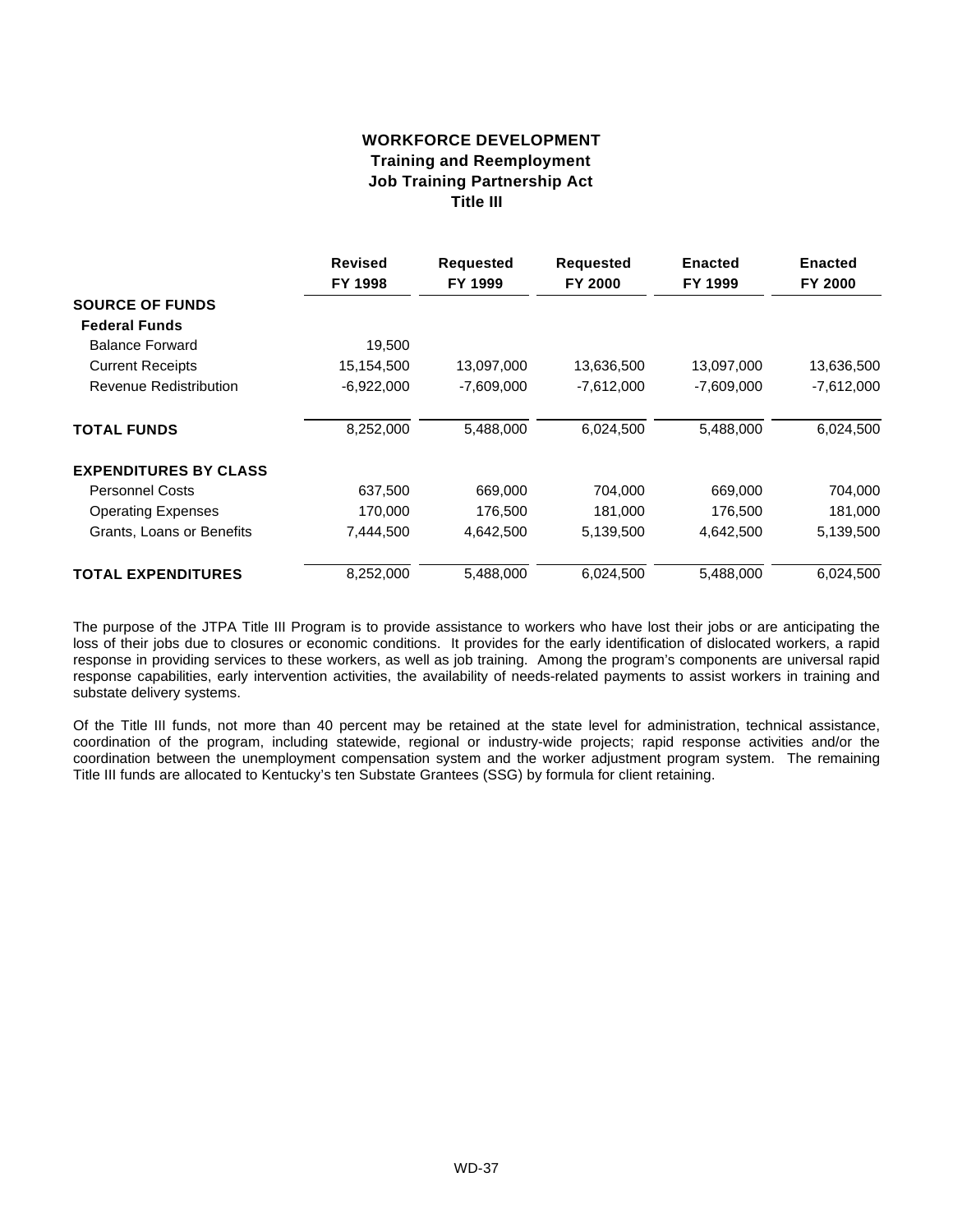## **WORKFORCE DEVELOPMENT Employment Services**

|                                                                         | <b>Revised</b><br>FY 1998 | Requested<br>FY 1999 | <b>Requested</b><br>FY 2000 | <b>Enacted</b><br>FY 1999 | <b>Enacted</b><br>FY 2000 |
|-------------------------------------------------------------------------|---------------------------|----------------------|-----------------------------|---------------------------|---------------------------|
| <b>SOURCE OF FUNDS</b>                                                  |                           |                      |                             |                           |                           |
| <b>General Fund</b>                                                     |                           |                      |                             |                           |                           |
| <b>Regular Appropriation</b>                                            | 582,800                   | 582,500              | 600,000                     | 581,900                   | 599,100                   |
| <b>Restricted Agency Funds</b>                                          |                           |                      |                             |                           |                           |
| <b>Balance Forward</b>                                                  | 246,000                   |                      |                             |                           |                           |
| <b>Current Receipts</b>                                                 | 5,516,000                 | 5,889,500            | 6,021,000                   | 5,889,500                 | 6,021,000                 |
| <b>Total Restricted Agency Funds</b>                                    | 5,762,000                 | 5,889,500            | 6,021,000                   | 5,889,500                 | 6,021,000                 |
| <b>Federal Funds</b>                                                    |                           |                      |                             |                           |                           |
| <b>Balance Forward</b>                                                  | 522,000                   | 5,000                | 5,000                       | 5,000                     | 5,000                     |
| <b>Current Receipts</b>                                                 | 268,294,000               | 289,903,000          | 294,792,500                 | 289,903,000               | 294,792,500               |
| Non-Revenue Receipts                                                    | 1,500,000                 | 1,500,000            | 1,500,000                   | 1,500,000                 | 1,500,000                 |
| <b>Revenue Redistribution</b>                                           | 6,121,500                 | 6,621,500            | 6,501,000                   | 6,605,000                 | 6,480,500                 |
| <b>Total Federal Funds</b>                                              | 276,437,500               | 298,029,500          | 302,798,500                 | 298,013,000               | 302,778,000               |
| <b>TOTAL FUNDS</b>                                                      | 282,782,300               | 304,501,500          | 309,419,500                 | 304,484,400               | 309,398,100               |
| <b>EXPENDITURES BY CLASS</b>                                            |                           |                      |                             |                           |                           |
| <b>Personnel Costs</b>                                                  | 34,821,800                | 35,816,000           | 34,528,500                  | 35,799,500                | 34,508,000                |
| <b>Operating Expenses</b>                                               | 8,139,500                 | 7,372,500            | 7,454,000                   | 7,371,900                 | 7,453,100                 |
| Grants, Loans or Benefits                                               | 239,816,000               | 261,308,000          | 267,432,000                 | 261,308,000               | 267,432,000               |
| <b>TOTAL EXPENDITURES</b>                                               | 282,777,300               | 304,496,500          | 309,414,500                 | 304,479,400               | 309,393,100               |
| <b>EXPENDITURES BY UNIT</b>                                             |                           |                      |                             |                           |                           |
| <b>Economic Dislocation Worker</b>                                      |                           |                      |                             |                           |                           |
| Adjustment Act<br><b>Employer and Placement</b>                         | 6,982,000                 | 7,433,500            | 7,429,000                   | 7,417,000                 | 7,408,500                 |
| Services                                                                | 18,822,800                | 18,616,000           | 18,571,000                  | 18,615,400                | 18,570,100                |
| <b>Welfare Reform</b>                                                   | 4,262,000                 | 4,389,500            | 4,521,000                   | 4,389,500                 | 4,521,000                 |
| Unemployment Insurance -<br><b>Benefits</b><br>Unemployment Insurance - | 231,800,000               | 253,086,000          | 259,498,000                 | 253,086,000               | 259,498,000               |
| Administration                                                          | 20,910,500                | 20,971,500           | 19,395,500                  | 20,971,500                | 19,395,500                |
| <b>TOTAL EXPENDITURES</b>                                               | 282,777,300               | 304,496,500          | 309,414,500                 | 304,479,400               | 309,393,100               |

The Department of Employment Services (DES) was created to administer federally-funded programs that provide employment related services to the citizens of Kentucky. The principal funding sources are the Unemployment Insurance (UI) program and the Wagner-Peyser funded Employment Services. The DES also receives funds to administer smaller programs that are related to UI and employment services. These programs include Veterans' Employment and Training Services, Labor Market Information, Alien Labor Certification, Agricultural Wage Surveys, Alien Farmworker Housing inspections, Food Stamp Employment and Training and Temporary Assistance for Needy Families (TANF). The DES also administers training programs under the Trade Adjustment Assistance Program, Title III of the Job Training Partnership Act, and the North American Free Trade Agreement Program.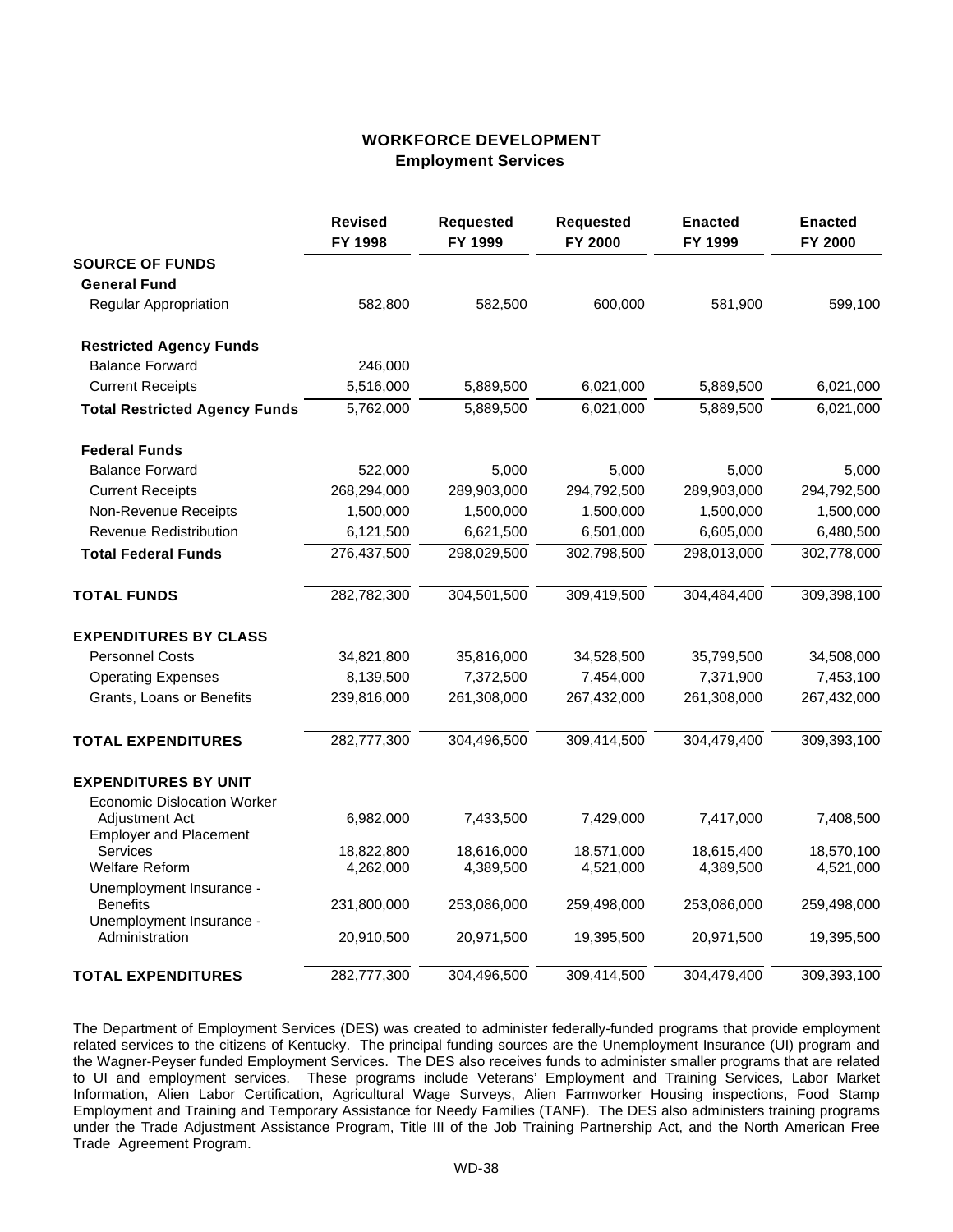These programs are designed to provide temporary income maintenance through UI to individuals who are unemployed through no fault of their own and to assist the unemployed, underemployed, and individuals wishing to change occupations in finding suitable employment. Additional benefits include the reduction of public burden through the early placement of welfare recipients and UI claimants.

#### **Policy**

Notwithstanding KRS 341.835, the enacted budget provides that funds from the Unemployment Insurance Penalty and Interest Account may be used during each fiscal year by the Department for Employment Services to operate employment and training programs.

In addition, the enacted budget provides that, of the federal funds made available under Section 903 of the Social Security Act, as amended, an amount totaling \$1,500,000 may be used by the Department during the 1998-2000 biennium for the purpose of administering its unemployment compensation law and public employment offices.

The Budget of the Commonwealth also provides, in Part II of House Bill 321, the Capital Projects Budget, federal funds totaling \$736,000 in fiscal year 1999 and \$1,010,000 in fiscal year 2000 for the purpose of procuring an Unemployment Insurance imaging system. Federal funds totaling \$981,000 are also provided in fiscal year 1999 for the purpose of procuring an Unemployment Insurance scanner.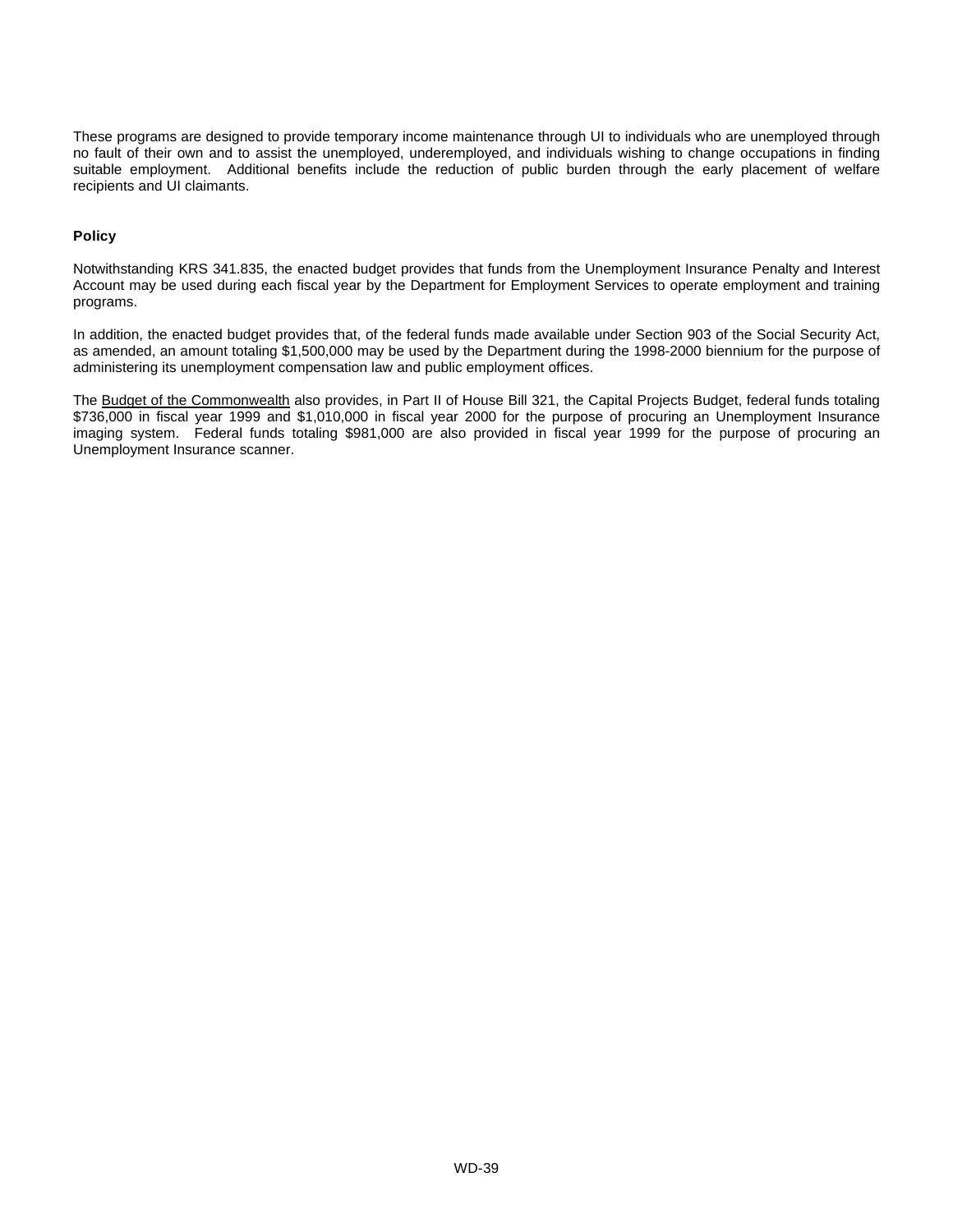### **WORKFORCE DEVELOPMENT Employment Services Economic Dislocation Worker Adustment Act**

|                              | <b>Revised</b><br>FY 1998 | <b>Requested</b><br>FY 1999 | <b>Requested</b><br>FY 2000 | <b>Enacted</b><br>FY 1999 | <b>Enacted</b><br><b>FY 2000</b> |
|------------------------------|---------------------------|-----------------------------|-----------------------------|---------------------------|----------------------------------|
| <b>SOURCE OF FUNDS</b>       |                           |                             |                             |                           |                                  |
| <b>Federal Funds</b>         |                           |                             |                             |                           |                                  |
| <b>Balance Forward</b>       | 323,500                   |                             |                             |                           |                                  |
| Revenue Redistribution       | 6,658,500                 | 7,433,500                   | 7,429,000                   | 7,417,000                 | 7,408,500                        |
| <b>TOTAL FUNDS</b>           | 6,982,000                 | 7,433,500                   | 7,429,000                   | 7,417,000                 | 7,408,500                        |
| <b>EXPENDITURES BY CLASS</b> |                           |                             |                             |                           |                                  |
| <b>Personnel Costs</b>       | 1,470,500                 | 1,542,500                   | 1,625,000                   | 1,526,000                 | 1,604,500                        |
| <b>Operating Expenses</b>    | 265,500                   | 273,500                     | 282,000                     | 273,500                   | 282,000                          |
| Grants, Loans or Benefits    | 5,246,000                 | 5,617,500                   | 5,522,000                   | 5,617,500                 | 5,522,000                        |
| <b>TOTAL EXPENDITURES</b>    | 6,982,000                 | 7,433,500                   | 7,429,000                   | 7,417,000                 | 7,408,500                        |

The Economic Dislocation Worker Adjustment Act (EDWAA) provides services for individuals under the Job Training Partnership Act (JTPA) Title III, Employment and Training Assistance for Dislocated Workers program. The purpose of the JTPA Title III program is to provide assistance to workers who have lost their jobs or are anticipating the loss of their jobs due to plant closures or economic conditions.

The Office of Training and Reemployment allocates 60 percent of the JTPA Title III funds through the EDWAA program to Kentucky's ten Substate Grantees (SSG) for direct client retraining purposes. Of these ten SSG's, seven are local offices of the Department for Employment Services.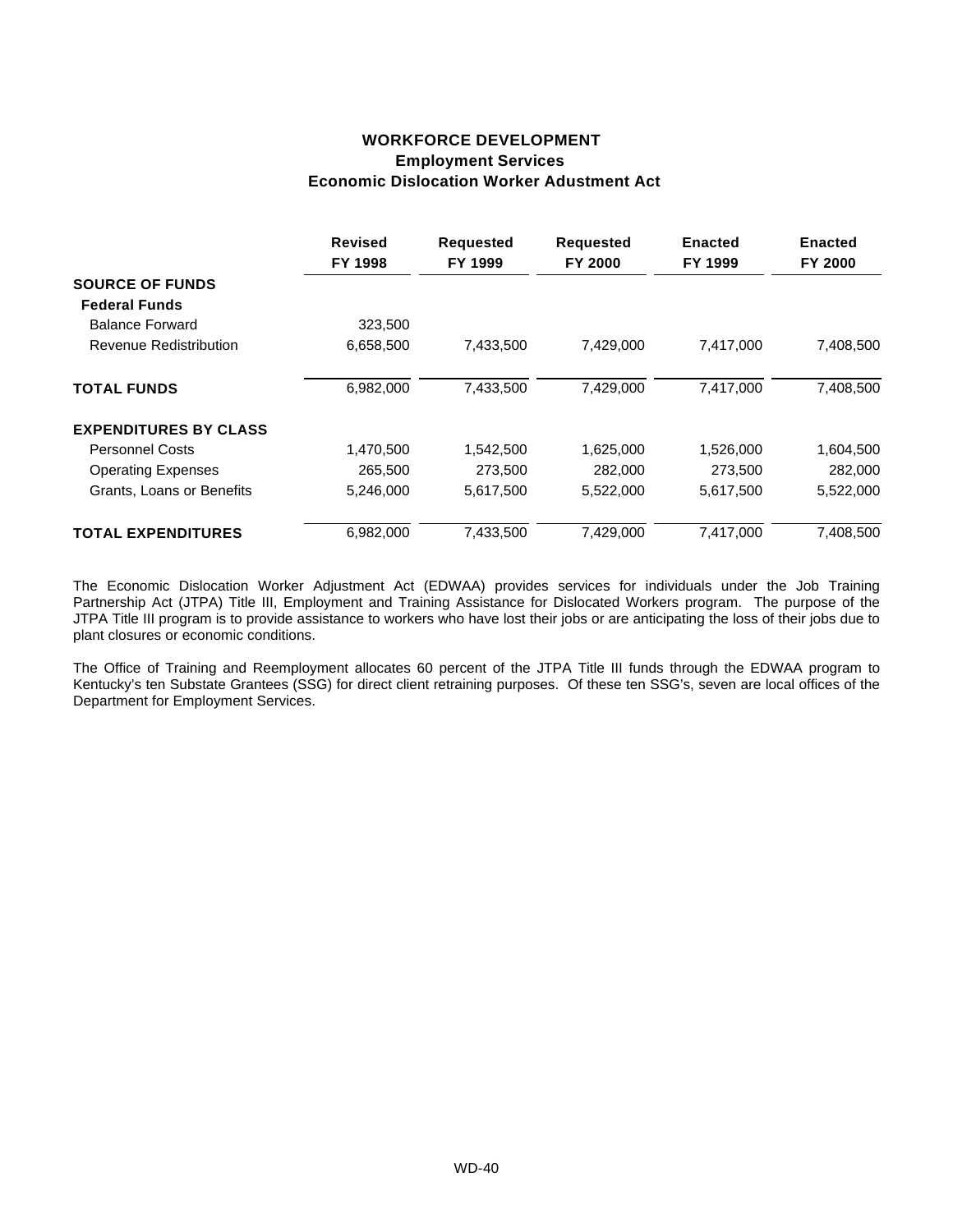# **WORKFORCE DEVELOPMENT Employer and Placement Services**

|                                       | <b>Revised</b><br>FY 1998 | <b>Requested</b><br>FY 1999 | <b>Requested</b><br>FY 2000 | <b>Enacted</b><br>FY 1999 | <b>Enacted</b><br>FY 2000 |
|---------------------------------------|---------------------------|-----------------------------|-----------------------------|---------------------------|---------------------------|
| <b>SOURCE OF FUNDS</b>                |                           |                             |                             |                           |                           |
| <b>General Fund</b>                   |                           |                             |                             |                           |                           |
| <b>Regular Appropriation</b>          | 582,800                   | 582,500                     | 600,000                     | 581,900                   | 599,100                   |
| <b>Restricted Agency Funds</b>        |                           |                             |                             |                           |                           |
| <b>Balance Forward</b>                | 92,000                    |                             |                             |                           |                           |
| <b>Current Receipts</b>               | 1,408,000                 | 1,500,000                   | 1,500,000                   | 1,500,000                 | 1,500,000                 |
| <b>Total Restricted Agency Funds</b>  | 1,500,000                 | 1,500,000                   | 1,500,000                   | 1,500,000                 | 1,500,000                 |
| <b>Federal Funds</b>                  |                           |                             |                             |                           |                           |
| <b>Balance Forward</b>                | 1,500                     |                             |                             |                           |                           |
| <b>Current Receipts</b>               | 15,915,000                | 15,817,000                  | 15,794,500                  | 15,817,000                | 15,794,500                |
| <b>Revenue Redistribution</b>         | 823,500                   | 716,500                     | 676,500                     | 716,500                   | 676,500                   |
| <b>Total Federal Funds</b>            | 16,740,000                | 16,533,500                  | 16,471,000                  | 16,533,500                | 16,471,000                |
| <b>TOTAL FUNDS</b>                    | 18,822,800                | 18,616,000                  | 18,571,000                  | 18,615,400                | 18,570,100                |
| <b>EXPENDITURES BY CLASS</b>          |                           |                             |                             |                           |                           |
| <b>Personnel Costs</b>                | 13,677,300                | 13,660,000                  | 13,723,000                  | 13,660,000                | 13,723,000                |
| <b>Operating Expenses</b>             | 2,799,500                 | 2,775,500                   | 2,860,000                   | 2,774,900                 | 2,859,100                 |
| Grants, Loans or Benefits             | 2,346,000                 | 2,180,500                   | 1,988,000                   | 2,180,500                 | 1,988,000                 |
| <b>TOTAL EXPENDITURES</b>             | 18,822,800                | 18,616,000                  | 18,571,000                  | 18,615,400                | 18,570,100                |
| <b>EXPENDITURES BY UNIT</b>           |                           |                             |                             |                           |                           |
| <b>Job Placement Services</b>         | 10,950,000                | 10,930,000                  | 10,871,500                  | 10,930,000                | 10,871,500                |
| <b>Employment Information Support</b> | 1,430,000                 | 1,259,000                   | 1,254,500                   | 1,259,000                 | 1,254,500                 |
| <b>Special Employment Services</b>    | 6,442,800                 | 6,427,000                   | 6,445,000                   | 6,426,400                 | 6,444,100                 |
| <b>TOTAL EXPENDITURES</b>             | 18,822,800                | 18,616,000                  | 18,571,000                  | 18,615,400                | 18,570,100                |

The objective of the Employer and Placement Services program is two-fold. The first is to assist individuals who are unemployed, underemployed, or simply seeking to change their employment situation. The second is to assist employers to obtain qualified workers to fill job openings as quickly as possible. This program provides counseling, employment testing, job development, referral, and placement for any persons needing such services.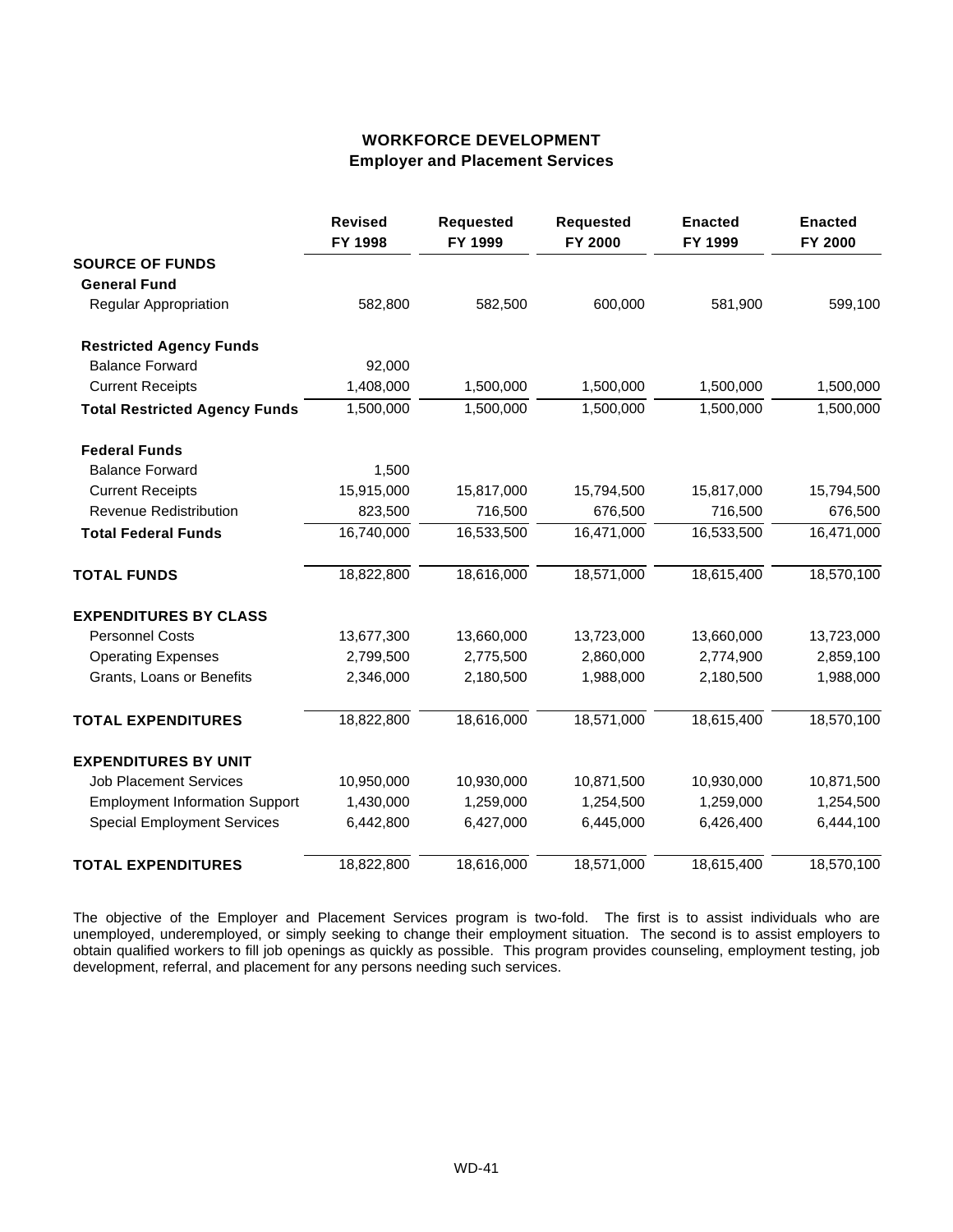## **WORKFORCE DEVELOPMENT Employment Services Welfare Reform**

|                                      | <b>Revised</b><br>FY 1998 | <b>Requested</b><br>FY 1999 | <b>Requested</b><br>FY 2000 | <b>Enacted</b><br>FY 1999 | <b>Enacted</b><br>FY 2000 |
|--------------------------------------|---------------------------|-----------------------------|-----------------------------|---------------------------|---------------------------|
| <b>SOURCE OF FUNDS</b>               |                           |                             |                             |                           |                           |
| <b>Restricted Agency Funds</b>       |                           |                             |                             |                           |                           |
| <b>Balance Forward</b>               | 154,000                   |                             |                             |                           |                           |
| <b>Current Receipts</b>              | 4,108,000                 | 4,389,500                   | 4,521,000                   | 4,389,500                 | 4,521,000                 |
| <b>Total Restricted Agency Funds</b> | 4,262,000                 | 4,389,500                   | 4,521,000                   | 4,389,500                 | 4,521,000                 |
| <b>Federal Funds</b>                 |                           |                             |                             |                           |                           |
| <b>Balance Forward</b>               | 5,000                     | 5,000                       | 5,000                       | 5,000                     | 5,000                     |
| <b>TOTAL FUNDS</b>                   | 4,267,000                 | 4,394,500                   | 4,526,000                   | 4,394,500                 | 4,526,000                 |
| <b>EXPENDITURES BY CLASS</b>         |                           |                             |                             |                           |                           |
| <b>Personnel Costs</b>               | 3,406,500                 | 3,518,500                   | 3,633,000                   | 3,518,500                 | 3,633,000                 |
| <b>Operating Expenses</b>            | 555,500                   | 571,000                     | 588,000                     | 571,000                   | 588,000                   |
| Grants, Loans or Benefits            | 300,000                   | 300,000                     | 300,000                     | 300,000                   | 300,000                   |
| <b>TOTAL EXPENDITURES</b>            | 4,262,000                 | 4,389,500                   | 4,521,000                   | 4,389,500                 | 4,521,000                 |

On August 22, 1996, President Clinton signed into law the Personal Responsibility and Work Opportunity Reconciliation Act of 1996 (P.L. 104-193). The passage of this legislation had a far-reaching effect on a number of programs administered by the Commonwealth. The bill eliminated the federal entitlement program Aid to Families with Dependent Children (AFDC) and created a block grant for states to provide time-limited cash assistance for needy families. The new block grant is titled Temporary Assistance for Needy Families (TANF). The legislation also made changes to child care, the Food Stamp Program, Supplemental Security Income (SSI) for children, benefits for legal immigrants, and the Child Support Enforcement Program. In addition, modifications were made to child nutrition programs and reduced the amount of the Social Services Block Grant.

This new legislation presented a tremendous challenge to states. The block grant had performance measures and substantial monetary penalties for failure to meet them. The Department of Employment Services is impacted by all pieces of the legislation, and is working with the Cabinet for Families and Children to implement a strategy and program to assist 47,000 adult Kentuckians transition from welfare dependency to long-term self-sufficiency.

The Workforce Development Cabinet has contracted with the Cabinet for Families and Children to assist in preparing, assessing and placing TANF recipients into employment. The Department performs an employment assessment on each participant referred by the Department for Social Insurance to determine needs and skills. An "Employability Plan" is prepared which includes an employment goal, and a series of activities necessary to reach the goal, including basic and remedial education, work readiness activities and job skills training. Once the participant has been assessed to be work ready, the Department provides job search assistance and work activities such as on-the-job training and work experience placement designed to provide actual work-place experience to increase employability.

#### **Policy**

The Budget of the Commonwealth includes \$4,389,500 in fiscal year 1999 and \$4,521,000 in fiscal year 2000, which will be transferred from the Cabinet for Families and Children to provide job readiness, placement and retention services to TANF recipients. These funds are budgeted in the Department as restricted funds.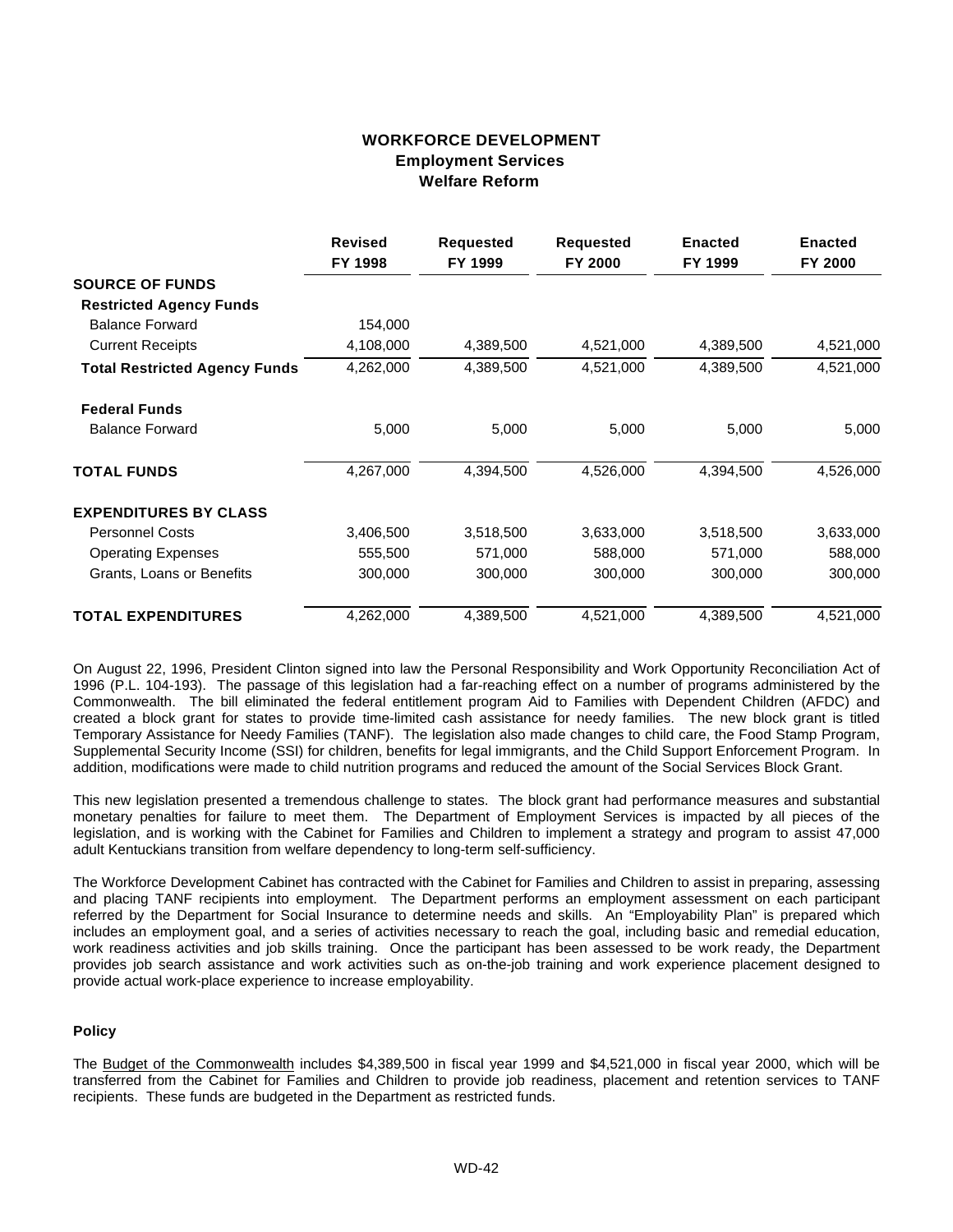# **WORKFORCE DEVELOPMENT Employment Services Unemployment Insurance Unemployment Insurance - Benefits**

|                              | <b>Revised</b><br>FY 1998 | <b>Requested</b><br>FY 1999 | <b>Requested</b><br>FY 2000 | <b>Enacted</b><br>FY 1999 | <b>Enacted</b><br>FY 2000 |
|------------------------------|---------------------------|-----------------------------|-----------------------------|---------------------------|---------------------------|
| <b>SOURCE OF FUNDS</b>       |                           |                             |                             |                           |                           |
| <b>Federal Funds</b>         |                           |                             |                             |                           |                           |
| <b>Balance Forward</b>       | 46.000                    |                             |                             |                           |                           |
| <b>Current Receipts</b>      | 230,254,000               | 251,586,000                 | 257,998,000                 | 251,586,000               | 257,998,000               |
| Non-Revenue Receipts         | 1,500,000                 | 1.500.000                   | 1,500,000                   | 1,500,000                 | 1,500,000                 |
| <b>TOTAL FUNDS</b>           | 231,800,000               | 253.086.000                 | 259,498,000                 | 253.086.000               | 259,498,000               |
| <b>EXPENDITURES BY CLASS</b> |                           |                             |                             |                           |                           |
| Grants, Loans or Benefits    | 231,800,000               | 253.086.000                 | 259.498.000                 | 253.086.000               | 259.498.000               |

The Unemployment Insurance program provides benefit payments, based on earnings in a specific transaction period, during periods of involuntary unemployment. In Kentucky, there is no employee payroll deduction for unemployment insurance. Revenue for benefits is derived from a tax on employers' payrolls collected by the state and deposited in the Federal Unemployment Insurance Fund.

The Kentucky Unemployment Insurance law, KRS 341, provides the statutory authority and the structure for the operation of the Unemployment Insurance (UI) program in Kentucky. UI Benefits are funded entirely through payment of state unemployment taxes by employers within the state who are determined liable under KRS 341 based upon size and duration of payroll.

In addition to regular UI benefits, the program also administers payment of federal benefits, claims of unemployed federal employees and discharged military personnel, trade readjustment (unemployment resulting from foreign competition) and NAFTA (unemployment attributable to the specific trade treaty), Disaster Unemployment Assistance (in cases where a federal disaster area declaration is made), and Extended Unemployment Compensation. With the exception of partial payment from State UI funds in the case of some extended benefits, these programs are financed in entirety by employer federal unemployment tax collected by the Internal Revenue Service.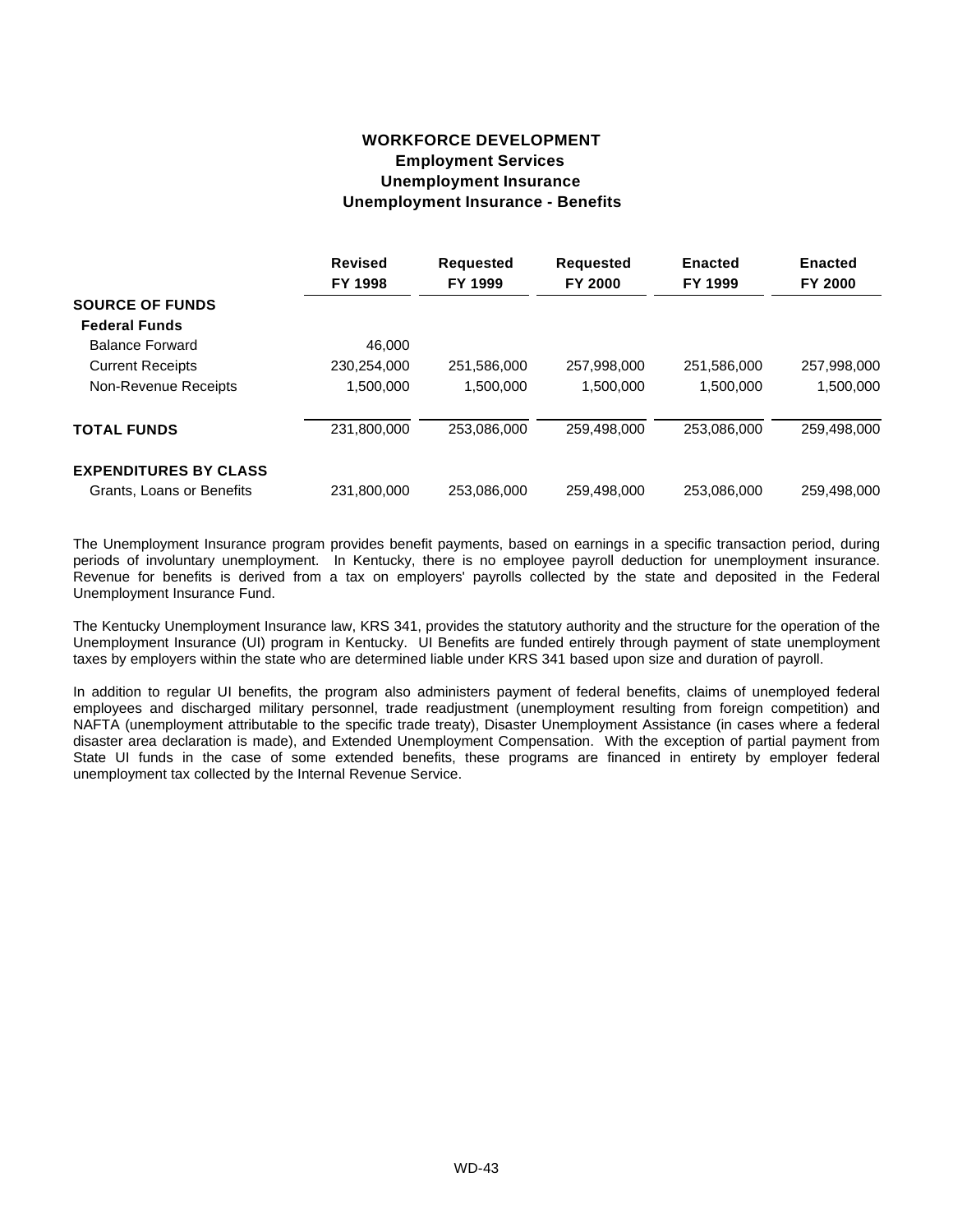## **WORKFORCE DEVELOPMENT Employment Services Unemployment Insurance Unemployment Insurance - Administration**

|                              | <b>Revised</b><br>FY 1998 | <b>Requested</b><br>FY 1999 | <b>Requested</b><br><b>FY 2000</b> | <b>Enacted</b><br>FY 1999 | <b>Enacted</b><br>FY 2000 |
|------------------------------|---------------------------|-----------------------------|------------------------------------|---------------------------|---------------------------|
| <b>SOURCE OF FUNDS</b>       |                           |                             |                                    |                           |                           |
| <b>Federal Funds</b>         |                           |                             |                                    |                           |                           |
| <b>Balance Forward</b>       | 146,000                   |                             |                                    |                           |                           |
| <b>Current Receipts</b>      | 22,125,000                | 22,500,000                  | 21,000,000                         | 22,500,000                | 21,000,000                |
| Revenue Redistribution       | $-1,360,500$              | $-1,528,500$                | $-1,604,500$                       | $-1,528,500$              | $-1,604,500$              |
| <b>TOTAL FUNDS</b>           | 20,910,500                | 20,971,500                  | 19,395,500                         | 20,971,500                | 19,395,500                |
| <b>EXPENDITURES BY CLASS</b> |                           |                             |                                    |                           |                           |
| <b>Personnel Costs</b>       | 16,267,500                | 17,095,000                  | 15,547,500                         | 17,095,000                | 15,547,500                |
| <b>Operating Expenses</b>    | 4,519,000                 | 3,752,500                   | 3,724,000                          | 3,752,500                 | 3,724,000                 |
| Grants, Loans or Benefits    | 124,000                   | 124,000                     | 124,000                            | 124,000                   | 124,000                   |
| <b>TOTAL EXPENDITURES</b>    | 20,910,500                | 20,971,500                  | 19,395,500                         | 20,971,500                | 19,395,500                |

The administrative component of the Unemployment Insurance program provides benefit payments based on earnings in a specific transaction period. Revenues for administration of this program are derived from a federal unemployment tax on employers' payrolls.

KRS Chapter 341 provides the statutory authority and structure for the operation of the Unemployment Insurance (UI) program in Kentucky. With regard to most particulars involving worker coverage, benefit entitlement and employer liability, KRS Chapter 341 conforms to federal unemployment law descending from the Social Security Act of 1935. This state and federal statutory conformity is required in order for Kentucky employers to receive a credit against federal unemployment tax based on state tax payments, and in order for the agency to receive federal administrative funding.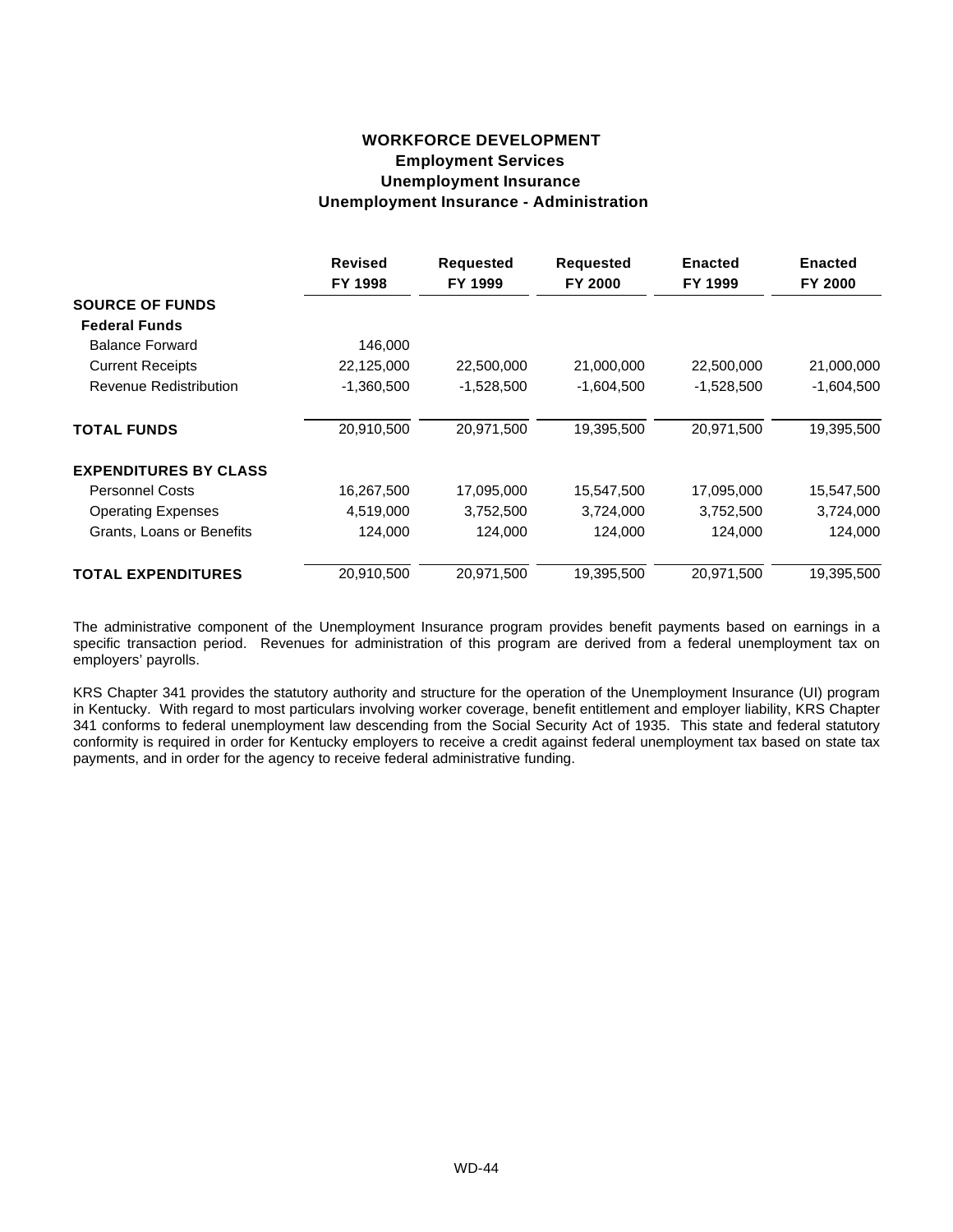#### **LEGISLATIVE BRANCH**

|                                      | <b>Revised</b><br>FY 1998 | <b>Requested</b><br>FY 1999 | <b>Requested</b><br>FY 2000 | <b>Enacted</b><br>FY 1999 | <b>Enacted</b><br>FY 2000 |
|--------------------------------------|---------------------------|-----------------------------|-----------------------------|---------------------------|---------------------------|
| <b>SOURCE OF FUNDS</b>               |                           |                             |                             |                           |                           |
| <b>General Fund</b>                  |                           |                             |                             |                           |                           |
| Regular Appropriation                | 36,543,000                | 31,725,500                  | 39,879,000                  | 31,725,500                | 39,879,000                |
| <b>Continuing Appropriation</b>      | 11,396,800                | 11,117,500                  | 7,936,000                   | 11,117,500                | 9,259,000                 |
| <b>Total General Fund</b>            | 47,939,800                | 42,843,000                  | 47,815,000                  | 42,843,000                | 49,138,000                |
| <b>Restricted Agency Funds</b>       |                           |                             |                             |                           |                           |
| <b>Balance Forward</b>               | 774,400                   | 311,000                     | 261,000                     | 311,000                   | 261,000                   |
| <b>Current Receipts</b>              | 157,200                   | 190,000                     | 190,000                     | 190,000                   | 190,000                   |
| <b>Total Restricted Agency Funds</b> | 931,600                   | 501,000                     | 451,000                     | 501,000                   | 451,000                   |
| <b>TOTAL FUNDS</b>                   | 48,871,400                | 43,344,000                  | 48,266,000                  | 43,344,000                | 49,589,000                |
| <b>EXPENDITURES BY CLASS</b>         |                           |                             |                             |                           |                           |
| <b>Personnel Costs</b>               | 27,348,500                | 25,007,500                  | 30,542,500                  | 25,007,500                | 30,542,500                |
| <b>Operating Expenses</b>            | 9,693,900                 | 8,291,500                   | 9,840,500                   | 8,291,500                 | 9,840,500                 |
| <b>Capital Outlay</b>                | 400,500                   | 161,000                     | 116,000                     | 161,000                   | 116,000                   |
| Construction                         |                           | 364,000                     | 264,000                     | 364,000                   | 264,000                   |
| <b>TOTAL EXPENDITURES</b>            | 37,442,900                | 33,824,000                  | 40,763,000                  | 33,824,000                | 40,763,000                |
| <b>EXPENDITURES BY UNIT</b>          |                           |                             |                             |                           |                           |
| General Assembly                     | 14,675,400                | 9,759,000                   | 14,437,500                  | 9,759,000                 | 14,437,500                |
| Legislative Research<br>Commission   | 22,767,500                | 24,065,000                  | 26,325,500                  | 24,065,000                | 26,325,500                |
| <b>TOTAL EXPENDITURES</b>            | 37,442,900                | 33,824,000                  | 40,763,000                  | 33,824,000                | 40,763,000                |

The Legislative Powers of the Commonwealth of Kentucky are vested in the General Assembly and found in Sections 29 through 62 of the Kentucky Constitution. The purpose of the Legislature is to make the state's laws, to determine the duties and services of government, to provide for their execution, and to levy taxes and appropriate funds for their support.

The General Assembly, as specified by the Constitution, consists of 38 Senators and 100 Representatives, each representing districts as nearly equal as possible as prescribed by Section 33 of the Kentucky Constitution. Members of the House of Representatives are elected for two-year terms. Members of the Senate serve four-year terms, with one-half of the Senate elected every two years.

The Legislative Research Commission is a fact-finding and service agency for the Kentucky General Assembly. It is a statutory body created and maintained since 1948. The Commission is bipartisan and is composed of the leadership of both the House and Senate with the Senate President and House Speaker serving as co-chairman. The LRC staff provides research, bill drafting, and other administrative functions for the legislature.

House Bill 319 authorized funding for the major programs operating within the Legislative Branch of government. The appropriation units are General Assembly and the Legislative Research Commission. The General Assembly appropriation is comprised of three programs, General Assembly, Kentucky Legislative Ethics, and Kentucky Long Term Planning and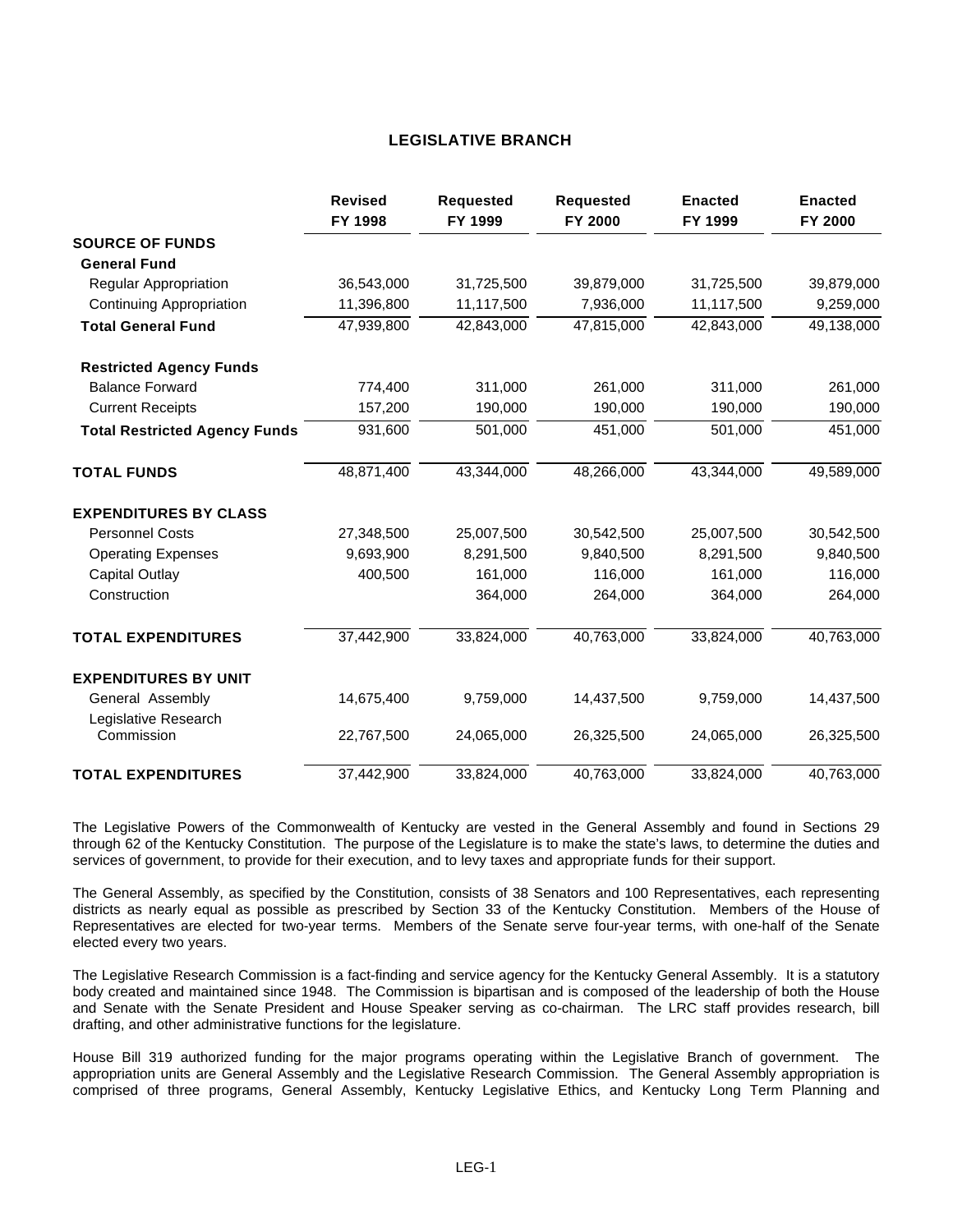Research. The Legislative Research Commission appropriation is comprised of a single element, the Legislative Research Commission.

Included in the General Fund appropriation is \$786,000 in fiscal year 1999 and \$1,725,000 in fiscal year 2000 for increases in the interim expense allowance provided by KRS 6.213 from \$1,002.95 to \$1,435 per month effective January 1, 1999. Effective with the term of office of members next elected to full term of office after sine die adjournment of the 1998 Regular Session of the General Assembly, per diem provided by KRS 6.190 and 6A.020 shall increase from \$105.58 to \$151 per day. Effective with the next election of leadership offices, the per diem of the President of the Senate and Speaker of the House shall increase from \$131.97 to \$189, the per diem of the Majority and Minority Floor Leaders of each chamber shall increase from \$126.69 to \$181, the per diem of the President Pro Tempore of the Senate and the Speaker Pro Tempore of the House, and the Majority and Minority Caucus Chairmen and Whips of each chamber shall increase from \$121.42 to \$174, and the supplemental per diem of each chairman of a standing committee shall increase from \$10.56 to \$15. The term "salary" as used in House Bill 319 is deemed to include the monthly expense allowance.

The sum of \$130,000 in each year of the biennium is provided for a Legislative Retirement Cost of Living Adjustment to provide up to five percent in each fiscal year for retired legislators.

Included in the General Fund appropriation is \$364,000 in fiscal year 1999 and \$264,000 in fiscal year 2000 for capital projects.

Notwithstanding the provisions of KRS 45.229, any unexpended balance remaining at the close of fiscal year 1998 shall not lapse but shall continue into the 1999 fiscal year and any unexpended balance in any succeeding fiscal year shall not lapse, but shall continue into the following fiscal year.

The General Assembly has instructed the Legislative Research Commission to direct a study of rural and urban poverty in Kentucky. The study, conducted by the Commission on Poverty with the cooperation of the Cabinet for Families and Children, shall identify the causes, effects, distinctive features, and means of alleviating rural and urban poverty in Kentucky and report the results of the study by July 1, 1999. Staff services, facilities and materials utilized in the study shall be provided by the Legislative Research Commission. The Commission on Poverty, which was authorized by the 1996 Senate Concurrent Resolution 96, is reauthorized for the 1998-99 interim.

The General Assembly also directed that a Task Force on Parenting Functions and Access to Children be established to perform a study of the issues relating to parenting and to make recommendations (no later than July 1, 1999) for changes to the current system. The Task Force shall be composed of members of the General Assembly as well as nonmembers, determined by the Legislative Research Commission, and include at least one Circuit Judge; one family court judge; one attorney who does domestic relations work; one person who has expert knowledge of domestic violence; one psychologist, mediator, or domestic relations commissioner; and at least one organization that is known for child advocacy relating to divorce and separation. The Legislative Research Commission shall designate the chair of the Committee. Funding for staff services to be utilized in completing this study shall be provided from the regular Legislative Research Commission budget and are subject to the limitations and other research responsibilities of the Commission.

Funding enacted by the General Assembly for task forces which will operate under the auspices of the Legislative Research Commission include:

- House Joint Resolution 72 creating the Kentucky Aquaculture Task Force, \$20,000.
- House Joint Resolution 89 establishing the Task Force on Utility Tax Policy, \$30,000.
- House Joint Resolution 95 creating the Electricity Restructuring Task Force, \$150,000.
- House Concurrent Resolution 113 establishing the Task Force on Information Technology, \$30,000.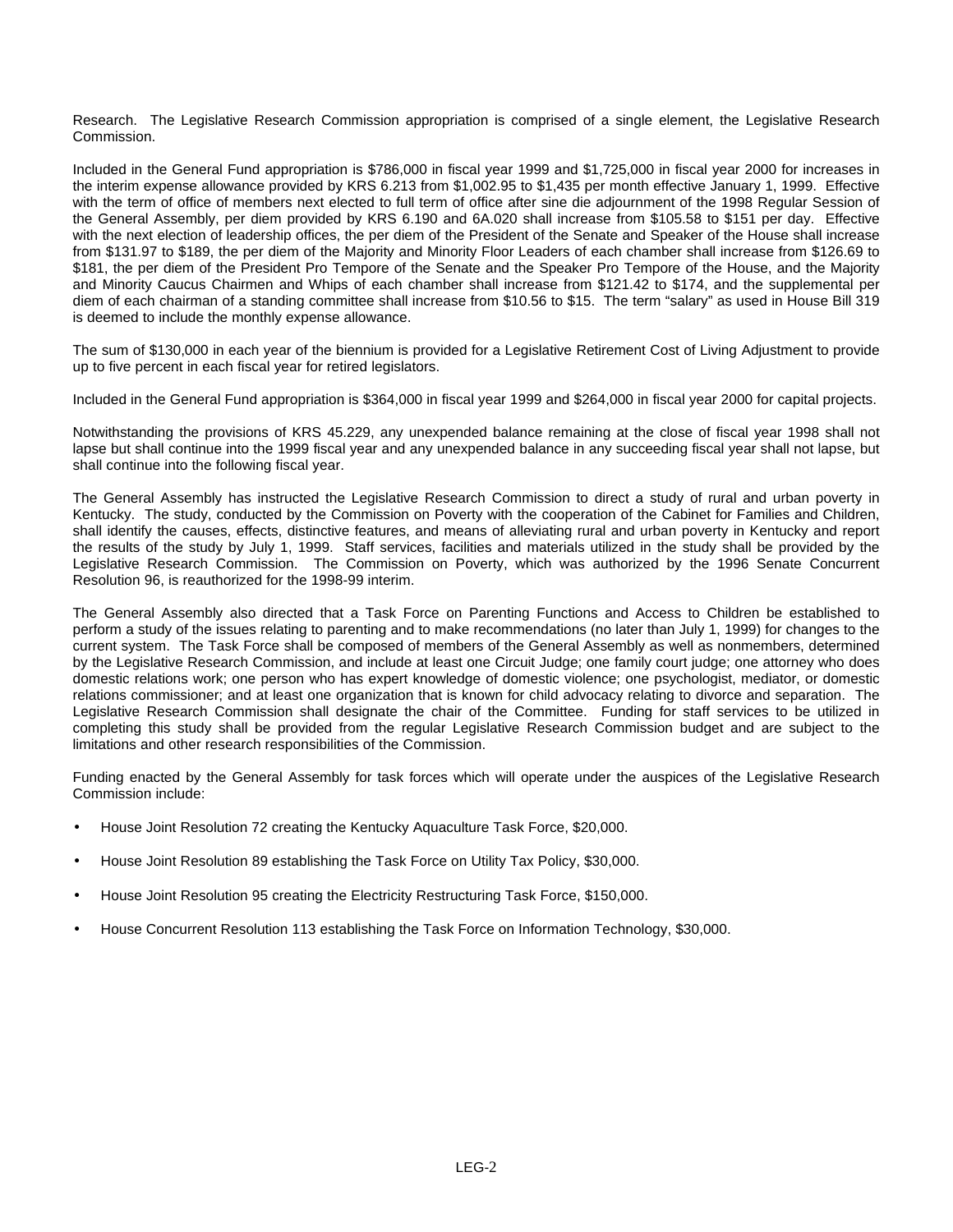#### **JUDICIAL BRANCH**

|                                                | <b>Revised</b><br>FY 1998 | <b>Requested</b><br>FY 1999 | <b>Requested</b><br>FY 2000 | <b>Enacted</b><br>FY 1999 | <b>Enacted</b><br>FY 2000 |
|------------------------------------------------|---------------------------|-----------------------------|-----------------------------|---------------------------|---------------------------|
| <b>SOURCE OF FUNDS</b>                         |                           |                             |                             |                           |                           |
| <b>General Fund</b>                            |                           |                             |                             |                           |                           |
| Regular Appropriation                          | 135,741,500               | 155,399,500                 | 173,723,500                 | 152,097,100               | 167,504,700               |
| <b>Continuing Appropriation</b>                | 2,574,800                 |                             |                             |                           |                           |
| <b>Total General Fund</b>                      | 138,316,300               | 155,399,500                 | 173,723,500                 | 152,097,100               | 167,504,700               |
| <b>Restricted Agency Funds</b>                 |                           |                             |                             |                           |                           |
| <b>Balance Forward</b>                         | 1,959,500                 | 1,471,500                   | 710,000                     | 1,471,500                 | 710,000                   |
| <b>Current Receipts</b>                        | 3,514,000                 | 3,506,000                   | 3,595,500                   | 3,506,000                 | 3,595,500                 |
| Non-Revenue Receipts                           | 228,500                   | 134,500                     | 134,500                     | 134,500                   | 134,500                   |
| <b>Total Restricted Agency Funds</b>           | 5,702,000                 | 5,112,000                   | 4,440,000                   | 5,112,000                 | 4,440,000                 |
| <b>Federal Funds</b>                           |                           |                             |                             |                           |                           |
| <b>Balance Forward</b>                         | 2,000                     |                             |                             |                           |                           |
| <b>Current Receipts</b>                        | 176,500                   | 172,000                     |                             | 172,000                   |                           |
| Non-Revenue Receipts                           | 38,500                    |                             |                             |                           |                           |
| Revenue Redistribution                         | 799,500                   | 438,000                     | 444,000                     | 438,000                   | 444,000                   |
| <b>Total Federal Funds</b>                     | 1,016,500                 | 610,000                     | 444,000                     | 610,000                   | 444,000                   |
| <b>TOTAL FUNDS</b>                             | 145,034,800               | 161,121,500                 | 178,607,500                 | 157,819,100               | 172,388,700               |
| <b>EXPENDITURES BY CLASS</b>                   |                           |                             |                             |                           |                           |
| <b>Personnel Costs</b>                         | 99,021,300                | 107,563,500                 | 113,949,500                 | 107,077,500               | 115,869,000               |
| <b>Operating Expenses</b>                      | 43,011,500                | 50,772,500                  | 62,586,500                  | 47,956,100                | 54,448,200                |
| <b>Capital Outlay</b>                          | 1,530,500                 | 1,375,500                   | 1,371,500                   | 1,375,500                 | 1,371,500                 |
| Construction                                   |                           | 700,000                     | 700,000                     | 700,000                   | 700,000                   |
| <b>TOTAL EXPENDITURES</b>                      | 143,563,300               | 160,411,500                 | 178,607,500                 | 157,109,100               | 172,388,700               |
| <b>EXPENDITURES BY UNIT</b>                    |                           |                             |                             |                           |                           |
| Court Operations and                           |                           |                             |                             |                           |                           |
| Administration<br><b>Local Facilities Fund</b> | 113,799,000<br>23,258,800 | 123,383,000<br>29,735,000   | 130,137,000<br>41,140,500   | 122,724,100<br>27,091,500 | 132,124,600<br>32,934,100 |
| <b>Statewide Court Case</b>                    |                           |                             |                             |                           |                           |
| Management System                              | 860,000                   | 886,000                     | 912,000                     | 886,000                   | 912,000                   |
| Judicial Retirement System                     | 5,645,500                 | 6,407,500                   | 6,418,000                   | 6,407,500                 | 6,418,000                 |
| <b>TOTAL EXPENDITURES</b>                      | 143,563,300               | 160,411,500                 | 178,607,500                 | 157,109,100               | 172,388,700               |

The Judicial powers of the Commonwealth of Kentucky are vested in one Court of Justice under Section 109 of the Kentucky Constitution. Fully implemented in 1978, the Court constitutes a Unified Judicial System for operation and administration. The purpose of the Kentucky Judicial Branch of government is to provide equal justice for all persons who become involved in the Kentucky court system through due process of law, administered without favor, denial or delay, and to carry out all provisions of the Judicial Article of the Constitution.